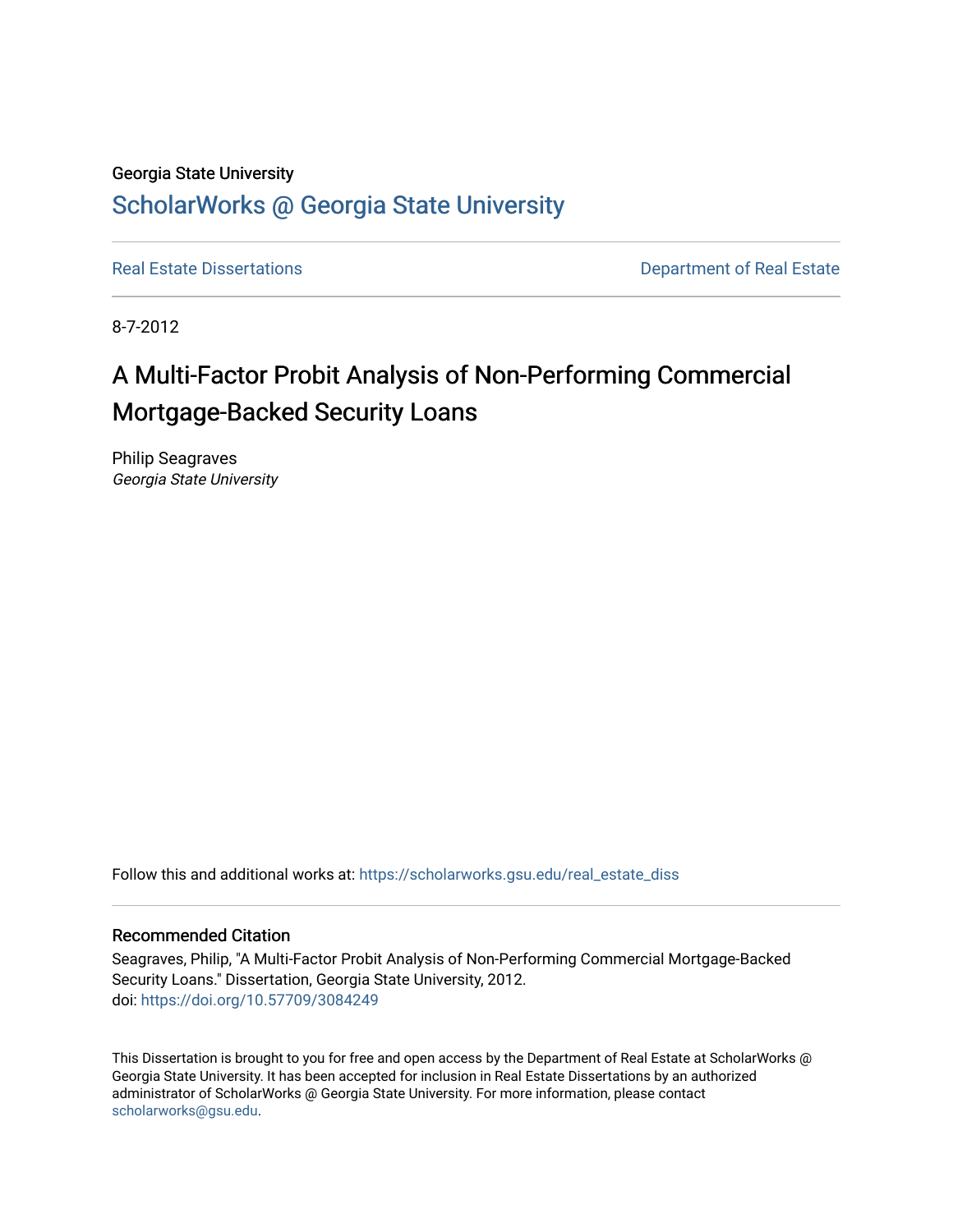#### **Permission to Borrow**

In presenting this dissertation as a partial fulfillment of the requirements for an advanced degree from Georgia State University, I agree that the Library of the University shall make it available for inspection and circulation in accordance with its regulations governing materials of this type. I agree that permission to quote from or to publish this dissertation may be granted by the author or, in his absence, the professor under whose direction it was written or, in his absence, by the Dean of the Robinson College of Business. Such quoting, copying, or publishing must be solely for scholarly purposes and must not involve potential financial gain. It is understood that any copying from or publication of this dissertation that involves potential gain will not be allowed without written permission of the author.

Philip Anthony Seagraves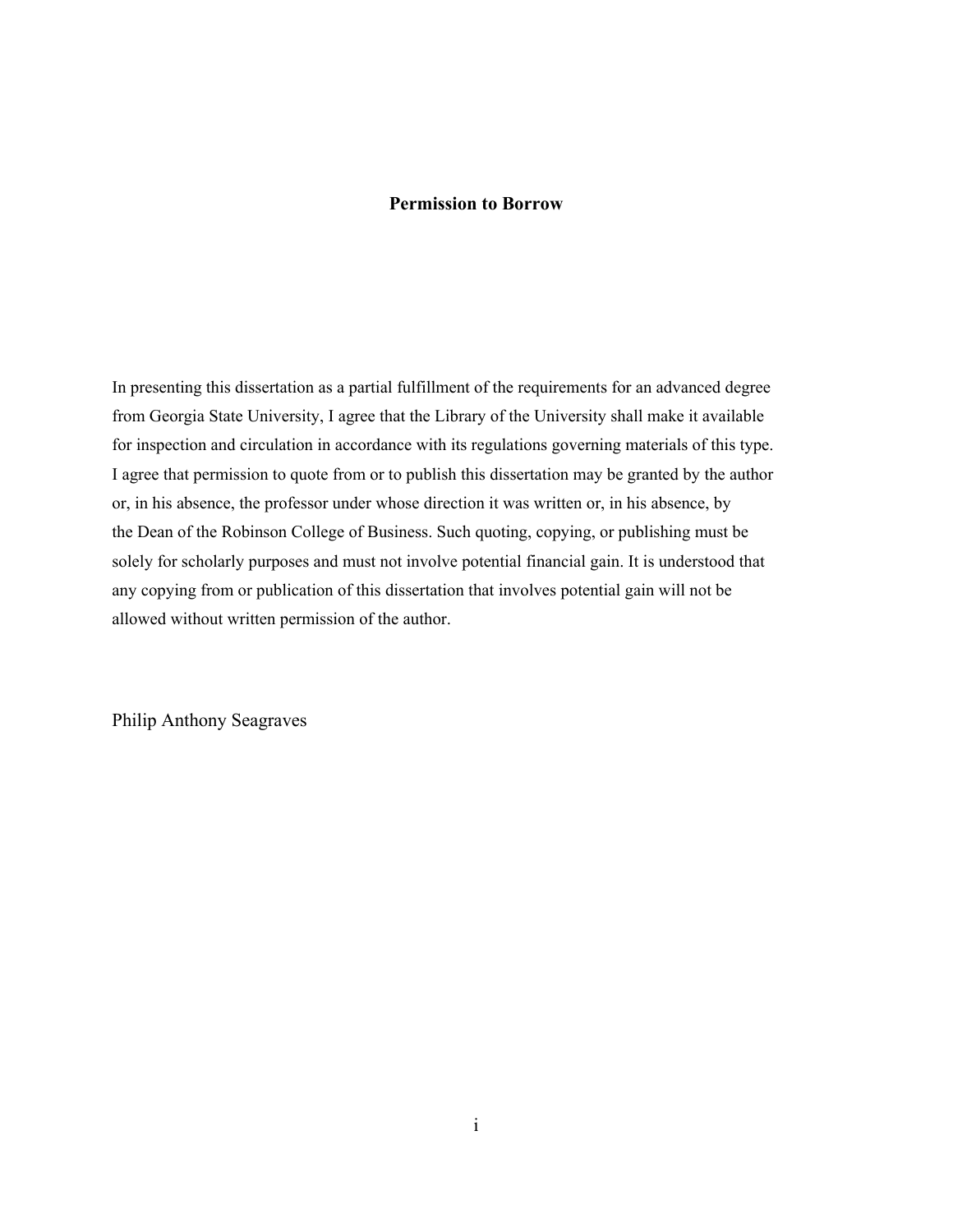### **Notice to Borrowers**

All dissertations deposited in the Georgia State University Library must be used only in accordance with the stipulations prescribed by the author in the preceding statement.

The author of this dissertation is:

*Philip Anthony Seagraves 35 Broad Street N.W. Atlanta, GA 30303*

The director of this dissertation is:

*Dr. Jonathan A. Wiley Department of Real Estate Georgia State University 35 Broad Street N.W. Atlanta, GA 30303*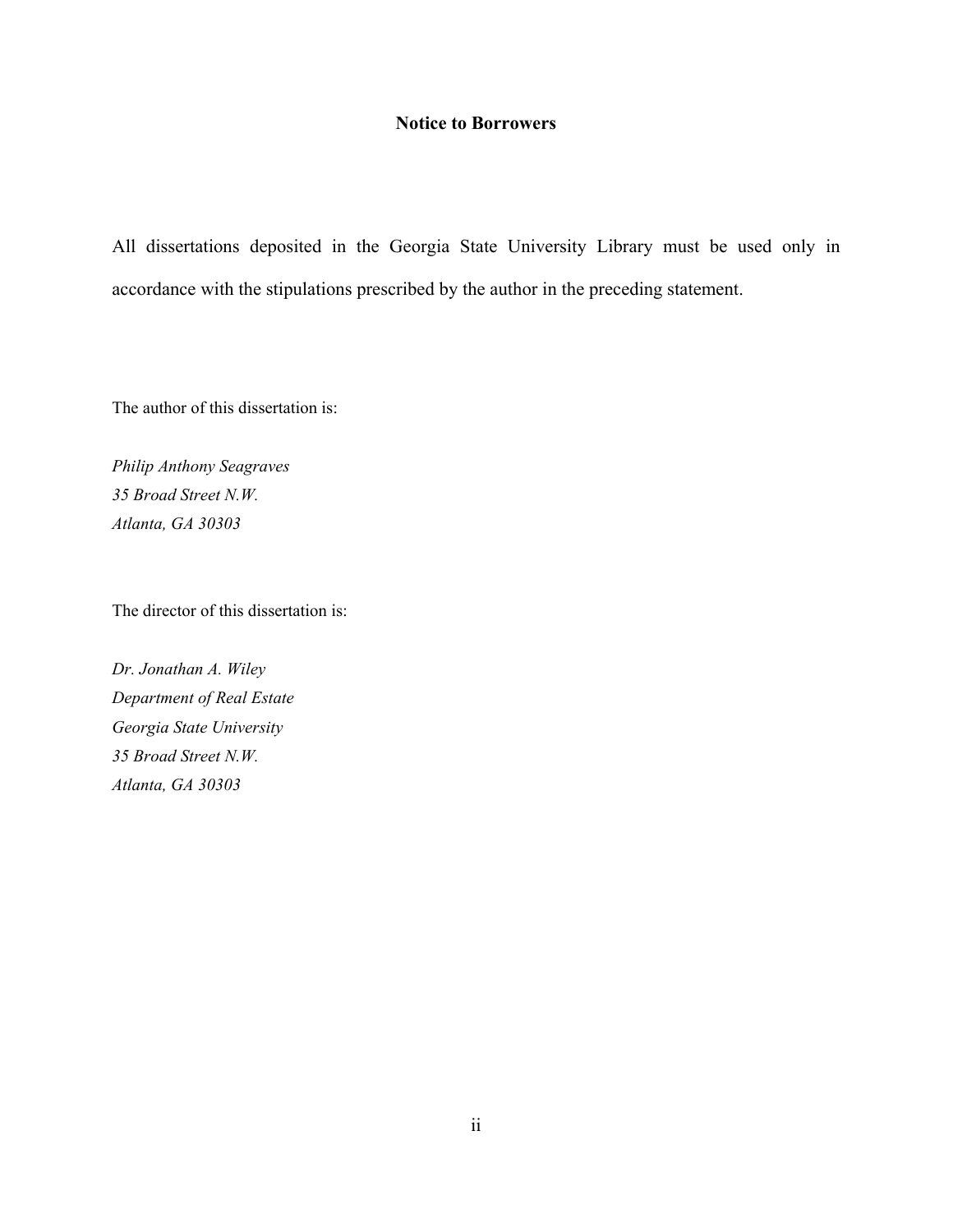# A MULTI-FACTOR PROBIT ANALYSIS OF NON-PERFORMING COMMERCIAL MORTGAGE-BACKED SECURITY LOANS

BY

### PHILIP ANTHONY SEAGRAVES

Dissertation Submitted in Partial Fulfillment of the Requirements for the Degree

of

Doctor of Philosophy

in the Robinson College of Business

of

Georgia State University

### GEORGIA STATE UNIVERSITY

### ROBINSON COLLEGE OF BUSINESS

2012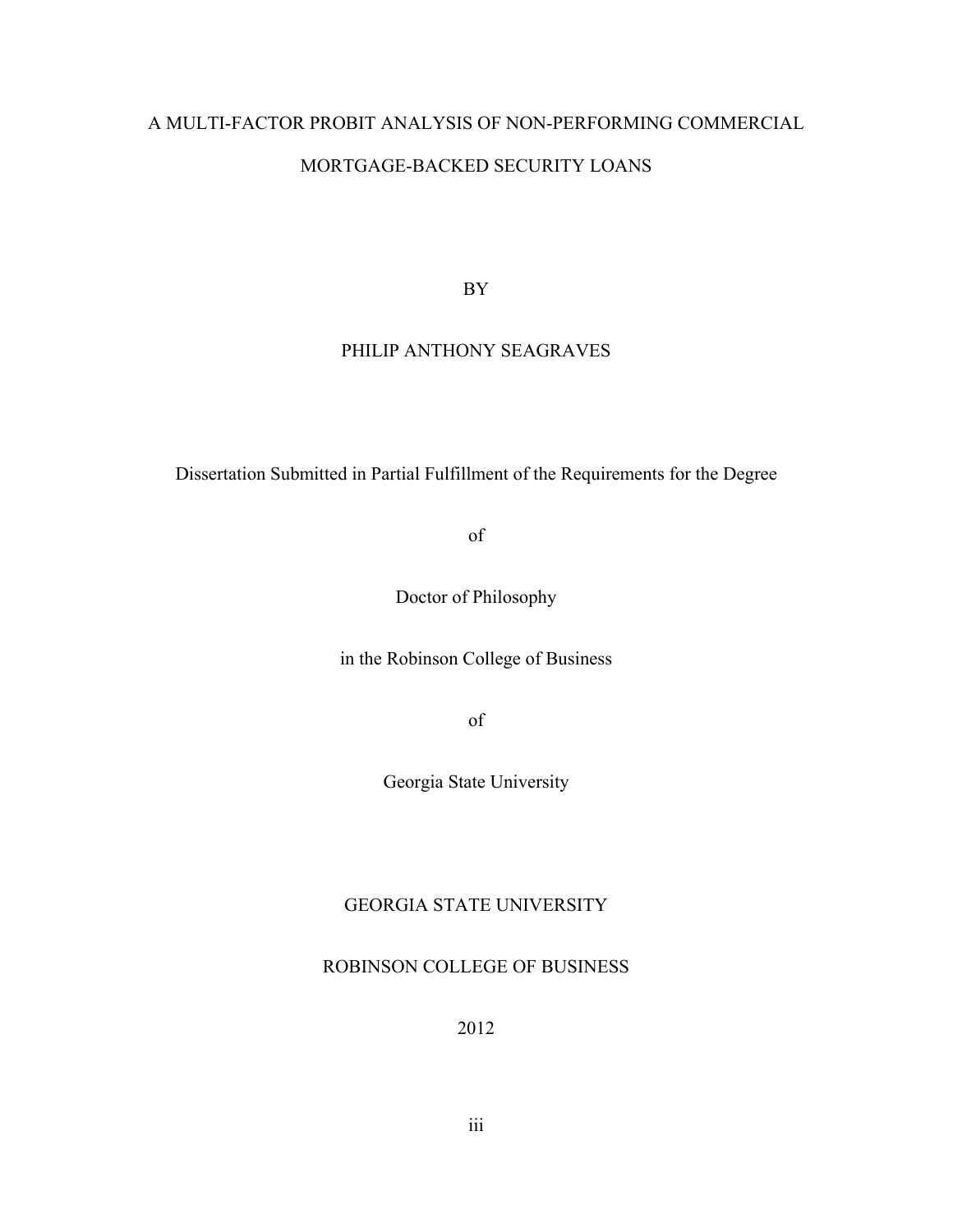Copyright by

Philip Anthony Seagraves

2012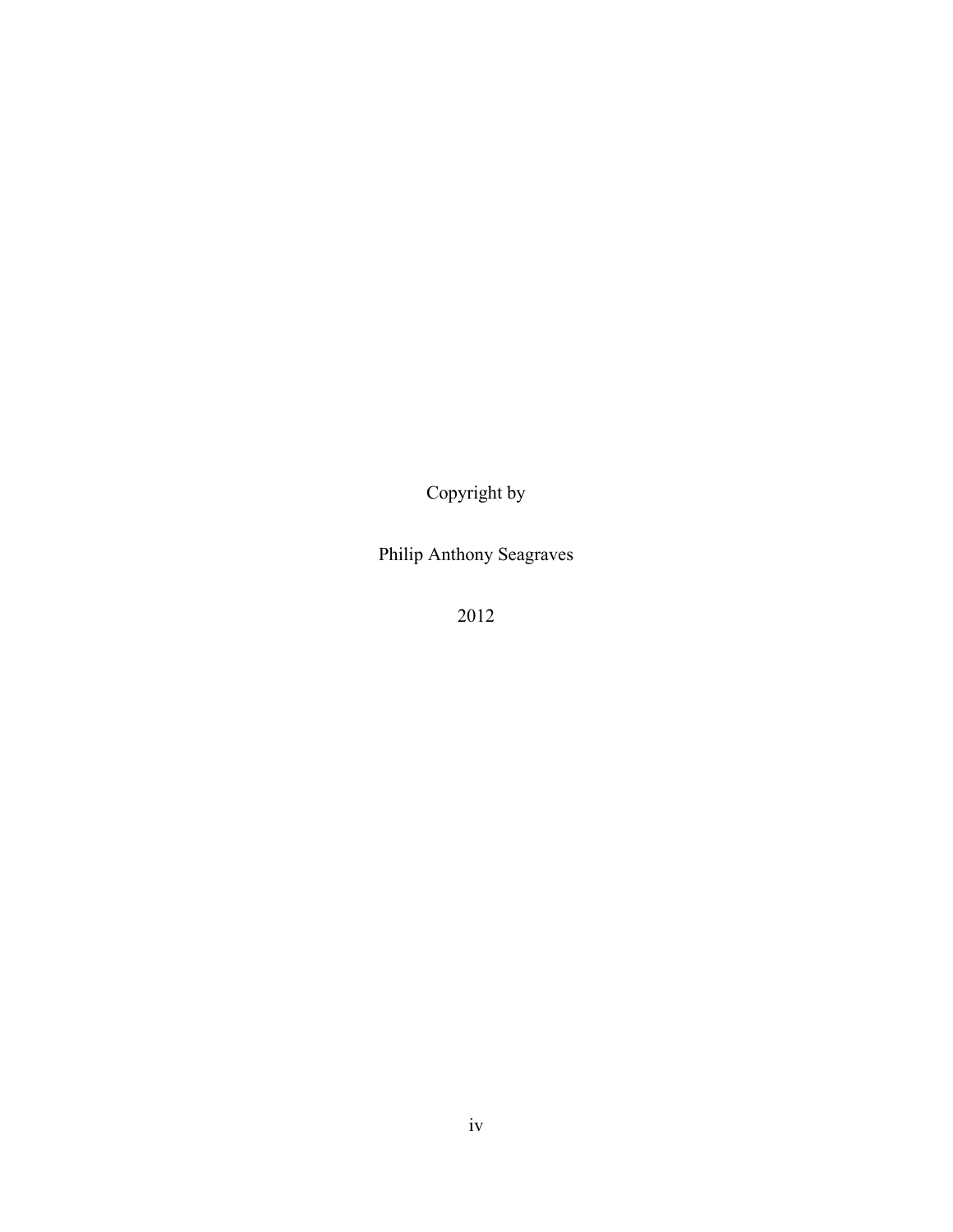### **ACCEPTANCE**

This dissertation was prepared under the direction of Philip Anthony Seagraves' Dissertation Committee. It has been approved and accepted by all members of that committee, and it has been accepted in partial fulfillment of the requirements for the degree of Doctor of Philosophy in Business Administration in the College of Business Administration of Georgia State University.

H. Fenwick Huss, Dean

College of Business Administration

### DISSERTATION COMMITTEE:

Dr. Jonathan A. Wiley, Chair Dr. Paul G. Gallimore Dr. Karen M. Gibler Dr. Alan J. Ziobrowski Dr. Len V. Zumpano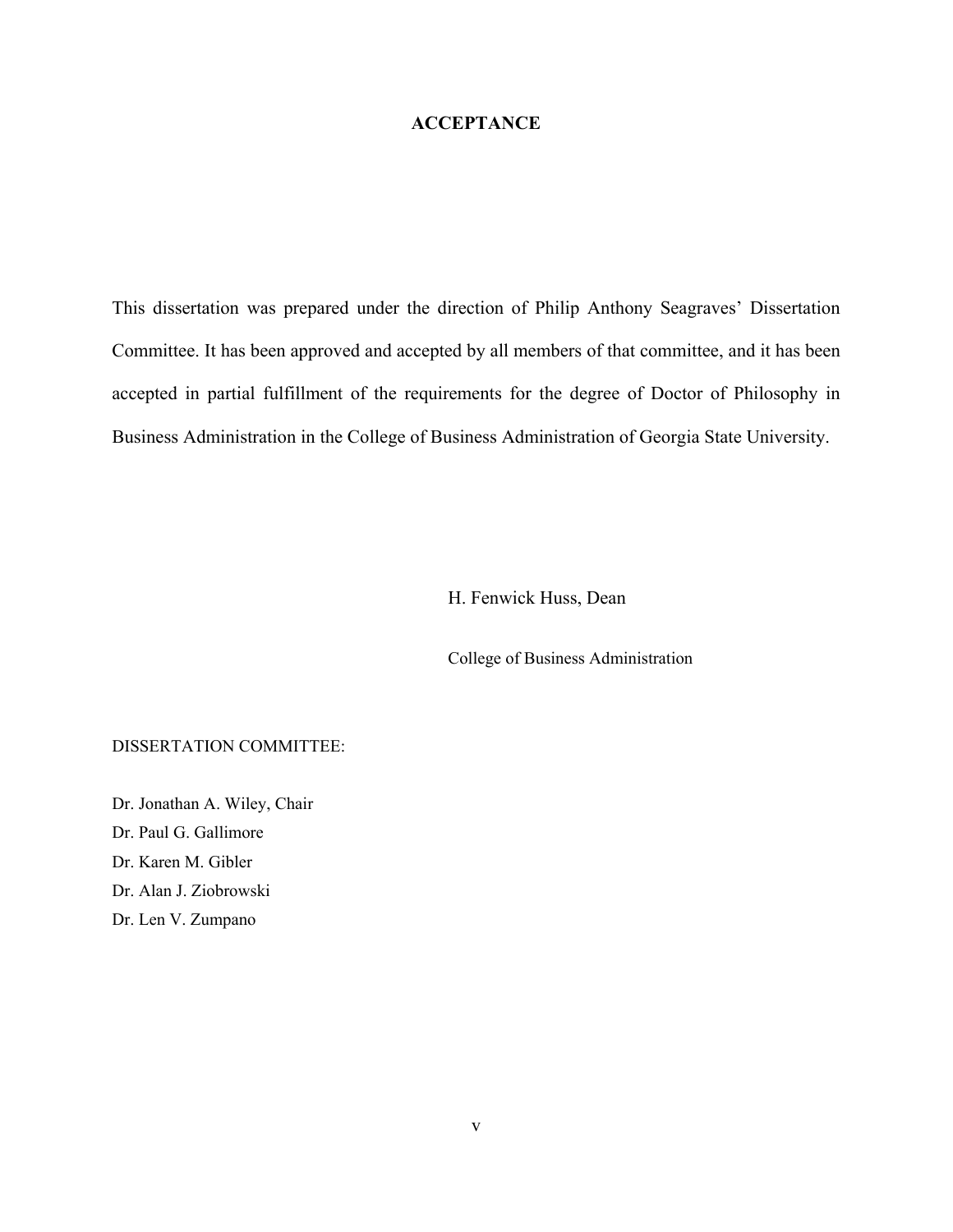### **ABSTRACT**

### A MULTI-FACTOR PROBIT ANALYSIS OF NON-PERFORMING COMMERCIAL MORTGAGE-BACKED SECURITY LOANS

By

Philip Anthony Seagraves

July 10, 2012

Committee Chair: Dr. Jonathan A. Wiley

Major Academic Unit: Real Estate

Commercial mortgage underwriters have traditionally relied upon a standard set of criteria for approving and pricing loans. The increased level of commercial mortgage loan defaults from 1%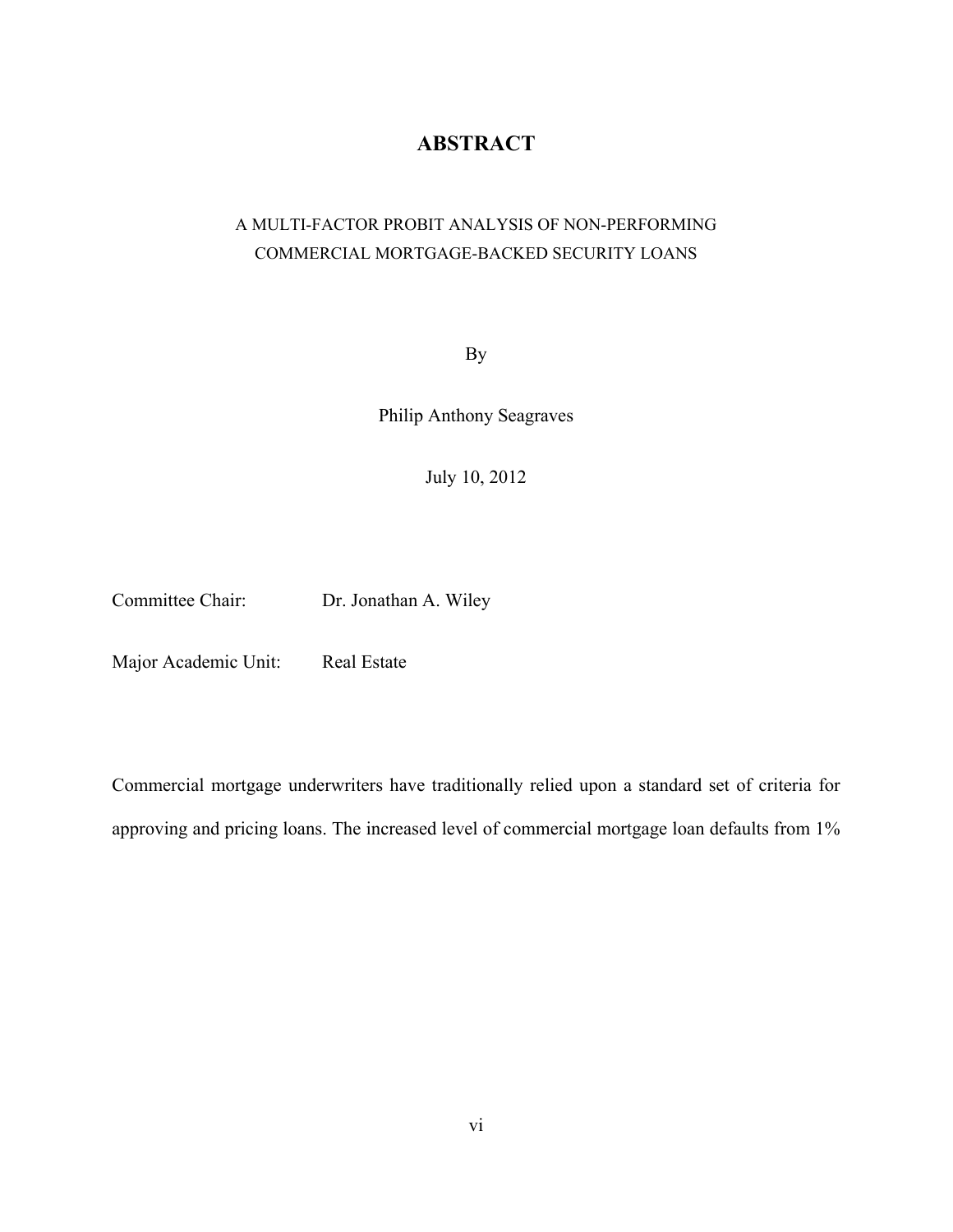at the start of 2009 to 9.32% by the end of  $2011<sup>1</sup>$  provides motivation for questioning underwriting standards which previously served the lending industry well. This dissertation investigates factors that affect the probability of Non-performance among commercial mortgagebacked security (CMBS) loans, proposes conditions under which the standard ratios may not apply, and tests additional criteria which may prove useful during economic periods previously not experienced by commercial mortgage underwriters. In this dissertation, Cap Rate Spread, the difference between the cap rate of a property and the Coupon Rate of the associated loan, is introduced to test whether the probability of Non-performance can be better predicted than by relying on traditional commercial mortgage underwriting criteria such as Loan to Value (LTV) and Debt Service Coverage Ratio (DSCR). Testing the research hypotheses with a probit model using a database of 47,883 U.S. CMBS loans from 1993 to 2011, Cap Rate Spread is found to have a significantly negative relationship with loan Non-performance. That is, as the Cap Rate Spread falls, the probability of Non-performance rises appreciably.

A numerical model suggests that among loans which would have passed the standard ratio tests requiring loans to have values of LTV less than .8 and DSCR greater than 1.25, a Cap Rate Spread criteria requiring loans to have a value greater than 1% would have prevented the origination of an additional 1,798 CMBS loans reducing the rate of Non-performance from 14.9% with only the LTV and DSCR criteria to just 11.6% by adding the Cap Rate Spread

 $\overline{a}$ 

<sup>&</sup>lt;sup>1</sup> Moody's Investor Service: U.S. CMBS loan delinquencies rise to 9.32%, Global Credit Research, New York, January 20, 2012.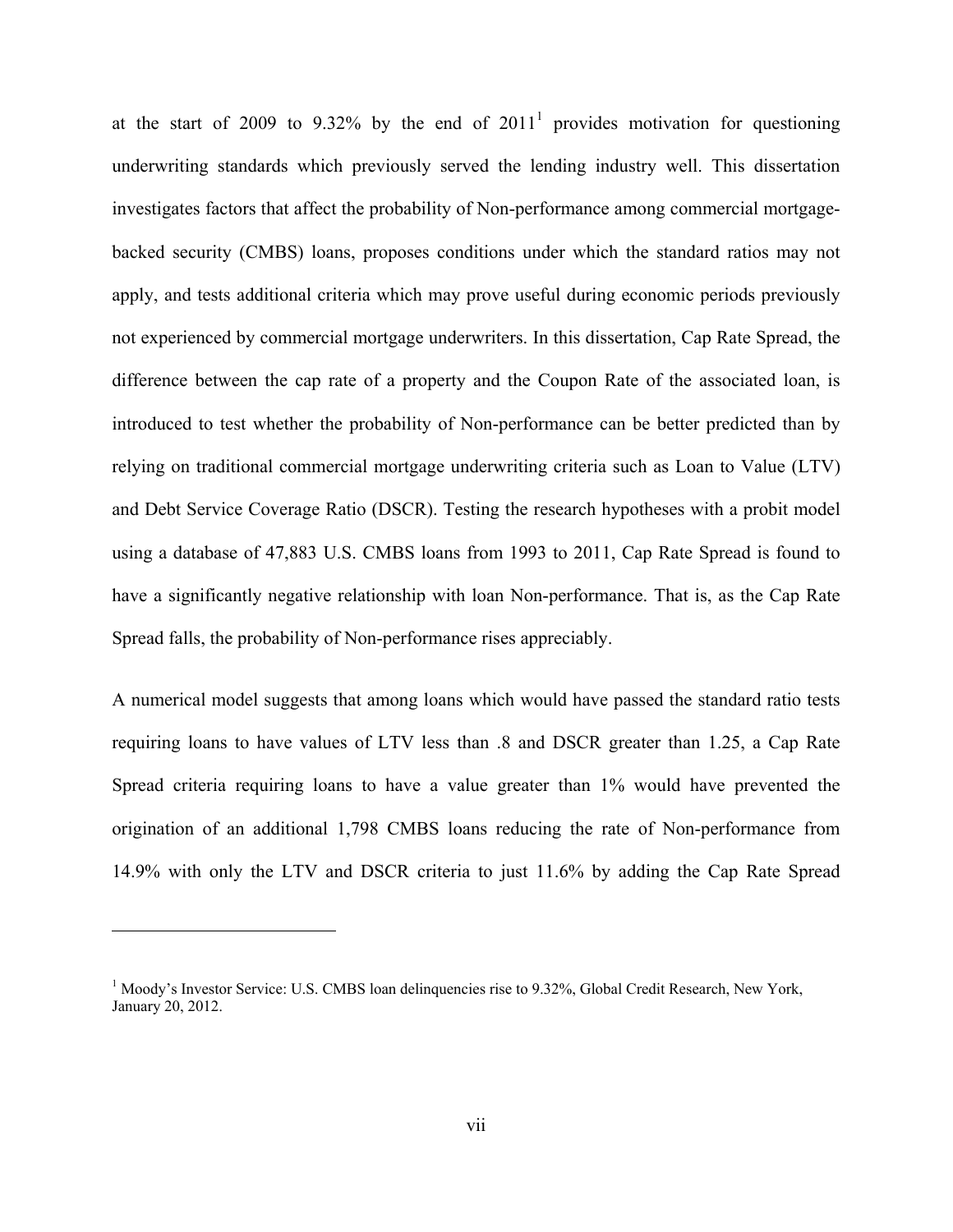criteria. Of course, adding additional criteria will also lead to errors of rejecting loans which would have performed well. Back testing with the same sample of CMBS loans, this Type I error rate rises from 19% with only the LTV and DSCR criteria to 34% with the addition of the Cap Rate Spread.

Ultimately, CMBS loan underwriters must individually determine an acceptable level of Nonperformance appropriate to their business model and tolerance for risk. Using intuition, experience, tools, and rules, each underwriter must choose a balance between the competing risks of rejecting potentially profitable loans and accepting loans which will fail. This research result is important because it helps deepen our understanding of the relationships between property income and loan performance and provides an additional tool that underwriters may employ in assessing CMBS loan risk.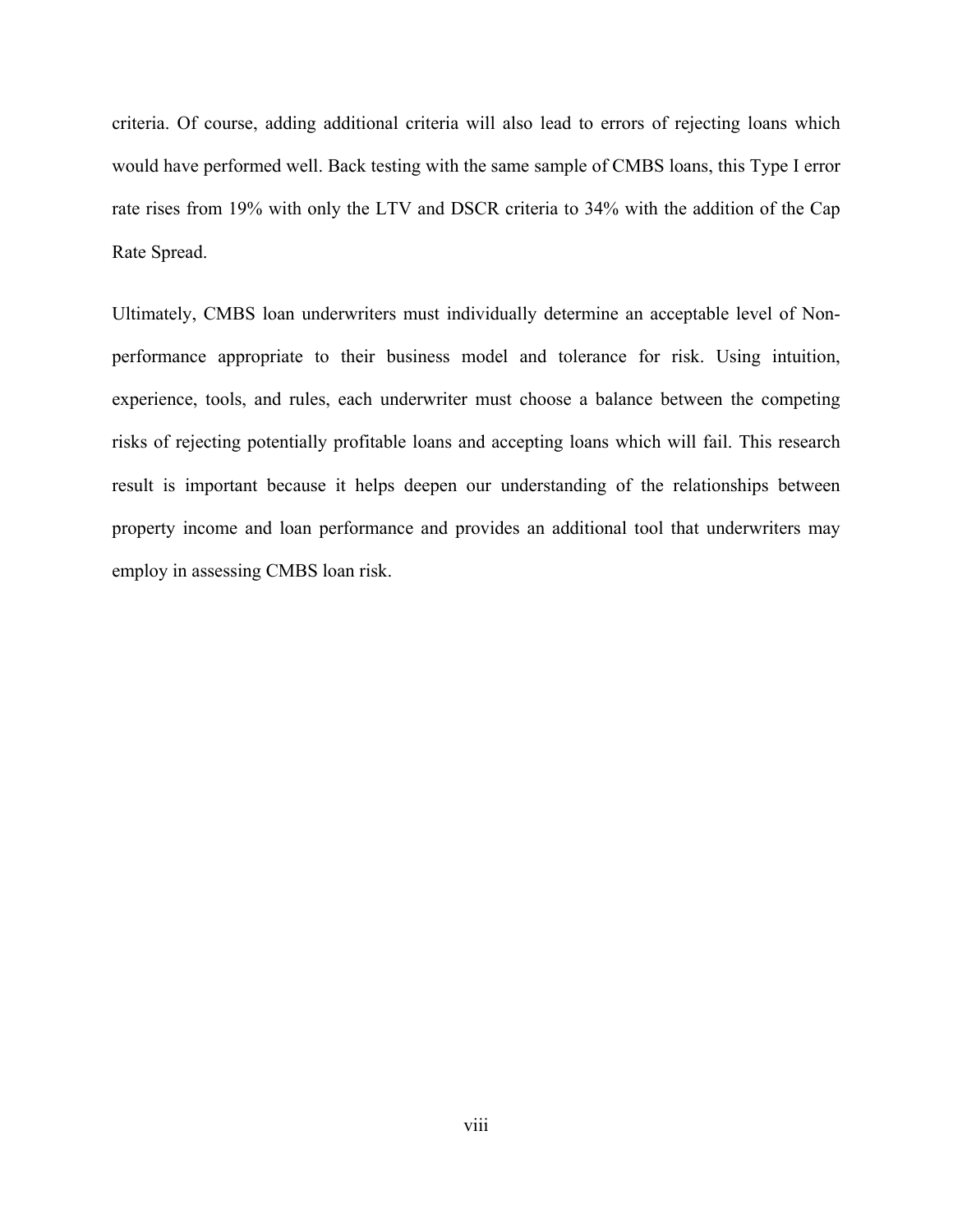## **TABLE OF CONTENTS**

| <b>Additional Considerations</b> | 31 |
|----------------------------------|----|
|                                  |    |
|                                  |    |
|                                  |    |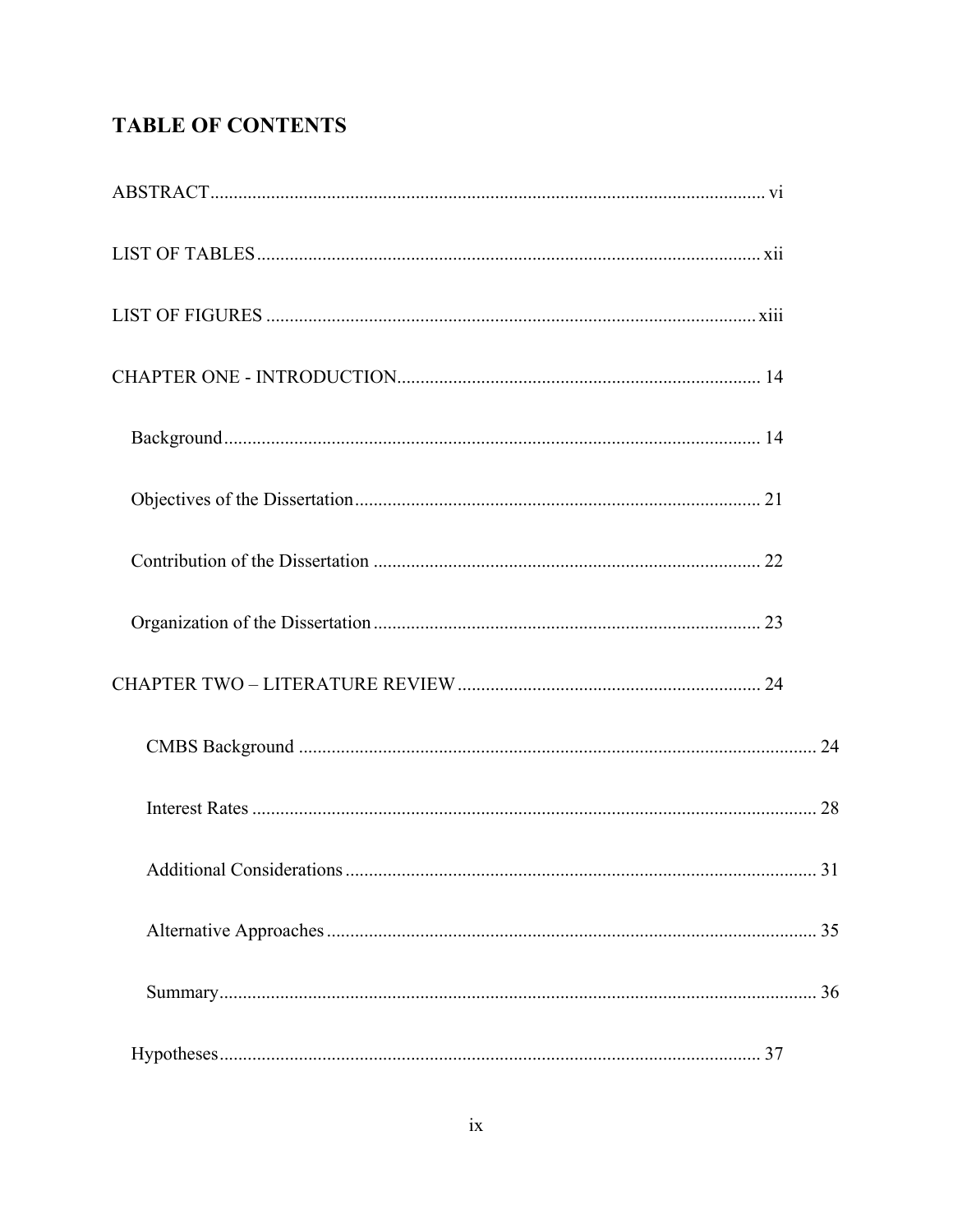| 71 |
|----|
|    |
|    |
|    |
|    |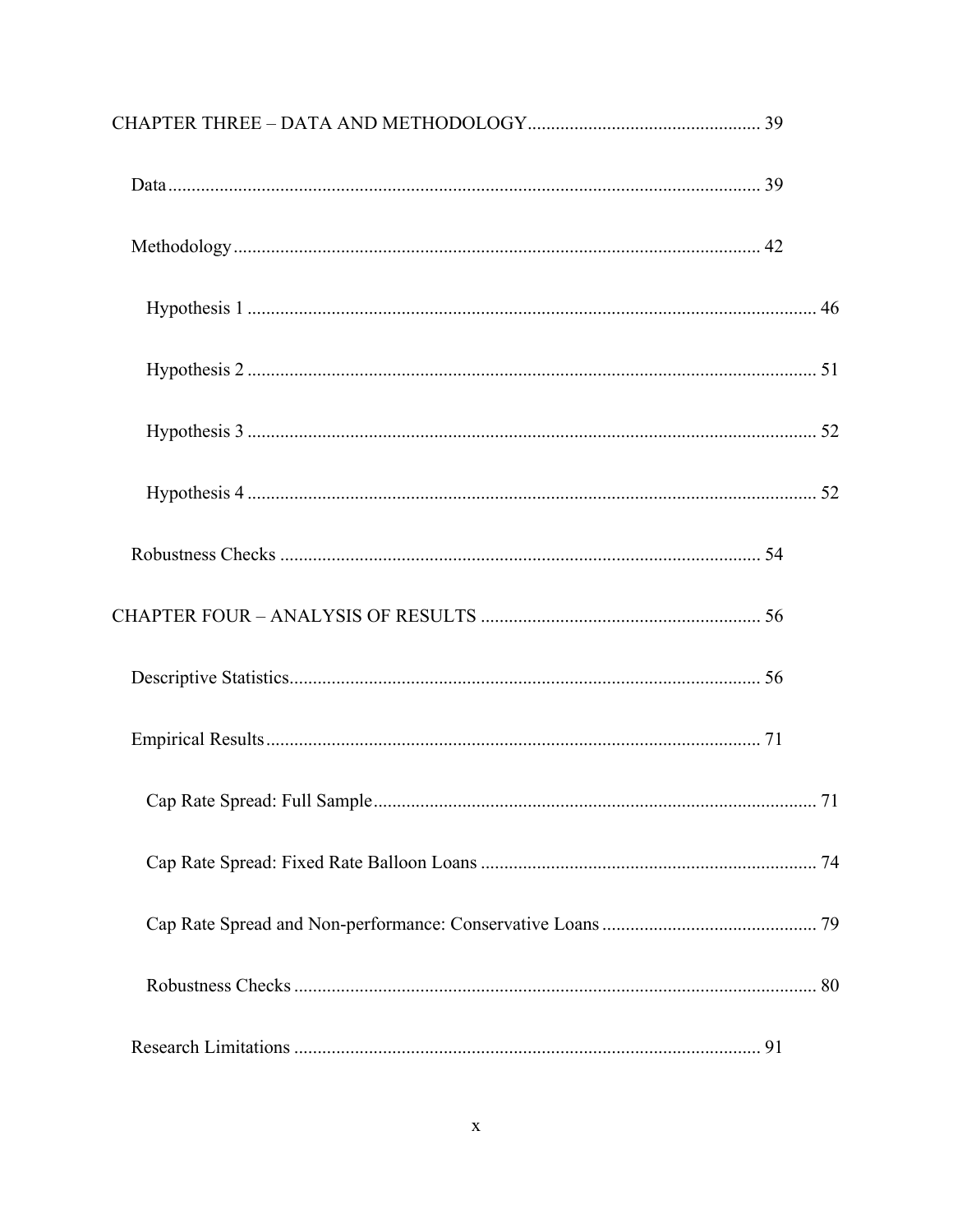|                                                                         | 94  |
|-------------------------------------------------------------------------|-----|
| <b>CHAPTER SIX – CONCLUSIONS AND IMPLICATIONS FOR FUTURE RESEARCH97</b> |     |
|                                                                         | 97  |
|                                                                         | 100 |
|                                                                         |     |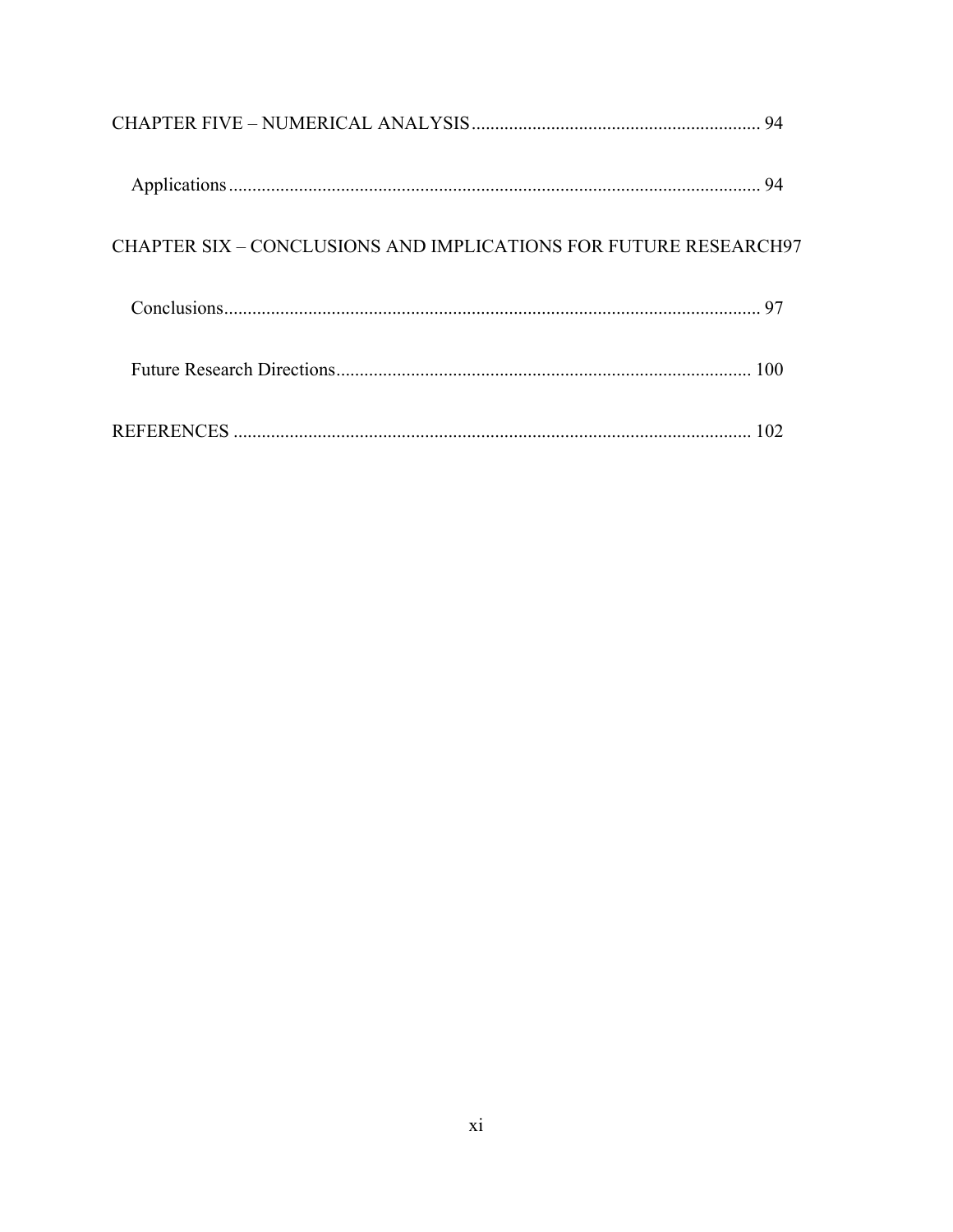## **LIST OF TABLES**

| Table 2 ■ Variables from the Bloomberg CMBS Loan Database and other sources 40       |  |
|--------------------------------------------------------------------------------------|--|
|                                                                                      |  |
|                                                                                      |  |
|                                                                                      |  |
|                                                                                      |  |
|                                                                                      |  |
|                                                                                      |  |
|                                                                                      |  |
|                                                                                      |  |
|                                                                                      |  |
|                                                                                      |  |
|                                                                                      |  |
|                                                                                      |  |
| Table 15 Second Stage Model Results for Predicted Cap Rate Spread for loan groups 86 |  |
|                                                                                      |  |
|                                                                                      |  |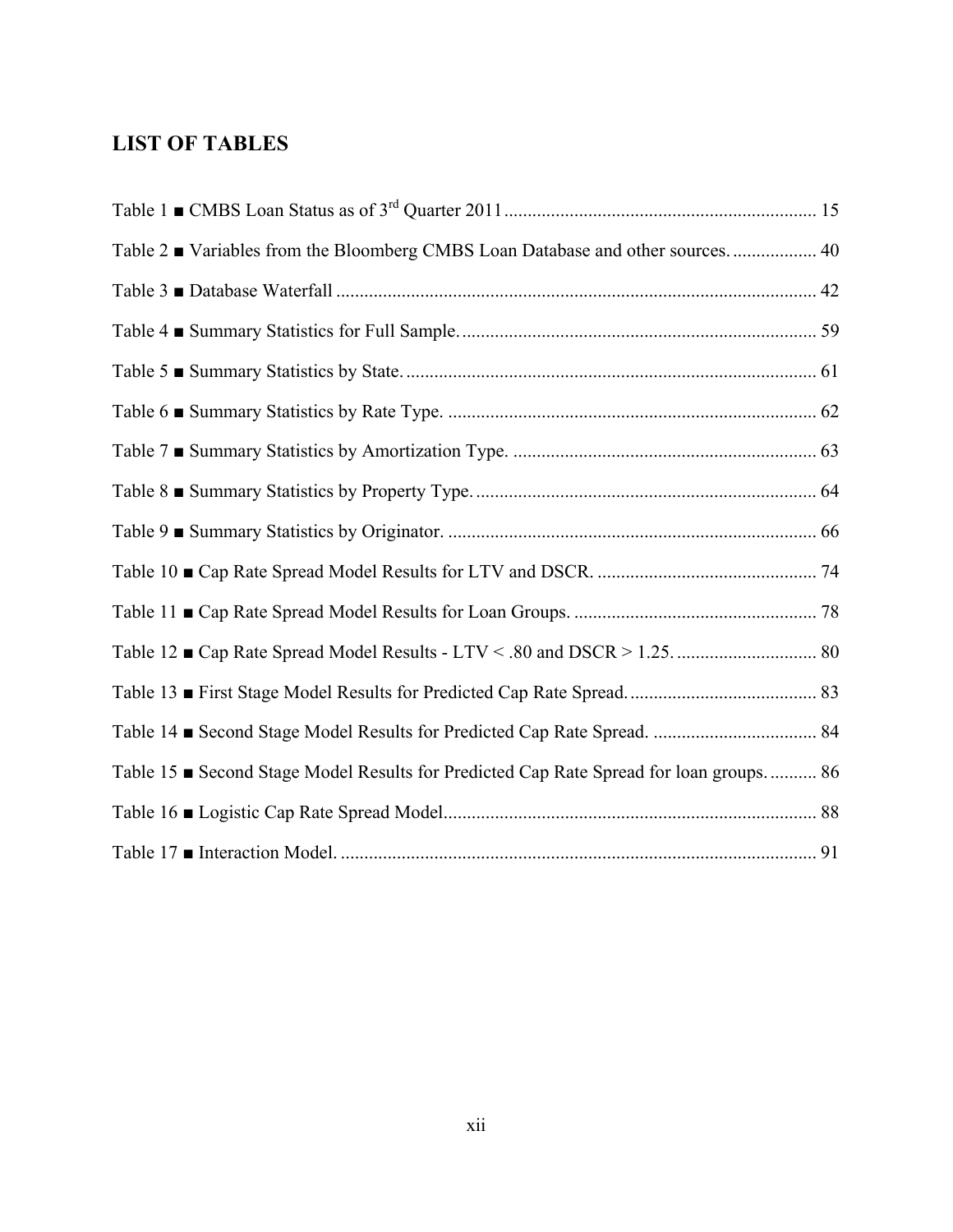### **LIST OF FIGURES**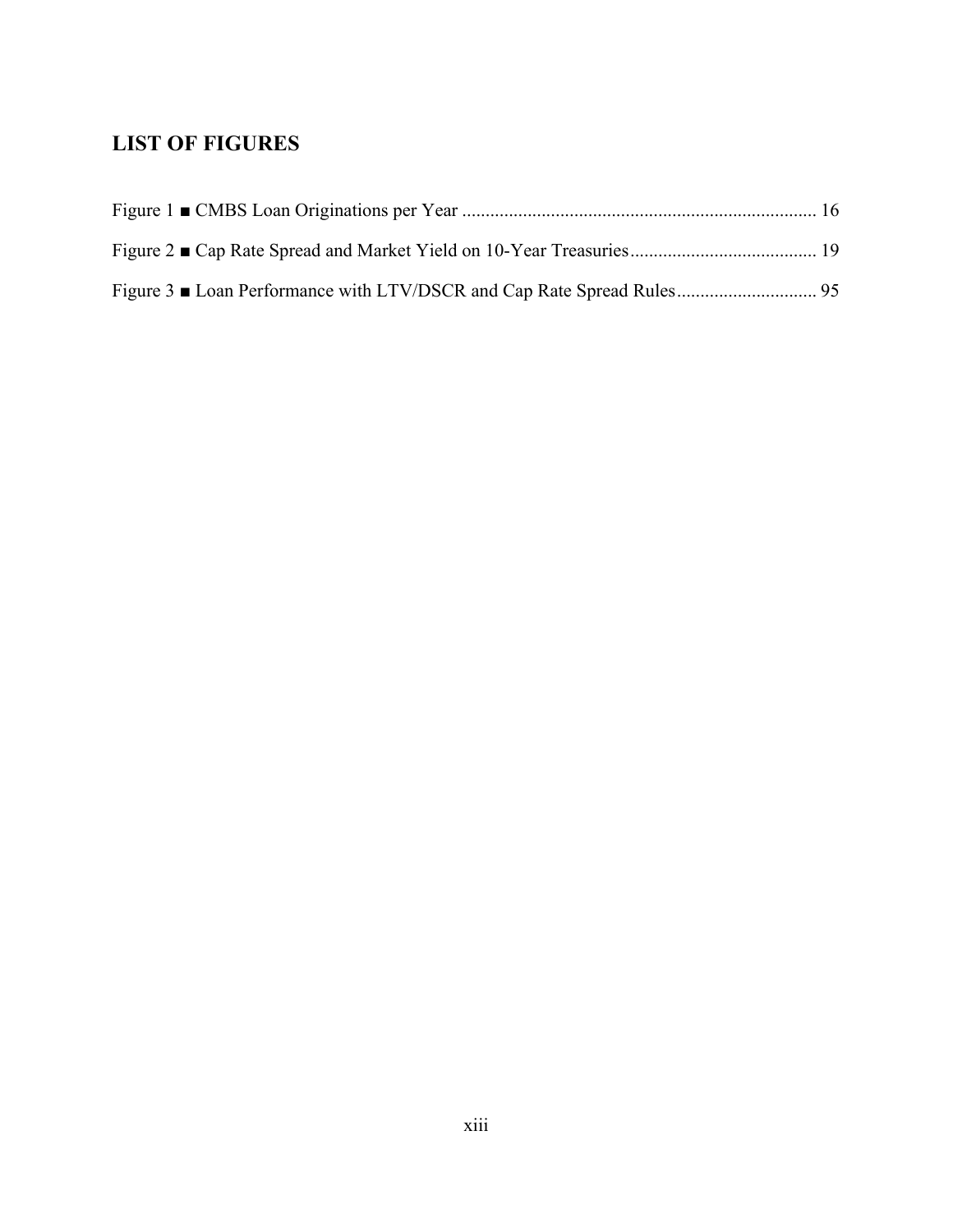### **CHAPTER ONE - INTRODUCTION**

### **Background**

Standard underwriting models for commercial loans rely upon classic measures such as the size of the loan relative to the value of the property (Loan to Value Ratio, LTV) and the ratio of net income from the property to the size of the annual debt payments (Debt Service Coverage Ratio, DSCR) for approving and pricing debt. LTV and DSCR are presented in equations (1) and (2) respectively.

$$
Loan to Value (LTV) = \frac{Original\,Balance\,(LOAN)}{Project\,Value\,(YALUE)}\tag{1}
$$

$$
DebtServiceCoverageRatio(DSCR) = \frac{NetOperatingIncome(NOI)}{DebtService(DS)}
$$
 (2)

LTV is a widely used measure of loan risk and one of the most commonly cited features, along with interest rates, used to describe individual deals and the general debt environment. As the loan amount approaches or surpasses the value of the underlying asset, the default risk increases. This risk is also a function of other factors such as the experience of the borrower, the type of project, geography, the state of the economy, and competition.

DSCR is also an important criterion used by loan underwriters to determine the riskiness of a loan. This measure provides a simple indicator of a borrower's ability to continue making their debt payments in the face of reduced rental income or increased expenses. As the DSCR rises, the borrower has a greater cushion against rent pressures, tenant turnover, unexpected expenses, or the effects of natural disasters for maintaining their debt service obligations. As with LTV, the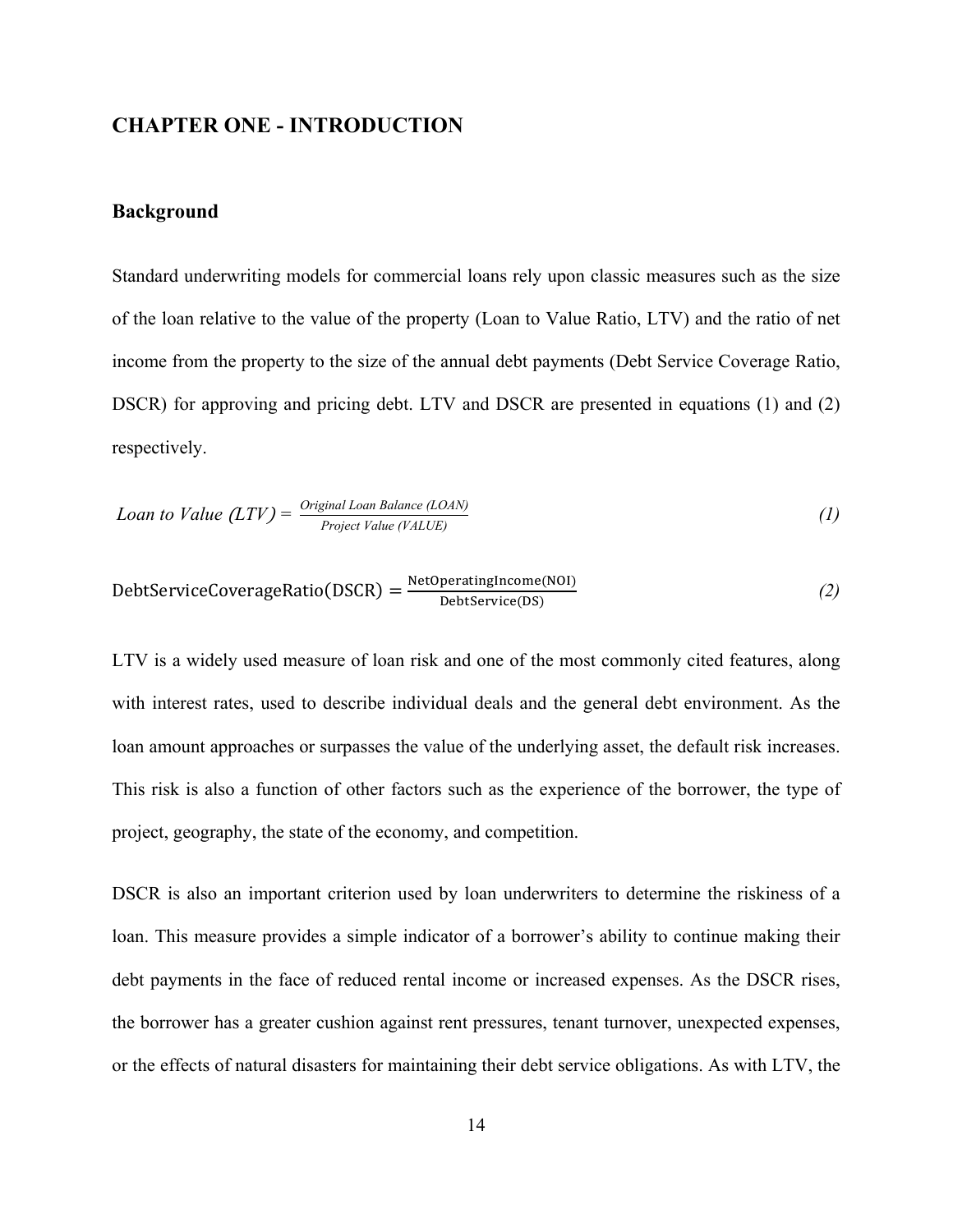ability of DSCR to provide a valuable risk screening function may be related to other economic factors such as market interest rates.

From 2009 to 2011, the rate of default for commercial mortgages rose significantly. An indicator of future default rates,  $17\%$  of the CMBS loans in the Bloomberg database<sup>2</sup> on September 15, 2011, were classified as "non-performing" (See Table 1).

| Loan Status                                                | Observations | Percent |  |  |
|------------------------------------------------------------|--------------|---------|--|--|
| Performing                                                 | 58,517       | 83.09%  |  |  |
| Grace                                                      | 4,988        | 7.08%   |  |  |
| Late                                                       | 1,708        | 2.43%   |  |  |
| Delinquent, less than one year                             | 2,020        | 2.87%   |  |  |
| Delinquent, greater than one year                          | 855          | 1.21%   |  |  |
| Foreclosure                                                | 836          | 1.19%   |  |  |
| <b>REO</b>                                                 | 1,021        | 1.45%   |  |  |
| Matured, non-performing                                    | 482          | 0.68%   |  |  |
| Notes: Source Bloomberg CMBS Data Service. Excludes        |              |         |  |  |
| loans classified as defeased, special, matured, and mixed. |              |         |  |  |

**Table 1 ■ CMBS Loan Status as of 3rd Quarter 2011** 

 $\overline{a}$ 

Figure 1 presents annual CMBS loan originations from 1994 through late 2011. During the highgrowth period for CMBS in the mid-2000s through the subsequent market crash, underwriters continued to rely upon LTV and DSCR to determine the risk of loans.

 $2$  Database including some observations subsequently eliminated for final analysis due to missing data. Final sample size after cleaning includes 47,883 observations.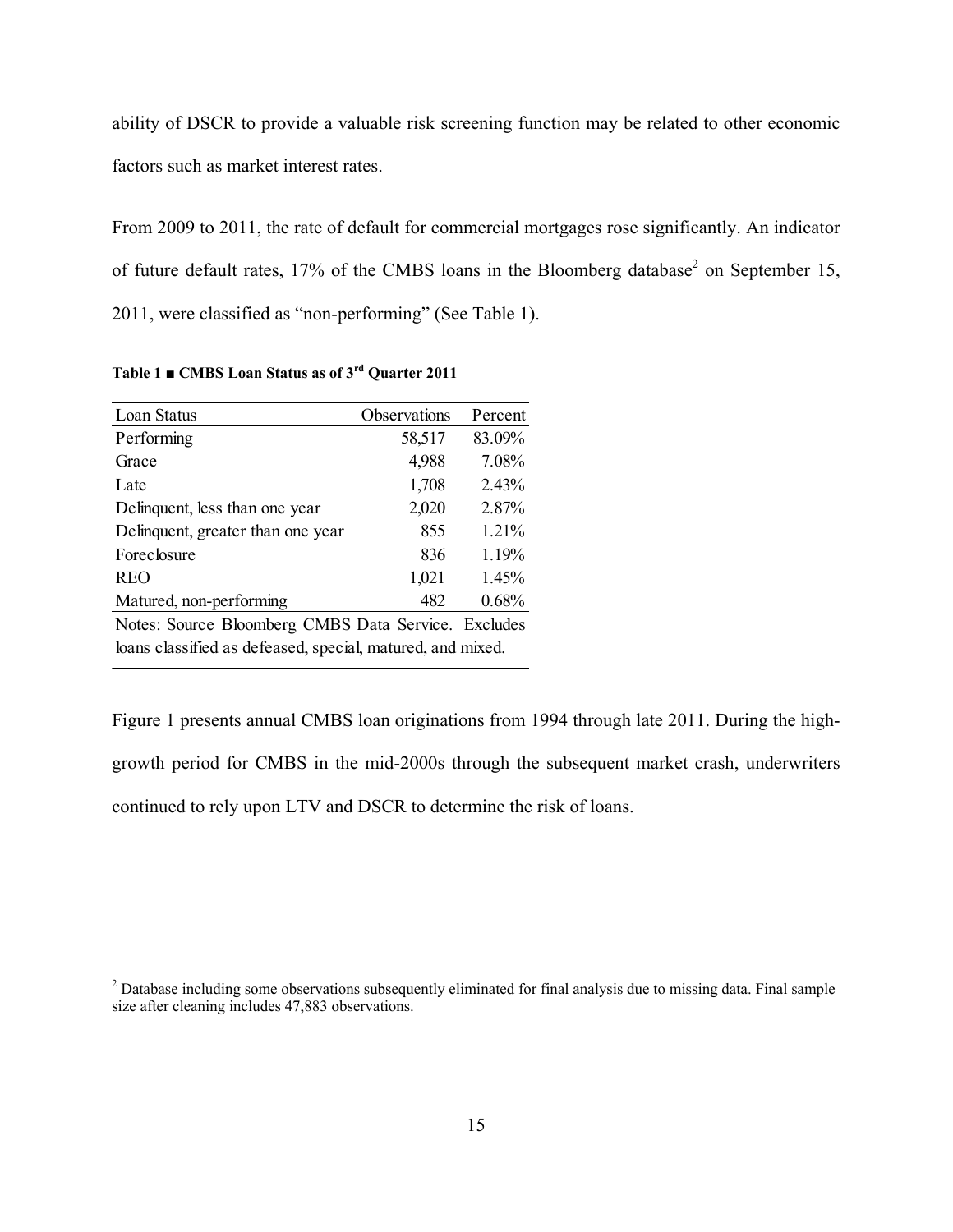**Figure 1 ■ CMBS Loan Originations per Year** 



LTV and DSCR provide useful but limited help in determining the risks of CMBS loans. Perhaps other measures can aid in the analysis. Another important consideration may be the yield of real estate projects relative to their loan value or total project value. While LTV and DSCR measures are value/value or cash flow/cash flow measures respectively, a debt or Cap Rate measure provides a cash flow/value view which may be sensitive to economic conditions such as interest rates. If the overall yield of a project on either the debt or total cost is high, it is likely be that loans experience less stress through a range of economic conditions. In this dissertation, three alternative measures are considered, including the Debt Yield, Cap Rate, and the Cap Rate Spread, presented below in equations (3), (4) and (5) respectively.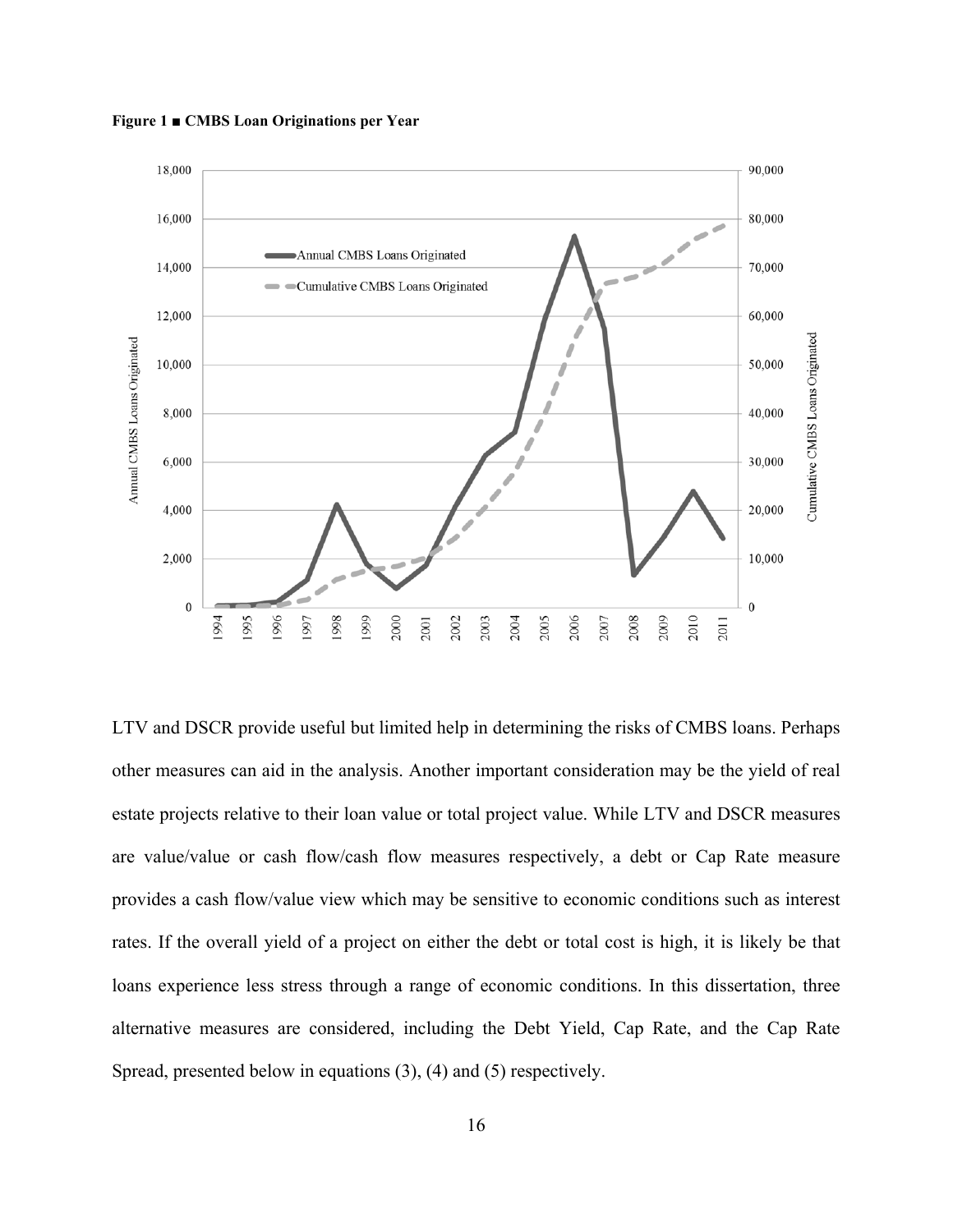$$
Debt Yield (DYLD) = \frac{Net Operating Income (NOI)}{Original Loan Balance (LOAN)}
$$
\n(3)

Cap Rate (CAPRT) = 
$$
\frac{Net \ Operating \ Income \ (NOI)}{Project \ Value \ (VALUE)}
$$
 (4)

Cap Rate Spread (SPREAD) = CAPRT - Coupon, 
$$
\tag{5}
$$

where Coupon is the net coupon rate on the loan. If LTV and DSCR were limited in their ability to predict loan default leading up to the recent market crash, perhaps their usefulness declined as interest rates fell. If so, other measures such as Debt Yield, Cap Rate, and the Cap Rate Spread may have emerged as important criteria in assessing risk and should be used to complement other methods and improve overall default prediction reliability. It can be shown that Debt Yield, as defined above, is simply the Cap Rate divided by the LTV at origination for the loan. A simple example makes the connection quite clear: a project valued at 100 with a loan of 70 will have a LTV of .7 and, if the NOI is 10, the Cap Rate will be .1 and the Debt Yield .14 calculated as either 10/70 or .1/.7. Acknowledging that both Debt Yield and Cap Rate may provide further insights into the factors related to CMBS loan performance, I focus on the measure Cap Rate Spread for the remainder of this dissertation.

During the critical phase of CMBS history beginning in the mid-1990s through today, interest rates have experienced periods of both falling and rising and have dropped to less than half of what they were at the beginning of this time period. Figure 2 shows that in the mid-1990s, rates on 10-Year Treasuries were around 7% and eventually fell below 2% in the fourth quarter of 2011. The second series on Figure 2 (the lighter line) shows the Cap Rate Spread over the course of the sample period. This series is expected to move in the opposite direction of interest trends as the Cap Rate Spread is constructed using the coupon rate on the loan.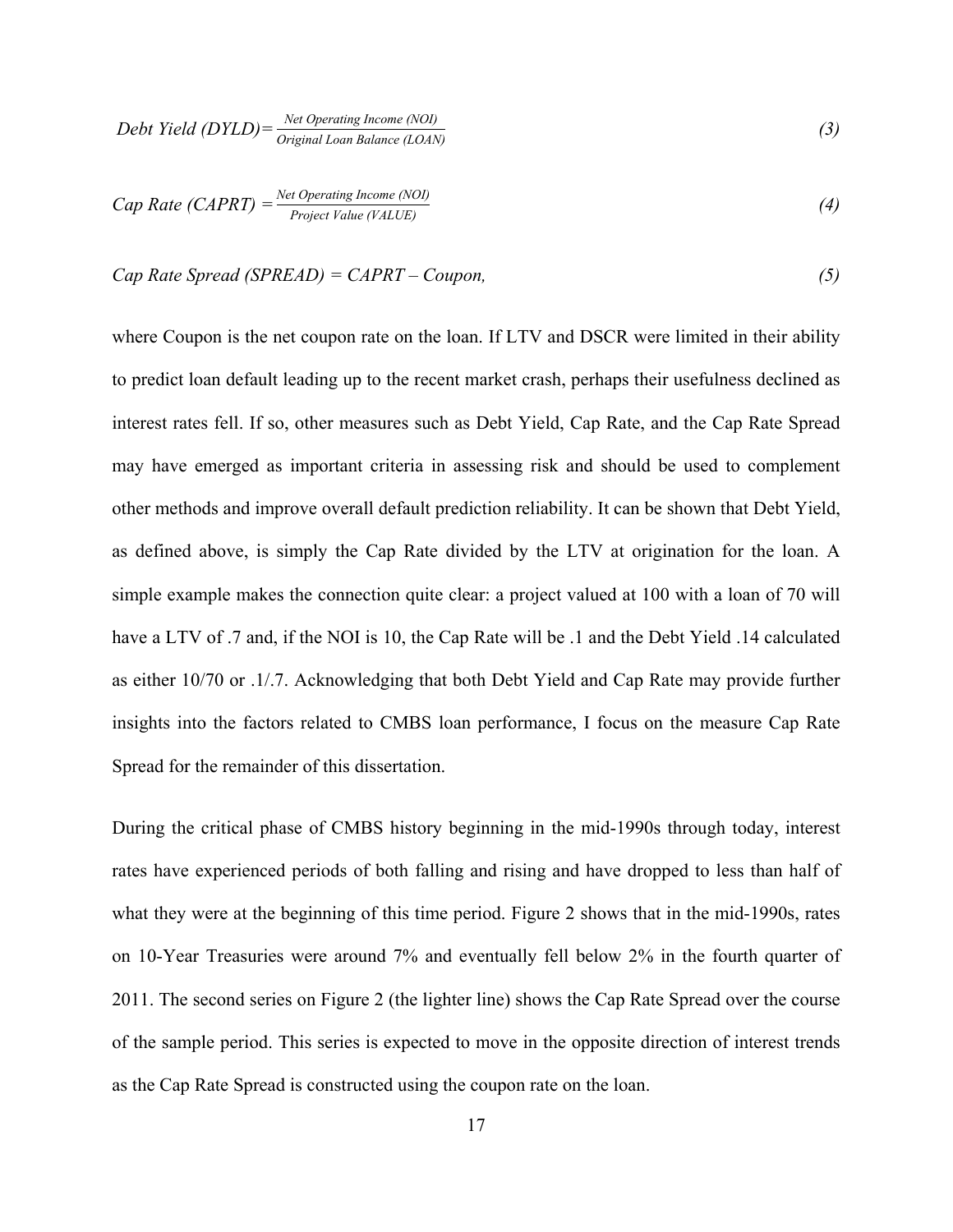Prior to 2003, the negative relationship appears clear in both direction and magnitude of the rate swings. However, the period after 2003 appears to have changed somewhat with a period of relatively stable interest rates coupled with Cap Rate Spreads which fell from 4% in 2003 to 1% in 2007. Even more noticeable beginning in 2007, the relationship seems to have become positive with successive periods during which both rates appear to fall or rise together. This seeming change provides a backdrop and further motivation for this study and may explain an increased role for Cap Rate Spread in predicting loan Non-performance in the more recent periods. The relationship between market interest rates and Cap Rate Spread may have changed during this period and merits further investigation confirming the change and testing hypothetical causes, if any.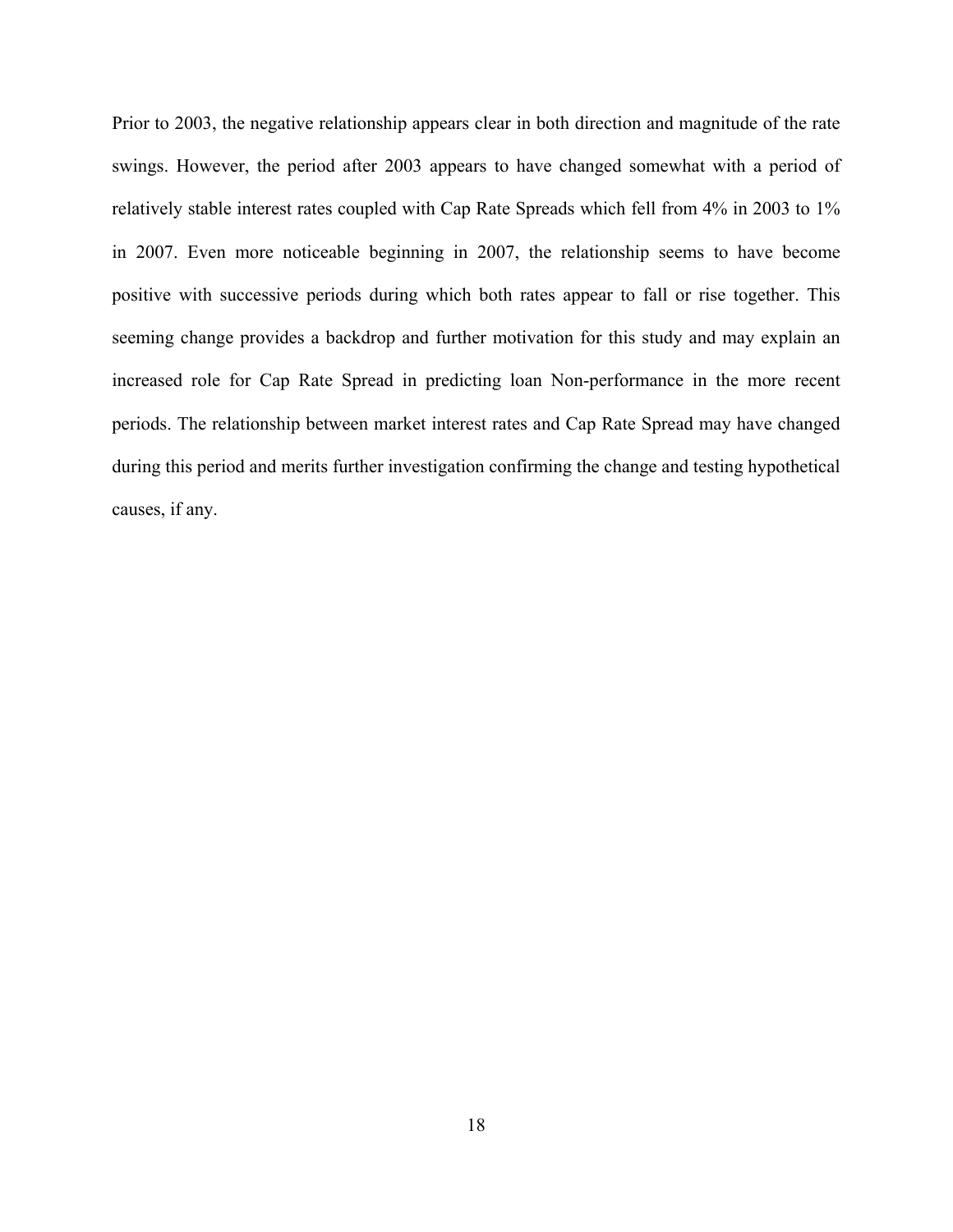



Commercial loans written during different interest rate environments could start with the same DSCR yet have very different underlying cash flows. A future shock to the cash flows of these different projects could lead one to default while the other project would be able to remain current with debt service. Loans on projects with low overall returns, particularly those which also have low spreads between the project's Cap Rate and the rate of interest on the debt, may be at an increased risk of Non-performance and default. Introducing Cap Rate Spread into loan origination decision models may aid in identifying loans with an increased likelihood of experiencing future difficulty.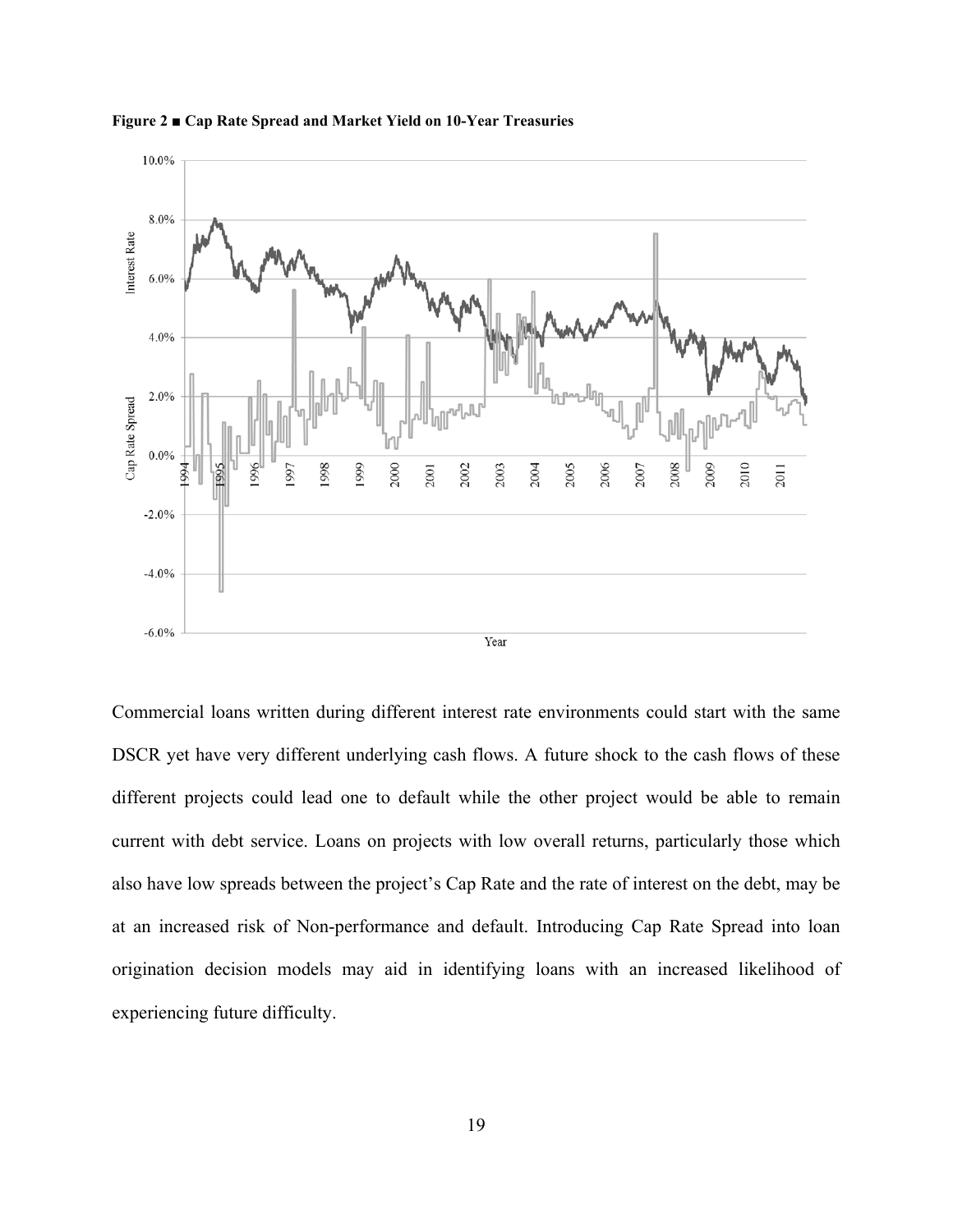The main source for data used in this dissertation is the Bloomberg CMBS loan database, with originations dating from 1967 through 2011. The full database of both domestic and foreign loans includes 78,546 loans, as well as the 107,747 individual buildings and properties financed with the funds. In addition to property level information, the records include limited information about the current (recent) leases, or lack thereof, on these properties. Although the Bloomberg CMBS database also includes international loans starting in 1967, this dissertation will focus on U.S. loans during the period 1993-2011, during which the CMBS market grew rapidly.

This 1993-2011 period selected as the sample for this dissertation also coincides with changing economic conditions that include periods of both rising and falling interest rates, such as the period that began with 10-Year Treasury yields of 7% in late 1994 that dropped to 3.5% by April 2003. The shorter time period, the focus on U.S.-only loans, missing data, and outlier elimination results in a sample size of 47,883 loans. More than half of these loans fall into just one sizable group which combine a Rate Type of Fixed and an Amortization Type of Balloon. This group of loans that represents a typical CMBS loan during the significant growth of the industry is selected for more detailed investigation and analysis.

The loan data include the original loan balance, the balance as of securitization, the loan to value at origination, the amortization type, bond type, debt service coverage ratio, NOI, current and recent loan status, maturity and loan type, protection features, rate type, occupancy, and the recent value of the property. The property records include location, square footage, Cap Rate, NOI, and Net Cash Flow. The lease records (not used in this dissertation) include the tenant name, expiration date, square footage, lease exposure in dollars, and the proportion of overall square footage that each lease represents of the overall property total.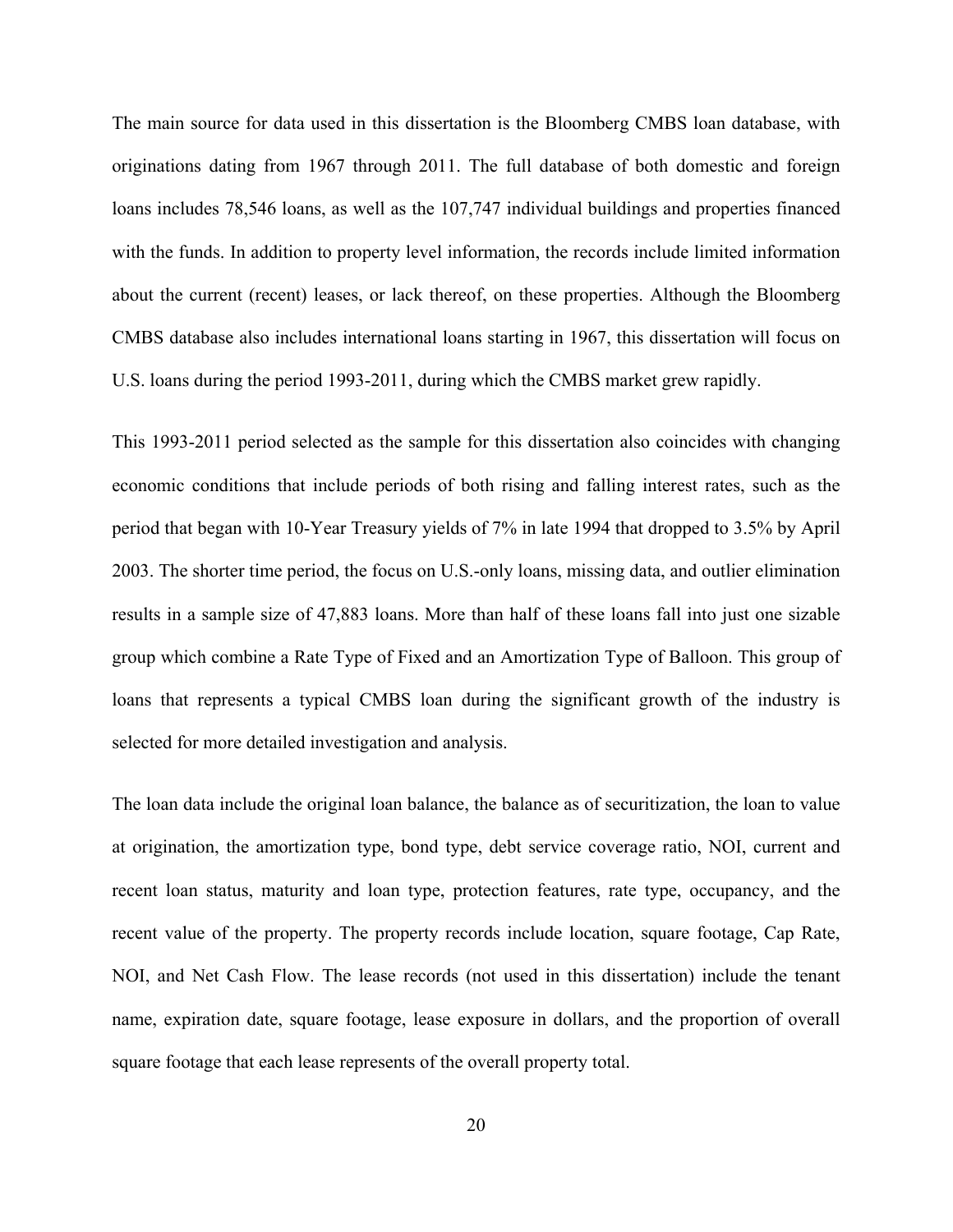### **Objectives of the Dissertation**

The overall objective for this dissertation is to extend the body of knowledge regarding an important aspect of the real estate debt market—the performance of loans underwritten for the CMBS market. The specific questions of interest addressed in this dissertation are as follows:

- 1. Can measures other than LTV and DSCR, such as Cap Rate Spread, provide additional information useful in predicting default of CMBS loans?
- 2. How do the typical Fixed Rate Balloon loans differ from other loans in their relationships between Non-performance and underwriting ratios such as LTV, DSCR and Cap Rate Spread?
- 3. During the recent financial crisis, could reliance on Cap Rate Spread have provided additional protection against future loan Non-performance?

To answer these questions, the relationships between the probability of Non-performance and the variables of interest, LTV, DSCR, and Cap Rate Spread are estimated with probit models. In addition to these variables of interest, the models also include variables which control for interest rates, recent stock market performance, loan interest rate, recent origination activity, loan size, and indicators for categorical variables such as rate type, amortization type, originating firm and property type. To test for sensitivity to the endogeneity between loan coupon rates and the ratios LTV and DSCR, I estimate the Non-performance relationships with a two-stage model which first estimates a predicted coupon rate. This predicted coupon rate is used to construct the Cap Rate Spread variable in the second stage of the model.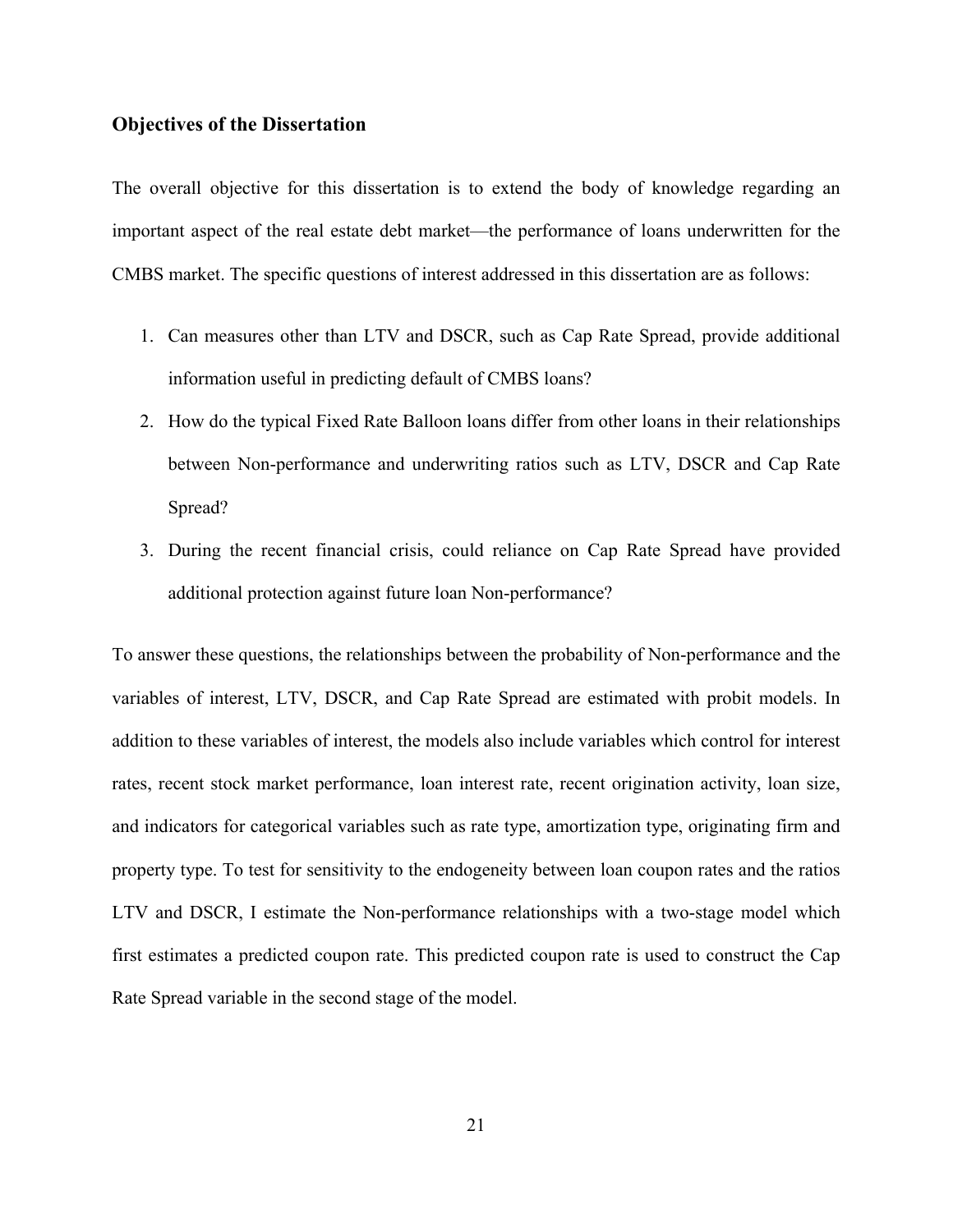Sensitivity to the distribution assumption is tested by substituting a logistic model, with a logistic distribution, for the probit approach, which relies upon a cumulative normal distribution. Using typical screening criteria for LTV and DSCR, the analysis is performed with a sample of loans which would meet conservative underwriting standards to determine how Cap Rate Spread would perform among these presumably safe loans. Finally, a numerical analysis is undertaken to estimate the quantity of CMBS loans which would have been avoided following the conservative LTV/DSCR criteria and the additional loans which would have been avoided by adding a Cap Rate Spread floor. As a part of this numerical analysis, a limited type I error ratelike approach suggests the quantity of currently performing loans which would have never been originated had a Cap Rate Spread floor been utilized. One must be cautious in this regard as it may be that many of these loans predicted by Cap Rate Spread to be in a non-performing state have simply not entered this state… yet. Understanding the full extent of the Type II error, loans that are still performing but ultimately doomed to fail, is necessarily a matter of time.

### **Contribution of the Dissertation**

This dissertation extends the real estate finance literature by proposing and testing new hypotheses about factors important in estimating the risks of commercial mortgages. Industry practice and the academic literature regard the traditional measures of LTV and DSCR as the primary criteria in underwriting commercial mortgages. This dissertation builds upon this foundation by taking into account additional considerations which may aid in predicting the performance of CMBS loans.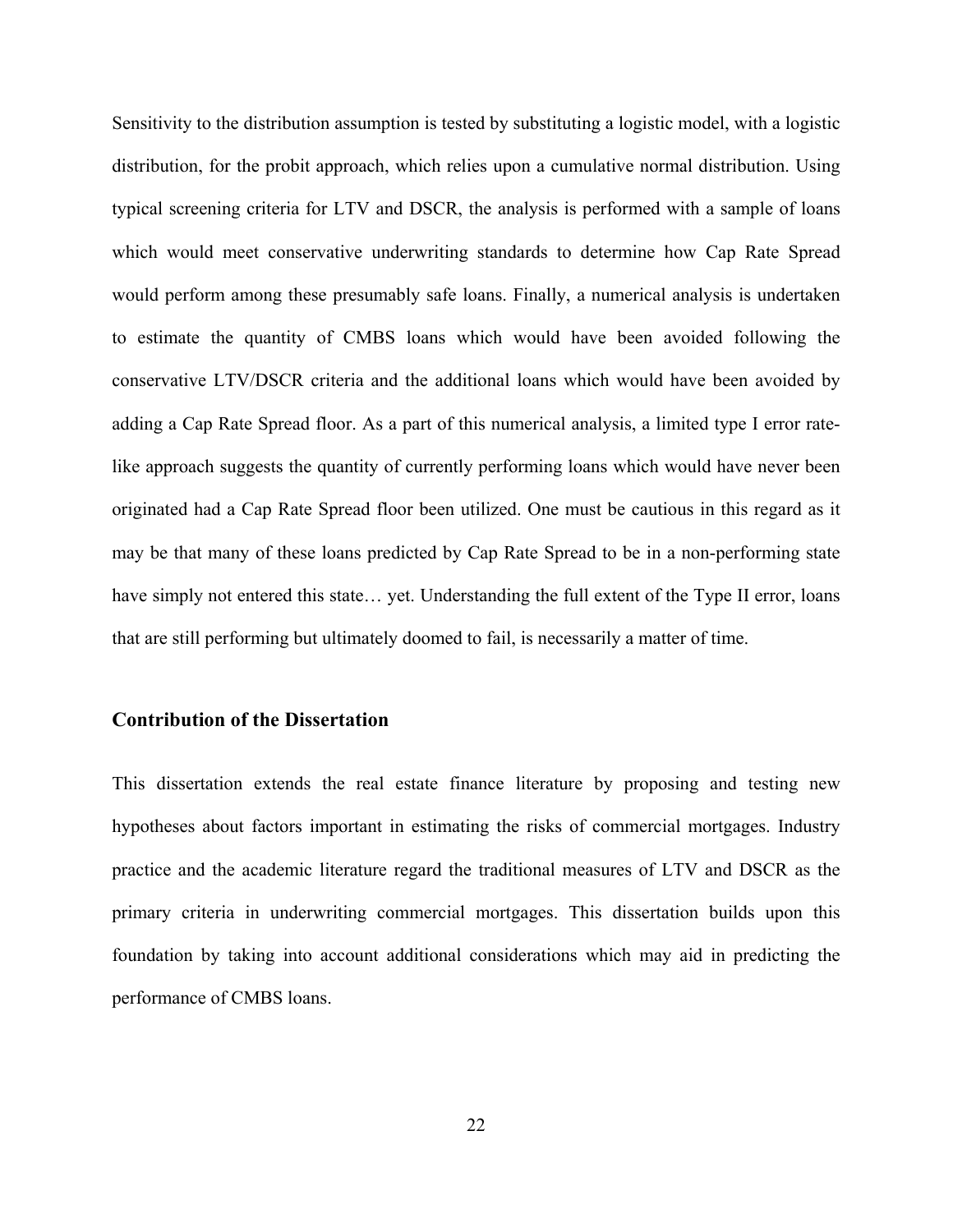This dissertation takes a fresh approach to modeling the probability of CMBS loan default. The methodology incorporates variables described by past research, such as LTV, DSCR, and property type, but extends the scope of past work by adding factors such as Cap Rate Spread and exploring both the theoretical and practical implications of relying upon a Cap Rate Spread underwriting rule for CMBS loans. Using both single- and two-stage probit regression and numerical analysis, the expanded set of explanatory variables is incorporated into a model to estimate the probability of CMBS loan default and provides a hypothetical view of the consequences of relying on an additional underwriting rule based on the results.

To provide a background and theoretical foundation for the effects of regulatory and market events, this dissertation also documents and presents a historical perspective on the outside forces influencing origination decisions and how these decisions may have played a role in subsequent loan defaults in the CMBS pools. By extending the literature on CMBS loan default with factors such as recent loan origination activity, Cap Rate Spread, and introducing the potential effects on originator behavior induced by a changing regulatory environment, this dissertation adds to the collective knowledge of real estate finance and related disciplines.

### **Organization of the Dissertation**

The balance of this dissertation is organized as follows: Chapter Two presents a background of past and current literature and the hypotheses tested in this dissertation; Chapter Three describes the data and methodologies employed in this dissertation; Chapters Four, Five, and Six present the results, a numerical analysis, and conclusions, respectively. The dissertation concludes with a list of references.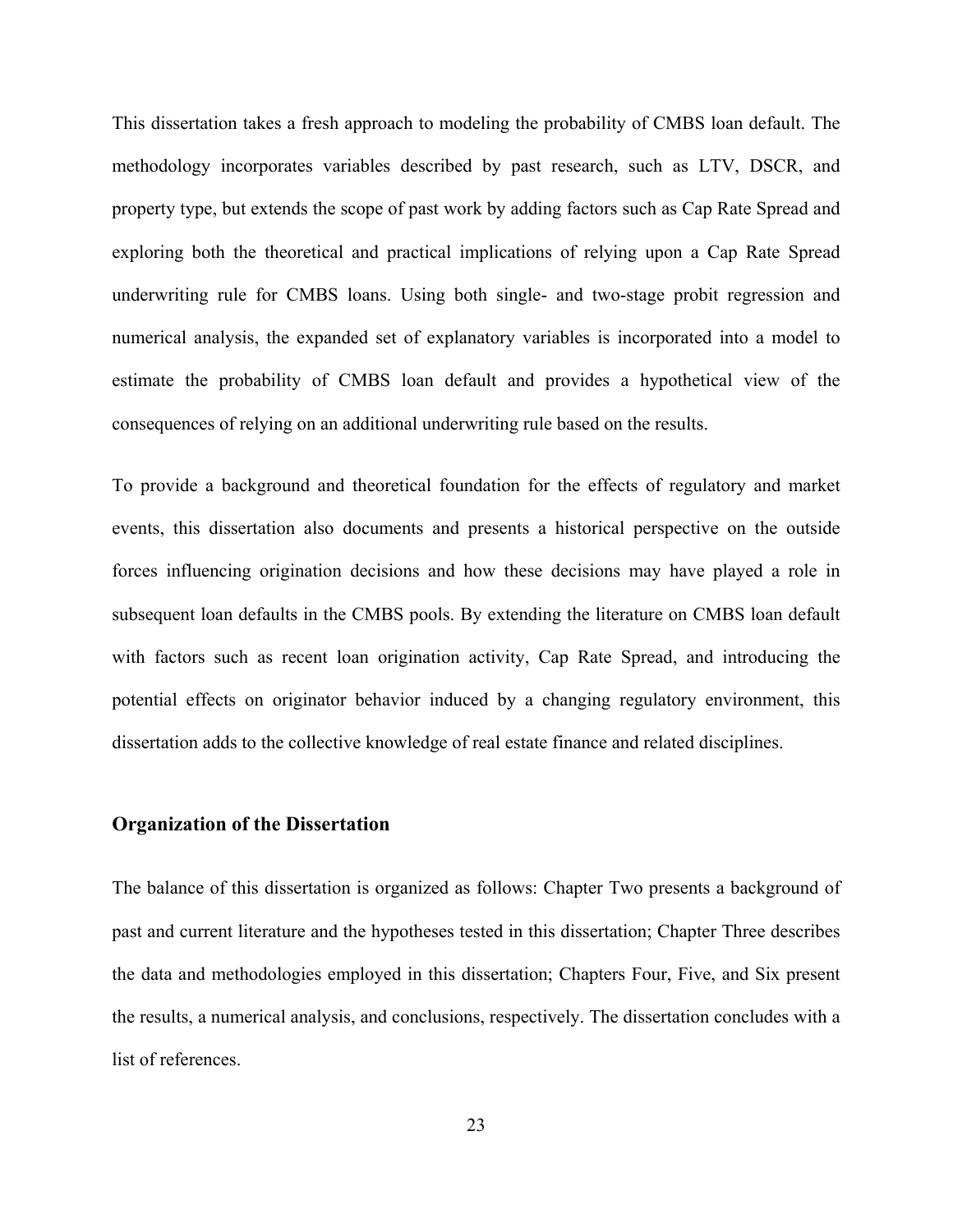### **CHAPTER TWO – LITERATURE REVIEW**

This chapter begins with a brief background of the CMBS market and a review of the academic research findings relating LTV and DSCR to CMBS loan performance and default. The literature on LTV and DSCR helps establish a foundation for this research by providing guidance on empirical methods, control variables and robustness measures. The next section discusses research findings which suggest additional factors related to default, alternative methodologies, related theories, and a broader look at loan default where the intersection between performance and default theory and methodology overlap with the CMBS market.

#### **CMBS Background**

Although the earliest CMBS loans recorded in the Bloomberg database date to the 1960s, the early-1990s saw an increasing acceptance of residential and commercial mortgage-backed securities with the mid- to late 1990s marked by the introduction of CMBS holding loans specifically originated for ultimate securitization. The Financial Institutes Reform, Recovery and Enforcement Act (FIRREA), and the resulting Resolution Trust Corporation (RTC) provided the impetus for CMBS growth through their efforts to liquidate the enormous real estate portfolios of the failed thrifts. The sample period under study also includes a myriad of legislative initiatives and changes such as SEC Regulation AB, Basel, the Volcker Rule, FDIC Safe Harbor, and Dodd-Frank, which may impact the incentives and resulting behavior of CMBS loan underwriters now and into the future.

The emergence of another securitization option in the mid2000s, collateralized debt obligations (CDOs), may also have influenced the origination standards of CMBS originators. In an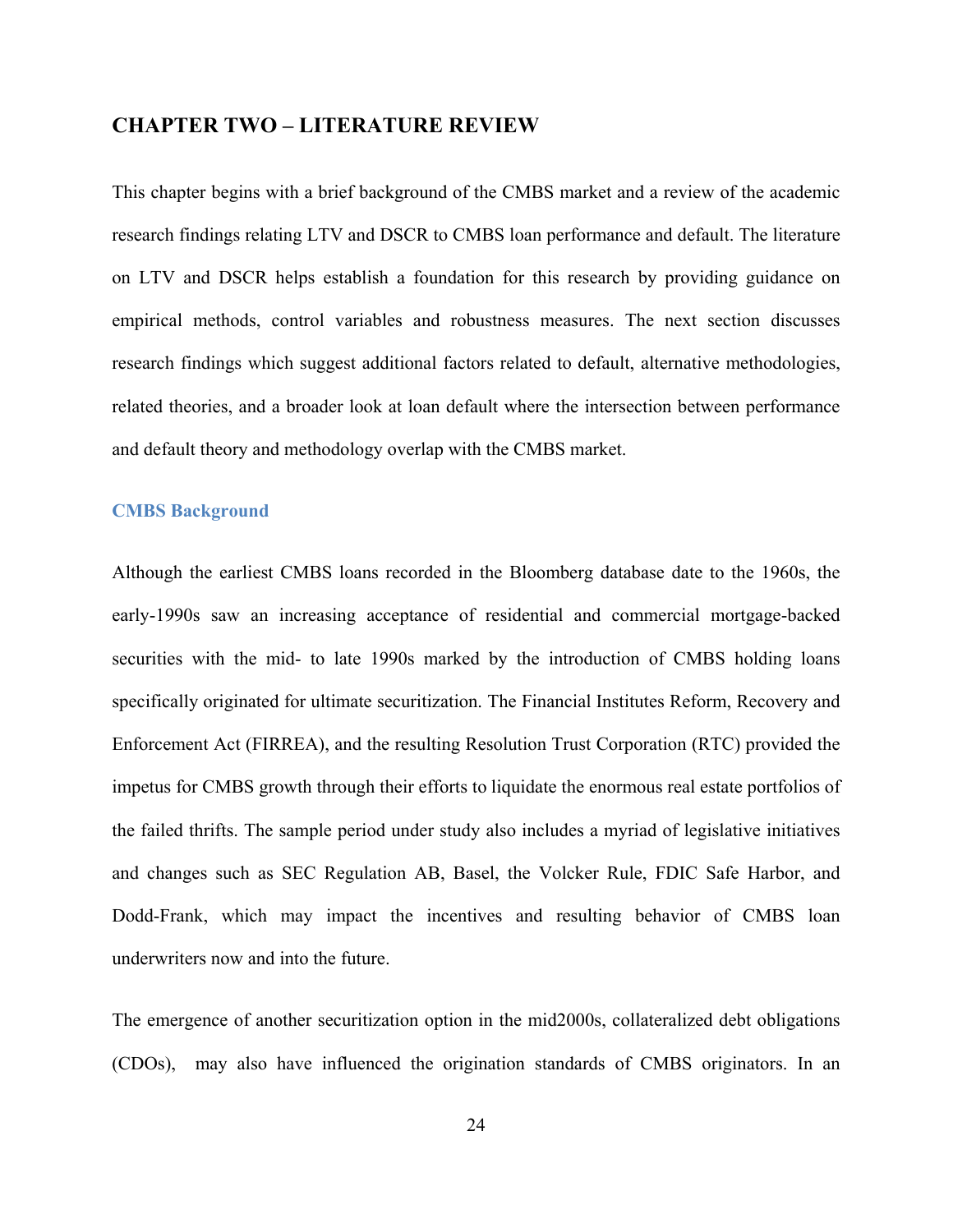environment with fewer restrictions on borrowers, the CDO alternative may have provided a more attractive option for those wishing to access a capital market hungry for yield and willing to invest heavily in commercial real estate. This competition for loans may have lead CMBS underwriters to relax their standards by offering higher LTVs and lower DSCRs to stave off an erosion of market share in a blossoming CDO market that typically provided floating rate terms and less onerous prepayment limitations.

Commercial mortgage default, which had a significant impact on insurance companies and pension funds throughout the 1980s, received a great deal of attention in the academic community. Since then, subjects such as the factors contributing to default, models of default probability, the valuation of prepayment and default options, and pricing have regularly appeared in prominent real estate, finance, and economics journals (Kau, Keenan, Muller III, and Epperson 1987; Vandell 1984; Vandell 1992). Research as early as the pioneering study by Vandell (1984) points out that using the models designed for residential default are inadequate because of the income-producing nature of commercial real estate and the differing economic sensitivities inherent in these distinct debt instruments. Vandell (1984) also suggests that the simple ratio tests in use at the time, such as LTV and DSCR, would not provide the intended information to help keep default risk below some predetermined level. The author contends that default prediction models should include information about the property such as location.

Vandell (1984) further posits that economic conditions such as interest rates, which change over time, are also important factors that affect the performance of commercial mortgages. In a detailed evaluation of the traditional ratio measures, the author also suggests that these ratios are woefully inadequate because they fail to make the connection between cash flows and the equity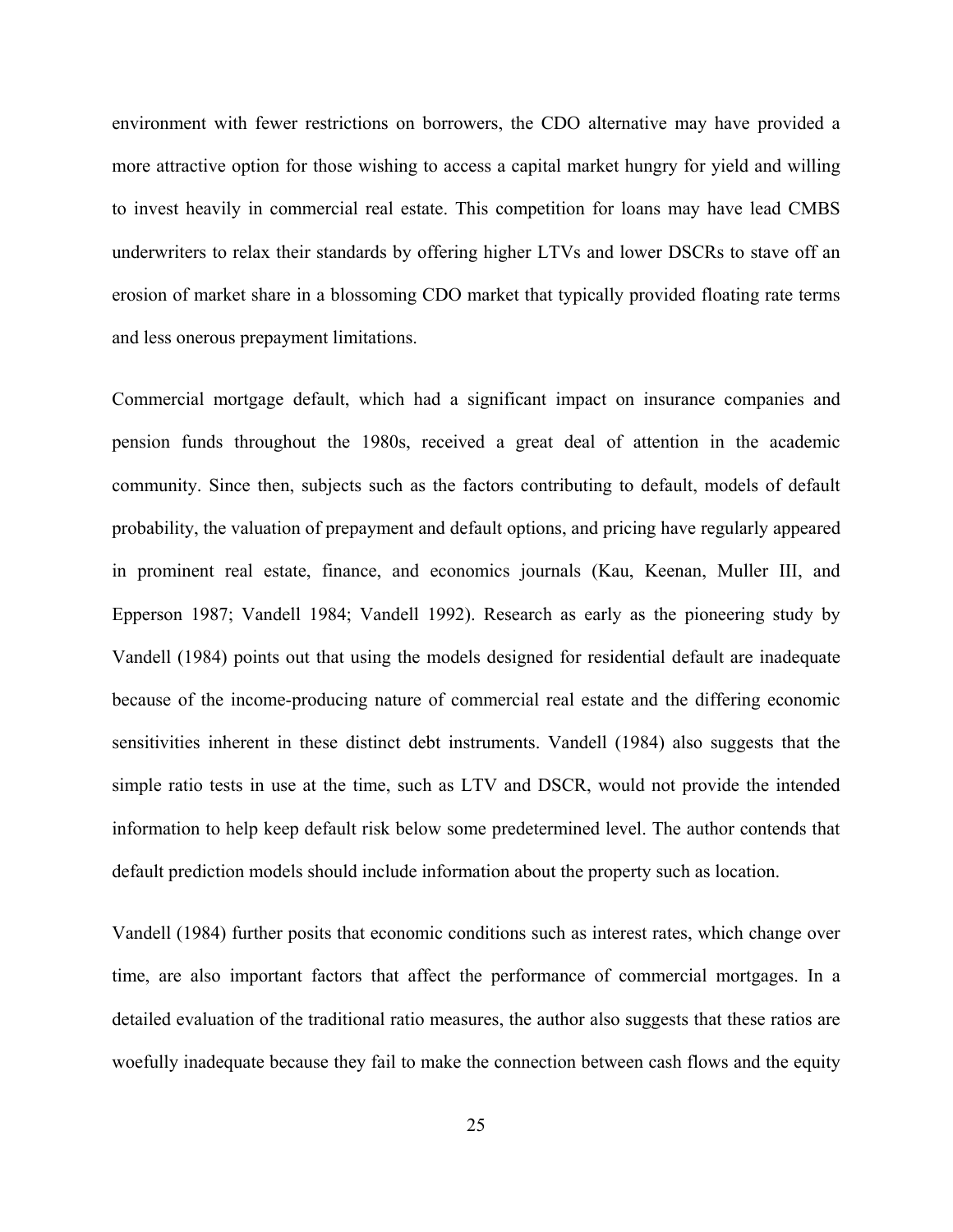in a framework where cash flows and equity are volatile over time and may exhibit varying volatility between borrowers. This observation provides an important motivation for the investigation in this dissertation of Cap Rate Spread which makes the connection between cash flows and equity.

In one of the first works on the growing field of CMBS, Kau, Keenan, Muller, and Epperson (1987) identify two default scenarios: the first is when the value of the collateral is less than the outstanding balance of the loan; the second, when the collateral is worth more than the balance of the loan. The authors point out that for the second type of default to occur, there must be a large spread between market and contract interest rates during the prepayment lockout period. If not for the lockout period, prepayment rather than default would be the result when the property value is greater than the loan balance. This insight suggests that newer loans, which are more likely to be within the lockout period, are more prone to default with falling interest rates than loans which are older and more likely to be past the lockout date. Loans originated later in the sample period, thus more likely to be in the lockout period, and also faced with falling interest rates may be particularly susceptible to entering a state of Non-performance or default. This condition, along with the use of interest rate control variables, further motivates the study of Non-performance and the relationship between interest rate spread measures such as Cap Rate Spread.

The Kau, Keenan, Muller, and Epperson (1987) model assumed borrowers would exhibit what they termed "ruthless default," which means that borrowers would default as soon as their equity value fell below the mortgage value. Their model also assumed no transaction costs for default. Vandell (1992) challenged these assumption by testing an alternative theoretical model of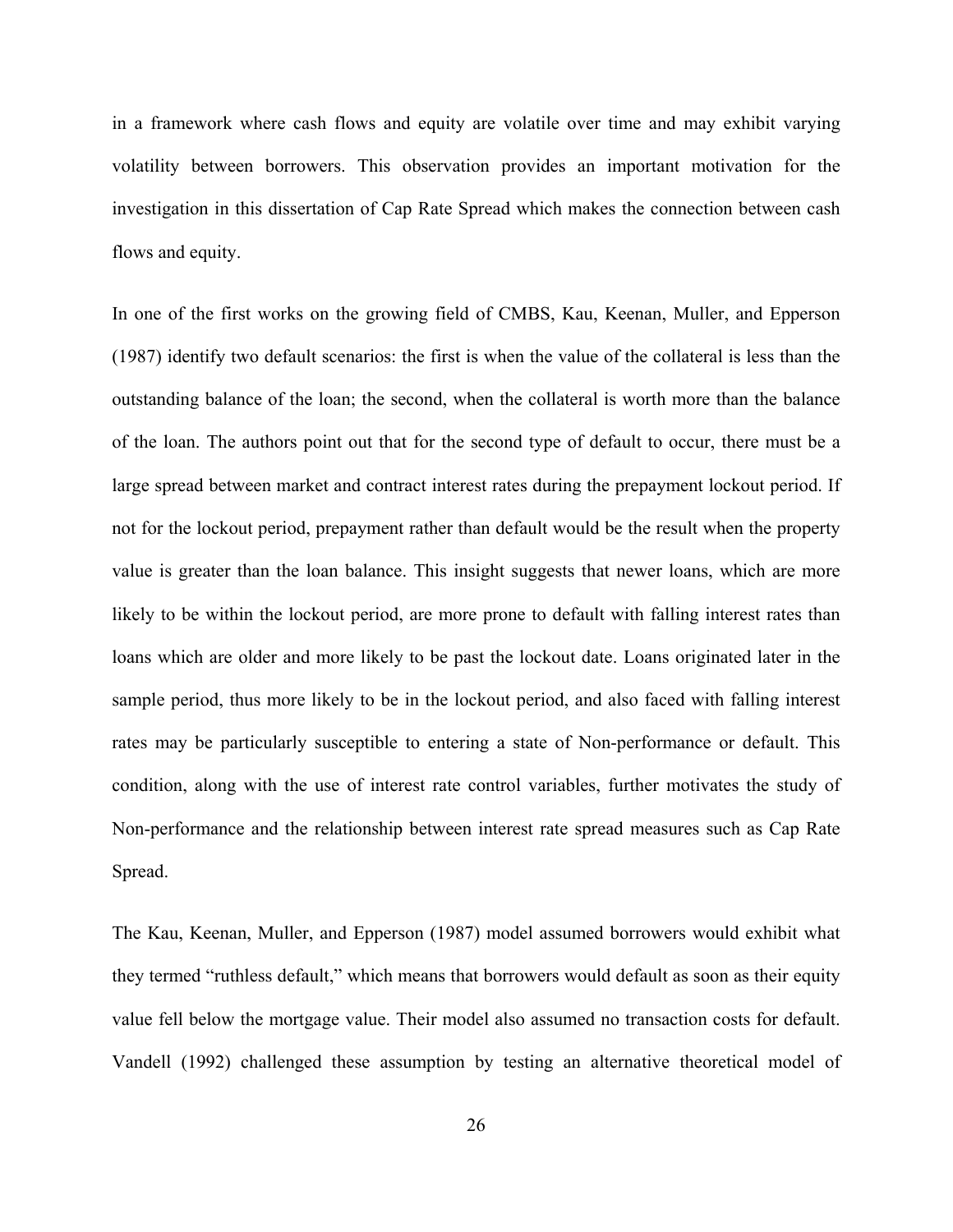rational default in the presence of transaction costs and found that surprisingly few borrowers defaulted even when LTV exceeded 1.1, a state in which borrowers are significantly "under water". Allowing for the possibility that some loans with high LTV were restructured, 75-85% of loans in this high-LTV category were retained by both borrower and lender, presumably to avoid the high costs of default.

Although the Vandell (1992) study—which uses quarterly data to relate the incidence of default to contemporaneous measures of LTV—focuses on contemporaneous measures influencing the probability of default, several features of the research provide guidance for this dissertation. Focusing on regions such as the South and the manner in which current interest rates affect the market value of the loans, the study points out the importance of both geography and interest-rate trends in predicting commercial mortgage default. In an interesting extension, Vandell (1992) uses simulation to project, under varying scenarios, the future of mortgage defaults, suggesting that foreclosure rates would double by 1993.

Following the widespread collapse of savings and loans and the subsequent large-scale commercial real estate liquidation by the Resolution Trust Corporation, the subject of loan default moved to the forefront in the eyes of academic researchers in a wide range of business disciplines including finance, economics, and real estate. In an evaluation of apartment mortgages and the factors leading to default, Archer, Elmer, Harrison, and Ling (2002) found that LTV was not related to default. Their conclusion suggests that LTV is a primary factor in pricing loans with lower-risk borrowers who are offered higher LTV debt structures. As a result, loan pricing (interest rate) and LTV are jointly determined. This endogeneity hypothesis is supported by their results, which also found property characteristics such as location and cash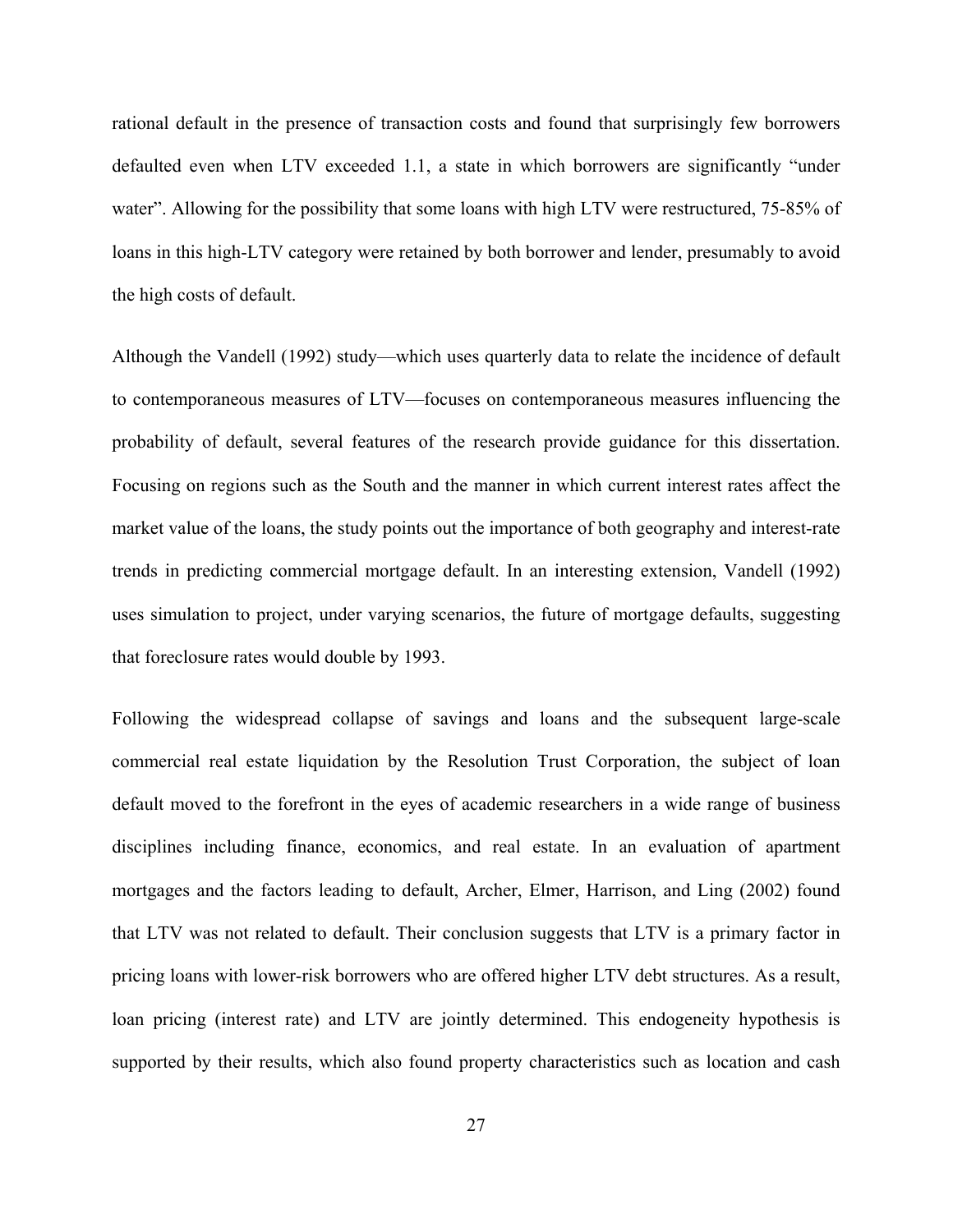flow at the time of origination (DSCR) to be the primary factors in predicting default in their sample of multifamily mortgages from 1991-1996. The sample of the Archer, Elmer, Harrison, and Ling (2002) study, comprising 495 loans securitized by the RTC and FDIC, covered only a brief period of CMBS history and a much smaller number of loans than this dissertation utilizes. With the benefit of an increased sample size and longer period of time covering a variety of economic conditions, this dissertation should better detect and interpret the factors related to loan defaults while carefully considering potential endogeneity issues.

#### **Interest Rates**

As the market for CMBS was blossoming, Gallo, Buttimer, Lockwood, and Rutherford (1997) studied the performance of mutual funds holding mortgage-backed securities (MBS) relative to a variety of market benchmarks. Using single- and multi-index models, they found that MBS mutual funds underperformed other mutual funds and provided evidence that this was attributable to fund expenses, MBS selection, and timing. Gallo, Buttimer, Lockwood, and Rutherford (1997) also found that the effects were sensitive to periods of rising and falling interest rates.

When interest rates were rising, the MBS mutual funds underperformed, while no such result was detected during periods of falling interest rates. The authors also found that performance was heavily influenced by outlier periods, with performance more than two standard deviations away from the mean monthly returns. This result suggests that influences on the performance of MBS may change over time and that a long time series may mask dynamic relationships.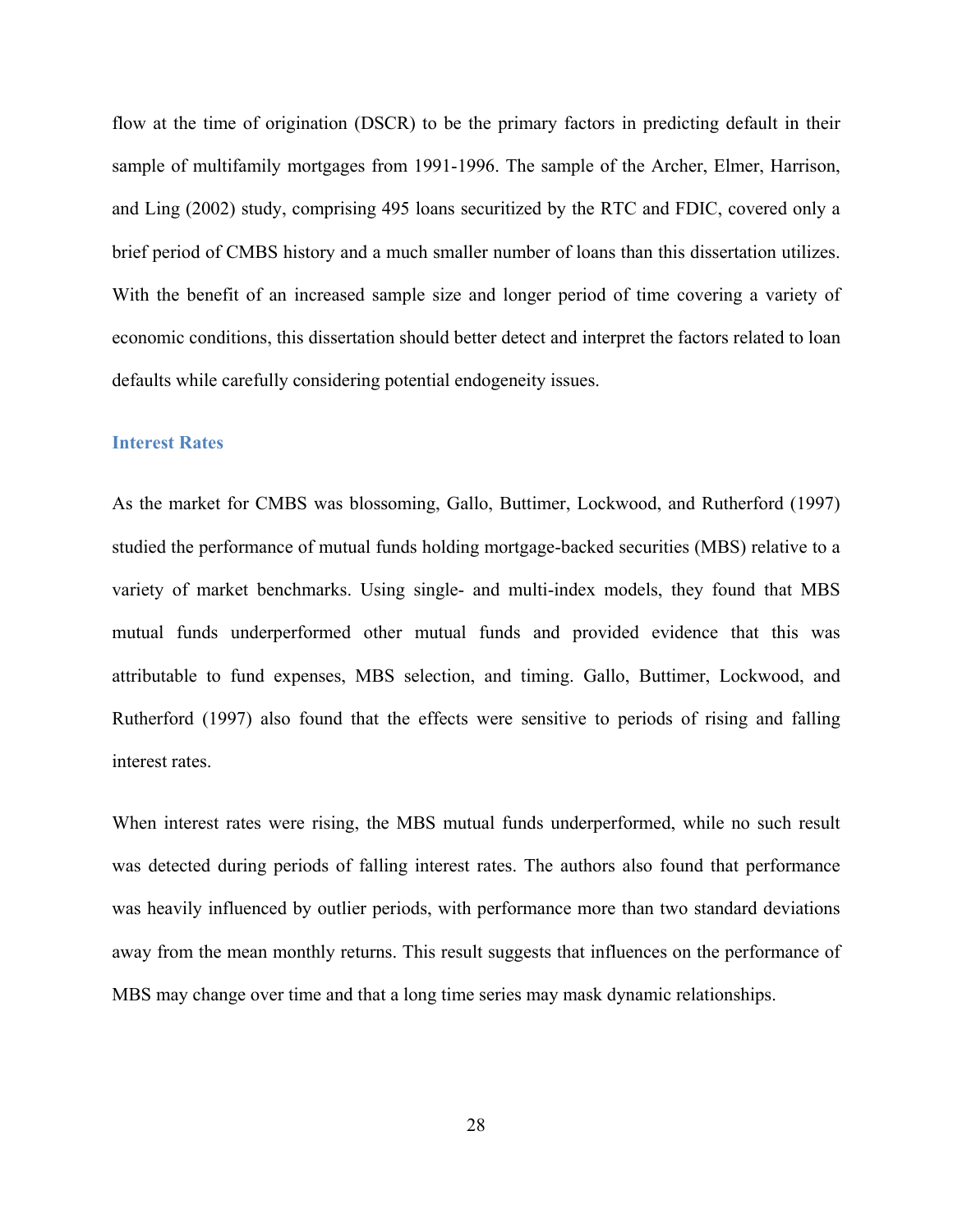Commercial mortgage default and prepayment may also be evaluated in a competing risks framework wherein the borrower may, in any period, take one of three actions: prepay, default, or remain current. Ambrose and Sanders (2003) model the prepayment option as a function of changing interest rates relative to the loan coupon rate while taking into account the effects of prepayment lockouts and yield maintenance provisions that may be a part of individual loan agreements. Recognizing that interest rate expectations may affect the prepayment outcome, the authors also incorporate a yield curve variable into their empirical method: the spread between 1- Year and 10-Year Treasury rates. Since their analysis views prepayment and default as options, a measure of volatility is required to appropriately value the option. For interest rates, Ambrose and Sanders (2003) include a rolling standard deviation of the prior 24 months of the 10-Year Treasury.

Ambrose and Sanders (2003) find a significant and positive relationship between interest rate spreads and the loan coupon rates. Significant relationships were also found between default and both the term spread and interest-rate volatility, with the former being negative and the latter positive. In contrast to other results described in this dissertation, the authors found no significant relationship between LTV at the time of origination and default, though they did find that these higher LTV mortgages were more likely to prepay.

Also using a proportional hazard with competing risks, Ciochetti, Deng, Lee, Shilling, and Yao (2003) test for factors contributing to default and prepayment. In addition to the typical ratios at the time of origination, the authors use an estimate of contemporaneous DSCR and LTV on a quarterly basis using changes in the NCREIF property appreciation and the NCREIF income yield to approximate what would have happened at a property level if the values and incomes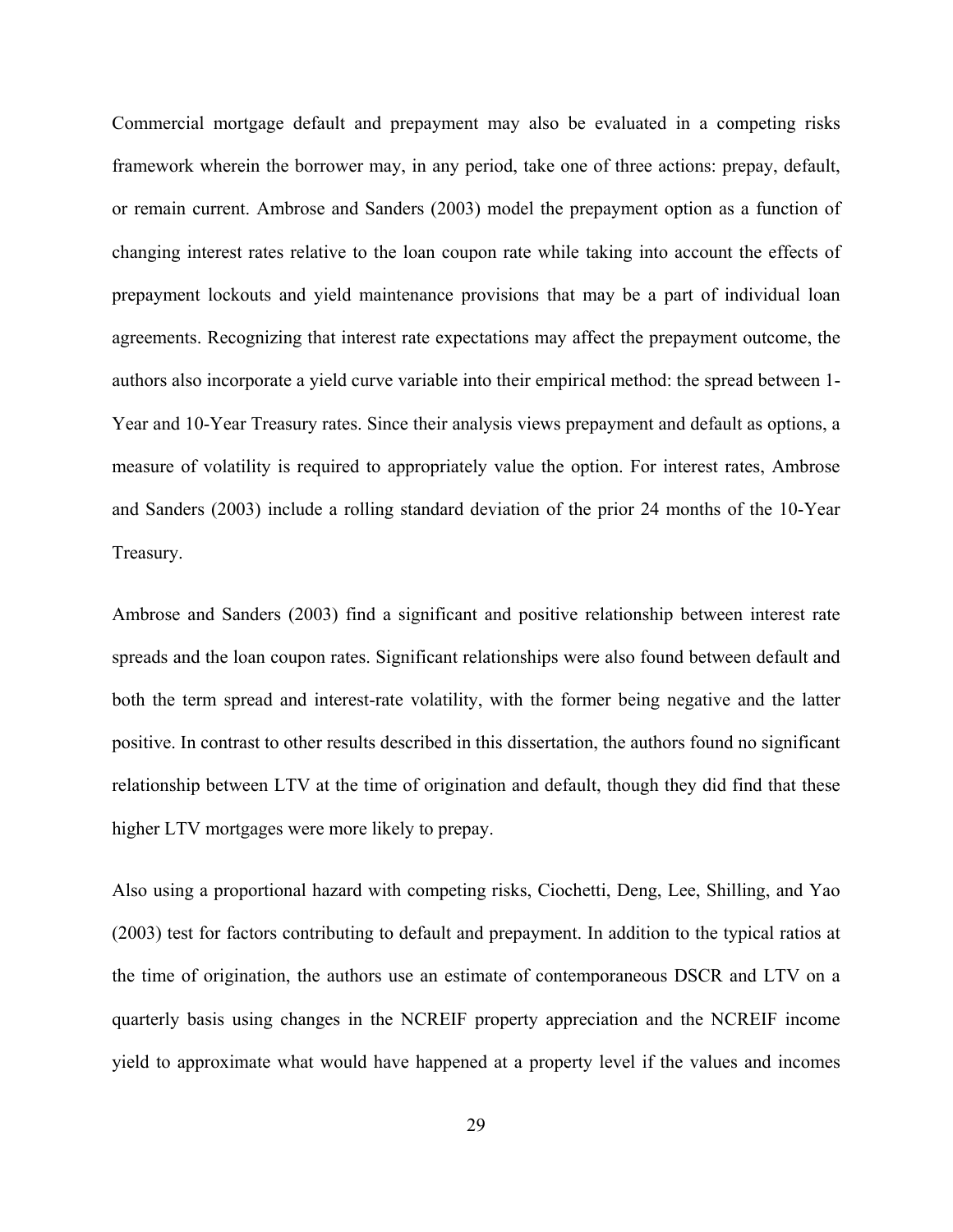were affected in the same way as the other properties represented by the NCREIF data. Reasoning that the effects may vary depending upon the size of the loan, the authors also incorporate dummy variables for small, medium, and large.

Ciochetti and his colleagues found that the contemporaneous DSCR was significant and negatively related to the probability of default, while the DSCR at origination was insignificant. Similarly, the authors found that as contemporaneous LTV rose, so did the probability of default, though in a non-linear fashion. They also found significant increases in default probability among medium and large loans, balloon loans, and loans with a smaller spread between the coupon rate and 10-Year Treasury rates. The study used dummy variables for the different property types but found none to be significantly related to default probability or prepayment. To eliminate potential originator bias, this study used a weighting technique to make the smaller sample better fit the population.

The Ciochetti et al. (2003) study uses a sample of 2,043 commercial loans from one large insurance company with quarterly detail on default and prepayment. Their proportional hazard model with competing risks takes advantage of the quarterly data and provides a clear picture of how default and prepayment unfold over time but the larger sample of nearly 50,000 loans collected and analyzed for this dissertation spans a longer time period and provides additional insights into the relationships between loan features at origination and subsequent Nonperformance.

In one of the early studies of the CMBS market, Childs, Ott, and Riddiough (1996) refer to CMBS as "a new and increasingly important class of structured debt." Their work considers CMBS loan default risk in the context of CMBS tranche pricing. They employ a two-stage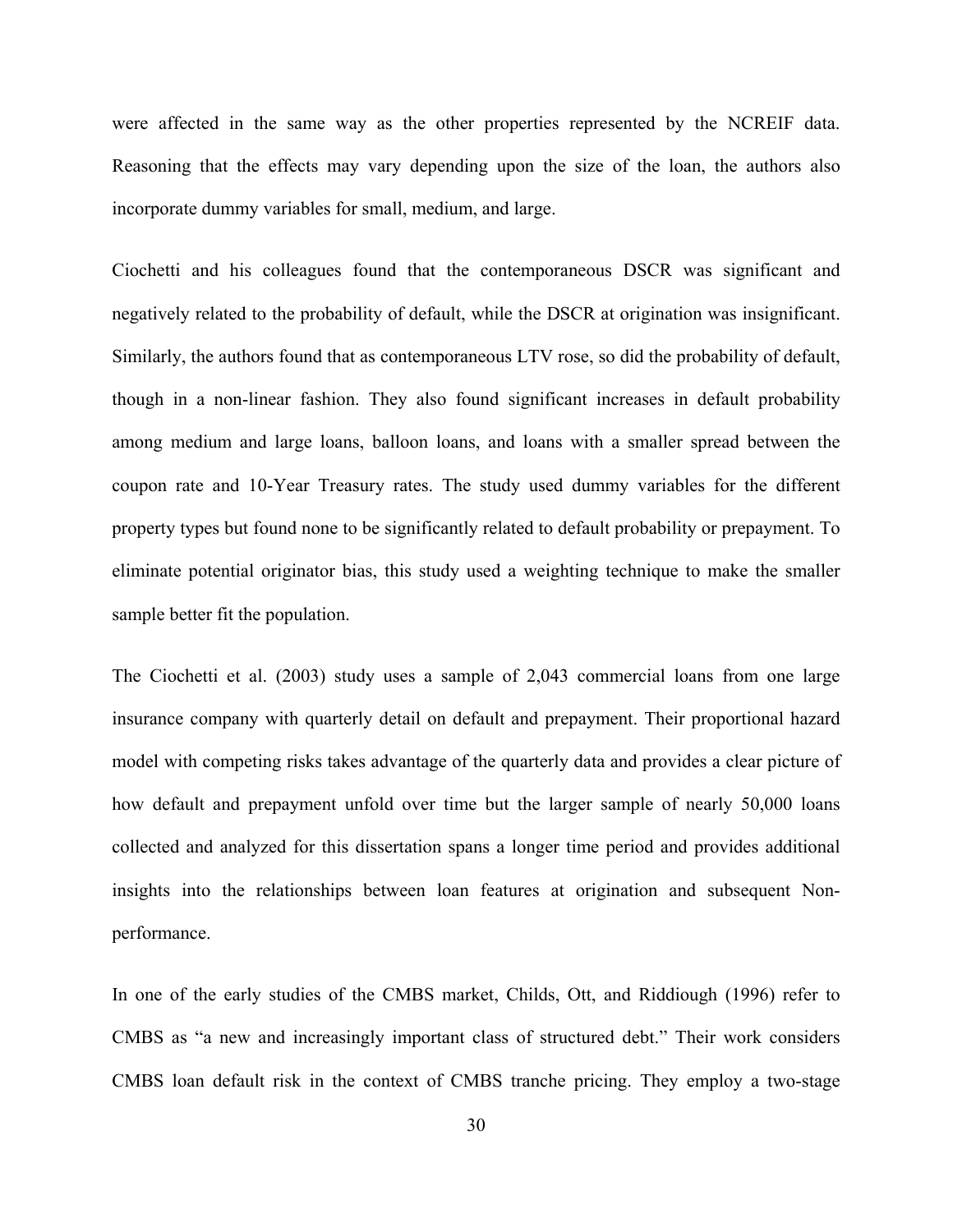approach that first estimates the points at which borrowers in the pool will default and then uses Monte Carlo analysis to "follow" the loans through various paths while iterating interest rate and property price state variables. The findings for the senior tranche indicate that higher rates of default correlate with low rate outcomes. Finding positive correlation between interest rates and property values, the authors further suggest that the low rates would be associated with larger loans and higher probabilities of default. Their findings provide further motivation for evaluating the relationships between Non-performance and the level of interest rates, the size of loans, and the spread between Cap Rates and the interest rates on the loans, Cap Rate Spread.

#### **Additional Considerations**

Other factors and events such as geography, originators, property types, legislative changes, industry dynamics, and competition from new investment vehicles may affect performance of properties or the decision-making process at origination and lead to differences in the probability of Non-performance or default among commercial mortgages.

While the information available at the time of origination provides valuable insight into the probability of default of a commercial mortgage, it may also be the case that events that occur after origination affect the ultimate performance of a loan. A downturn in local economic conditions surrounding the properties funded by each loan may also put pressure on a borrower's ability to repay the debt. Conversely, a strong local economy may provide some measure of protection against default even for highly leveraged commercial real estate projects. Using a regional analysis, Archer, Elmer, Harrison, and Ling (2002) incorporate home price appreciation, wage rates, per capita incomes, and employment levels, and found significant differences among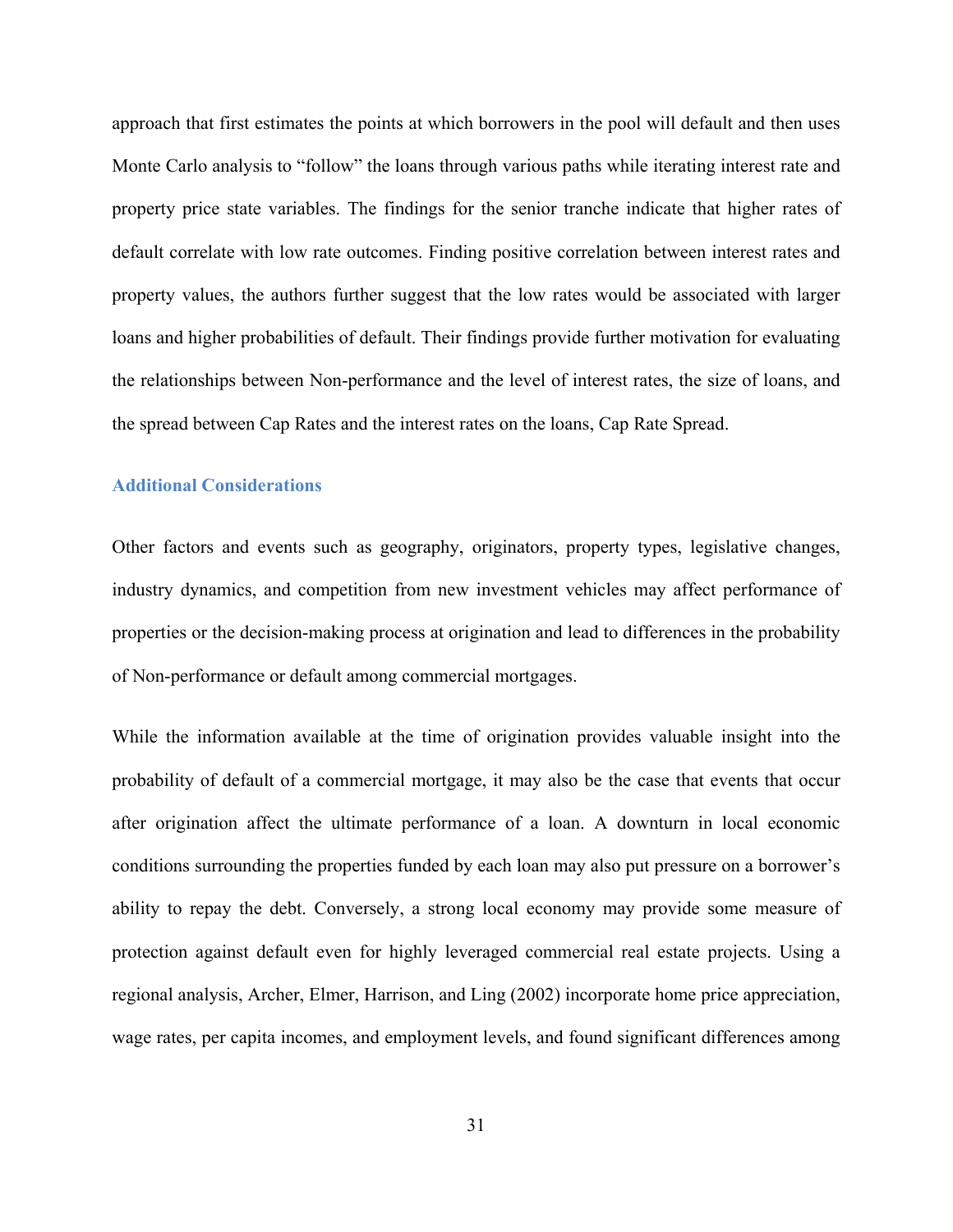several of the regions identified by the National Council of Real Estate Investment Fiduciaries (NCREIF).

Using only loan level data may ignore important information in estimating the probability of default. Characteristics of the property such as type, size, and number of tenants may also provide insight at origination as to the default probability of CMBS loans. Archer, Elmer, Harrison, and Ling (2002) incorporate multifamily property level information such as number of units, price per unit, year the building was completed, and whether the property is located in a judicial foreclosure state. They found that only the property age was significant in their logistic model.

When holding out the entire group of property level characteristics, tests for significance (change in Pseudo  $\mathbb{R}^2$ , and Chi-Square) indicate that, as a group, the property level characteristics are more important than any other group of variables, including LTV, DSCR, financial institution, post-origination MSA factors, and location of the collateral. Though the property level factors dominate, property location significantly affects default probability. These results indicate that loan underwriters do not fully adjust their origination criteria to account for these property level and location risks. A sample with far more observations in each geographic cell may provide further insights into this dimension of loan default outcomes.

Following the Gallo, Buttimer, Lockwood, and Rutherford (1997) study of MBS mutual fund returns, Xu and Fung (2005) investigated the returns of an important residential MBS index. Estimating the relationships using a VAR model with data from 1988 through 2001, the authors found, among other factors, that index returns are related to interest rates, term structures, and new home sales. Their results were confirmed by using variance decomposition and impulse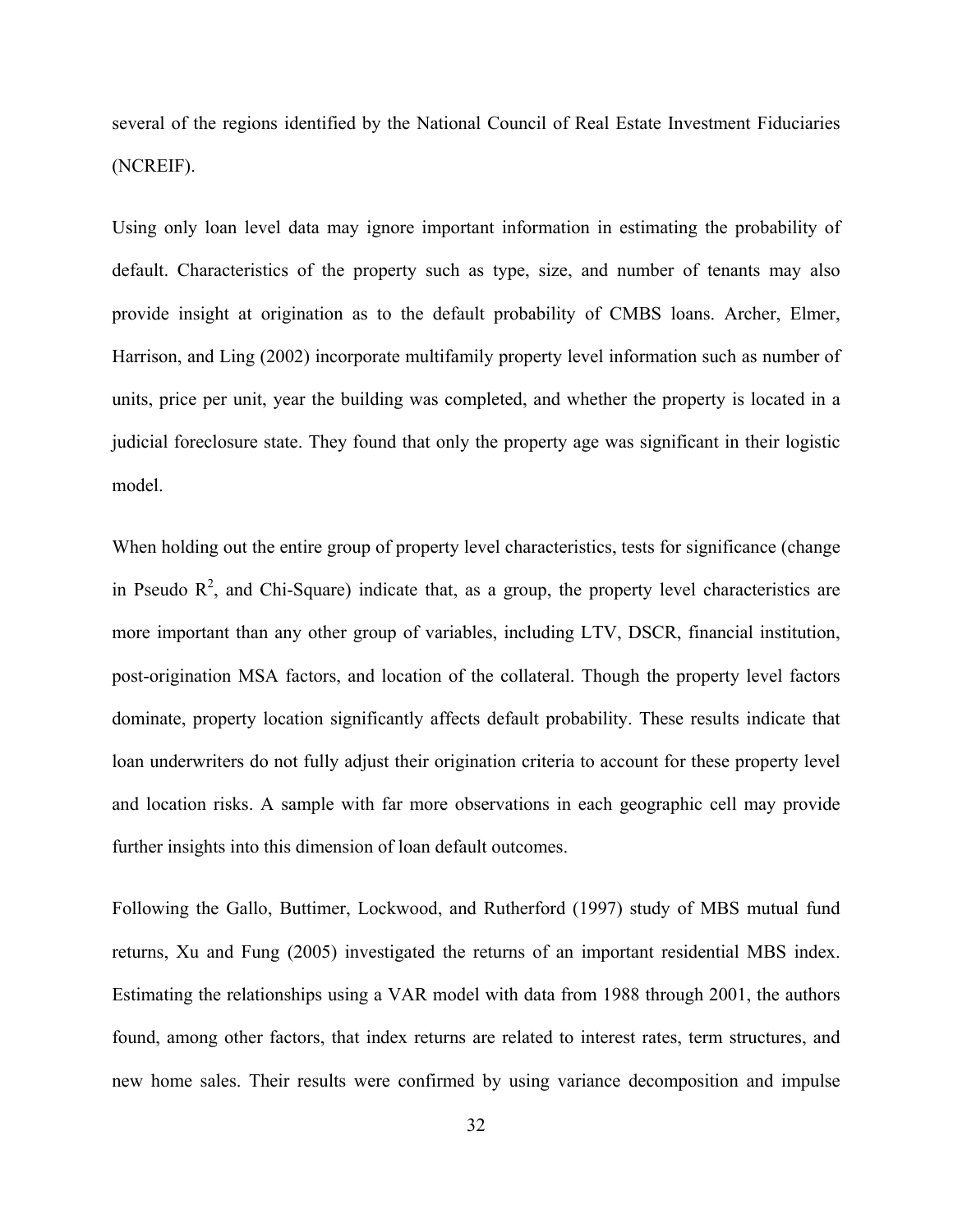response techniques. The authors break their sample period into two periods to discern the effects of the introduction of the Office of Housing Enterprise Oversight (OFHEO) in 1992. They posit that the introduction of this governmental entity may have altered the risks inherent in the MBS market. By analyzing the sample during these two regimes, the authors found evidence of a structural change in the MBS market after which investors recognized that these securities may be exposed to greater risk than previously assumed. This study suggests that the introduction of regulatory and statutory events into a set of variables provides important insight into how the CMBS market has developed over the last twenty years.

Titman and Tsyplakov (2010) studied the characteristics of commercial mortgage originators and found that loans originated by recent stock price losers tended to default more often than loans of other firms. They also found that broad financial market performance was an important factor, with differences greater during significant market downturns. This result provides motivation for including broad market indicators, such as interest rates, in the new models, as these may also affect the probability of default for firms originating during these periods and may also affect individual originators differently.

The authors ascribe the effects to firms choosing short-term profits at the expense of their reputation. Firms earned short-term profits in the form of origination fees by lowering their underwriting standards and taking on riskier loans. This hypothesis is supported by evidence that ratings agencies tend to assign lower scores to pools that contain loans from underwriting firms whose stock price have seen recent declines, firms more likely to take on riskier underwriting behavior. See also Deng, Gabriel, and Sanders (2011) and Furfine (2011).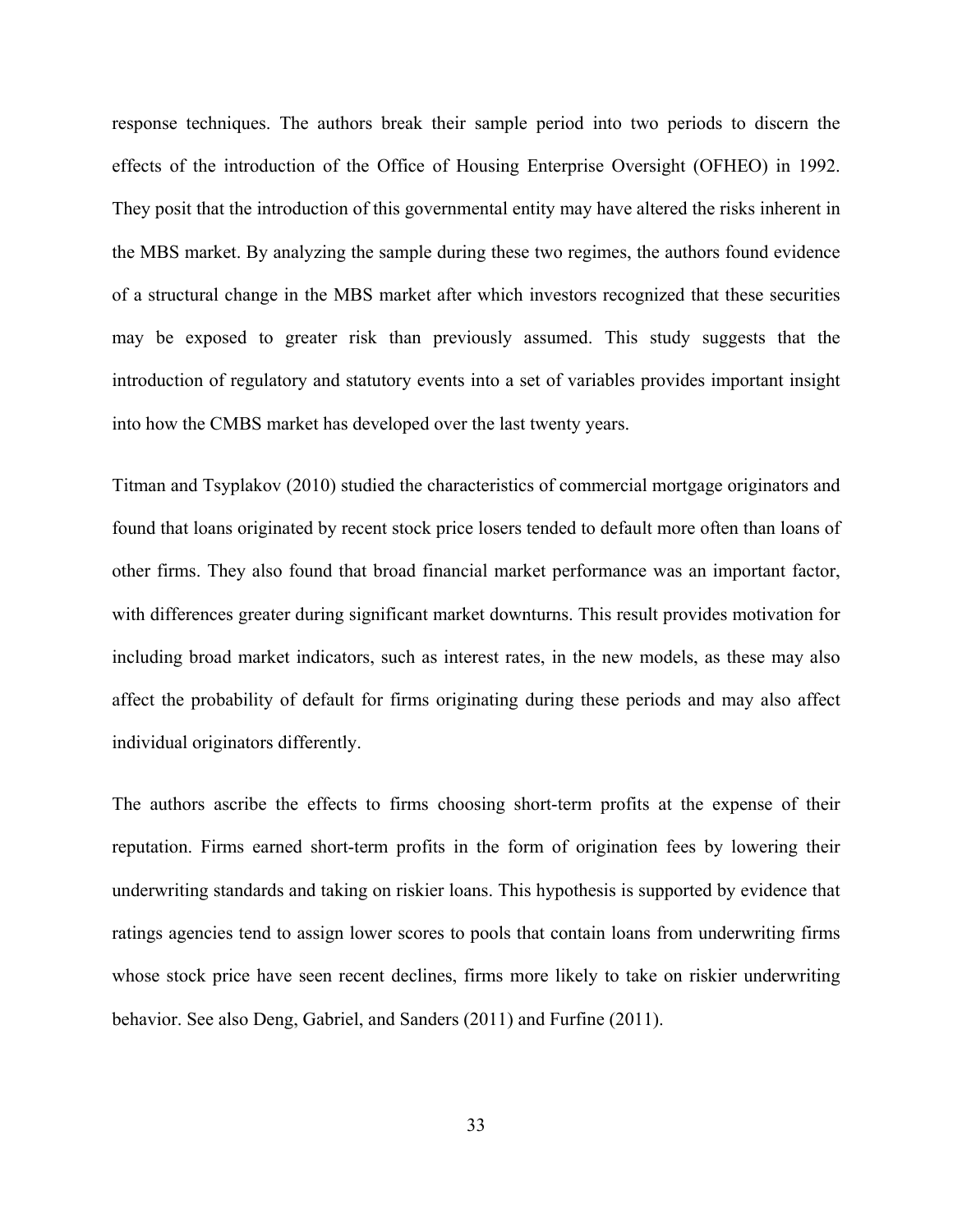Grovenstein, Harding, Sirmans, Thebpanya, and Turnbull (2005) tackle the seeming inconsistency between the options theoretic prediction of LTV's impact on default and what is borne out in other studies by building on the notion that LTV, along with DSCR, is endogenous to loan pricing. Expanding on the work of Archer, Elmer, Harrison, and Ling (2002), they posit that, unlike most residential mortgage underwriters, commercial mortgage underwriters simultaneously adjust LTV and DSCR along with other contract terms of the loans, such as the interest rate. If, as the authors suggest, these influences are jointly determined, then seemingly inexplicable relationships between default probability and the standard underwriting ratios make perfect sense.

Grovenstein et al. (2005) employ a much larger sample of loans (10,547) than prior studies and predict that there should be no unpriced LTV risk of default in commercial mortgage loans. With the exception of the multifamily and hospitality sectors, the results support their hypothesis, finding that LTV at origination is largely insignificant in predicting default. The authors offer possible reasons for the multifamily and hospitality results, including investor preference for GSE-backed multifamily properties and the 9/11 terrorist attacks.

In another recent study, Black, Chu, Cohen, and Nichols (2011) found significant differences between types of originators and suggested that the differences arose from incentive distortions that vary among different groups of originators, including conduit lenders and balance sheet lenders such as insurance companies, finance companies, and commercial banks. They found a greater likelihood of default among conduit lenders that originated all their loans for subsequent sale to other parties. Although the authors expected adverse selection to dominate, they found that balance sheet lenders underwrote higher-quality loans. They attributed this to higher-quality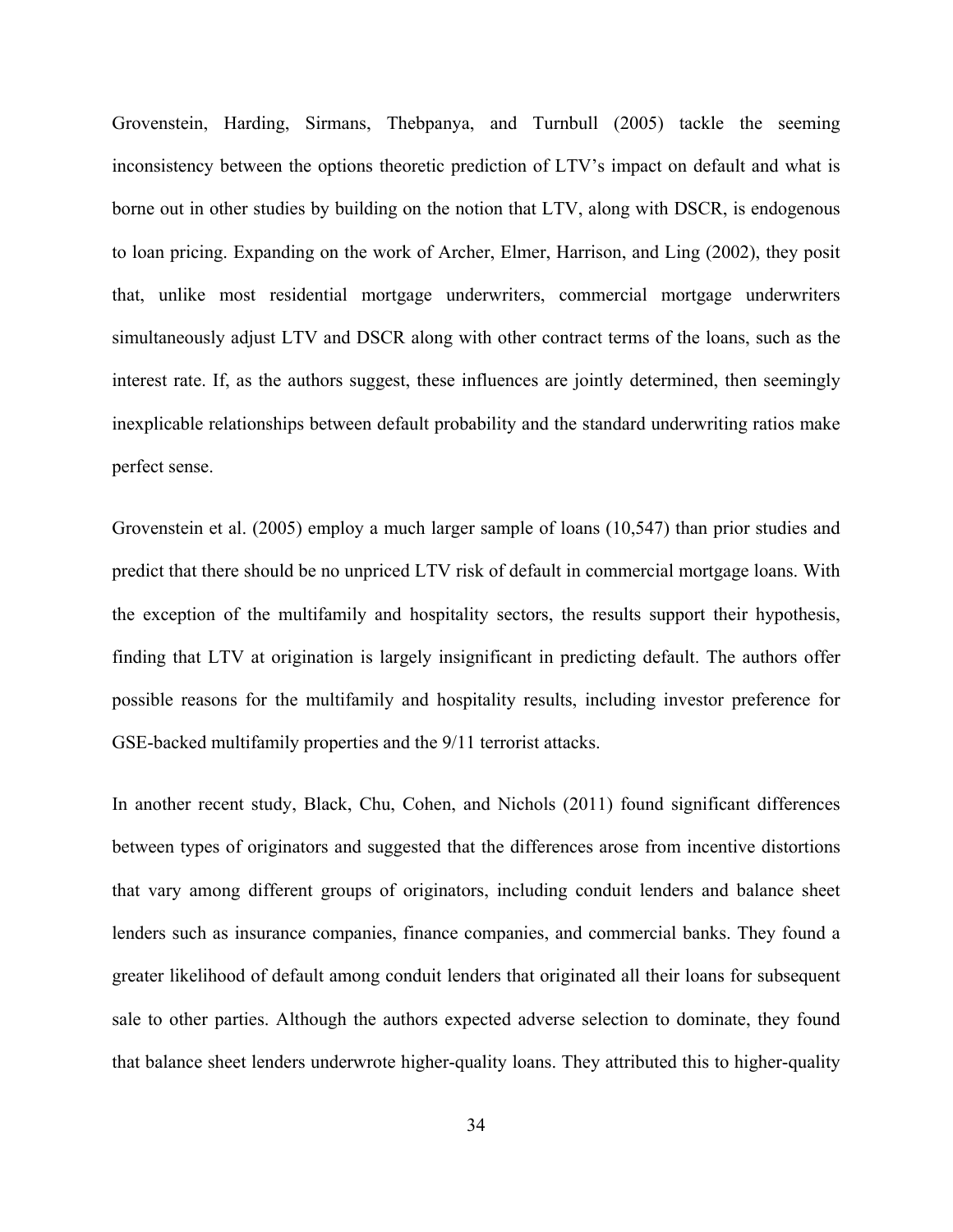underwriting systems and more experienced underwriters because of the quantity of other loans originated for their own balance sheets.

Using a technique similar to estimating the volatility of a security when the price and option value are known, Downing, Stanton, and Wallace (2008) use the Titman and Torous (1989) mortgage-pricing model to arrive at an implied volatility of CMBS loans. Their approach uses a large sample (more than 14,000 loans originated from 1996-2005) to also simulate the default rates on CMBS loans and ultimately model the subordination levels required to prevent defaults on the various tranches, such as BBB securities. The Downing, Stanton, and Wallace (2008) study provides an early warning of things to come as defaults on CMBS securities began to balloon. The authors point out that while volatilities remained constant, subordination levels of securities steadily declined, suggesting a much higher default probability than their credit ratings indicated.

Additional sources for CMBS and commercial mortgage default research include Christopoulos, Jarrow and Yildirim (2008), Yildirim (2008), De Leonardis and Rocci (2008), Kau, Keenan, and Yildirim (2009), Corcoran (2009), Chen and Deng (2010), An, Deng, and Sanders (2010), An and Sanders (2010), and Seslen and Wheaton (2010).

### **Alternative Approaches**

The majority of research in the commercial mortgage default domain focuses either on equity (through LTV), or cash flow (through the DSCR of a loan, either at origination or over time as the loan seasons). Goldberg and Capone (1998; 2002) advanced a theory that these equity and cash flow measures, if used alone, would provide biased estimates of the probability of default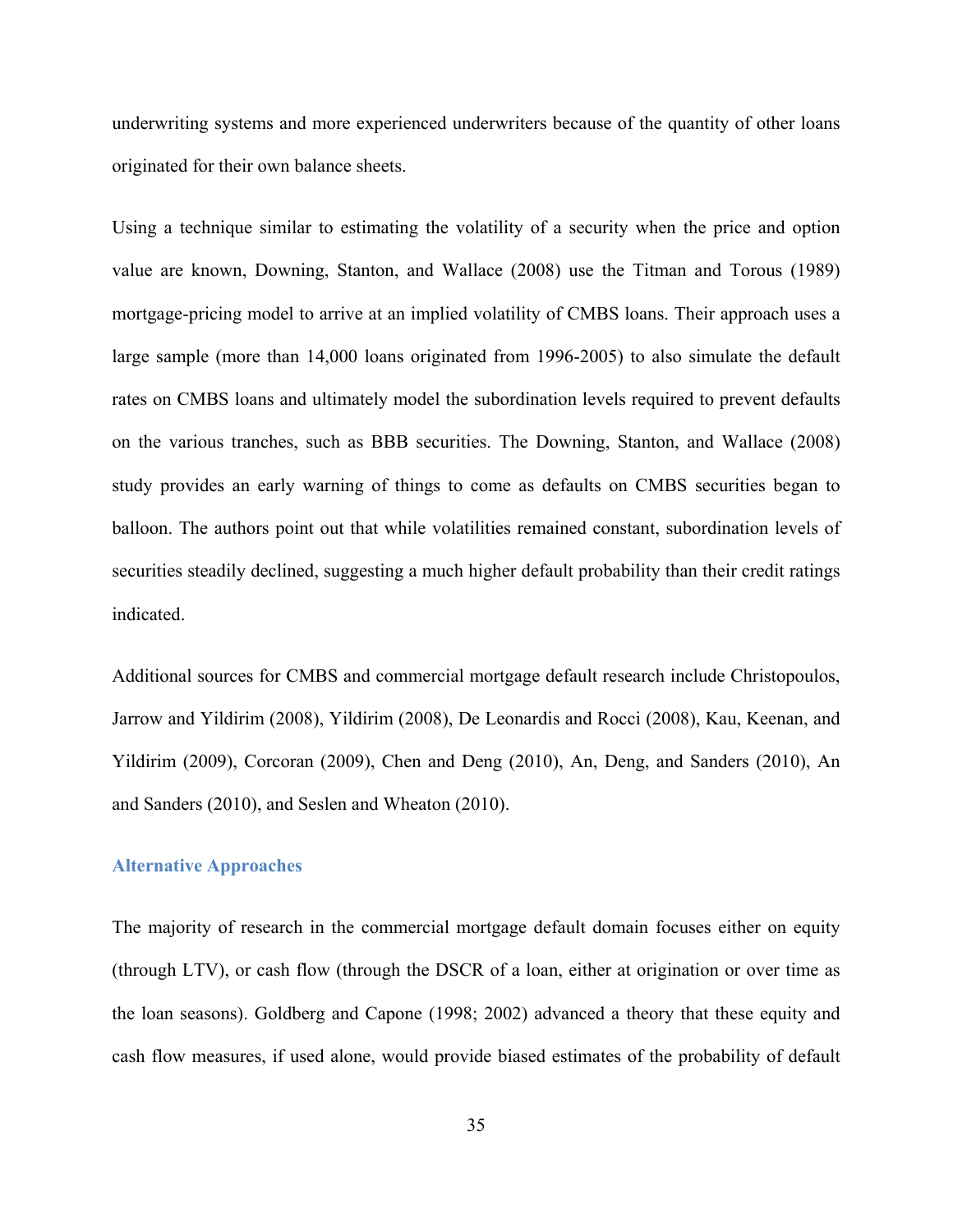on commercial mortgages. They posited that relying on LTV alone would tend to overestimate the probability of default for commercial mortgages while reliance on DSCR would tend to underestimate the probability of default.

Goldberg and Capone (1998; 2002) suggested that their double-trigger model would better estimate the probability of default than other approaches because the combination of negative equity and negative cash flow would push borrowers to default even though borrowers facing only one of these conditions may be unlikely to default. The results of this research combining equity and cash flows into loan performance predictors in the multifamily sector from 1983-1995 provide motivation to build upon this work with other equity/cash flow measures in a more extensive sample of commercial mortgages.

### **Summary**

The real estate literature provides ample evidence that LTV and DSCR are important factors in measuring risk among commercial real estate loans. Beginning with theoretical research into the default that use hazard models to predict future outcomes, and including more recent studies that leverage increasing years of historical data, the research has largely been silent regarding yield measures such as Cap Rate Spread. The recent growth in the CMBS market, the rise in default rates, and falling interest rates provides motivation to investigate an alternate measure, Cap Rate Spread, which may help us better understand CMBS loan default risk.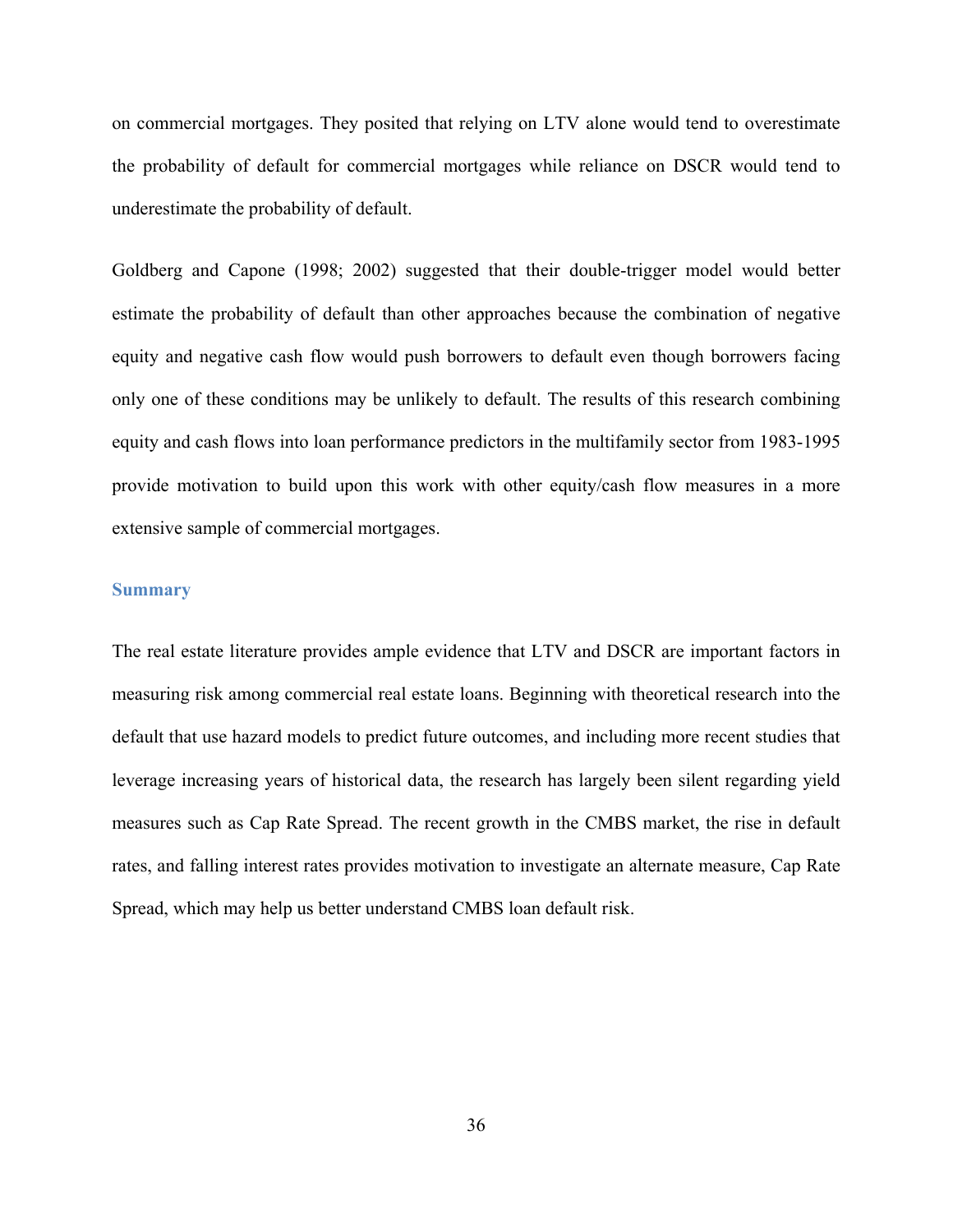# **Hypotheses**

Motivated by empirical results of prior CMBS research, limitations of prior models to predict CMBS performance in some circumstances, and observations of the increased level of CMBS loan default in the wake of the recent financial crisis, the following hypotheses are tested in this dissertation:

*H1:* There is a significant and negative relationship between the Cap Rate Spread of a CMBS loan at origination and the probability of Non-performance.

While the empirical evidence is mixed on the adequacy of ratio tests at origination to predict the likelihood of default, it is reasonable to expect that a hybrid of the typical ratio tests, one that compares project cash flows to project value would provide additional information that would be useful in estimating default probability. The subsequent hypotheses are tightly related to Hypothesis 1.

*H2:* Among a homogenous sample of typical CMBS loans, Cap Rate Spread will have a negative and significant relationship with Non-performance.

Hypothesis 2 recognizes that the relationship between Cap Rate Spread and Non-performance, if any, may vary among loans with differing combinations of rate and amortization type. Due to the wide range of loan types and borrower characteristics, the expected relationships may not be detected in the empirical tests for Hypothesis 1. In order to test the theoretical relationship with a relatively homogenous group of loans, fixed rate balloon loans are selected for a closer investigation. A negative and even more significant relationship between Cap Rate Spread and CMBS loan Non-performance CMBS is expected among this group.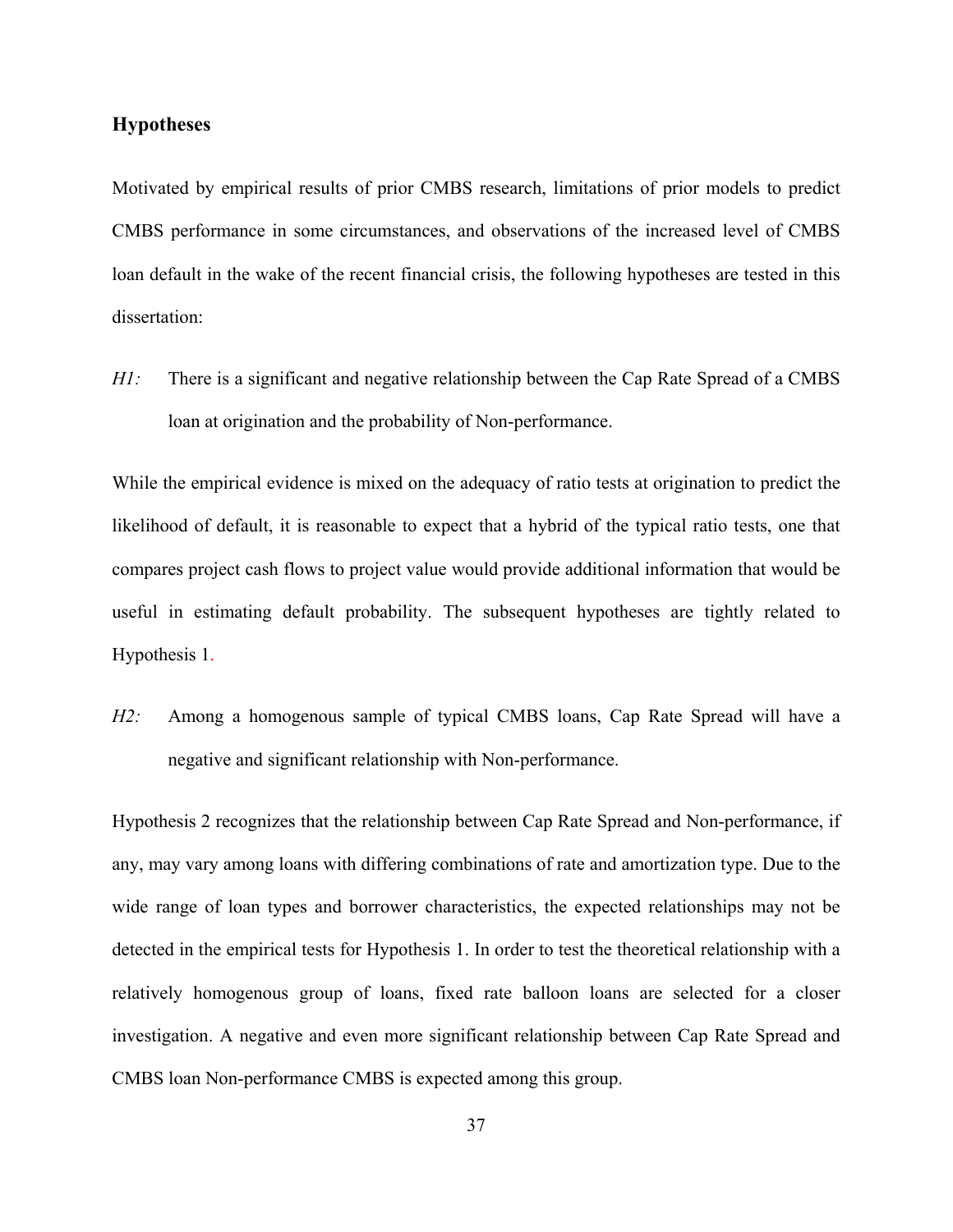*H3:* Among loans which would satisfy typical underwriting ratio tests for LTV and DSCR, Cap Rate Spread will have a negative and significant relationship with Non-performance.

Hypothesis 3 considers the expected outcome of policies which extend the traditional underwriting standards to include Cap Rate Spread. In order for an additional CMBS underwriting ratio test to be of practical value, it must provide information beyond that of the well-known and accepted standards for LTV and DSCR. It is expected that, when a sample of loans which would have been considered "safe" by LTV and DSCR standards is employed to estimate the relationship between Cap Rate Spreads, the coefficient estimates for Cap Rate Spread will be negative and significant.

*H4:* A Cap Rate Spread floor underwriting standard would have considerably lowered the level of CMBS loan Non-performance during the recent financial crisis.

The theory tested under Hypothesis 4 arises from the goal of offering some practical utility as an outcome of this research. Of course, Hypothesis 4 may be proven by simply choosing a very high Cap Rate Spread that would eliminate all loans. Therefore, the results of tests for Hypothesis 4 should be viewed as hypothetical and merely designed to demonstrate the results of one choice for a Cap Rate Spread floor. Although the numerical analysis used to "test" Hypothesis 4 does not provide statistical evidence in the traditional sense, it should offer some guidance to participants in the CMBS market seeking alternative or additional underwriting criteria.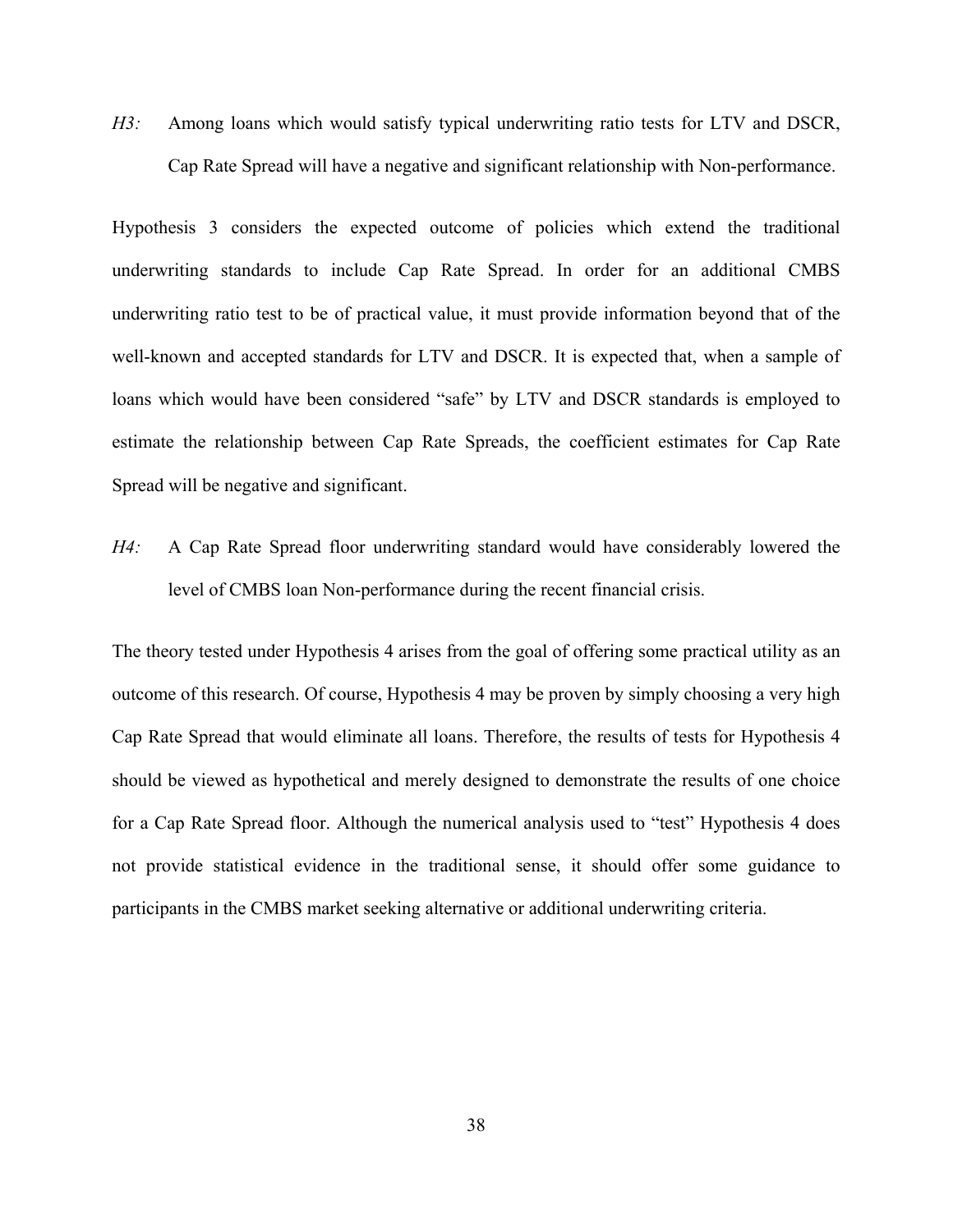# **CHAPTER THREE – DATA AND METHODOLOGY**

#### **Data**

This dissertation uses detailed information about loans held in CMBS from the Bloomberg CMBS Loan database. This data source provides loan-level information from the time of origination, the most recent period, and a record of recent status indicators. A subset of the full CMBS loans database selected for this research consists of loan records for 47,883 U.S. loans beginning on 1/1/1993 and ending on 9/15/2011. The second source of data, also from the Bloomberg CMBS system, is a detailed listing of the CMBS collateral backing up the loans. These data include the locations, area, and other property-level details. Table 2 describes select data from the Bloomberg loans and property series. Constant maturity yields of U.S. Treasury bond rates are provided by the U.S. Department of the Treasury. Using methods similar to Archer, Elmer, Harrison, and Ling (2002), outliers and extreme cases in ratios such as LTV and DSCR are eliminated.

In addition to the fields directly gathered from the sources listed above, several variables, including many key variables of interest, were calculated as described in the introduction of this dissertation. These variables include Cap Rate Spread, recent S&P returns, recent CMBS Origination activity, and predicted Coupon Rate used in the first stage of the two-stage models.

Although, the Bloomberg database included CMBS loans beginning in 1967, this dissertation focuses on the period of great CMBS expansion through the mid-1990s, beginning with 1993.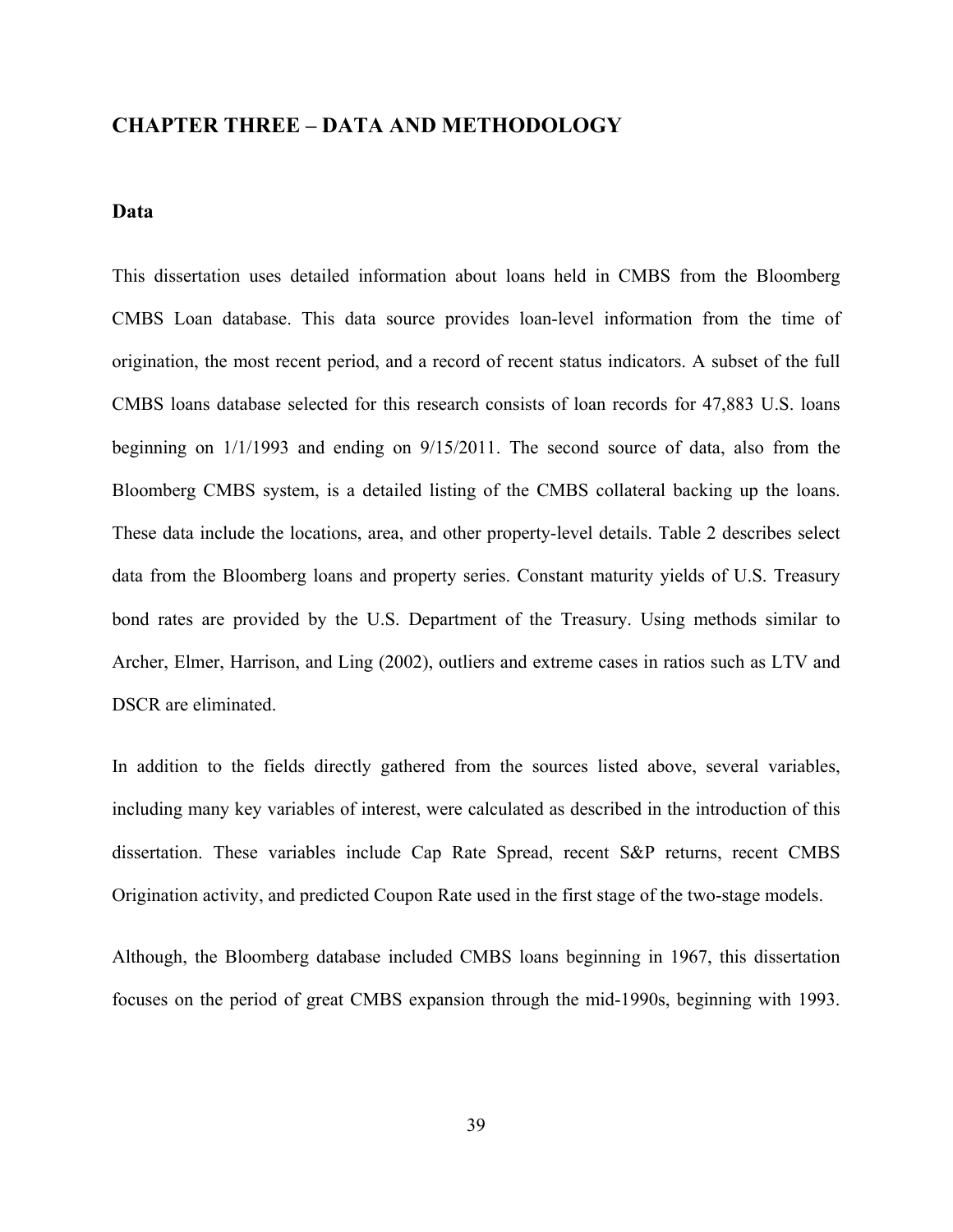The starting sample of 78,546 loans is reduced by 55 to 78,491 by eliminating loans prior to

1993.

| Name                     | Variable       | Description                                                                                                            |
|--------------------------|----------------|------------------------------------------------------------------------------------------------------------------------|
| <b>Amortization Type</b> | <i>AMORT</i>   | Indicator variables for the type of ammortization such as Interest Only                                                |
| Coupon Rate              | <b>NETCPN</b>  | The original loan coupon rate                                                                                          |
| Coupon Spread            | <b>CPNSPRD</b> | The difference between the coupon rate and the U.S. 10 Year Treasury Note                                              |
| <b>DSCR</b>              | DSCR           | Debt service coverage ratio as of the date of securitization                                                           |
| 10 Yr Treasury           | INT            | The constant maturity yield on the 10 year U.S. Treasury Note                                                          |
| Loan Balance             | <b>LnSIZE</b>  | Loan balance as of the date of securitization (natural log)                                                            |
| <b>LTV</b>               | LTV            | Loan to value ratio as of the date of securitization                                                                   |
| <b>NOI</b>               | NOI            | Net operating incomeas of the date of securitization                                                                   |
| Non Performing           | <b>NONP</b>    | Indicator variable: 1 if Non-Performing, 0 otherwise                                                                   |
| Origination Dt           | ORIG DT        | Calendar date of loan origination                                                                                      |
| Origination Volume       | <b>DEALS</b>   | The number of originations in the 12 months prior to the origination of the observation                                |
| Originator               | <i>ORIG</i>    | Indicator variables for loan originator such as Morgan Stanley                                                         |
| Property Type            | <b>PTYPE</b>   | Indicator variables for the type of property such as Hospitality or Office                                             |
| Rate Type                | <b>RATE</b>    | Indicator variables for loan rate type such as Fixed or LIBOR                                                          |
| S&P Returns              | SPY            | The 12 month return on the S&P index prior to the origination of the observation                                       |
| <b>State</b>             | <b>STATE</b>   | Indicator variables for state such as California or New York                                                           |
|                          |                | Notes: Variables from the Bloomberg loans database, property database, the U.S. Treasury for T note history, and Yahoo |

Finance for S&P index historical values.

Because the focus of this research is on CMBS loans in the U.S. market, the final sample includes only those loans originated for U.S. properties. Removing properties in Canada, Mexico, Great Britain, France, Italy, Czechoslovakia, and other countries further eliminated 5,295 loans from the sample, leaving a U.S.-only sample of 73,196 loans. Because the variables of interest and the calculated items required for the regression are not present in all observations, some of the loans are eliminated from the sample due to missing data. Screening for observations with a valid NOI, required for the computation of Cap Rate and Cap Rate Spread, reduced the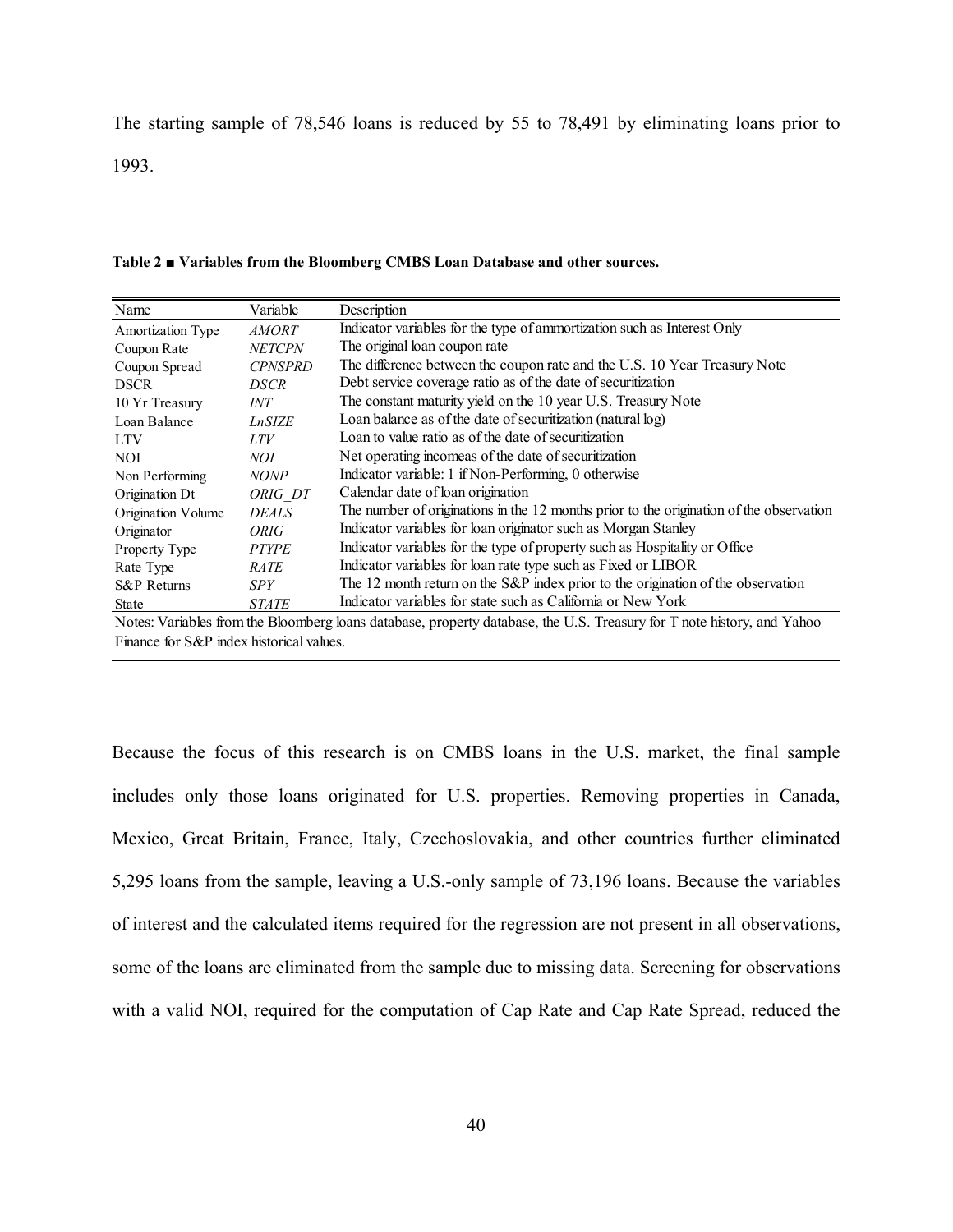database to 51,251 loans. Requiring loans to have original balances greater than 0 eliminated 69 loans, bringing the total to 51,182.

To eliminate outliers, Archer, Elmer, Harrison, and Ling (2002) set cutoff criteria that required the contract rate to be between 5%-20% and higher than the 10-year constant maturity risk-free rate, an original LTV of less than 100%, and a DSCR between .9-5. The sample period for this research includes years during which rates below 5% were not uncommon, with 4,706 U.S. loans (6.2% of the total) carrying coupon rates below 5%. Allowing for the influence of these lowerrate loans, a cutoff level of 3% is used, which eliminated only 5 loans. Following the 20% cutoff point for the maximum rate eliminated no loans from the database, as the highest rate in the sample is  $15%$ .

Further screening for database errors and outliers eliminated all observations with a LTV below 0 or above 1, further reducing the database by 200 to 52,086. Additional observations are removed from the database by eliminating those with a DSCR below .9 and above 5, further reducing the sample by 1,054 to 49,923. Finally, loans with a status of Defeased, Mixed, Matured, or Special are removed, reducing the sample by 2,040 to 47,883. Table 3 presents the waterfall of data screening and the resulting sample size.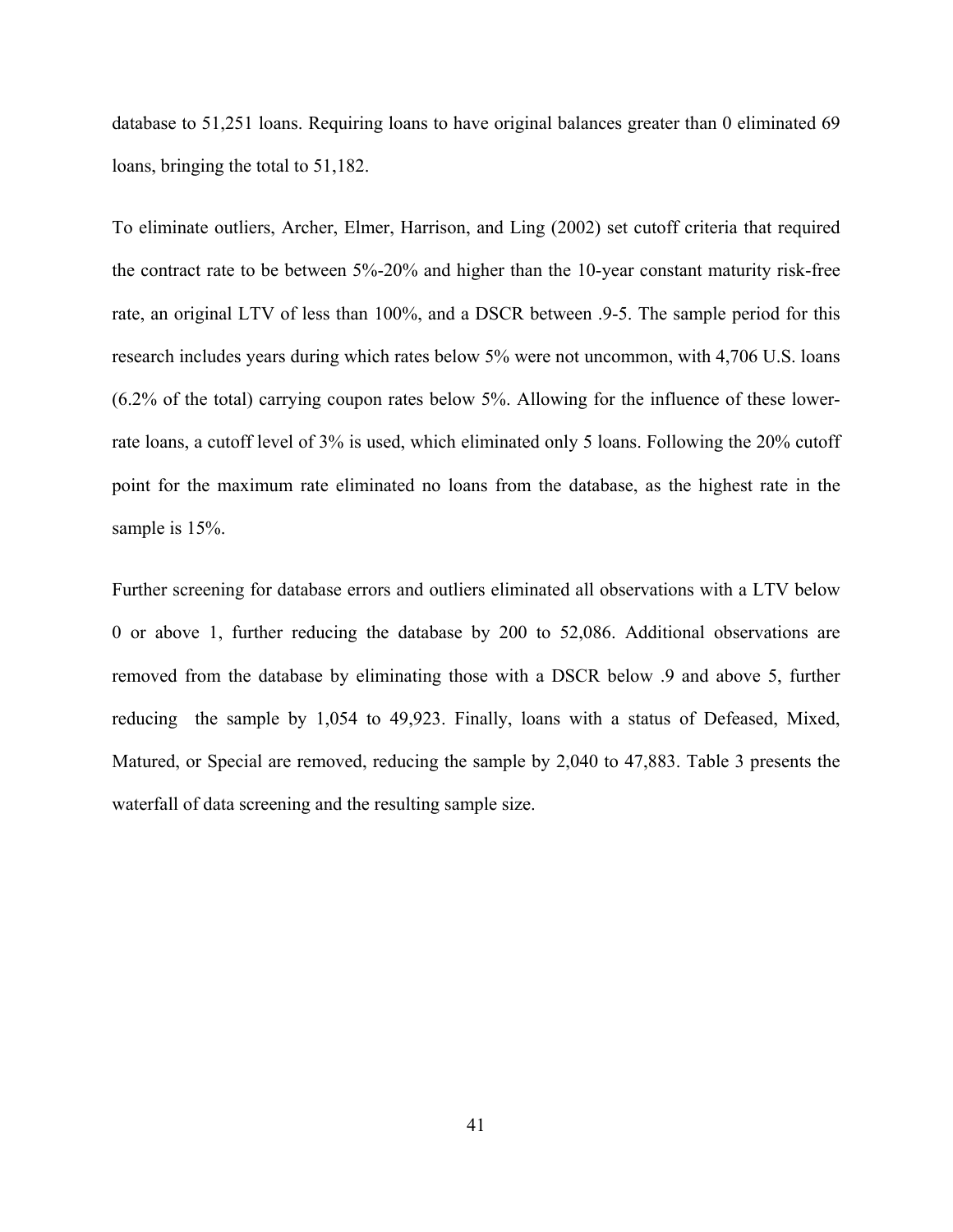#### **Table 3 ■ Database Waterfall**

|                             | Lost         | Remaining    |
|-----------------------------|--------------|--------------|
| Level / Restriction         | Observations | Observations |
| All Loans                   |              | 78,546       |
| After 2003                  | 55           | 78,491       |
| US Only                     | 5,295        | 73,196       |
| Valid NOI                   | 21,945       | 51,251       |
| Original Loan Balance $> 0$ | 69           | 51,182       |
| $3\%$ + Coupon              | 5            | 51,177       |
| LTV between 0 and 1         | <b>200</b>   | 50,977       |
| DSCR between .9 and 5       | 1,054        | 49,923       |
| Valid Status                | 2,040        | 47,883       |

Notes: Each level represents the additional observations eliminated due to loans failing to meet the restriction listed. The Bloomberg database includes loans with international collateral, only those with US collateral only are used. Only observations which included net operating income, necessary for computing Cap Rate, are included. Observations with a loan balance of zero or a negative amount are eliminated. Loans with coupon rates below 3% are eliminated. Loans with LTV below 0 and above 1 are eliminated. Loans with DSCR below .9 or above 5 are eliminated. Loans with status of Defeased, Matured, Mixed or Special are eliminated.

### **Methodology**

This dissertation uses a probit model to estimate the probability of Non-performance among loans within CMBS portfolios. The probit methodology estimates the parameters when a dichotomous dependent variable is regressed on one or more continuous or categorical variables. The resulting parameter estimates indicate the change in the probability of the dependent variable taking on the value of 1. The probit methodology was introduced by Chester Bliss (Bliss 1935; Greenberg 1980; Holford and White 2005) in collaboration with R.A. Fisher and is further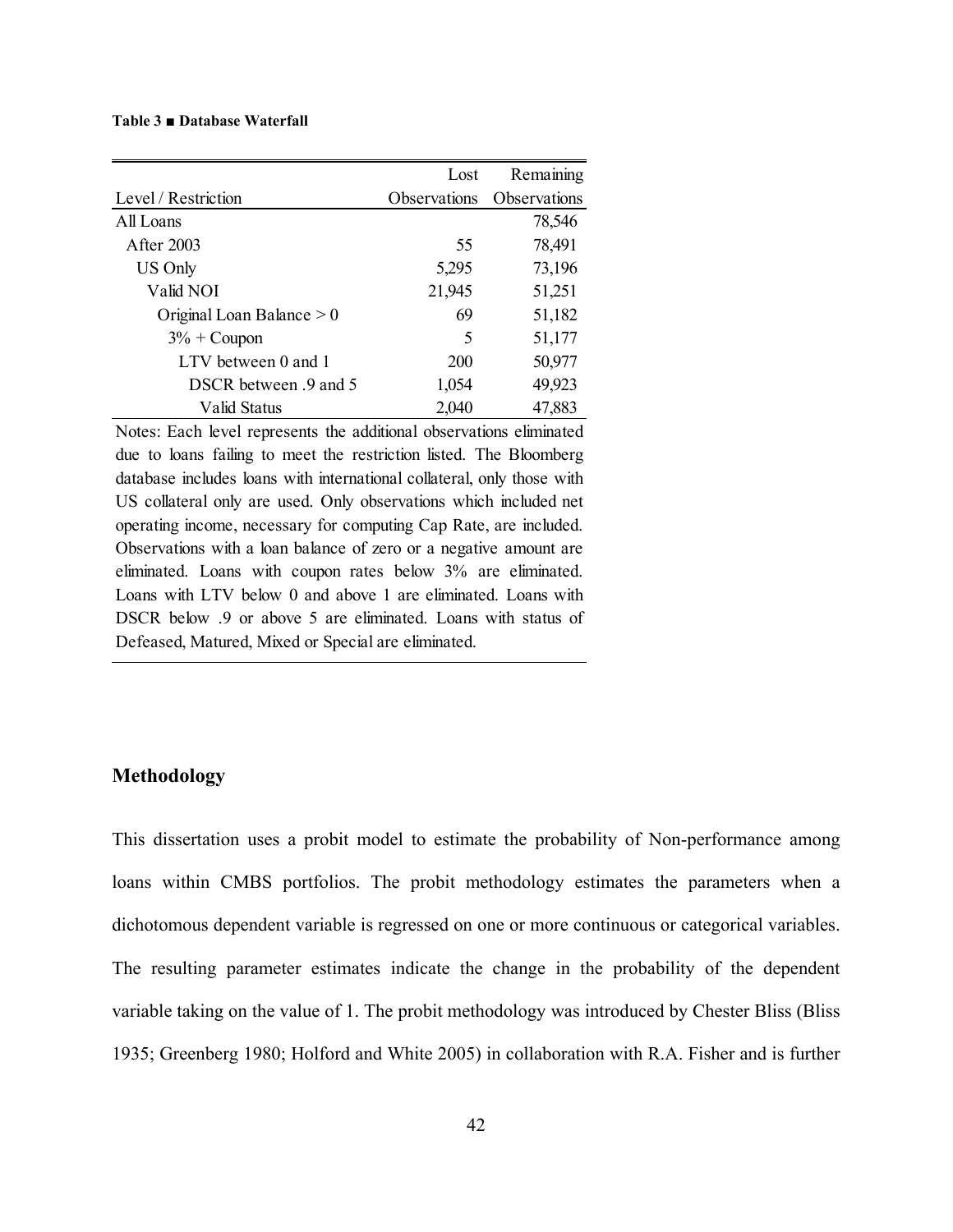developed by Finney and Stevens (1948) and Finney (1952). Either the probit or logit approach may be used in estimating the parameters in such a scenario.

The selection of a particular model, once influenced by computing power, is now typically a matter of preference (Vincent 2008). Hahn and Sawyer (2005), however, showed that with large sample sizes and random effects, the probit link function may provide superior results in a multivariate model than the logit approach, while in the presence of fixed effects or in situations with extreme values, there may either be no difference or the logit approach may provide better deviance results. An important assumption in selecting the probit methodology is that the relationship between the number of CMBS loans defaulting and LTV, DSCR, Debt Yield, and Cap Rate are normally distributed. To monitor the results for sensitivity to selection of probit over logit, select tests are also conducted using the logit approach.

The probit methodology was first used for applications such as mortality rates at various concentrations of drugs in medical studies where a base "mortality correction" must be made if the mortality in the control group is greater than 10%. For the CMBS loans under study here, no corollary exists for a no-treatment group, as all loans would have some level of LTV, DSCR, Debt Yield, and Cap Rate as opposed to a control group in a medical study that may have received a placebo and thus there would be zero concentration of the drug in question. With this in mind, there is no need in this study to adjust the base level of mortality (default) as suggested by Schneider-Orelli (1947).

The probit model takes following form:

$$
Pr(Y = 1 | X) = \Phi(X'\beta),\tag{6}
$$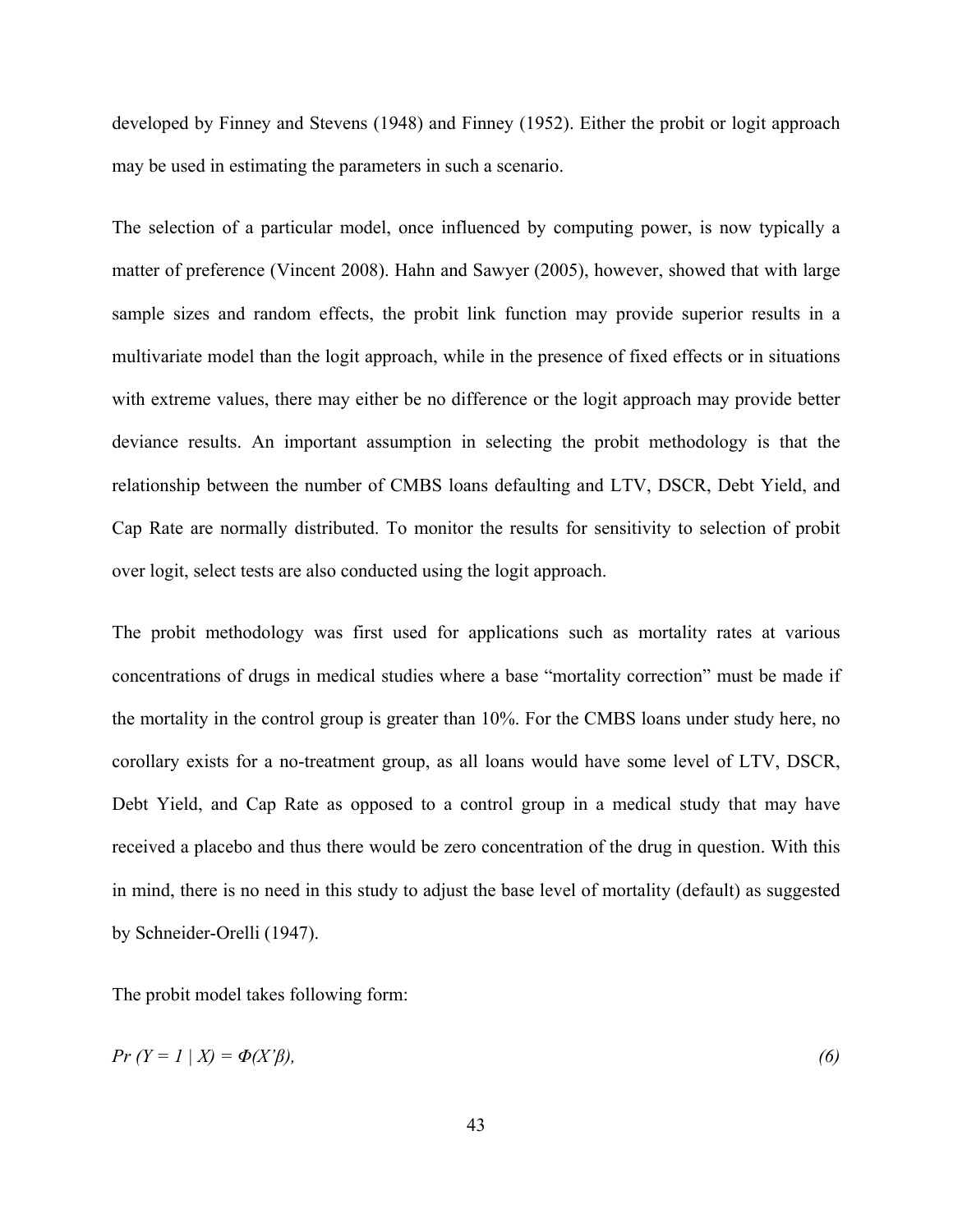where Pr is the probability and  $\Phi$  is the cumulative distribution function of the standard normal distribution. The parameters, denoted by β, are estimated with SAS© 9.2 using the PROBIT function, which relies on the maximum likelihood procedure.

In the biological sciences, the term LD50 refers to the medial lethal dose of a chemical or a toxic substance. If one were to consider financial ratios as potentially lethal substances for a CMBS loan, a certain level of one of these ratios may correspond to a median level of loan default, controlling for other factors. For example, if the LTV approaches a certain level, one might expect to see defaults in half of all CMBS loans. Similarly, as the DSCR falls, one would expect to reach a point where half of all loans default with insufficient cash flow to cover the mortgages. Centered in the distribution, the formula for LD50, the point at which a financial ratio could be said to "kill" half of all loans, is the same for both probit and logit models<sup>3</sup> (UCLA-ATS 2011). The formula for LD50 follows the form:

## *LD50 = - constant/coefficient. (7)*

 $\overline{a}$ 

As one moves, however, into the tails of the standard normal and logistic distributions, the probit and logit values diverge slightly due to differences in the normal and log functions. Substituting p for the level of the substance (ratio) in question, finding the LD for a probit model requires the following calculation:

 $3$  For further description of LD50 and LDp calculations with both probit and logit methodologies, see the UCLA Academic Technology Services website at http://www.ats.ucla.edu/stat/mult\_pkg/faq/general/ld50.htm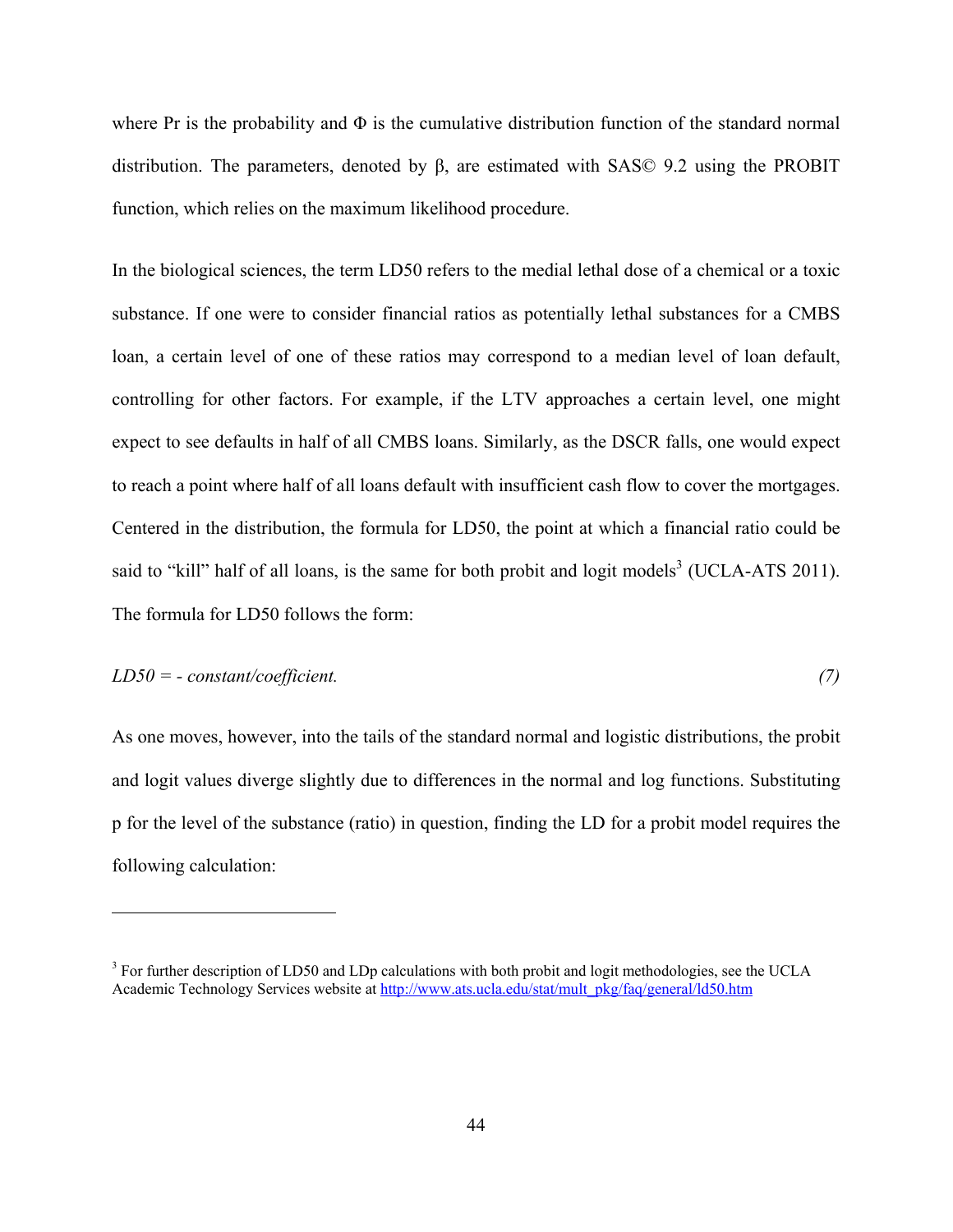With the logistic distribution, a logit model uses a different formula to compute the LD levels with the following formula:

$$
Logit LDp = (log (p/(1-p)) - constant)/coefficient.
$$
\n(9)

The toxic substance metaphor becomes more interesting when one considers medical drug interactions and how they may lead to increased probability of deadly side effects. Levels of a substance (ratio in the case of loans) that cause mild reactions among subjects may, when combined with low levels of another substance (ratio or interest rates), lead to high mortality rates (loan defaults). For this reason, the models are extended to include interaction terms among the various loan ratios, and between them and other loan and economic characteristics such as Cap Rate Spread.

In this research, a probit model measures the impact of the independent variables on the probability of a CMBS loan having a current status of "Non-performance" as indicated in the database by the variable "Status." A new variable labeled "NONP" is created, with all observations other than those having a Status of Perform or Perform (w)—which indicates that the loan is performing but has been placed on the servicer's watch list. Non-performing loans are assigned a value of 1; Perform and Perform (w) loans are assigned a value of 0.

The equation below provides an example of the approach followed in this dissertation. In this example, only one of the ratio measures (LTV or DSCR) is included in the model along with the natural log of loan size, recent S&P index returns, market interest rate, the spread between the market rate and the loan rate, the spread between the Cap Rate and the loan rate, as well as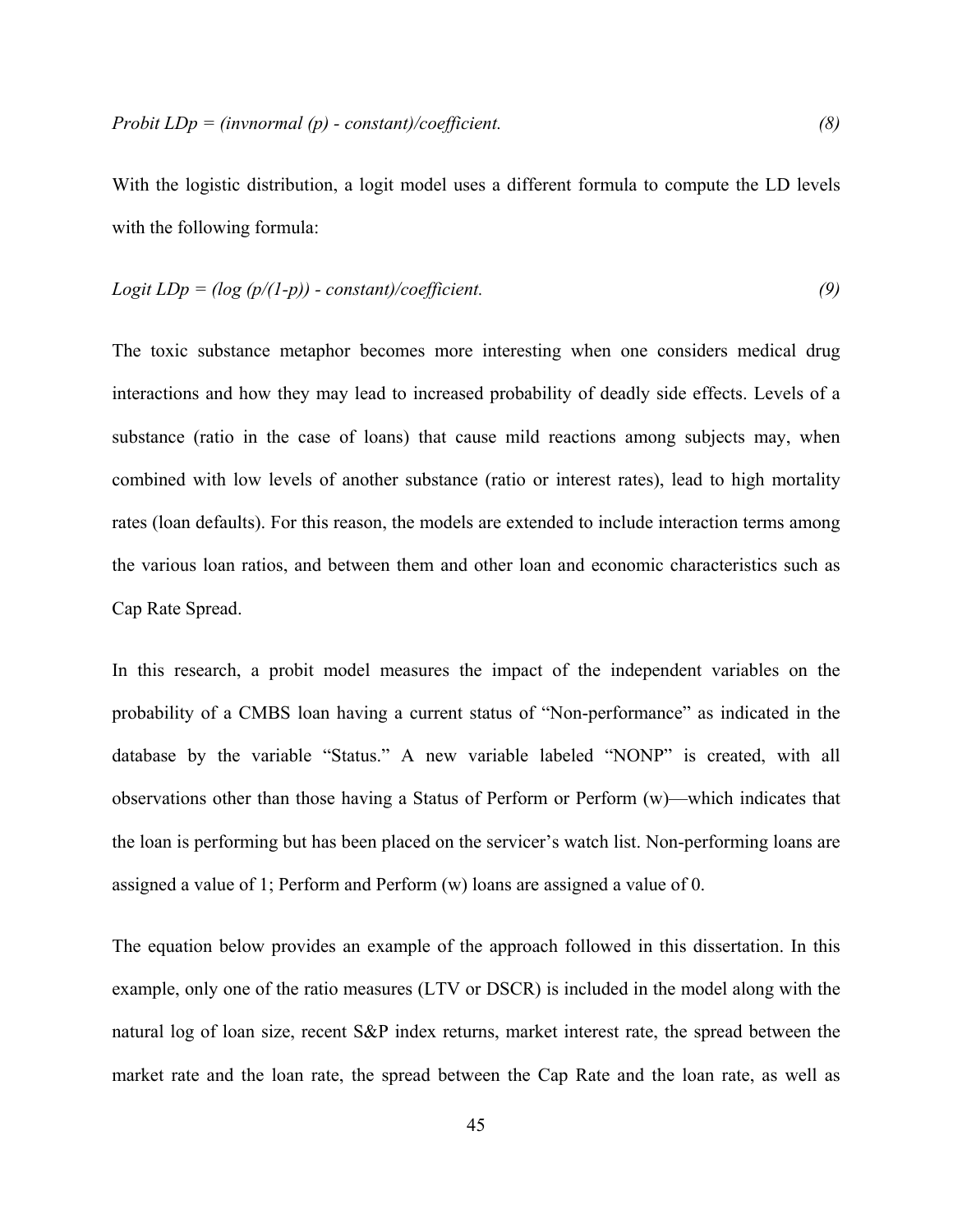indicator variables for amortization type, interest rate type, state, loan originator, and property type. These variables are all described later in the Data and Methodology section. Other models will incorporate combinations of the ratio measures, as well as two-stage equations, and split samples with the goal of testing the robustness of the results.

$$
NONP\begin{Bmatrix} 1 \\ 0 \end{Bmatrix} = f(LTV \text{ or } DSCR, LnSIZE, SPY, INT, CPNSPRD, CAPSPRD, AMORTi, RATEi,STATEi, ORIGi, PTYPEi)
$$
\n(10)

### **Hypothesis 1**

 $141$ 

Hypothesis 1 tests the theory that the spread between the rate of interest on the loan and the Cap Rate at the time of origination (Cap Rate Spread – *CAPSPRD*) is negatively related to Nonperformance. This theory would predict that as the cushion between the loan interest rate and the Cap Rate on the property increases, the incidence of Non-performance would drop. Conversely, the theory would predict that loans underwritten with a very low margin between the loan interest rate and the return on the property are at greater risk of Non-performance and ultimately of default. In testing Hypothesis 1, probit model parameters are estimated with the equation:

$$
Pr(NOMP = 1 | X) = \Phi(X'\beta),\tag{11}
$$

where  $X'$  is a vector of one of several combinations of the following covariates:

Loan to Value—this variable (*LTV*) is the ratio of the original loan balance to the value of the property. Lenders typically require between .75-.85 for project approval, though it was not uncommon during the mid-2000s for LTVs to be much higher, often approaching 1.0 and sometimes moving beyond.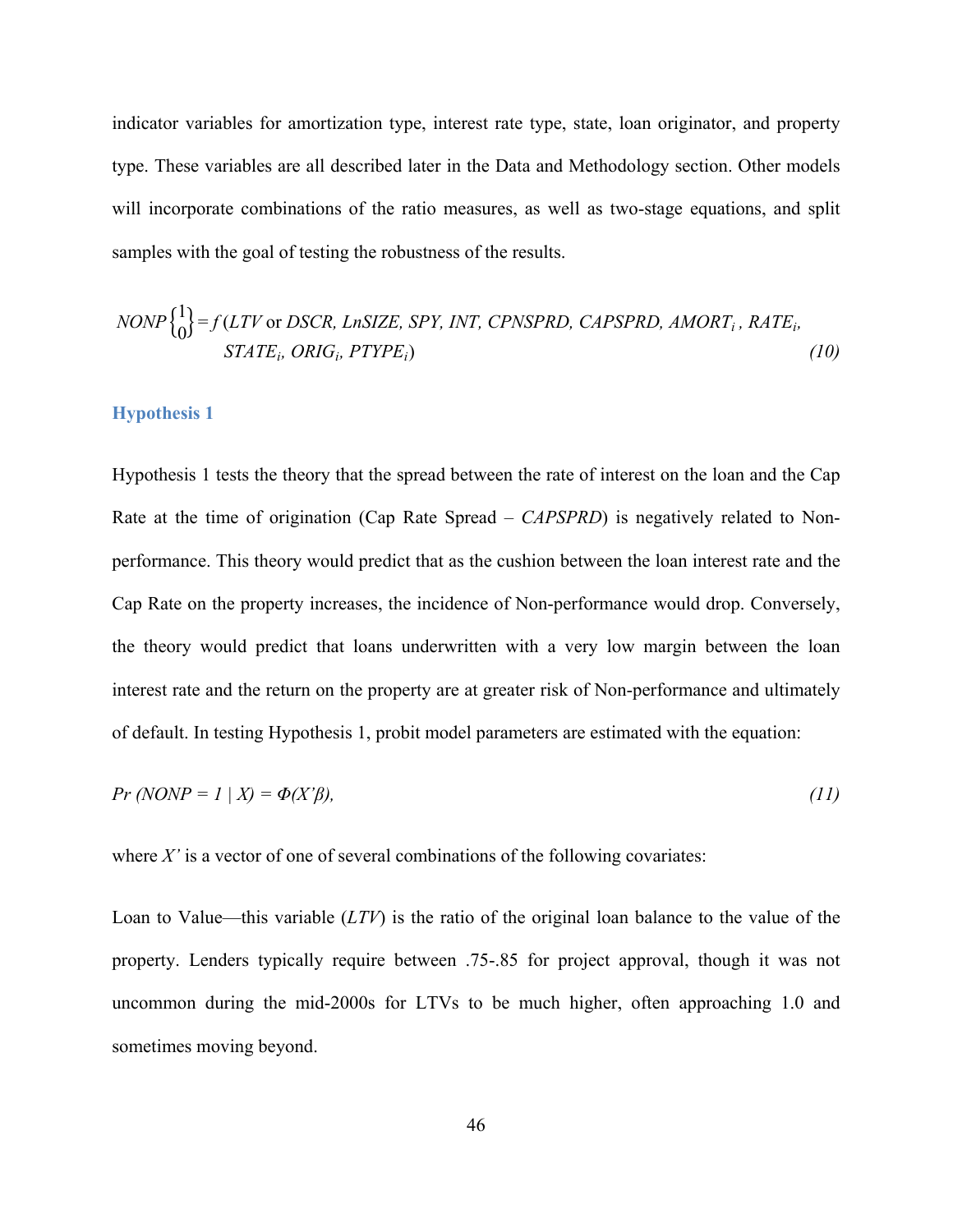Debt Service Coverage Ratio—this variable (*DSCR*) is the ratio of a borrower's (project's) annual net operating income to the annual debt service requirement including both principal and interest. Lenders generally require ratios between 1.1-1.25 for project approval.

Loan Size—the natural log of original loan balance in dollars (*LnSIZE*) for each observation. This variable is intended to capture loan performance risks and underwriting behavior differences related to the size of the project and loan amount originated.

Equity Market Returns—the yield on the S&P Index for the prior 3-month period. This variable is intended to capture the effects of the broad U.S. stock market on CMBS loan underwriting behavior. Recent gains or losses in the stock markets may differentially affect the underwriting decisions due to changed demand for CMBS products, return expectations, and sentiment. S&P Yield (*SPY*) measures the change in percent of the S&P Index for the three month period preceding the origination of the observation.

Interest Rate—the rate of the 10-Year constant maturity Treasury at the time of loan origination. This data series is retrieved from the U.S. Treasury website and is matched with the Bloomberg loan data using the date of origination for the loan and the date provided in the daily rate file. Interest Rate (*INT*) measures the market yield in percent per year on 10-Year constant-maturity Treasury securities, quoted on investment basis.

Origination Volume—the number of CMBS loans originated in the 12 months prior to the origination of the observation. This variable is scaled by a factor of .01 in order to aid the presentation and interpretation of the coefficient estimates. Origination (*DEALS*) measures the number of CMBS loan originations in the last 12 months, divided by 100.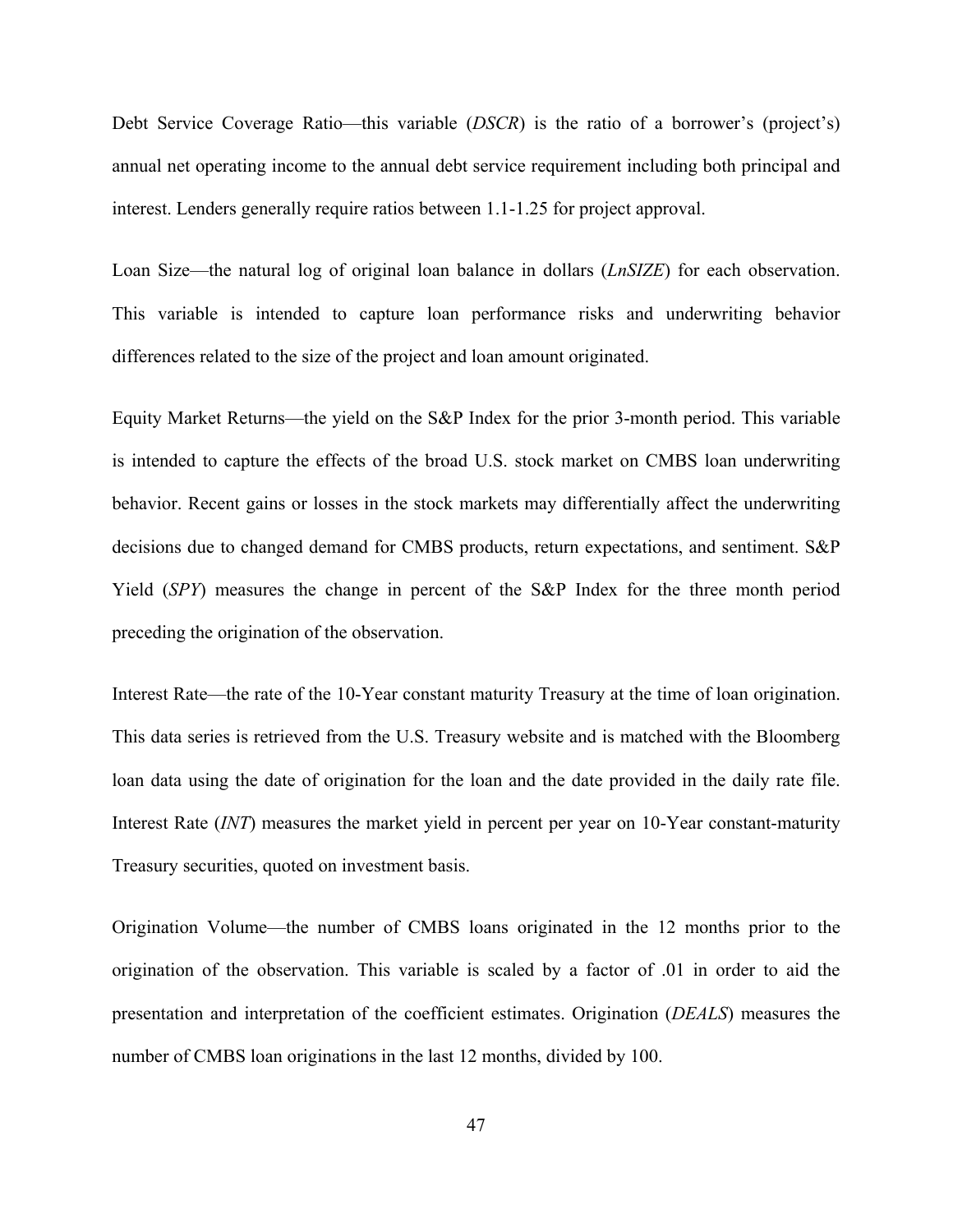Coupon Spread (*CPNSPRD*) – the difference between the coupon interest rate on the loan at origination (*NETCPN*) and the market yield on 10-Year Treasuries on the date of loan origination (*INT*). In theory, a commercial loan coupon rate should represent the investor's required rate of return, i.e., the discount rate utilized in determining the present value of the loan's cash flows. The difference between the prevailing interest rates and the coupon rate on a commercial mortgage should represent the originator's assessment of default risk for the loan relative to alternative investments and may serve as a normalized measure of loan risk. As the LTV on a loan rises and the DSCR on a loan falls, one would expect the coupon spread (*CPNSPRD*) to rise accordingly. As a result, multicollinearity is to be expected among these variables. Assuming, however, that underwriters consider other, perhaps unmeasured, factors in addition to LTV and DSCR in making origination judgments, the net coupon rate may capture attempts to price these risks into the loan.

Cap Rate Spread—this variable (*CAPSPRD*) is the spread between the coupon rate of the loan and the Cap Rate, the ratio of the net operating income of the property serving as collateral for the total value of the project. Cap Rate, also called the overall capitalization rate, is used in evaluating commercial real estate and represents an unleveraged rate of return on the project.

State — The largest group of the CMBS loans were originated for property in the state of California (10,576) while Vermont saw only 68 loans originated during the sample period. Due to differing economic conditions, regulatory environments, and business cycles, controlling for geography is an important consideration when estimating the factors affecting CMBS loan performance. In order to control for these geographic conditions, indicator variables are created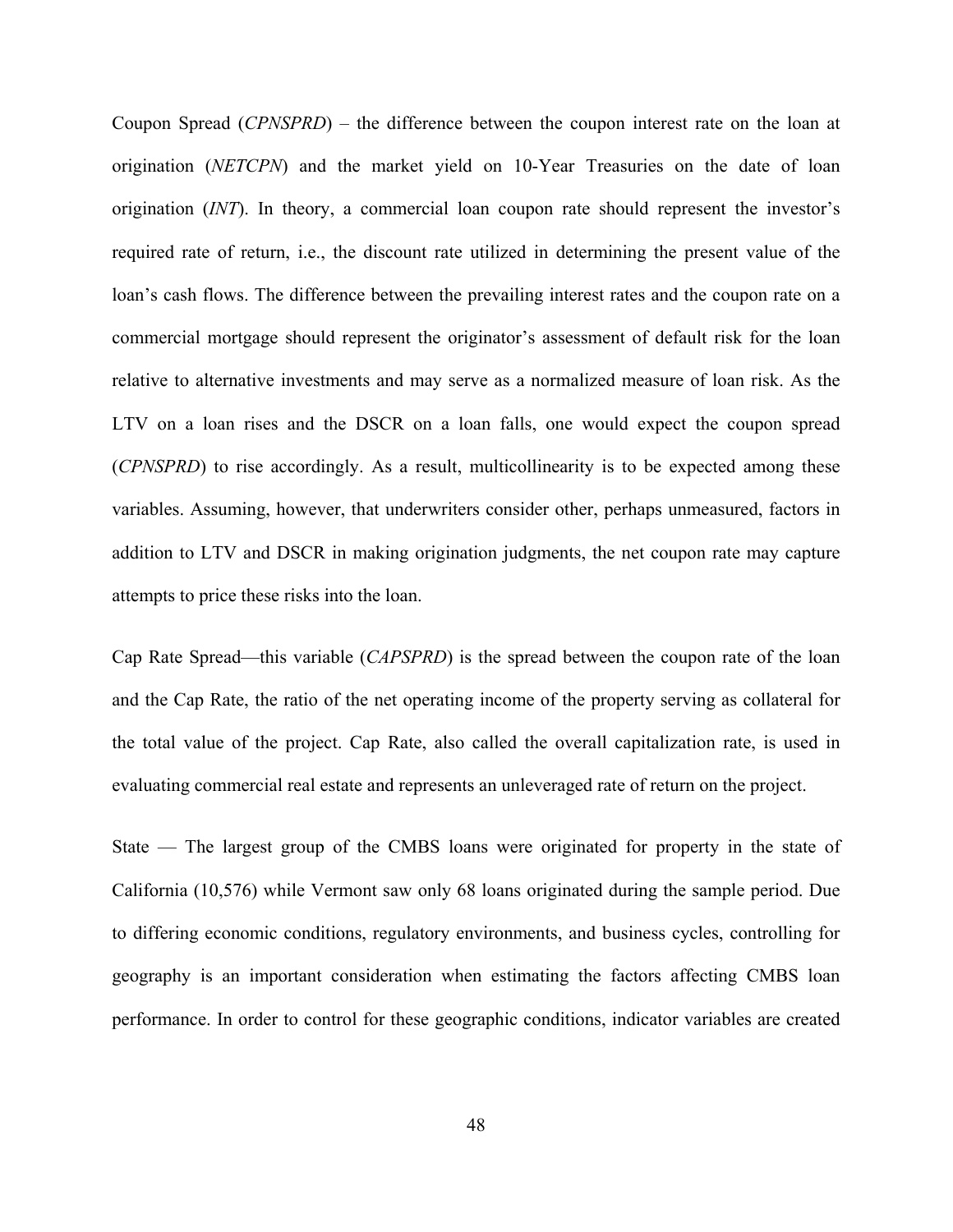for each state plus Washington, DC. *STATEi* indicator variables represent the State where the loan collateral is located.

Rate Type — The CMBS loan underwriters shifted risks to the borrower in varying degrees by offering different fixed and adjustable rate types. Like the amortization, the type of rate may reflect a bank's assessment of the risk and would be an important factor in understanding and comparing the actual rate set on the loan. For example, a rate of 5% may be at the same time high for an adjustable loan and low for a fixed rate loan. Example rate types include fixed and those indexed to LIBOR, EURIBOR, prime, COFI, and U.S. Treasuries. *RATEi* indicator variables represent the rate type of the loan.

Amortization Type —All things being equal, the amortization type for a loan may reflect a bank's assessment of the risk and would be an important factor in understanding and comparing the actual rate set on the loan. Example amortization types include fully amortizing, interest only, balloon amortizing, partial interest only, and mixed. *AMORTi* indicator variables represent the amortization type of the loan.

Property Type—the building serving as collateral for each CMBS loan may be in one of several different property-type categories including office, retail, industrial, and multifamily. Because each of these property types may be subject to differing sensitivities to the variables of interest in this study, they are incorporated into the model to control for this possibility. Over the last twenty years, in addition to periods of increasing and decreasing interest rates, there have also been periods or cycles of greater CMBS loan activity in different commercial property types. During some periods, for example, there was a much larger proportion of loan originations in multifamily dwellings, while other periods saw more activity in office or other property types.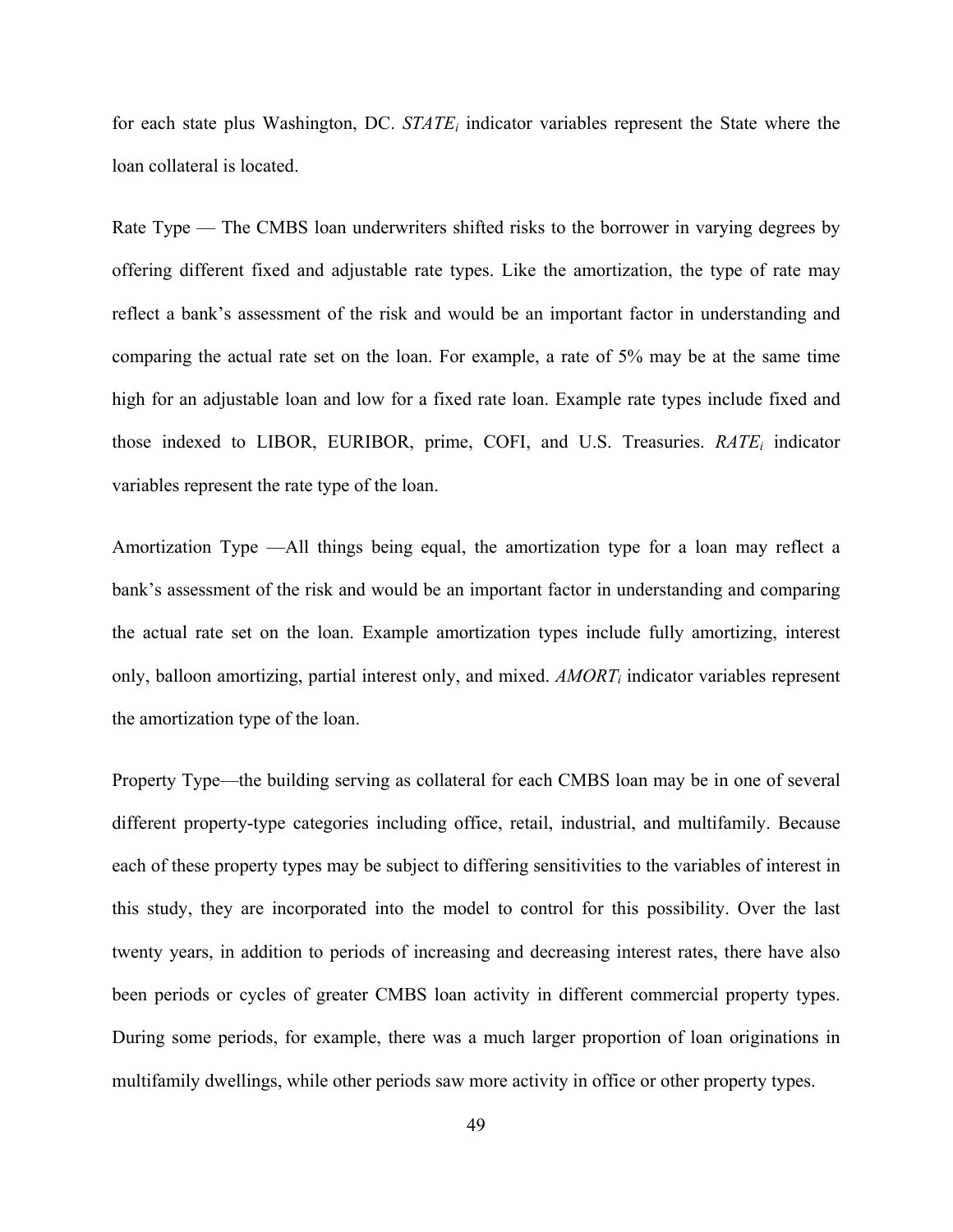Different property types may be more or less sensitive to varying economic conditions and thus the loans underwritten to fund projects in different property categories may vary in their probability of default. Further, the likelihood that loans in different property types will default may vary according to the interest rate environment during which they were originated. One motivation for this extension is the observation that some periods had originations that were almost exclusively in one property type while other periods had mixtures of different property types. Ignoring this important variable may introduce a missing variable bias and lead to erroneous conclusions regarding other variables that tend to vary over time.  $PTYPE<sub>i</sub>$  indicator variables represent the predominant property type serving as collateral for the loan.

Originator—the financial institution responsible for underwriting and originating the loan. The institutions rely upon the various ratios, industry knowledge, proprietary information, and personal relationships to assess risk and price the loan terms. The real estate literature proposes other variables such as recent negative stock performance of loan originators, which may prompt more risky underwriting in order to generate fees. Additionally, the history of the CMBS market includes large swings in the economy and regulatory changes which may have altered the behavior of loan originators in ways that precipitated the troubles that followed.

Some CMBS loan underwriters, such as U.S. conduits and foreign entities, have experienced high levels of mortgage defaults while others, such as insurance companies, have fared better despite intense economic pressure on the industry as a whole during the recent financial crisis (Black, Chu, Cohen, and Nichols 2011). Though some firms take a more aggressive approach with respect to LTV and DSCR standards, their methods may also be influenced by such factors as firm culture, incentive structures, and governance characteristics. This conjecture provides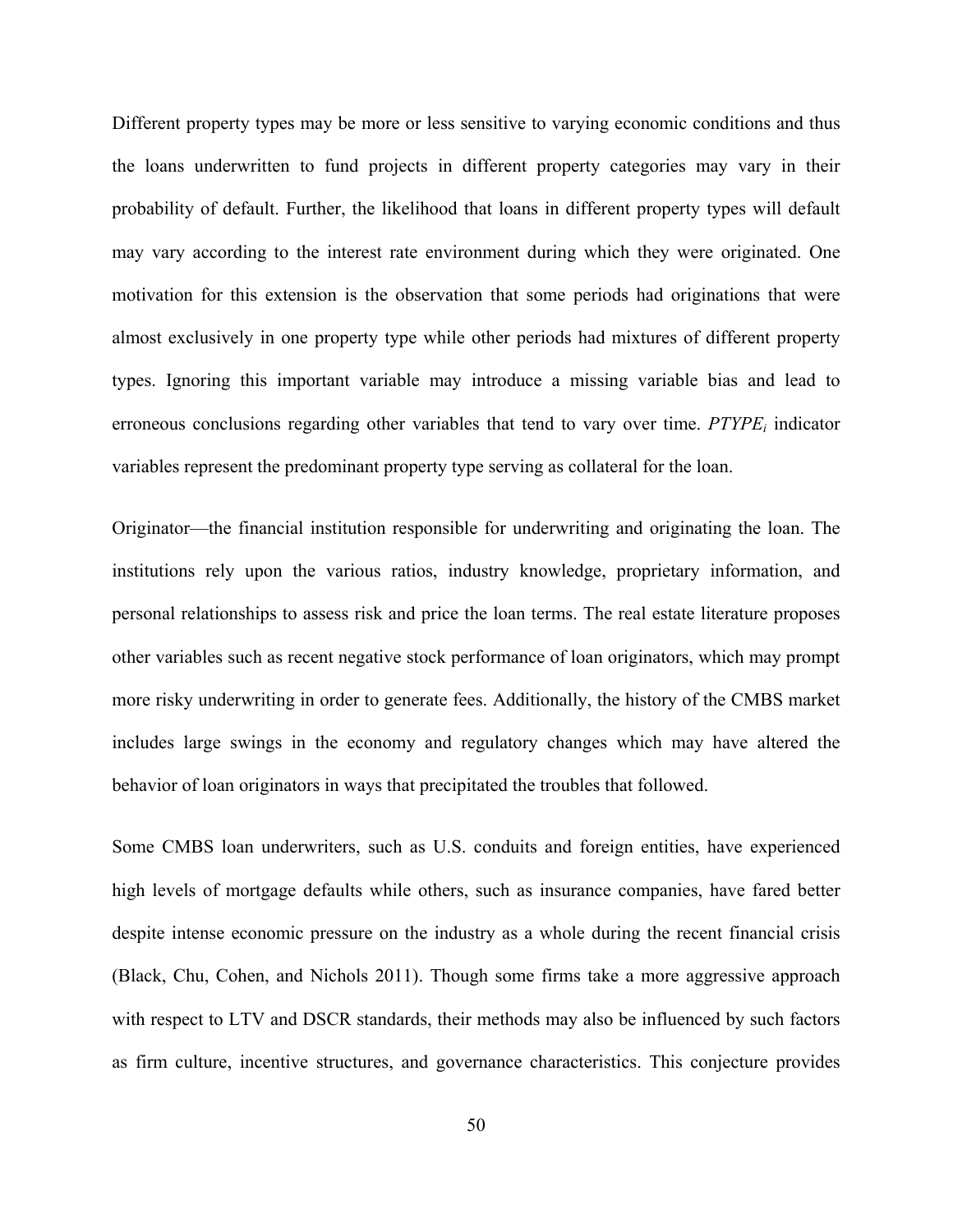motivation to test for originating firm variables that go beyond the traditional ratio tests in predicting CMBS loan default. Therefore, in this dissertation, the analysis is extended by incorporating indicator variables for each CMBS loan originator. *ORIG<sub>i</sub>* indicator variables represent the firm originating the CMBS loan.

With the full list of variables, the model tested under Hypothesis 1 may be presented as:

$$
NONP\begin{Bmatrix} 1 \\ 0 \end{Bmatrix} = f(LTV \text{ or } DSCR, LnSIZE, SPY, INT, DEALS, CPNSPRD, CAPSPRD, AMORTi,RATEi, STATEi, ORIGi, PTYPEi)
$$
(12)

### **Hypothesis 2**

In testing Hypothesis 2, estimates are calculated using the prior probit model parameters with the sample divided into two distinct groups: Fixed-Rate Balloon loans and all other loans. As with the prior model, the dependent variable is Non-performance and *X'* is a vector of a covariates, including Cap Rate Spread as the variable of interest. The remaining variables used in the model to test Hypothesis 2 remain unchanged from the prior model, resulting in the following full model for Fixed Rate Balloon Loans:

$$
NONP\begin{Bmatrix} 1 \\ 0 \end{Bmatrix} = f(LTV \text{ or } DSCR, LnSIZE, SPY, INT, DEALS, CPNSPRD, CAPSPRD, RATEi,STATEi, ORIGi, PTYPEi)
$$
\n(13)

Equation (13) is estimated for Fixed Rate Balloon Loans only. Similarly, the model used to estimate the relationships for all other loans is specified as follows:

$$
NONP\begin{Bmatrix} 1 \\ 0 \end{Bmatrix} = f(LTV \text{ or } DSCR, LnSIZE, SPY, INT, DEALS, CPNSPRD, CAPSPRD, AMORTi,RATEi, STATEi, ORIGi, PTYPEi)
$$
(14)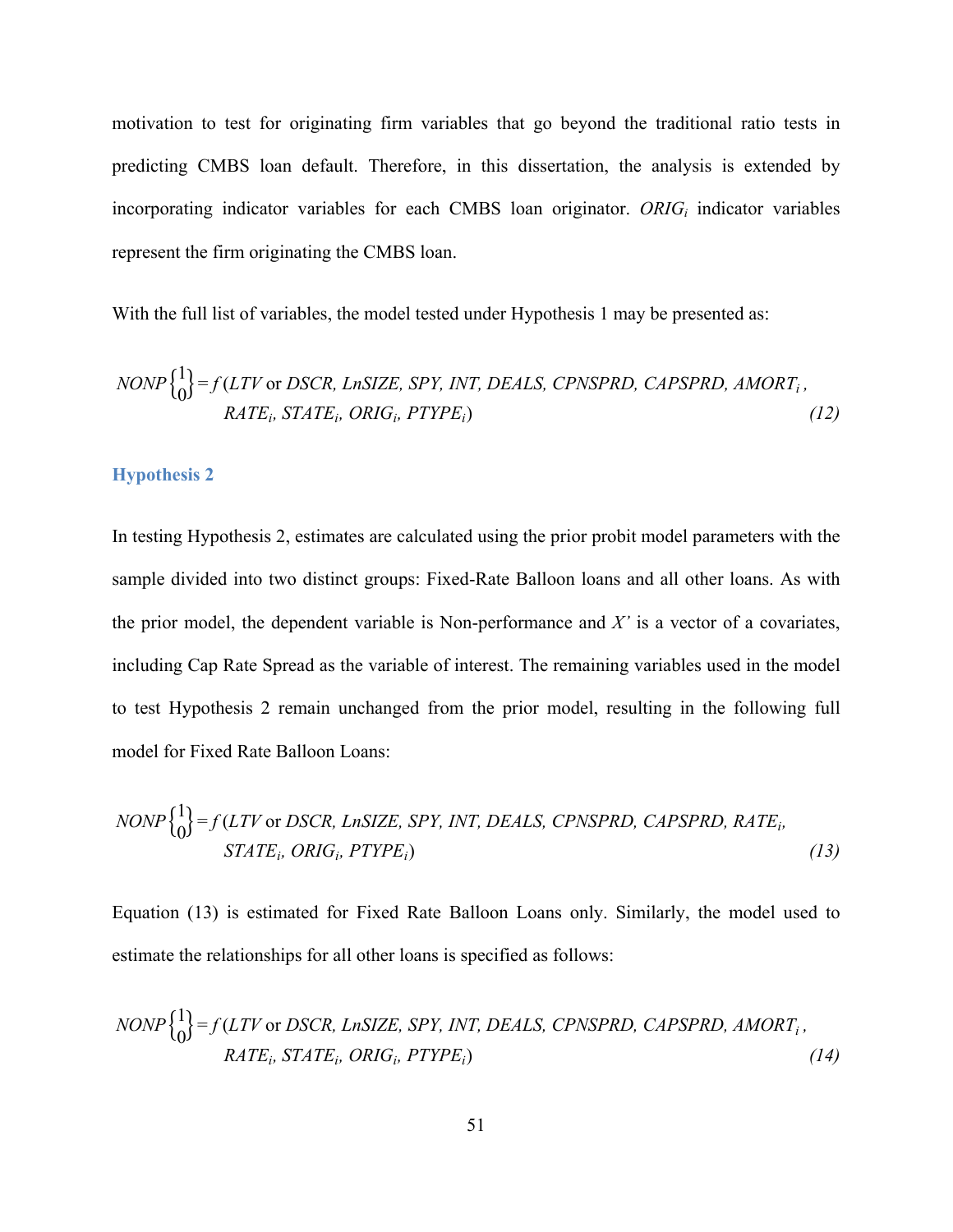The sample used to estimate Equation (14) excludes all Fixed Rate Balloon Loans.

#### **Hypothesis 3**

Hypothesis 3 tests the value of a Cap Rate Spread underwriting standard above and beyond the result of using LTV and DSCR standards. Using a LTV cutoff of .8 and a DSCR cutoff of 1.25, only loans which would pass underwriter scrutiny under both of these standards are considered in using a model to estimate the parameters for Cap Rate Spread and the other covariates.

Consistent with the model under Hypothesis 2, the model used to estimate the relationships tested under Hypothesis 3 is specified as follows:

$$
NONP\begin{Bmatrix} 1 \\ 0 \end{Bmatrix} = f(LTV \text{ or } DSCR, LnSIZE, SPY, INT, DEALS, CPNSPRD, CAPSPRD, AMORTi,RATEi, STATEi, ORIGi, PTYPEi)
$$
\n(15)

Equation (15) is estimated for only loans with *LTV* less than .8 and *DSCR* greater than 1.25 at the time of origination. As with the results from the prior probit models, the coefficient for Cap Rate Spread in this model will estimate the *z*-score or change in probability of Non-performance that is associated with a one-unit change in Cap Rate Spread. A significant negative relationship would support Hypothesis 3 indicating that Cap Rate Spread provides additional information even among loans considered safe by LTV and DSCR standards.

### **Hypothesis 4**

The fourth and final Hypothesis contends that an underwriting standard utilizing Cap Rate Spread may help reduce the level of non-performing loans. While the selection of a floor beyond which loans would not be originated is somewhat arbitrary and subject to manipulation, the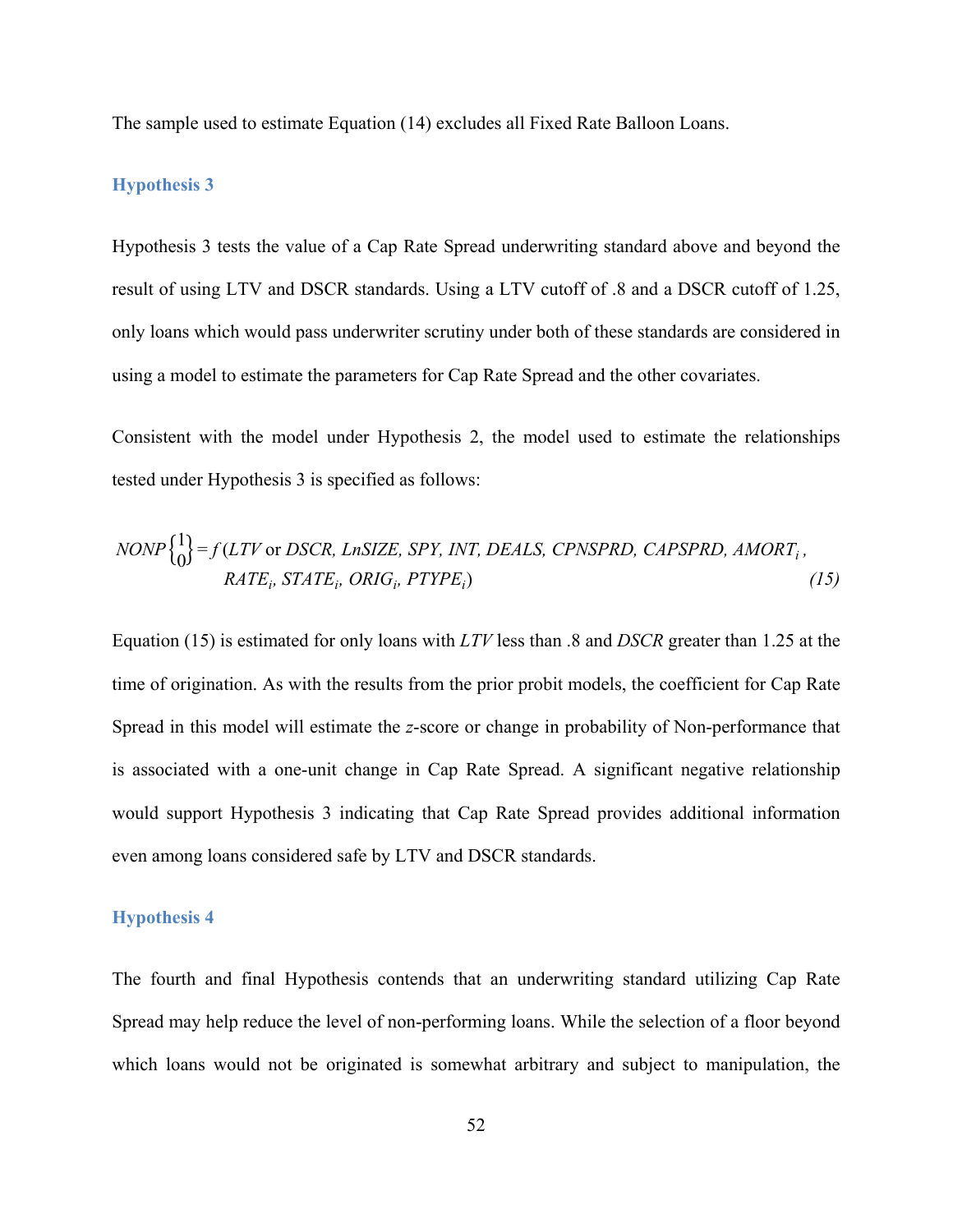process illustrates the outcome potential of such an exercise. Underwriters of different firms face a wide range of investment objectives, loan approval pressures, system sophistication, and other underwriting standards. Each underwriter may choose to set their standards for LTV, DSCR, and Cap Rate Spread according to their individual firm's appetite for risk, the expected proportion of loans to be held on the company's own books, or other criteria. For this numerical model, the "safe" sample used to test Hypothesis 3 is again chosen to test further restrictive criteria for approving loans: a minimum Cap Rate Spread of 1%. Loans below this floor would not be approved even though they may have passed the LTV and DSCR requirements previously described. The outcome of this process will be a new set of loans which would have met all three standards. The remaining loans are those which would have passed the LTV and DSCR tests but failed the Cap Rate Spread test.

Evaluating each of these sets provides some interesting, though admittedly limited, insights into how a Cap Rate Spread-based underwriting rule would have performed through the recent financial crisis. Among the loans that would have been declined are many which are still performing today. Similarly, the set of loans which passed all three tests includes many nonperforming loans. These two groups of loans-performing loans which would have never been originated and non-performing loans which passed all three ratio tests-are similar to the false positive (Type I) and false negative (Type II) errors reported with other forms of testing and analysis. It is important to point out that this numerical modeling approach is intended to simply provide insight into how Cap Rate Spread underwriting criteria may be incorporated into a comprehensive underwriting process. The error rates associated with the different sets of rules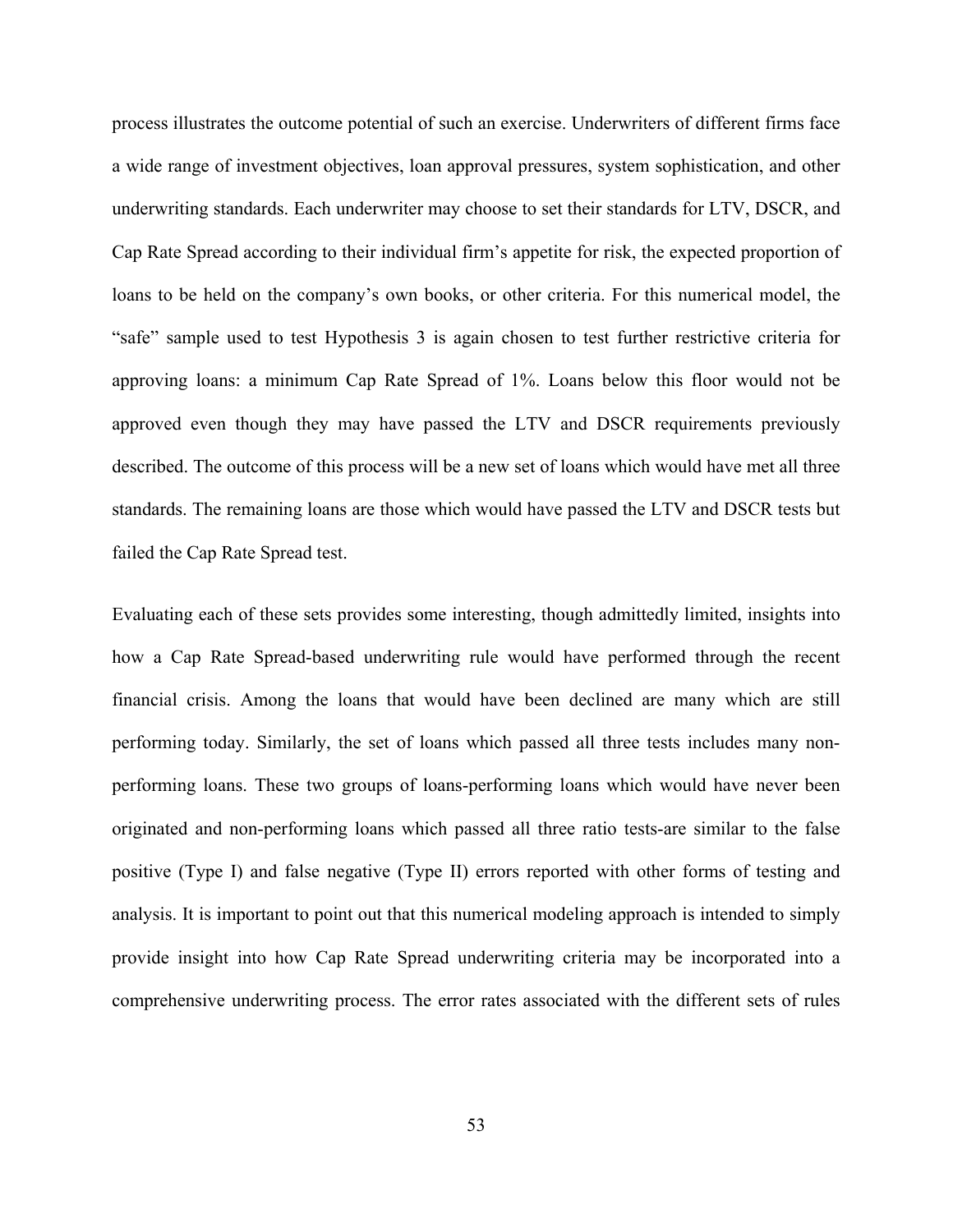will be reported along with the changes to the quantities of loans originated throughout the sample period.

### **Robustness Checks**

In addition to the primary methods outlined to test the hypotheses, several robustness checks will be conducted to test for sensitivity to choices made as part the research design. First, selected probit model specifications will also be conducted using a two-stage regression methodology designed to correct for possible endogeneity between the pricing of the loan (*NETCPN*) and the traditional ratios LTV and DSCR. If these factors are jointly determined in a process which trades off values of these against each other, results which assume their independence will be biased. Because Cap Rate Spread is calculated using Net Coupon Rate, endogeneity with LTV and/or DSCR would bias the estimated coefficients of the relationships between these right hand side variables and Non-performance. The first stage of the two-stage model will estimate the Net Coupon Rate of the loan using some overlapping variables along with a set of instrumental variables which identify the equation. The first stage of the model is as follows:

$$
NETCPN = f(LTV, DSCR, INT, YQ_i, STATE_i, AATE_i, AMORT_i, PTYPE_i, ORIG_i).
$$
 (12)

The predicted net coupon rate (*PREDNETCPN*) for each observation is used to calculate a predicted Cap Rate Spread where:

$$
PREDCAPSPRD = CAPRT - PREDNETCPN.
$$
\n(13)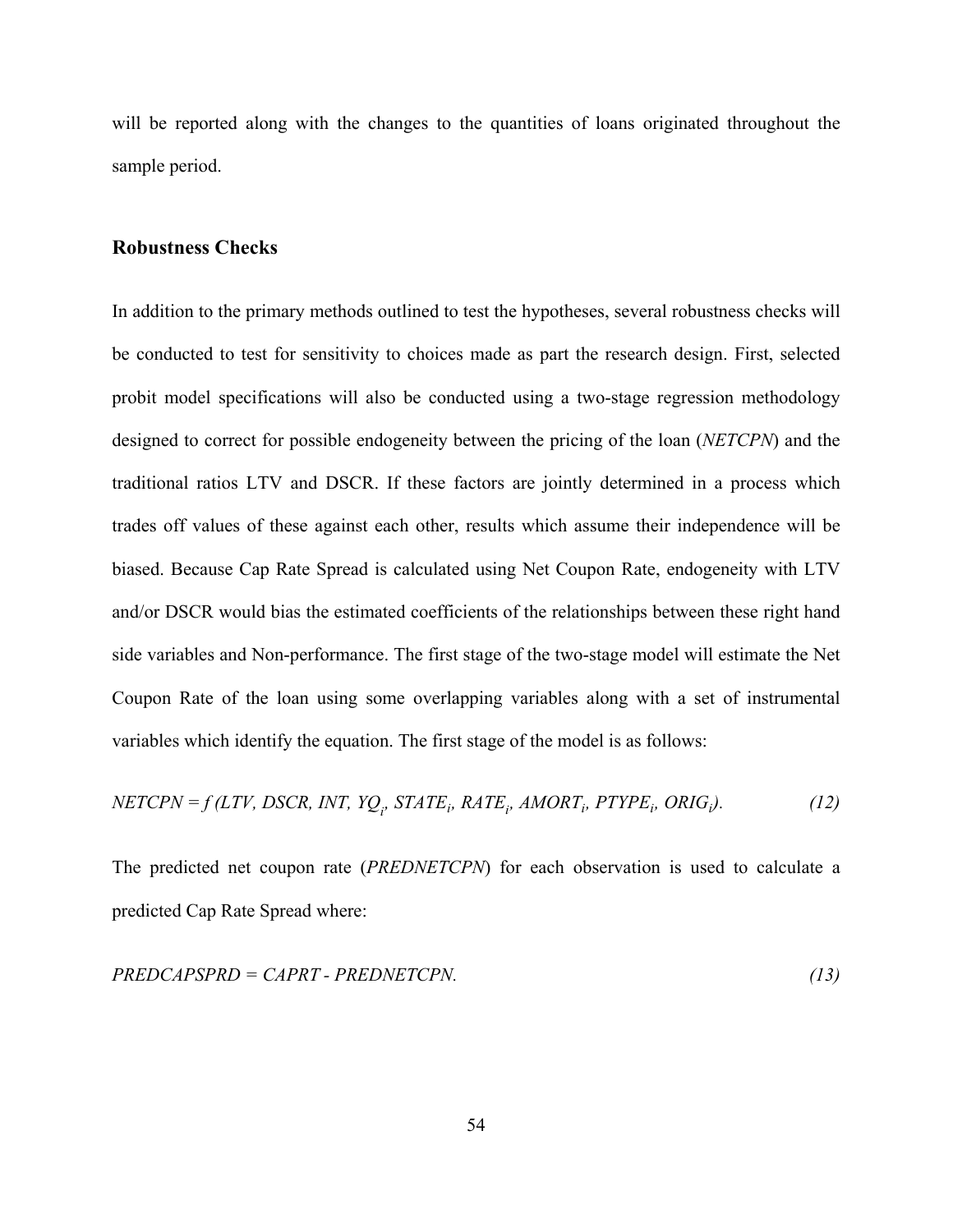In the second stage of the model, the *CAPSPRD* used in prior models is replaced by the value derived from the predicted net coupon rate (*PREDNETCPN*). The resulting equation is as follows:

$$
NONP\begin{Bmatrix} 1 \\ 0 \end{Bmatrix} = f(LTV \text{ or } DSCR, LnSIZE, SPY, INT, DEALS, CPNSPRD, PREDCAPSPRD, AMORT_i,
$$
  
 
$$
RATE_i, STATE_i, ORIG_i, PTYPE_i)
$$
 (18)

An additional concern in estimating the models in this dissertation is the assumption that the binary relationship between the right hand side variables and the incidence of Non-performance follows a standard normal distribution. It may also be the case that a logit model, which assumes a logistic distribution, better fits the true relationships. To test this assumption, select models are modified and estimated using a binary logistic method to test for sensitivity to the distribution assumption. Parameter estimates, direction and significance are expected to be similar to those estimated using probit models.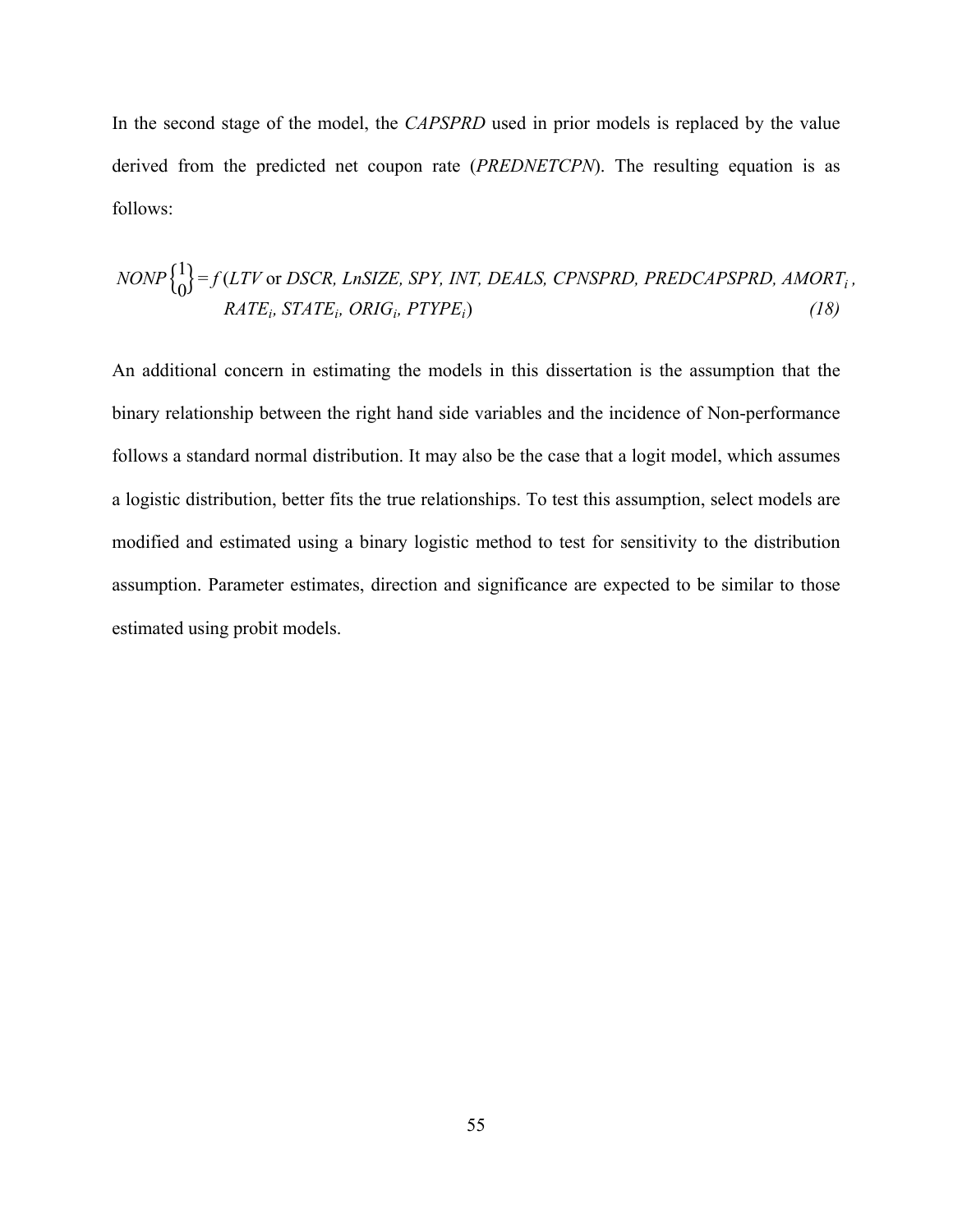# **CHAPTER FOUR – ANALYSIS OF RESULTS**

### **Descriptive Statistics**

In order to provide a broad appreciation for the CMBS loan sample, basic statistical measures are reported for the variables used in this dissertation including minimum value, maximum value, mean, and standard deviation. Additionally, tables separating the sample by values for each of the dummy variables describe the size of each category and the mean values for the other key variables including LTV, DSCR and Cap Rate. Analyzing the distribution of the sample categorically reveals likely drivers of heterogeneity within the sample and provides a rationale for including the respective control variables for factors such as the regional variation captured by using *STATEi* indicator variables. The first table of descriptive statistics, Table 4, provides summary statistics describing the variables of interest for the full date range of the database – January 1993 to September 2011.

The size of loans underwritten for CMBS distribution varies considerably with an average loan amount of \$12.4 million and a standard deviation of \$43.2 million. The sample of loans includes several very large loans such as the Equity Office Portfolio at \$6.87 billion, the Hilton Worldwide Portfolio at \$2.87 billion, the Extended Stay Hotel Portfolio at \$2.0 billion, Rockefeller Center at \$1.69 billion, the largest of the Peter Cooper Village/Stuyvesant Town loans at \$1.5 billion, and the La Quinta/Baymont Portfolio at \$1.44 billion. Rather than remove these potential outliers, the log of loan size (*LnSIZE*) is used to better model the likely relationship between loan size and Non-performance (*NONP*).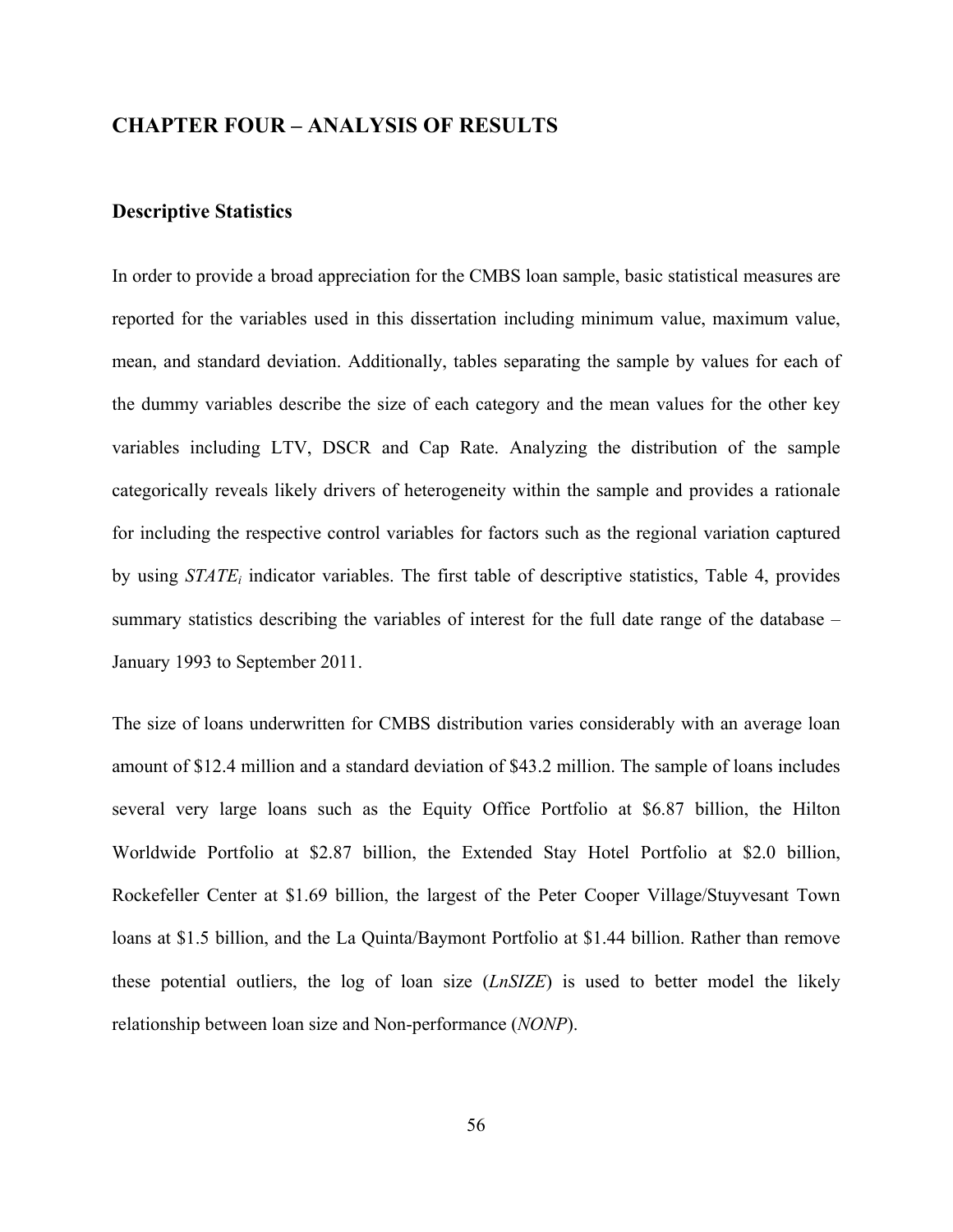Interest rates (*NETCPN*) charged on loans in the final sample range from a low of 2.65% to a high of 15% with a mean of 6.02% and a fairly tight distribution with a standard deviation of only .88%. The LTV ratios at the securitization cutoff date in the full database (not reported in Table 4) range from very small (.005) to very large (2.62) with a mean of .670. The database also included observations with LTVs of 0 despite data on these observations for loan amount and recent valuations. Observations where *LTV* is 0 or greater than 1 are eliminated from the sample. 90% of the observations in the sample fall between .39 and .80 with only 1% above .85. After the elimination of the observations with LTV at or below 0 and the other sample trimming measures, minimum value for LTV is .02, the maximum is 1.0 and the mean rises to .68 with a standard deviation of .12.

Debt service coverage ratios at cutoff in the full sample (not reported in Table 4) range from negative values as low as -.18 to extremely large (topping out at 136) with a mean of 1.63. Values below .9 and above 5 are eliminated. Ninety percent of the observations have *DSCR* between 1.06 and 2.35. 98% fall between 1.02 and 7.23. After eliminating the extreme values, *DSCR* for the final sample ranges from a low of .91 to a high of 5.00 with a mean of 1.46 and a standard deviation of .39. During the sample period the rates on 10-Year U.S. Treasuries ranged from a high of 7.92% in late 1994 to a low of 2.02% in late 2011. The mean interest rate at the time of origination for all observations in the sample is 4.49%.

The dependent variable in the empirical analysis is loan Non-performance (*NONP*). The mean for this variable across all observations is .21 and is a grouping of loan status indicators which all relate to a condition of Non-performance. The categories which are grouped in to the Nonperformance category include delinquent, in foreclosure, grace, late, non-performing, and REO.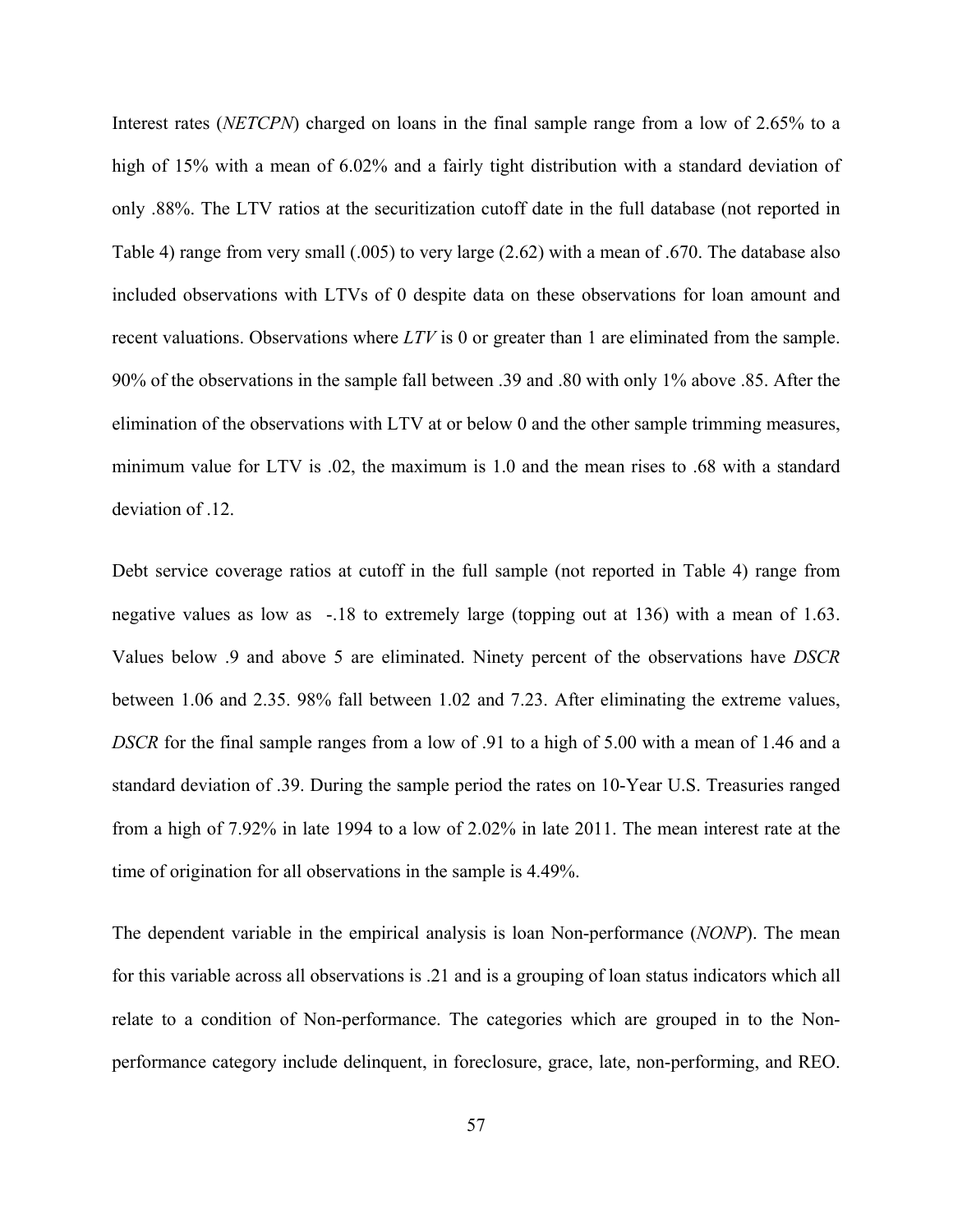Those loans with a current status of defeased, matured, mixed, or special are not included in the sample.

The difference between the coupon rate of the loan (*NETCPN*) and the 10-Year Treasury note at the time of origination (*INT*), Coupon Spread (*CPNSPRD*), ranges from -1.92% to a high of 11.63% with a mean of 1.53% and a standard deviation of .80%. This measure is indicative of the bank's relative yield on the loan at the time of origination. The difference between the property Cap Rate and the coupon rate (*NETCPN*) is *CAPSPRD*, ranging from -10% to a high of 392% with a mean of 2% and a standard deviation of 9%. The measure relating to recent stock market returns is the 12 month change in the S&P index as a percentage. With a large proportion of values negative, the variable used the empirical tests is increased by 1 yielding all positive values with a mean of 1.12 (12% increase in the S&P index for the prior 12 months), a minimum of .47, a maximum of 1.62 and a standard deviation of .15.

A measure of recent CMBS origination activity is also incorporated into the analysis to account for the possibility that high or low volume may affect the origination decision process as underwriters are either rushed or have more time for due diligence. Periods of strong origination activity may lead to increased competition among underwriters attempting to fill bond pools with loans. The measure used is the number of CMBS loans originated in the period 12 months prior to the origination date of the observation (*DEALS*). The value is then scaled by dividing by 100. The mean value is .73 (73 loans originated in the 12 months prior to the origination date of the observation), the minimum is 0, the maximum is 5.37 (537 loans) and the standard deviation is .92 (92 loans).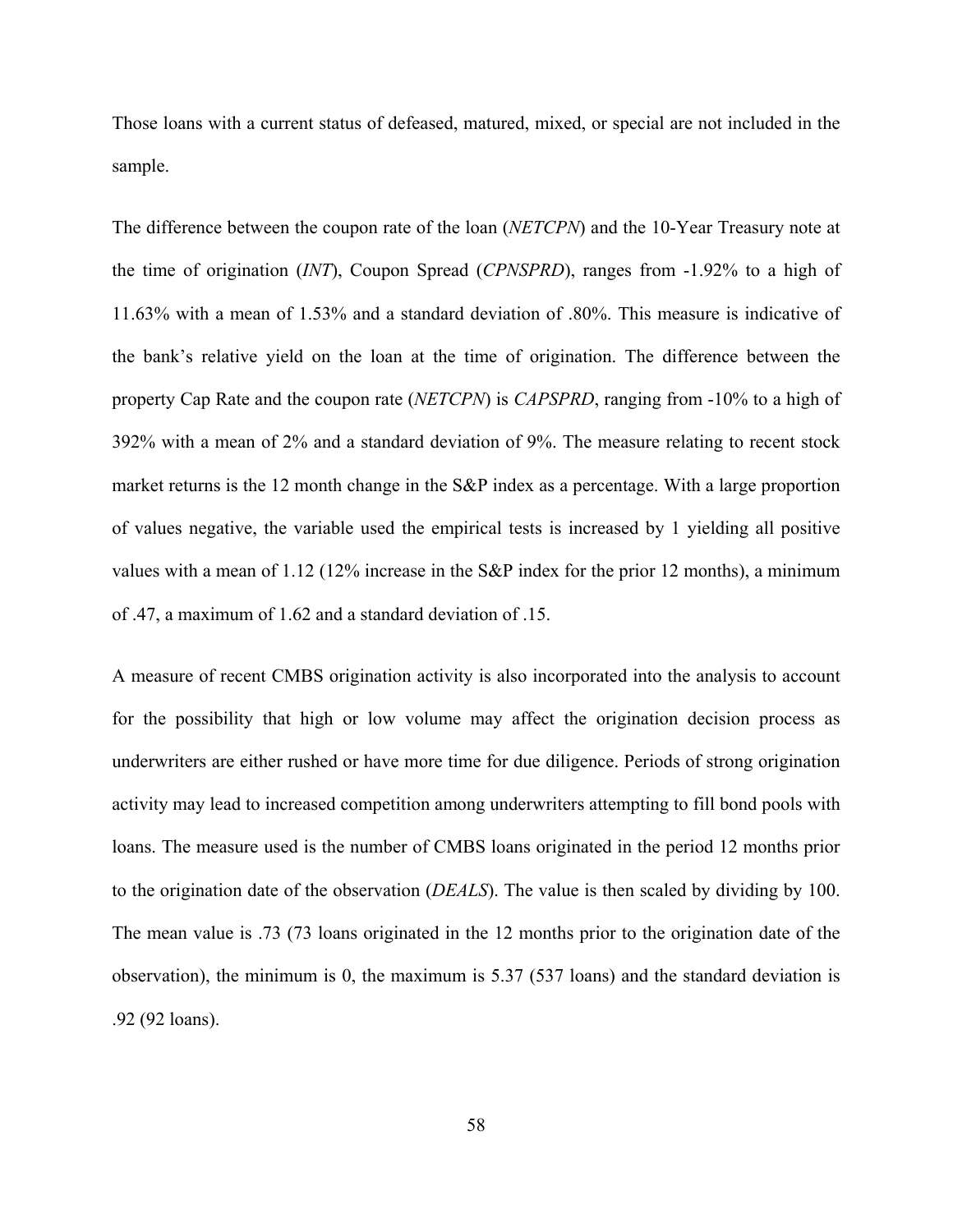In the two-stage modeling used to check the robustness of the assumptions around possible endogeneity between Coupon Rate, LTV and DSCR, a predicted Coupon Rate (*PREDNETCPN*) is estimated using ordinary least squares regression. The mean value of this predicted coupon rate is 6.02% with a minimum of 3.74%, a maximum of 10.63% and a standard deviation of .61%. This predicted coupon rate is then used to generate the *PREDCAPSPRD* variable used the second stage probit model which predicts Non-performance. The second stage variable, *PREDCAPSPRD,* has values very similar to the original *CAPSPRD* variable with a mean of 2%, a minimum of -8%, a maximum of 393% and a standard deviation of 9%.

Using Cook's distance, a common technique for identification and inspection of outliers,, the critical value often used is  $D > 1$  (Cook and Weisberg 1982) while another source suggests using  $D$  > (n/4) (Bollen and Jackman 1990). With a very large sample size, the Cook's distance test statistic is less than 1 but more than n/4 in most cases when evaluating size, LTV, and DSCR.

| Variable          | Description                                        | N      | Min     | Max                                      | Mean | <b>STD</b>    |
|-------------------|----------------------------------------------------|--------|---------|------------------------------------------|------|---------------|
| <b>SIZE</b>       | Loan Size as of Securitization *                   | 47,883 |         | 55,158.00 6,867,198,760.00 12,432,105.14 |      | 43,198,328.16 |
| <b>NETCPN</b>     | Loan Coupon Rate as of Securitization              | 47,883 | 2.65    | 15.00                                    | 6.02 | 0.88          |
| <i>LTV</i>        | Loan to Value Ratio as of Securitization           | 47,883 | 0.02    | 1.00                                     | 0.68 | 0.12          |
| DSCR              | Debt Service Coverage Ratio as of Securitization   | 47,883 | 0.91    | 5.00                                     | 1.46 | 0.39          |
| INT               | 10 Year Treasury Yield                             | 47,883 | 2.02    | 7.92                                     | 4.49 | 0.54          |
| <b>NONP</b>       | Indicator Variable for Non-Performing Loans        | 47,883 | 0.00    | 1.00                                     | 0.21 | 0.41          |
| <b>CPNSPRD</b>    | Property Coupon Rate less 10 Year Treasury         | 47,883 | $-1.92$ | 11.63                                    | 1.53 | 0.80          |
| <b>CAPSPRD</b>    | Property Cap Rate less Property Coupon Rate        | 47,883 | $-0.10$ | 3.92                                     | 0.02 | 0.09          |
| SPY               | 12 Month Change in S&P index plus 1                | 47,883 | 0.47    | 1.62                                     | 1.12 | 0.15          |
| <b>DEALS</b>      | CMBS originations in the last 12 months / 100      | 47,883 | 0.00    | 5.37                                     | 0.73 | 0.92          |
| <b>PREDNETCPN</b> | Predicted Value of Coupon                          | 47,883 | 3.74    | 10.63                                    | 6.02 | 0.61          |
| PREDCAPSPRD       | Property Cap Rate less Predicted Coupon Rate       | 47,883 | $-0.08$ | 3.93                                     | 0.02 | 0.09          |
| <b>STATE</b>      | State Indicator Variable (See Table 5)             |        |         |                                          |      |               |
| RATE              | Rate Type Indicator Variable (See Table 6)         |        |         |                                          |      |               |
| <b>AMORT</b>      | Amortization Type Indicator Variable (See Table 7) |        |         |                                          |      |               |
| <b>PTYPE</b>      | Property Type Indicator Variables (See Table 8)    |        |         |                                          |      |               |
| <b>ORIG</b>       | Originator Indicator Variable (See Table 9)        |        |         |                                          |      |               |

**Table 4 ■ Summary Statistics for Full Sample.** 

Notes: Dependent variable is Non Performance (*Nonp* ). \* Models use the natural log of loan size (*LnSIZE* ). *NETCPN, INT, CPNSPRD*, and *PREDNETCPN* are expressed in percentage terms (i.e. 2.65 = 2.56%). Measures derived from the Cap Rate including *CAPSPRD* and *PREDCAPSPRD* are expressed in decimal terms (i.e.  $.02 = 2\%$ ).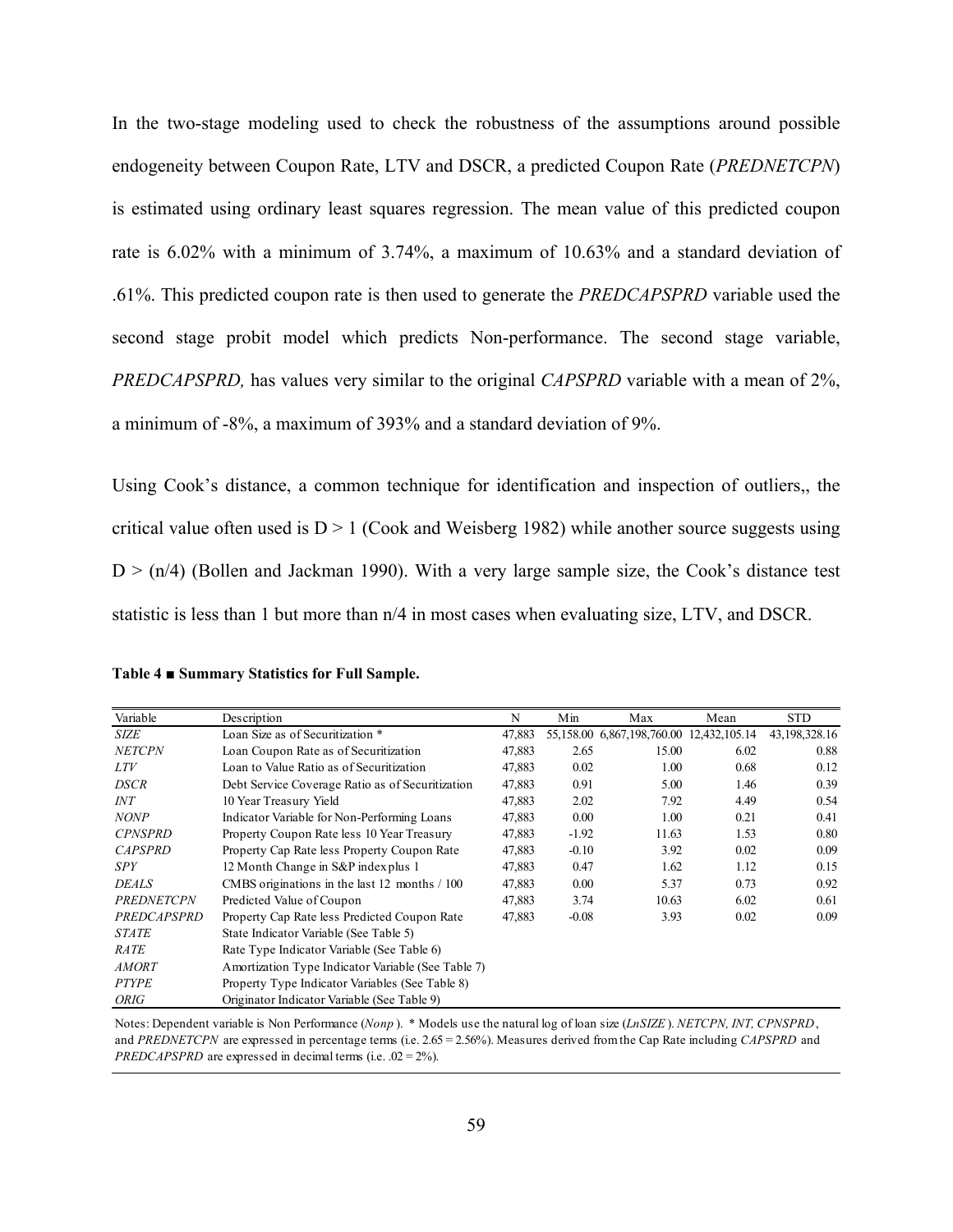In order to control for geographic effects, dummy variables for the U.S. State have been included throughout into the empirical analysis. Several of the variables of interest fluctuate considerably by State and support the work of prior researchers who considered regional differences when attempting to understand CMBS loan performance. The state with the largest number of observations is California with 8,209 loans originated, 17.14% of the sample. For the empirical analysis, California is the excluded case and thus sets the model baseline. Table 5 presents the full list of 50 states plus the District of Columbia and the means and standard deviations for each of the key variables of interest: Non-performance, LTV, DSCR, and Cap Rate. As expected, states with below average rates of Non-performance appear to be associated with lower LTVs and higher DSCRs. California, for example has a .17 rate of Non-performance, average LTV is .63 and the average DSCR is 1.48. This compares to Arizona, 3% of the sample, with a .30 rate of Non-performance, average LTV is .69 and the average DSCR is 1.42. Incorporating *STATEi* dummy variables into the empirical analysis controls for fixed effects attributable to the State where the property as collateral for the loan is geographically located.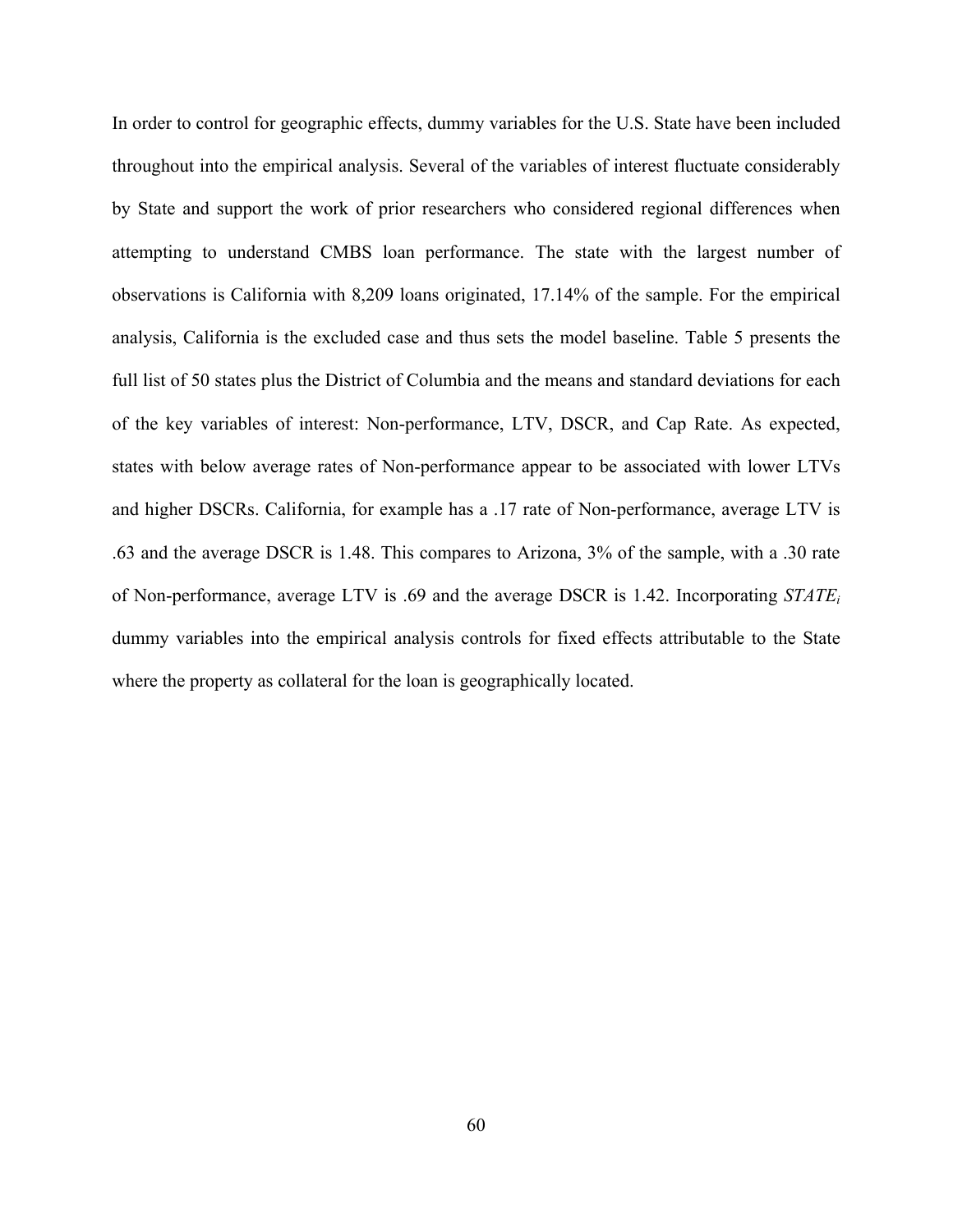**Table 5 ■ Summary Statistics by State.** 

|                        |        | Overall       |          | Non Performance |      | <b>LTV</b> |      | <b>DSCR</b> |      | Cap Rate |  |  |
|------------------------|--------|---------------|----------|-----------------|------|------------|------|-------------|------|----------|--|--|
| State                  | N      | $\frac{0}{0}$ | Mean     | StDev           | Mean | StDev      | Mean | StDev       | Mean | StDev    |  |  |
| All                    | 47,883 | 100.00%       | 0.21     | 0.41            | 0.68 | 0.12       | 1.46 | 0.39        | 0.08 | 0.09     |  |  |
| AK                     | 92     | 0.19%         | 0.22     | 0.41            | 0.68 | 0.11       | 1.49 | 0.30        | 0.08 | 0.01     |  |  |
| AL                     | 520    | 1.09%         | 0.23     | 0.42            | 0.72 | 0.10       | 1.41 | 0.29        | 0.09 | 0.12     |  |  |
| ${\sf AR}$             | 219    | 0.46%         | 0.19     | 0.39            | 0.71 | 0.10       | 1.39 | 0.26        | 0.09 | 0.15     |  |  |
| $\mathbf{A}\mathbf{Z}$ | 1,420  | 2.97%         | 0.30     | 0.46            | 0.69 | 0.11       | 1.42 | 0.30        | 0.07 | 0.05     |  |  |
| CA                     | 8,209  | 17.14%        | 0.16     | 0.37            | 0.63 | 0.13       | 1.48 | 0.42        | 0.07 | 0.04     |  |  |
| CO                     | 972    | 2.03%         | 0.24     | 0.43            | 0.69 | 0.10       | 1.44 | 0.34        | 0.08 | 0.07     |  |  |
| <b>CT</b>              | 570    | 1.19%         | 0.20     | 0.40            | 0.70 | 0.11       | 1.46 | 0.35        | 0.08 | 0.06     |  |  |
| DC                     | 219    | 0.46%         | 0.13     | 0.34            | 0.65 | 0.13       | 1.51 | 0.53        | 0.07 | 0.05     |  |  |
| DE                     | 191    | 0.40%         | 0.18     | 0.39            | 0.71 | 0.10       | 1.44 | 0.30        | 0.08 | 0.10     |  |  |
| FL                     | 3,139  | 6.56%         | 0.25     | 0.43            | 0.69 | 0.10       | 1.45 | 0.34        | 0.08 | 0.07     |  |  |
| GA                     | 1,670  | 3.49%         | 0.23     | 0.42            | 0.71 | 0.09       | 1.42 | 0.27        | 0.08 | 0.10     |  |  |
| H                      | 122    | 0.25%         | 0.20     | 0.40            | 0.70 | 0.09       | 1.42 | 0.24        | 0.09 | 0.09     |  |  |
| IA                     | 175    | 0.37%         | 0.27     | 0.44            | 0.71 | 0.09       | 1.41 | 0.28        | 0.08 | 0.03     |  |  |
| ID                     | 181    | 0.38%         | 0.27     | 0.45            | 0.67 | 0.11       | 1.47 | 0.29        | 0.08 | 0.08     |  |  |
| IL                     | 1,435  | 3.00%         | 0.22     | 0.41            | 0.69 | 0.11       | 1.45 | 0.36        | 0.08 | 0.07     |  |  |
| IN                     | 797    | 1.66%         | 0.24     | 0.43            | 0.72 | 0.09       | 1.39 | 0.26        | 0.09 | 0.16     |  |  |
| KS                     | 289    | 0.60%         | 0.19     | 0.40            | 0.71 | 0.10       | 1.43 | 0.30        | 0.08 | 0.15     |  |  |
| KY                     | 388    | 0.81%         | 0.22     | 0.42            | 0.71 | 0.10       | 1.44 | 0.31        | 0.08 | 0.04     |  |  |
| LA                     | 445    | 0.93%         | 0.16     | 0.36            | 0.71 | 0.11       | 1.43 | 0.29        | 0.11 | 0.24     |  |  |
| MA                     | 727    | 1.52%         | 0.16     | 0.36            | 0.68 | 0.11       | 1.48 | 0.43        | 0.08 | 0.10     |  |  |
| MD                     | 1,131  | 2.36%         | 0.16     | 0.36            | 0.69 | 0.12       | 1.47 | 0.35        | 0.08 | 0.04     |  |  |
| <b>ME</b>              | 108    | 0.23%         | 0.13     | 0.34            | 0.72 | 0.09       | 1.42 | 0.25        | 0.08 | 0.02     |  |  |
| MI                     | 1,184  | 2.47%         | 0.28     | 0.45            | 0.71 | 0.11       | 1.46 | 0.36        | 0.09 | 0.11     |  |  |
| <b>MN</b>              | 642    | 1.34%         | 0.24     | 0.43            | 0.70 | 0.10       | 1.42 | 0.33        | 0.08 | 0.06     |  |  |
| MO                     | 487    | 1.02%         | 0.19     | 0.39            | 0.72 | 0.09       | 1.43 | 0.29        | 0.09 | 0.22     |  |  |
| MS                     | 257    | 0.54%         | 0.27     | 0.45            | 0.71 | 0.10       | 1.44 | 0.27        | 0.09 | 0.10     |  |  |
| MT                     | 39     | 0.08%         | 0.18     | 0.39            | 0.66 | 0.12       | 1.44 | 0.28        | 0.08 | 0.02     |  |  |
| NC                     | 1,582  | 3.30%         | 0.29     | 0.45            | 0.72 | 0.09       | 1.41 | 0.25        | 0.08 | 0.11     |  |  |
| ND                     | 93     | 0.19%         | 0.15     | 0.36            | 0.71 | 0.11       | 1.43 | 0.26        | 0.08 | 0.01     |  |  |
| NE                     | 180    | 0.38%         | 0.18     | 0.39            | 0.70 | 0.10       | 1.44 | 0.24        | 0.08 | 0.01     |  |  |
| NH                     | 151    | 0.32%         | 0.21     | 0.41            | 0.70 | 0.11       | 1.43 | 0.29        | 0.09 | 0.14     |  |  |
| $\mathbf{N}\mathbf{J}$ | 1,304  | 2.72%         | 0.23     | 0.42            | 0.68 | 0.11       | 1.49 | 0.41        | 0.08 | 0.09     |  |  |
| <b>NM</b>              | 282    | 0.59%         | 0.16     | 0.37            | 0.70 | 0.10       | 1.41 | 0.24        | 0.08 | 0.01     |  |  |
| NV                     | 854    | 1.78%         | 0.32     | 0.47            | 0.68 | 0.11       | 1.44 | 0.34        | 0.07 | 0.02     |  |  |
| NY                     | 3,273  | 6.84%         | 0.18     | 0.39            | 0.62 | 0.18       | 1.68 | 0.81        | 0.08 | 0.07     |  |  |
| <b>OH</b>              | 1,553  | 3.24%         | 0.22     | 0.41            | 0.72 | 0.10       | 1.43 | 0.31        | 0.09 | 0.12     |  |  |
| OK                     | 436    | 0.91%         | 0.23     | 0.42            | 0.73 | 0.09       | 1.40 | 0.24        | 0.10 | 0.15     |  |  |
| <b>OR</b>              | 585    | 1.22%         | 0.17     | 0.38            | 0.66 | 0.11       | 1.44 | 0.33        | 0.08 | 0.10     |  |  |
| PA                     | 1,516  | 3.17%         | 0.18     | 0.38            | 0.71 | 0.10       | 1.44 | 0.30        | 0.09 | 0.13     |  |  |
| RI                     | $72\,$ | 0.15%         | 0.21     | 0.41            | 0.71 | 0.08       | 1.40 | 0.27        | 0.08 | 0.04     |  |  |
| SC                     | 636    | 1.33%         | 0.21     | 0.41            | 0.72 | 0.08       | 1.41 | 0.22        | 0.09 | 0.17     |  |  |
| <b>SD</b>              | 58     | 0.12%         | 0.24     | 0.43            | 0.71 | 0.08       | 1.39 | 0.23        | 0.10 | 0.20     |  |  |
| <b>TN</b>              | 741    | 1.55%         | 0.22     | 0.41            | 0.72 | 0.09       | 1.41 | 0.25        | 0.08 | 0.07     |  |  |
| ${\rm TX}$             | 4,883  | 10.20%        | 0.21     | 0.41            | 0.71 | 0.10       | 1.41 | 0.27        | 0.09 | 0.11     |  |  |
| UT                     | 429    | 0.90%         | 0.17     | 0.38            | 0.69 | 0.10       | 1.43 | 0.30        | 0.08 | 0.06     |  |  |
| VA                     | 1,529  | 3.19%         | 0.18     | 0.38            | 0.70 | 0.10       | 1.46 | 0.33        | 0.09 | 0.10     |  |  |
| ${\rm VT}$             | 40     | 0.08%         | 0.13     | 0.33            | 0.72 | 0.09       | 1.44 | 0.26        | 0.09 | 0.03     |  |  |
| <b>WA</b>              | 1,277  | 2.67%         | 0.17     | 0.38            | 0.65 | 0.12       | 1.42 | 0.30        | 0.07 | 0.07     |  |  |
| WI                     | 640    | 1.34%         | $0.20\,$ | 0.40            | 0.70 | 0.12       | 1.40 | 0.30        | 0.08 | 0.09     |  |  |
| WV                     | 110    | 0.23%         | 0.22     | 0.41            | 0.71 | 0.09       | 1.41 | 0.25        | 0.08 | 0.04     |  |  |
| <b>WY</b>              | 31     | 0.06%         | 0.06     | 0.25            | 0.72 | 0.08       | 1.35 | 0.18        | 0.08 | 0.01     |  |  |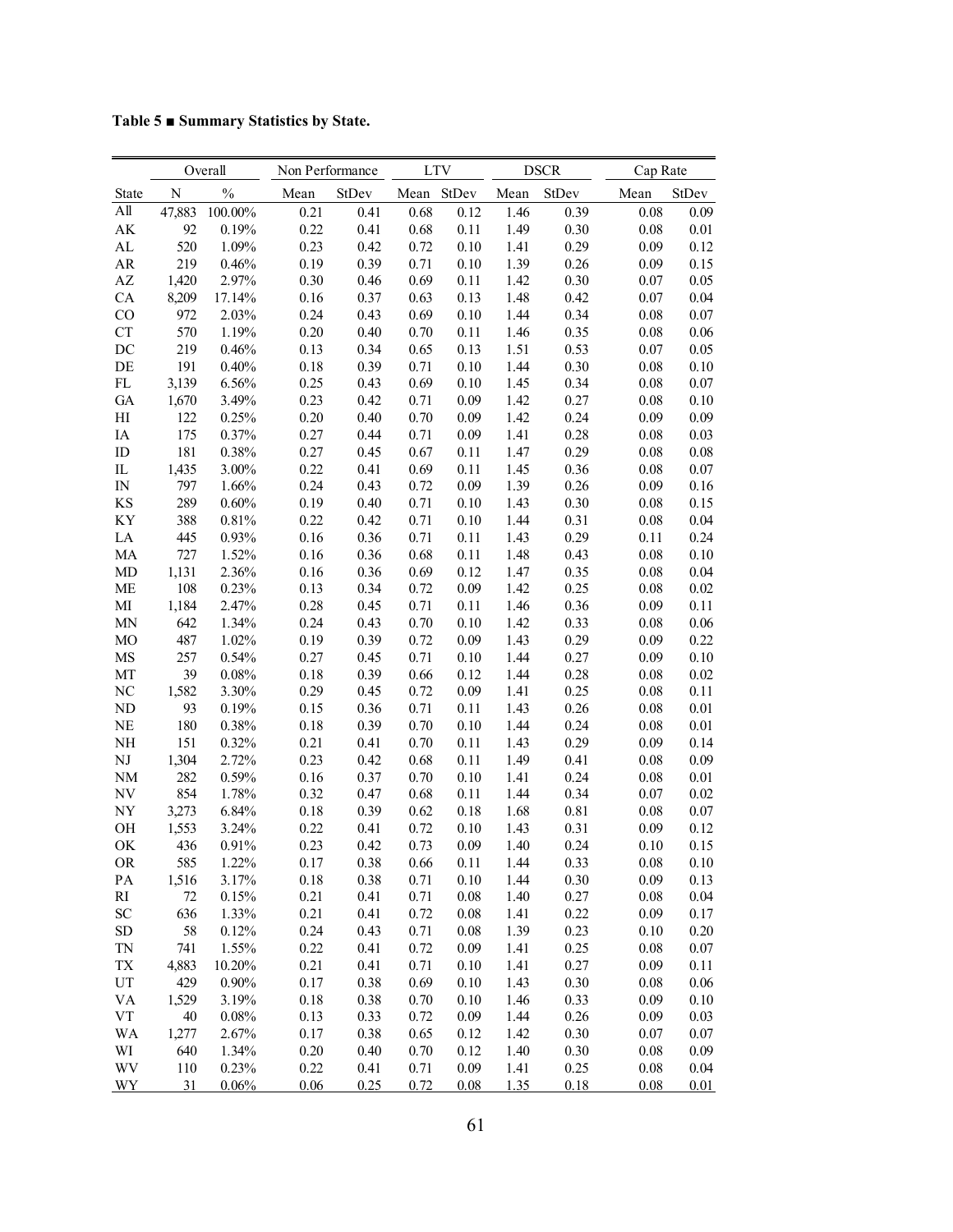Table 6 presents summary statistics for the CMBS loan rate types in the sample. The loans in the sample are predominantly Fixed-rate loans (94.5%) with a small number of adjustable-rate loans tied to LIBOR (2.79%), the Prime Rate (0.1%), and U.S. Treasuries (2.58%). Of particular note is the difference between the mean Non-performance for the three primary rate types. Fixed-rate loans have a 21% rate of Non-performance while LIBOR indexed loans have a much higher rate of Non-performance at 33%, with U.S. Treasuries (UST) loans considerably lower at 8%. The LIBOR-indexed loans have a higher mean LTV at .72 compared to the Fixed rate loans where the average LTV is .68. UST indexed loans have the lowest LTV but also have the lowest DSCR. The variance in LTV is considerably larger for UST loans, but the FIXED Cap Rate variance deserves attention with a Cap Rate standard deviation at least five times that of the other rate types.

|              | Overall |               |      | Non Performance |      | <b>LTV</b>   | <b>DSCR</b> |              | Cap Rate |       |
|--------------|---------|---------------|------|-----------------|------|--------------|-------------|--------------|----------|-------|
| Rate Type    | N       | $\frac{0}{0}$ | Mean | <b>StDev</b>    | Mean | <b>StDev</b> | Mean        | <b>StDev</b> | Mean     | StDev |
| Αll          | 47.883  | 100.00%       | 0.21 | 0.41            | 0.68 | 0.12         | .46         | 0.39         | 0.08     | 0.09  |
| Fixed        | 45.264  | 94.53%        | 0.21 | 0.41            | 0.68 | 0.12         | l.46        | 0.39         | 0.08     | 0.10  |
| <b>LIBOR</b> | 1.335   | 2.79%         | 0.33 | 0.47            | 0.72 | 0.10         | 1.41        | 0.32         | 0.08     | 0.02  |
| Prime        | 48      | 0.10%         | 0.10 | 0.31            | 0.77 | 0.14         | 1.47        | 0.50         | 0.08     | 0.02  |
| <b>UST</b>   | .236    | 2.58%         | 0.08 | 0.28            | 0.58 | 0.14         | .32         | 0.43         | 0.06     | 0.01  |

**Table 6 ■ Summary Statistics by Rate Type.** 

Notes: Fixed refers to loans with rates that do not change over the term of the loan. LIBOR refers to adjustable rate loans with rates indexed to the London Interbank Offered Rate, the average rate offered to other banks by a group of large London banks. Prime refers to adjustable rate loans with rates indexed the Prime rate, the rate offered to a bank's most favored clients. UST refers to adjustable rate loans tied to US Treasury securities of various maturities.

Table 7 presents summary statistics for the CMBS loan amortization types in the sample. More than half the loans in the sample are Balloon loans (52.35%) with payments of principal and interest but with a term shorter than the amortization period requiring a large final payment. The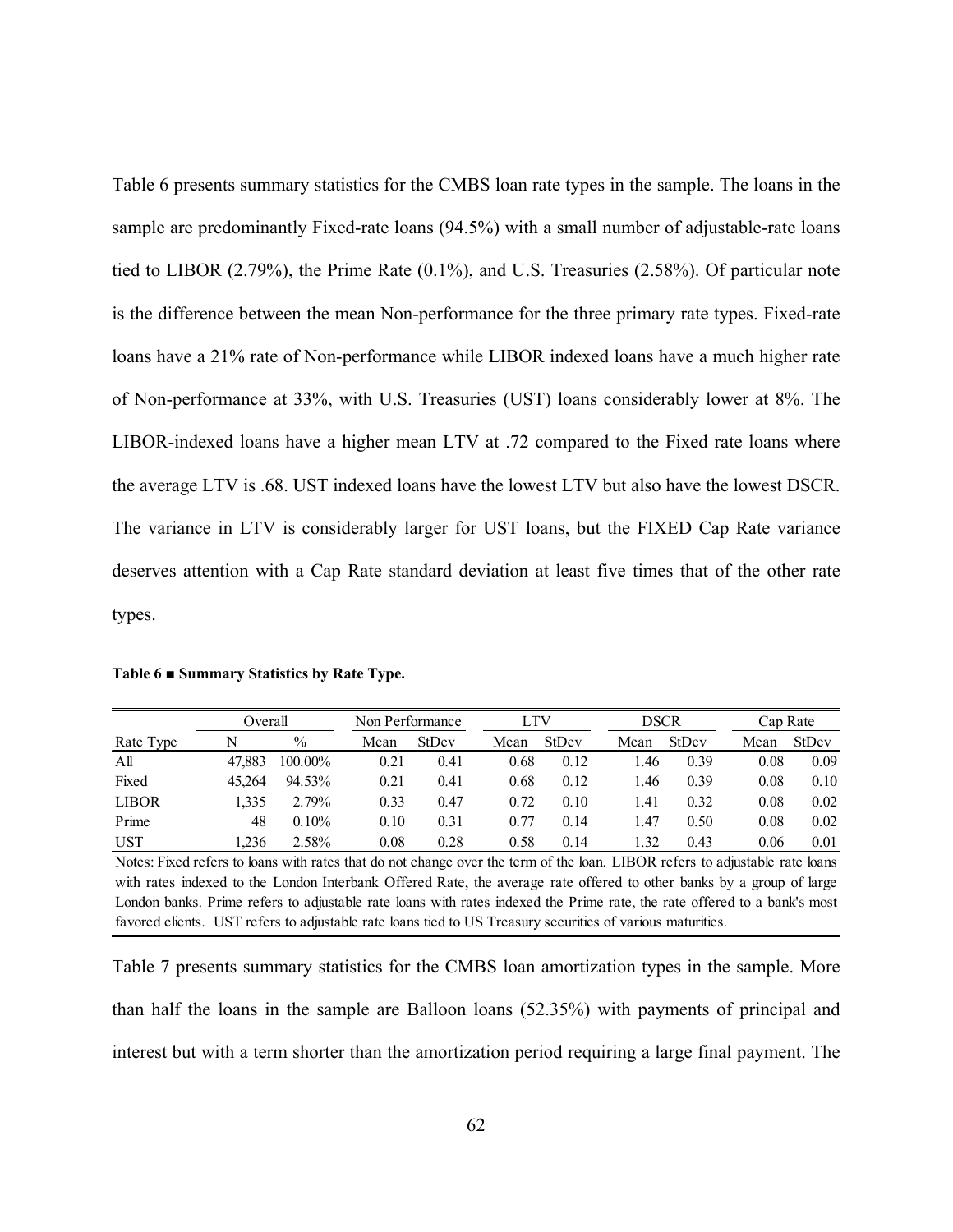other amortization types are Fully Amortizing (9.03%), Interest Only (10.60%), Mixed (0.10%), and Partial Interest Only (28.01%). Comparing the two largest categories of loans, Balloon and Partial Interest Only, the statistics for Non-performance, LTV, DSCR and Cap Rate differ relative to each other in the expected manner. The Interest Only loans have the highest DSCR among the larger groups of loans, which is likely due to the lower levels of debt service required with an Interest Only loan. The variances across all statistics are relatively consistent among the different amortization types with only the standard deviation for Non-performance of the Mixed group significantly different from the other groups, with all five loans in the Mixed amortization type currently performing.

**Table 7 ■ Summary Statistics by Amortization Type.** 

|                          |        | Overall       | Non Performance |       |      | LTV   |      | DSCR  |      | Cap Rate |
|--------------------------|--------|---------------|-----------------|-------|------|-------|------|-------|------|----------|
| <b>Amortization Type</b> | N      | $\frac{0}{0}$ | Mean            | StDev | Mean | StDev | Mean | StDev | Mean | StDev    |
| All                      | 47.883 | 100.00%       | 0.21            | 0.41  | 0.68 | 0.12  | l.46 | 0.39  | 0.08 | 0.09     |
| <b>Balloon Amort</b>     | 25,068 | 52.35%        | 0.20            | 0.40  | 0.68 | 0.12  | 1.48 | 0.39  | 0.08 | 0.11     |
| <b>Fully Amort</b>       | 4.323  | $9.03\%$      | 0.19            | 0.40  | 0.62 | 0.15  | 1.43 | 0.46  | 0.08 | 0.05     |
| Interest Only (IO)       | 5.077  | 10.60%        | 0.19            | 0.39  | 0.67 | 0.13  | 1.65 | 0.52  | 0.07 | 0.07     |
| Mixed                    |        | $0.01\%$      | 0.00            | 0.00  | 0.58 | 0.11  | 1.93 | 0.32  | 0.09 | 0.02     |
| Partial IO               | 13.410 | 28.01%        | 0.23            | 0.42  | 0.72 | 0.09  | l.36 | 0.27  | 0.08 | 0.08     |

Notes: Balloon Amortization loans have all payments with both principal and interest but have a balloon payment at the end of the term. Fully Amortization loans have principal and interest payments which result in a zero balance at the end of the term. Interest Only loans have only interest for the term of the loan. Mixed loans include some combination of the other amortization categories. Partial Interest Only (IO) Loans begin with interest only and switch to an amortization schedule at a later date.

Table 8 presents summary statistics for the CMBS loan property types in the sample. The predominant property types in the sample include Multifamily (26.29%), Unanchored Retail (18.11%) ,Anchored Retail (15.19%), and Office (16.35%). The remaining nine property type categories make up 24.06% of the loans in the sample. The level of Non-performance ranges from a low of 15% for Self Storage to a high of 25% for Full Service Hospitality. These two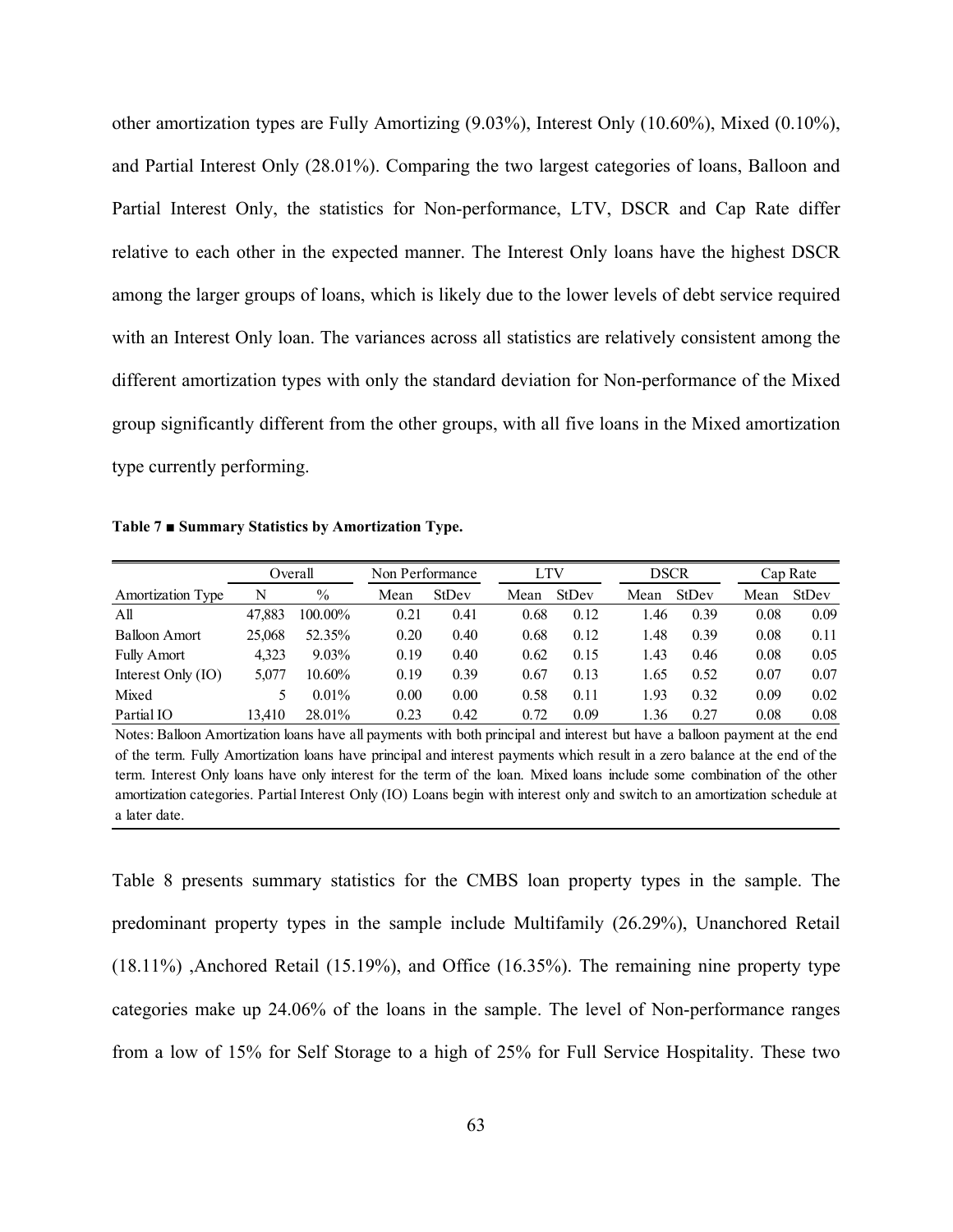property type categories also have the highest average Cap Rate and the largest variance for Cap Rate.

The statistics for the other property type categories tend to follow expected patterns of high LTVs and low DSCRs associated with high rates of Non-performance with the exception of the two categories of hospitality (limited-service and full-service). These two property types, with the highest rates of Non-performance, are also among the lowest LTV and highest DSCR. Although these ratios point to lower risk loans among hospitality, the high Cap Rates of 11% and 10% for full- and limited-service respectively, suggest that investors recognized the risks present in these properties.

|                    |        | Overall       |      | Non Performance | <b>LTV</b> |              | <b>DSCR</b> |              | Cap Rate |              |
|--------------------|--------|---------------|------|-----------------|------------|--------------|-------------|--------------|----------|--------------|
| Property Type      | N      | $\frac{0}{0}$ | Mean | StDev           | Mean       | <b>StDev</b> | Mean        | <b>StDev</b> | Mean     | <b>StDev</b> |
| All                | 47,883 | 100.00%       | 0.21 | 0.41            | 0.68       | 0.12         | 1.46        | 0.39         | 0.08     | 0.09         |
| HealthCare         | 58     | 0.12%         | 0.16 | 0.37            | 0.65       | 0.13         | 1.70        | 0.57         | 0.09     | 0.04         |
| HospFullSvc        | 878    | 1.83%         | 0.25 | 0.43            | 0.65       | 0.10         | 1.68        | 0.47         | 0.11     | 0.19         |
| HospLtdSvc         | 1,541  | $3.22\%$      | 0.23 | 0.42            | 0.67       | 0.09         | 1.59        | 0.28         | 0.10     | 0.08         |
| Industrial         | 3,045  | 6.36%         | 0.20 | 0.40            | 0.66       | 0.12         | 1.46        | 0.34         | 0.08     | 0.06         |
| MixedUse           | 1,414  | 2.95%         | 0.21 | 0.41            | 0.66       | 0.13         | 1.42        | 0.36         | 0.07     | 0.08         |
| MoblHmPark         | 1,468  | $3.07\%$      | 0.22 | 0.41            | 0.70       | 0.13         | 1.45        | 0.36         | 0.08     | 0.05         |
| MultFamHsng        | 12,587 | 26.29%        | 0.22 | 0.41            | 0.68       | 0.14         | 1.44        | 0.48         | 0.08     | 0.09         |
| Office             | 7,831  | 16.35%        | 0.22 | 0.42            | 0.69       | 0.11         | 1.44        | 0.35         | 0.08     | 0.08         |
| Other              | 556    | 1.16%         | 0.17 | 0.38            | 0.64       | 0.15         | 1.56        | 0.54         | 0.09     | 0.08         |
| RetlAnch           | 7,272  | 15.19%        | 0.20 | 0.40            | 0.70       | 0.11         | 1.44        | 0.33         | 0.08     | 0.09         |
| RetlUnanch         | 8,672  | 18.11%        | 0.19 | 0.39            | 0.68       | 0.11         | 1.44        | 0.32         | 0.08     | 0.05         |
| <b>SlfSvcStrge</b> | 2,188  | 4.57%         | 0.15 | 0.36            | 0.66       | 0.12         | 1.52        | 0.43         | 0.10     | 0.23         |
| Warehouse          | 373    | 0.78%         | 0.20 | 0.40            | 0.67       | 0.11         | 1.46        | 0.32         | 0.07     | 0.01         |

**Table 8 ■ Summary Statistics by Property Type.** 

Table 9 presents summary statistics for the CMBS loan originators in the sample. A large number of originators (139) originated the loans in the sample while an expectedly small number (31) accounted for 80% of the loans in the sample period led by LaSalle Bank National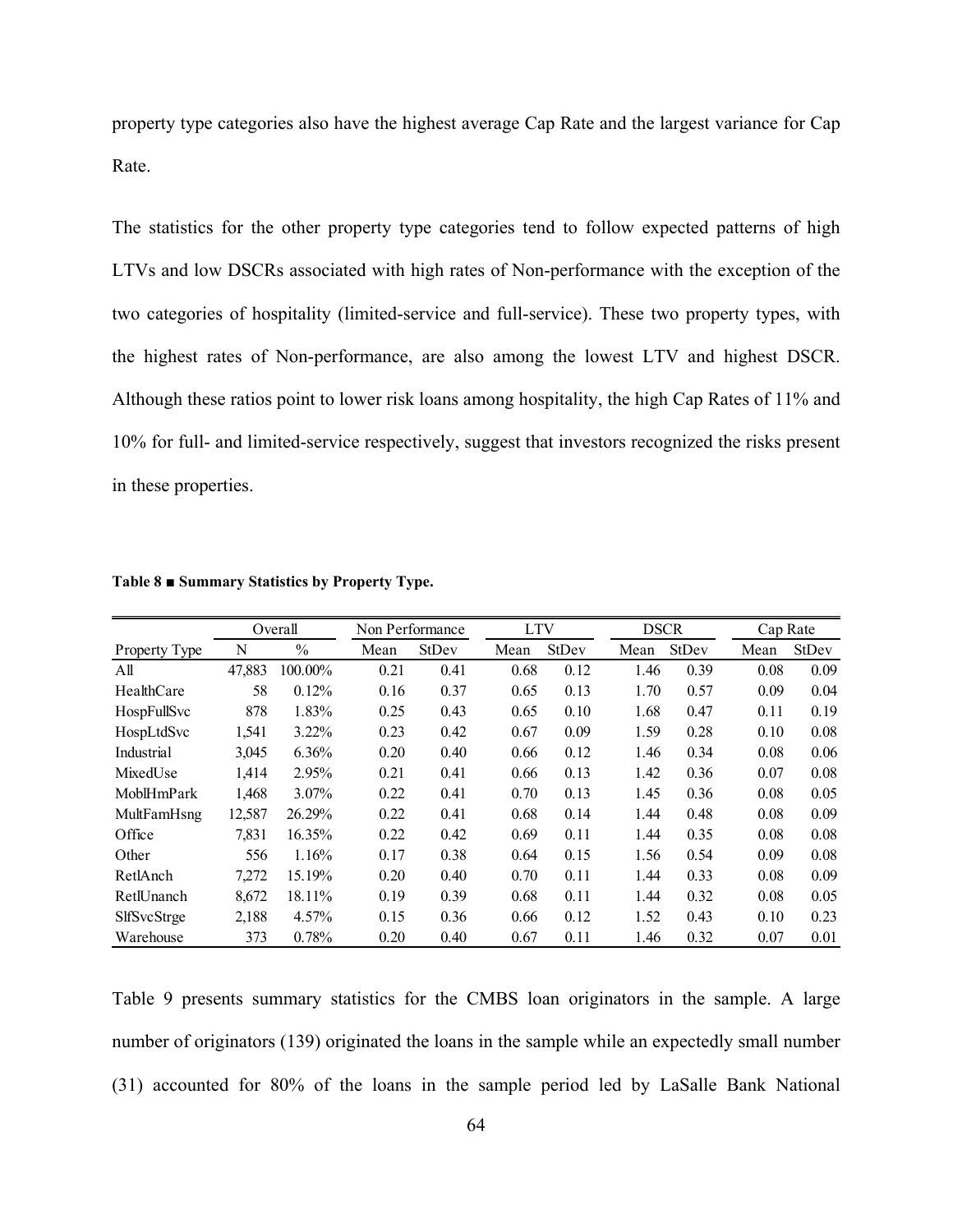Association with 3,767 loans originated and Bridger Commercial Financing with 371 loans rounding out the top 31. The third largest group of loans fall into the category "Unknown Originator" with 3,514 loans. At the extremes, 11 originators have a Non-performance rate in excess of 50% while 38 originators do not have any non-performing loans. Many of the originators in both categories, however, originated very few loans.

The top 10 originators by number of loans share the same 21.1% mean rate of Non-performance with the overall sample but exhibit a considerable range of values with a low of 8.5% (Washington Mutual), a high of 29.2% (Bank of America), and a standard deviation of 7.0%. Several of the largest originators have since been acquired by others in the sample. In one case, an originator with a high rate of Non-performance, Wells Fargo (28.1%), purchased Wachovia, an originator with a very low rate (11.8%). Another acquisition, the 2008 purchase of CountryWide (29.3%) by Bank of America (29.2%), did not produce the same overall loan performance improvement for the acquirer. While many individual loans had LTVs exceeding .80, no originators in the sample have an average LTV of more than .80. A very similar observation is made with average DSCRs among the originators. Only 5 originators representing just 49 loans have average DSCRs of less than 1.25. This observation suggests that originators operated within LTV and DSCR targets at the portfolio level.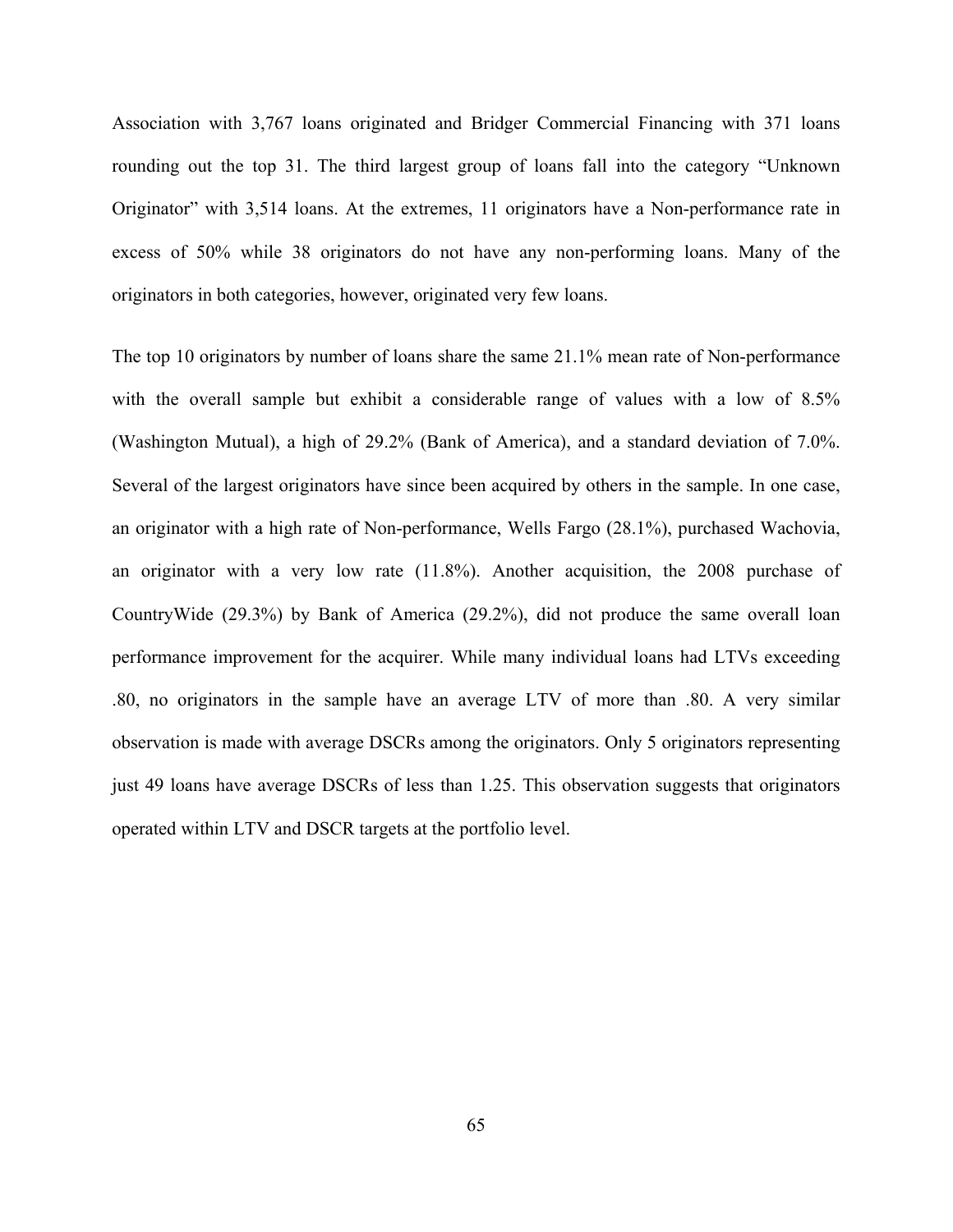|  |  | Table 9 ■ Summary Statistics by Originator. |
|--|--|---------------------------------------------|

|                                      |                | Overall       | Non Performance |       | <b>LTV</b> |          | <b>DSCR</b> |       | Cap Rate |          |
|--------------------------------------|----------------|---------------|-----------------|-------|------------|----------|-------------|-------|----------|----------|
| Originator                           | N              | $\frac{0}{0}$ | Mean            | StDev | Mean       | StDev    | Mean        | StDev | Mean     | StDev    |
| All                                  | 47,883         | 100.00%       | 0.21            | 0.41  | 0.68       | 0.12     | 1.46        | 0.39  | 0.08     | 0.09     |
| <b>ABN AMRO</b>                      | 6              | 0.01%         | 0.33            | 0.52  | 0.64       | 0.10     | 1.76        | 0.52  | 0.12     | 0.03     |
| <b>AIG</b>                           | 31             | 0.06%         | 0.13            | 0.34  | 0.70       | 0.09     | 1.38        | 0.25  | 0.07     | 0.01     |
| <b>AMCC</b>                          | 213            | 0.44%         | 0.34            | 0.47  | 0.70       | 0.09     | 1.40        | 0.18  | 0.08     | 0.03     |
| Allmerica                            | 6              | 0.01%         | 0.00            | 0.00  | 0.60       | 0.09     | 1.43        | 0.27  | 0.09     | 0.01     |
| American Mortgage Acceptance Co.     | 10             | 0.02%         | 0.00            | 0.00  | 0.63       | 0.17     | 1.62        | 0.47  | 0.07     | 0.01     |
| Amresco                              | 10             | 0.02%         | 0.40            | 0.52  | 0.73       | 0.06     | 1.32        | 0.12  | 0.10     | 0.01     |
| Archon Financial                     | 150            | 0.31%         | 0.36            | 0.48  | 0.69       | 0.14     | 1.56        | 0.34  | 0.14     | 0.29     |
| Aries                                | 1              | $0.00\%$      | 0.00            |       | 0.79       |          | 1.71        |       | 0.12     |          |
| Artesia Mortgage Capital Corporation | 661            | 1.38%         | 0.19            | 0.39  | 0.69       | 0.10     | 1.38        | 0.25  | 0.07     | 0.01     |
| Atherton                             | 5              | 0.01%         | 0.00            | 0.00  | 0.64       | 0.08     | 3.08        | 0.55  | 0.26     | 0.04     |
| <b>BSFI</b>                          | 3              | 0.01%         | 0.33            | 0.58  | 0.72       | 0.07     | 1.43        | 0.12  | 0.09     | 0.00     |
| Bank of America, NA                  | 1,335          | 2.79%         | 0.29            | 0.45  | 0.69       | 0.10     | 1.40        | 0.30  | 0.07     | 0.05     |
| <b>Barclays</b>                      | 285            | 0.60%         | 0.40            | 0.49  | 0.71       | 0.08     | 1.38        | 0.25  | 0.08     | 0.02     |
| Basis Real Estate Capital II         | 4              | 0.01%         | 0.00            | 0.00  | 0.67       | 0.06     | 1.67        | 0.18  | 0.08     | $0.01\,$ |
| Bear Stearns Co. Inc.                | 1,250          | 2.61%         | 0.28            | 0.45  | 0.65       | 0.11     | 1.67        | 0.44  | 0.07     | 0.02     |
| <b>Beech Street Capital</b>          | 5              | 0.01%         | 0.00            | 0.00  | 0.78       | 0.04     | 1.35        | 0.07  | 0.07     | 0.00     |
| Bellwether Real Estate Capital       | 4              | 0.01%         | 0.00            | 0.00  | 0.75       | $0.00\,$ | 1.45        | 0.06  | 0.07     | $0.00\,$ |
| Berkadia Commercial Mortgage         | 78             | 0.16%         | 0.15            | 0.36  | 0.67       | 0.07     | 1.45        | 0.23  | 0.07     | 0.01     |
| Bloomfield                           | $\overline{2}$ | $0.00\%$      | 0.00            | 0.00  | 0.70       | 0.05     | 1.43        | 0.12  | 0.08     | 0.03     |
| <b>Bridger Commercial Funding</b>    | 371            | 0.77%         | 0.16            | 0.37  | 0.70       | 0.10     | 1.35        | 0.25  | 0.07     | $0.01\,$ |
| <b>CAPMARK</b>                       | 324            | 0.68%         | 0.13            | 0.33  | 0.70       | 0.10     | 1.40        | 0.36  | 0.07     | 0.02     |
| <b>CBRE Capital Markets</b>          | 87             | 0.18%         | 0.13            | 0.33  | 0.70       | 0.07     | 1.48        | 0.33  | 0.07     | 0.01     |
| CBRE Melody & Company                | 80             | 0.17%         | 0.01            | 0.11  | 0.57       | 0.19     | 1.50        | 0.49  | 0.08     | 0.04     |
| <b>CCFC</b>                          | 82             | 0.17%         | 0.09            | 0.28  | 0.62       | 0.11     | 1.33        | 0.22  | 0.09     | 0.02     |
| CDC Mortgage Capital                 | 20             | 0.04%         | 0.15            | 0.37  | 0.69       | 0.13     | 1.55        | 0.46  | 0.08     | 0.01     |
| CGM                                  | 686            | 1.43%         | 0.17            | 0.38  | 0.71       | 0.09     | 1.33        | 0.24  | 0.07     | 0.03     |
| <b>CIBC</b>                          | 1,087          | 2.27%         | 0.37            | 0.48  | 0.73       | 0.09     | 1.35        | 0.18  | 0.09     | 0.13     |
| <b>CMB</b>                           | 1              | $0.00\%$      | 1.00            |       | 0.74       |          | 1.36        |       | 0.09     |          |
| CRF                                  | 351            | 0.73%         | 0.32            | 0.47  | 0.68       | 0.11     | 1.37        | 0.23  | 0.07     | 0.01     |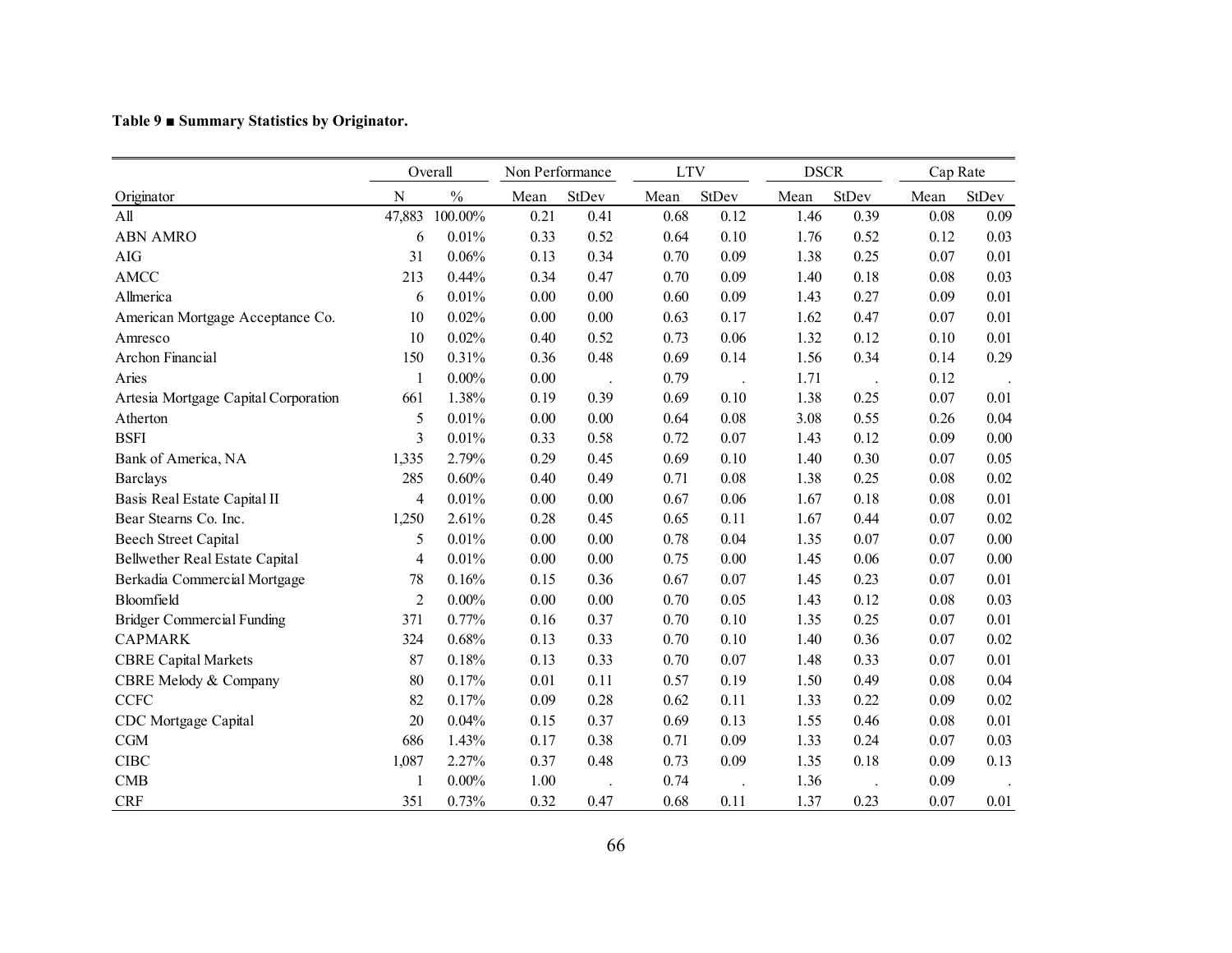|                                       | Overall        |               | Non Performance |                          | <b>LTV</b> |                | <b>DSCR</b> |                | Cap Rate |                   |
|---------------------------------------|----------------|---------------|-----------------|--------------------------|------------|----------------|-------------|----------------|----------|-------------------|
| Originator                            | $\mathbf N$    | $\frac{0}{0}$ | Mean            | <b>StDev</b>             | Mean       | StDev          | Mean        | <b>StDev</b>   | Mean     | StDev             |
| CWCapital                             | 268            | 0.60%         | 0.10            | 0.30                     | 0.70       | 0.10           | 1.38        | 0.37           | 0.07     | 0.01              |
| Canada Life Assurance                 | $\overline{c}$ | $0.00\%$      | 0.00            | $0.00\,$                 | 0.55       | 0.11           | 2.00        | 0.23           | 0.08     | 0.00              |
| Centerline Mortgage Capital           | $\overline{7}$ | 0.02%         | 0.00            | 0.00                     | 0.70       | 0.09           | 1.41        | 0.11           | 0.06     | 0.01              |
| Chastain Capital Corporation          | 1              | $0.00\%$      | 0.00            | $\overline{a}$           | 0.70       | $\blacksquare$ | 1.22        | $\overline{a}$ | 0.09     |                   |
| Citigroup Inc.                        | 438            | 0.99%         | 0.12            | 0.32                     | 0.74       | 0.11           | 1.41        | 0.33           | 0.08     | 0.02              |
| Columbia National Real Estate Finance | 4              | 0.01%         | 0.00            | 0.00                     | 0.67       | 0.05           | 1.27        | 0.03           | 0.06     | 0.01              |
| Column Financial                      | 3,673          | 8.28%         | 0.19            | 0.39                     | 0.71       | 0.10           | 1.42        | 0.29           | 0.09     | 0.12              |
| ContiFinancial                        | 9              | 0.02%         | 0.00            | 0.00                     | 0.66       | 0.09           | 1.32        | 0.18           | 0.08     | 0.01              |
| CountryWide                           | 854            | 1.92%         | 0.29            | 0.46                     | 0.68       | 0.11           | 1.36        | 0.33           | 0.07     | 0.01              |
| Credit Suisse                         | 59             | 0.13%         | 0.31            | 0.46                     | 0.69       | 0.12           | 1.49        | 0.38           | 0.10     | 0.01              |
| <b>DREFC</b>                          | 10             | 0.02%         | 0.10            | 0.32                     | 0.70       | 0.05           | 1.39        | 0.10           | 0.11     | 0.01              |
| Daiwa Real Estate                     | 8              | 0.02%         | 0.00            | 0.00                     | 0.69       | 0.08           | 1.43        | 0.21           | 0.11     | 0.03              |
| Deutsche Bank                         | 102            | 0.23%         | 0.25            | 0.44                     | 0.69       | 0.13           | 1.37        | 0.27           | 0.10     | 0.17              |
| Deutsche Bank (GACC)                  | 30             | 0.07%         | 0.23            | 0.43                     | 0.69       | 0.11           | 1.29        | 0.25           | 0.07     | 0.02              |
| Deutsche Bank Berkshire Mortgage      | 7              | 0.02%         | 1.00            | $0.00\,$                 | 0.73       | 0.03           | 1.35        | 0.06           | 0.06     | 0.01              |
| Deutsche Morgan Grenfell              | 12             | 0.03%         | 0.50            | 0.52                     | 0.71       | 0.25           | 1.28        | 0.21           | 0.08     | 0.03              |
| Deutshe Bank (GACC) / CGM             | $\mathbf{1}$   | $0.00\%$      | 0.00            | $\overline{a}$           | 0.75       |                | 1.60        | $\overline{a}$ | 0.24     |                   |
| Dexia                                 | 35             | 0.08%         | 0.31            | 0.47                     | 0.69       | 0.08           | 1.36        | 0.22           | 0.07     | 0.01              |
| Dime                                  | 80             | 0.18%         | 0.15            | 0.36                     | 0.70       | 0.10           | 1.48        | 0.30           | 0.08     | 0.01              |
| <b>EHY</b>                            | 163            | 0.37%         | 0.28            | 0.45                     | 0.72       | 0.10           | 1.44        | 0.35           | 0.07     | 0.02              |
| EuroHypo AG                           | 137            | 0.31%         | 0.39            | 0.49                     | 0.72       | 0.10           | 1.43        | 0.38           | 0.08     | 0.03              |
| <b>FNFC</b>                           | 3              | 0.01%         | 0.00            | $0.00\,$                 | 0.56       | 0.06           | 2.40        | 0.02           | 0.14     | 0.03              |
| Financial Federal Savings Bank        | 3              | 0.01%         | 0.00            | 0.00                     | 0.75       | 0.08           | 1.31        | 0.01           | 0.07     | 0.01              |
| Finova                                | 1              | $0.00\%$      | 1.00            | $\overline{\phantom{a}}$ | 0.64       | $\overline{a}$ | 1.32        | $\overline{a}$ | 0.10     | $\qquad \qquad -$ |
| First Union                           | 34             | 0.08%         | 0.50            | 0.51                     | 0.75       | 0.07           | 1.23        | 0.17           | 0.09     | 0.01              |
| <b>GACC</b>                           | 97             | 0.22%         | 0.30            | 0.46                     | 0.65       | 0.11           | 1.57        | 0.38           | 0.07     | 0.01              |
| GMAC Commercial Mortgage Corp.        | 511            | 1.15%         | 0.35            | 0.48                     | 0.70       | 0.10           | 1.44        | 0.27           | 0.08     | 0.05              |
| General Electric Capital Corp.        | 1,270          | 2.86%         | 0.18            | 0.39                     | 0.69       | 0.11           | 1.45        | 0.36           | 0.08     | 0.05              |
| German American Capital               | 734            | 1.65%         | 0.24            | 0.42                     | 0.72       | 0.10           | 1.36        | 0.34           | 0.09     | 0.10              |
| Goldman Sachs                         | 891            | 2.01%         | 0.18            | 0.38                     | 0.70       | 0.11           | 1.49        | 0.37           | 0.09     | 0.16              |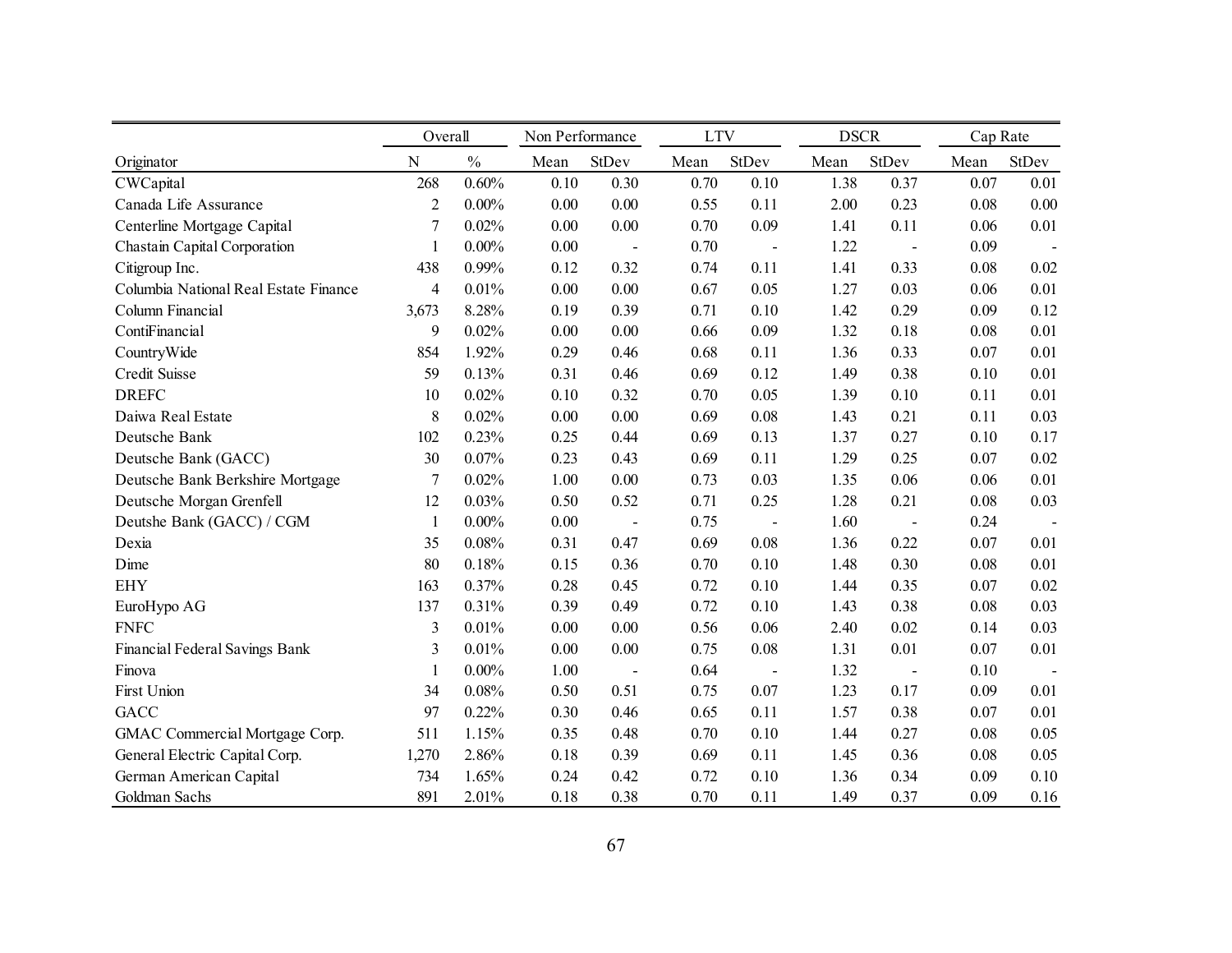|                                     | Overall        |               | Non Performance |                          | <b>LTV</b> |                          | <b>DSCR</b> |                | Cap Rate |                          |
|-------------------------------------|----------------|---------------|-----------------|--------------------------|------------|--------------------------|-------------|----------------|----------|--------------------------|
| Originator                          | $\mathbf N$    | $\frac{0}{0}$ | Mean            | StDev                    | Mean       | StDev                    | Mean        | StDev          | Mean     | StDev                    |
| Grandbridge Real Estate Capital     | 24             | 0.05%         | 0.67            | 0.48                     | 0.63       | 0.16                     | 1.83        | 0.80           | 0.07     | 0.01                     |
| Greenwich Capital                   | 951            | 2.14%         | 0.25            | 0.43                     | 0.73       | 0.08                     | 1.41        | 0.25           | 0.08     | 0.03                     |
| HSBC Bank USA, NA                   | 3              | 0.01%         | 1.00            | 0.00                     | 0.60       | 0.15                     | 1.38        | 0.34           | 0.06     | 0.01                     |
| Hanover                             | $\overline{2}$ | $0.00\%$      | 0.00            | 0.00                     | 0.68       | 0.07                     | 1.37        | 0.01           | 0.09     | 0.02                     |
| Heller Financial                    | 10             | 0.02%         | 0.30            | 0.48                     | 0.70       | 0.07                     | 1.38        | 0.15           | 0.09     | 0.01                     |
| Holliday Fenoglio Fowler L.P.       | 47             | 0.11%         | 0.00            | 0.00                     | 0.74       | 0.04                     | 1.34        | 0.13           | 0.07     | 0.01                     |
| <b>ITLA</b>                         | 1              | $0.00\%$      | 0.00            | $\overline{\phantom{a}}$ | 0.36       | $\overline{\phantom{a}}$ | 1.94        | $\overline{a}$ | 0.09     | $\overline{\phantom{a}}$ |
| <b>IXIS</b>                         | 302            | 0.68%         | 0.13            | 0.34                     | 0.69       | 0.08                     | 1.40        | 0.30           | 0.07     | 0.01                     |
| <b>JHREF</b>                        | 39             | 0.09%         | 0.10            | 0.31                     | 0.62       | 0.11                     | 1.92        | 0.55           | 0.10     | 0.10                     |
| JPMorgan Chase & Co.                | 2,790          | 6.29%         | 0.22            | 0.41                     | 0.69       | 0.11                     | 1.44        | 0.33           | 0.09     | 0.12                     |
| John Hancock Real Estate Finance    | 23             | 0.05%         | 0.26            | 0.45                     | 0.63       | 0.12                     | 1.77        | 0.50           | 0.09     | 0.01                     |
| KeyBank NA                          | 815            | 1.84%         | 0.09            | 0.28                     | 0.70       | 0.11                     | 1.38        | 0.29           | 0.08     | 0.12                     |
| KeyCorp Real Estate Capital Markets | 143            | 0.32%         | 0.38            | 0.49                     | 0.66       | 0.12                     | 1.47        | 0.32           | 0.07     | 0.01                     |
| LJ Melody                           | $\overline{2}$ | $0.00\%$      | 1.00            | 0.00                     | 0.76       | 0.01                     | 1.31        | 0.01           | 0.09     | 0.00                     |
| <b>LNR</b> Partners                 | 7              | 0.02%         | 0.14            | 0.38                     | 0.23       | 0.18                     | 2.47        | 0.98           | 0.07     | 0.02                     |
| LaSalle Bank National Association   | 3,767          | 8.49%         | 0.24            | 0.43                     | 0.71       | 0.10                     | 1.41        | 0.28           | 0.08     | 0.06                     |
| Ladder Capital Finance              | 71             | 0.16%         | 0.03            | 0.17                     | 0.62       | 0.09                     | 1.68        | 0.47           | 0.07     | 0.01                     |
| Laureate Capital Corp.              | $\mathbf{1}$   | $0.00\%$      | 0.00            | $\overline{\phantom{a}}$ | 0.78       | $\blacksquare$           | 1.25        | $\blacksquare$ | 0.10     |                          |
| Lehman Brothers                     | 980            | 2.21%         | 0.18            | 0.38                     | 0.71       | 0.10                     | 1.39        | 0.29           | 0.08     | 0.06                     |
| Lincoln                             | 11             | 0.02%         | 0.27            | 0.47                     | 0.62       | 0.15                     | 1.46        | 0.34           | 0.09     | 0.01                     |
| Llama                               | $\,$ 8 $\,$    | 0.02%         | 0.38            | 0.52                     | 0.66       | 0.12                     | 1.32        | 0.14           | 0.09     | 0.01                     |
| M & T Realty Capital Corporation    | 8              | 0.02%         | 0.00            | 0.00                     | 0.72       | 0.05                     | 1.38        | 0.12           | 0.07     | 0.00                     |
| M&I Marshall & Ilsley Bank          | 3              | 0.01%         | 0.00            | 0.00                     | 0.73       | 0.06                     | 1.35        | 0.06           | 0.07     | 0.00                     |
| M&T Reality Capital Corporation     | 4              | 0.01%         | 0.00            | 0.00                     | 0.79       | 0.00                     | 1.22        | 0.01           | 0.07     | 0.00                     |
| <b>MBIC</b>                         | 17             | 0.04%         | 0.00            | 0.00                     | 0.59       | 0.13                     | 1.44        | 0.49           | 0.09     | 0.01                     |
| MMA Mortgage Investment Corporation | 2              | $0.00\%$      | 0.00            | 0.00                     | 0.74       | 0.00                     | 1.21        | 0.00           | 0.06     | 0.00                     |
| <b>MONY</b>                         | $\,$ 8 $\,$    | 0.02%         | 0.00            | 0.00                     | 0.67       | 0.05                     | 1.14        | 0.08           | 0.22     | 0.36                     |
| Massachusetts Mutual Life Insurance | 116            | 0.26%         | 0.52            | 0.50                     | 0.44       | 0.10                     | 1.34        | 0.23           | 0.07     | 0.09                     |
| Merrill Lynch & Co. Inc.            | 1,134          | 2.56%         | 0.18            | 0.39                     | 0.70       | 0.10                     | 1.40        | 0.26           | 0.08     | 0.09                     |
| Midland                             | 39             | 0.09%         | 0.36            | 0.49                     | 0.68       | 0.09                     | 1.37        | 0.26           | 0.09     | 0.02                     |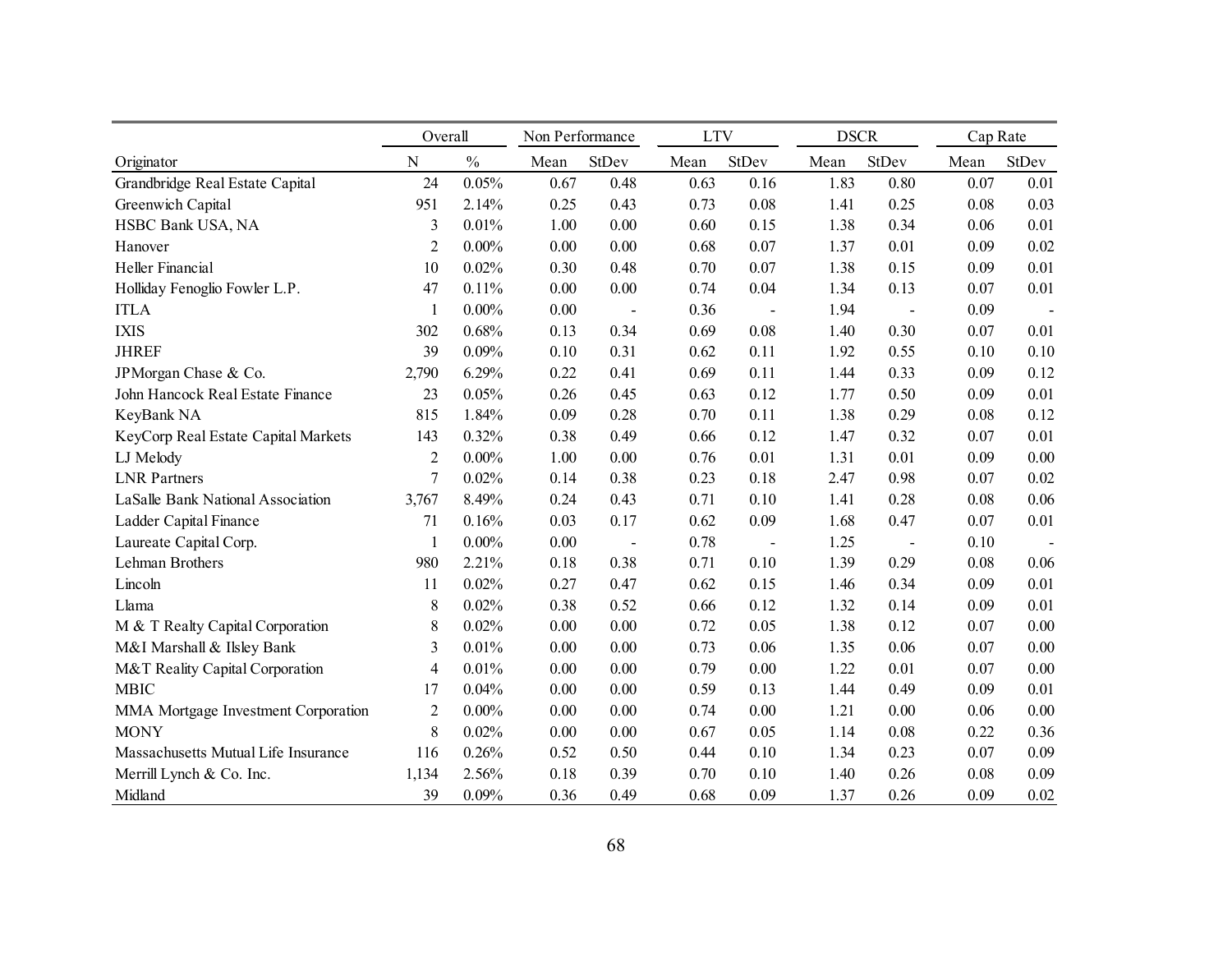|                                         | Overall                 |               |          | Non Performance |      | <b>LTV</b>               |      | <b>DSCR</b>    |      | Cap Rate |  |
|-----------------------------------------|-------------------------|---------------|----------|-----------------|------|--------------------------|------|----------------|------|----------|--|
| Originator                              | ${\bf N}$               | $\frac{0}{0}$ | Mean     | StDev           | Mean | StDev                    | Mean | StDev          | Mean | StDev    |  |
| Morgan Guaranty Trust                   | 47                      | 0.11%         | 0.47     | 0.50            | 0.64 | 0.13                     | 1.32 | 0.22           | 0.09 | 0.02     |  |
| Morgan Stanley                          | 557                     | 1.26%         | 0.17     | 0.37            | 0.68 | 0.09                     | 1.56 | 0.36           | 0.08 | 0.05     |  |
| Morgan Stanley Mortgage Capital Holding | 1,546                   | 3.48%         | 0.22     | 0.41            | 0.68 | 0.11                     | 1.48 | 0.38           | 0.11 | 0.28     |  |
| <b>NACC</b>                             | 89                      | 0.20%         | 0.16     | 0.37            | 0.69 | 0.09                     | 1.47 | 0.41           | 0.10 | 0.03     |  |
| <b>NCB Capital Corporation</b>          | 248                     | 0.56%         | 0.20     | 0.40            | 0.45 | 0.26                     | 2.51 | 1.21           | 0.07 | 0.04     |  |
| <b>NCCI</b>                             | 507                     | 1.14%         | 0.35     | 0.48            | 0.70 | 0.11                     | 1.47 | 0.37           | 0.07 | 0.02     |  |
| <b>NLIC</b>                             | 120                     | 0.27%         | $0.10\,$ | 0.30            | 0.69 | 0.09                     | 1.51 | 0.36           | 0.07 | 0.01     |  |
| <b>NREC</b>                             | $\mathbf{1}$            | $0.00\%$      | 0.00     | $\overline{a}$  | 0.66 | $\overline{a}$           | 1.67 | $\overline{a}$ | 0.07 |          |  |
| National City                           | 19                      | 0.04%         | 0.37     | 0.50            | 0.68 | 0.12                     | 1.42 | 0.37           | 0.07 | 0.01     |  |
| National Consumer Cooperative Bank      | 232                     | 0.52%         | 0.15     | 0.35            | 0.43 | 0.26                     | 2.65 | 1.27           | 0.06 | 0.02     |  |
| National Realty Funding LC              | 46                      | 0.10%         | 0.13     | 0.34            | 0.67 | 0.09                     | 1.40 | 0.23           | 0.09 | 0.01     |  |
| <b>NationsBanc</b>                      | 50                      | 0.11%         | 0.22     | 0.42            | 0.67 | 0.14                     | 1.43 | 0.24           | 0.09 | 0.02     |  |
| Nationwide                              | 112                     | 0.25%         | 0.15     | 0.36            | 0.66 | 0.13                     | 1.60 | 0.56           | 0.08 | 0.01     |  |
| Natixis Real Estate Capital Inc.        | 120                     | 0.27%         | 0.19     | 0.40            | 0.70 | 0.07                     | 1.26 | 0.16           | 0.07 | 0.02     |  |
| Natl Consumer Co-Op Bank                | 45                      | 0.10%         | 0.16     | 0.37            | 0.25 | 0.13                     | 3.60 | 0.94           | 0.07 | 0.02     |  |
| Nomura                                  | 499                     | 1.12%         | 0.20     | 0.40            | 0.70 | 0.11                     | 1.43 | 0.29           | 0.08 | 0.03     |  |
| NorthMarq Capital                       | 54                      | 0.12%         | 0.15     | 0.36            | 0.69 | 0.08                     | 1.46 | 0.23           | 0.07 | 0.01     |  |
| Northland/Marquette Capital Group Inc.  | 26                      | 0.06%         | 0.00     | 0.00            | 0.66 | 0.09                     | 1.47 | 0.25           | 0.07 | 0.01     |  |
| <b>ORIX Real Estate Capital Markets</b> | $\overline{2}$          | 0.00%         | 1.00     | 0.00            | 0.70 | 0.06                     | 1.58 | 0.38           | 0.11 | 0.02     |  |
| Oak Grove Commercial Mortgage           | 1                       | $0.00\%$      | 0.00     | $\overline{a}$  | 0.60 | $\overline{\phantom{a}}$ | 1.60 | $\overline{a}$ | 0.07 |          |  |
| PCF II                                  | 45                      | 0.10%         | 0.13     | 0.34            | 0.62 | 0.13                     | 1.58 | 0.38           | 0.07 | 0.01     |  |
| <b>PMCF</b>                             | 72                      | 0.16%         | 0.18     | 0.39            | 0.69 | 0.09                     | 1.44 | 0.18           | 0.09 | 0.03     |  |
| <b>PNC</b>                              | 1,109                   | 2.50%         | 0.18     | 0.38            | 0.72 | 0.09                     | 1.39 | 0.25           | 0.09 | 0.11     |  |
| Peachtree                               | $\overline{\mathbf{4}}$ | 0.01%         | 0.00     | 0.00            | 0.54 | 0.14                     | 2.72 | 0.91           | 0.16 | 0.10     |  |
| Primary Capital Advisors                | 10                      | 0.02%         | 0.00     | 0.00            | 0.75 | 0.04                     | 1.30 | 0.07           | 0.07 | 0.01     |  |
| Prime Capital Funding                   | 651                     | 1.47%         | 0.15     | 0.36            | 0.63 | 0.12                     | 1.54 | 0.40           | 0.07 | 0.01     |  |
| Principal Commercial Funding            | 572                     | 1.29%         | 0.13     | 0.34            | 0.62 | 0.13                     | 1.63 | 0.46           | 0.08 | 0.04     |  |
| Prudential                              | 816                     | 1.84%         | 0.36     | 0.48            | 0.69 | 0.10                     | 1.46 | 0.32           | 0.08 | 0.04     |  |
| Regions Bank                            | 3                       | 0.01%         | 0.00     | 0.00            | 0.66 | 0.05                     | 1.62 | 0.11           | 0.08 | 0.01     |  |
| Residential Funding Corp.               | 19                      | 0.04%         | 0.53     | 0.51            | 0.70 | 0.09                     | 1.32 | 0.14           | 0.10 | 0.01     |  |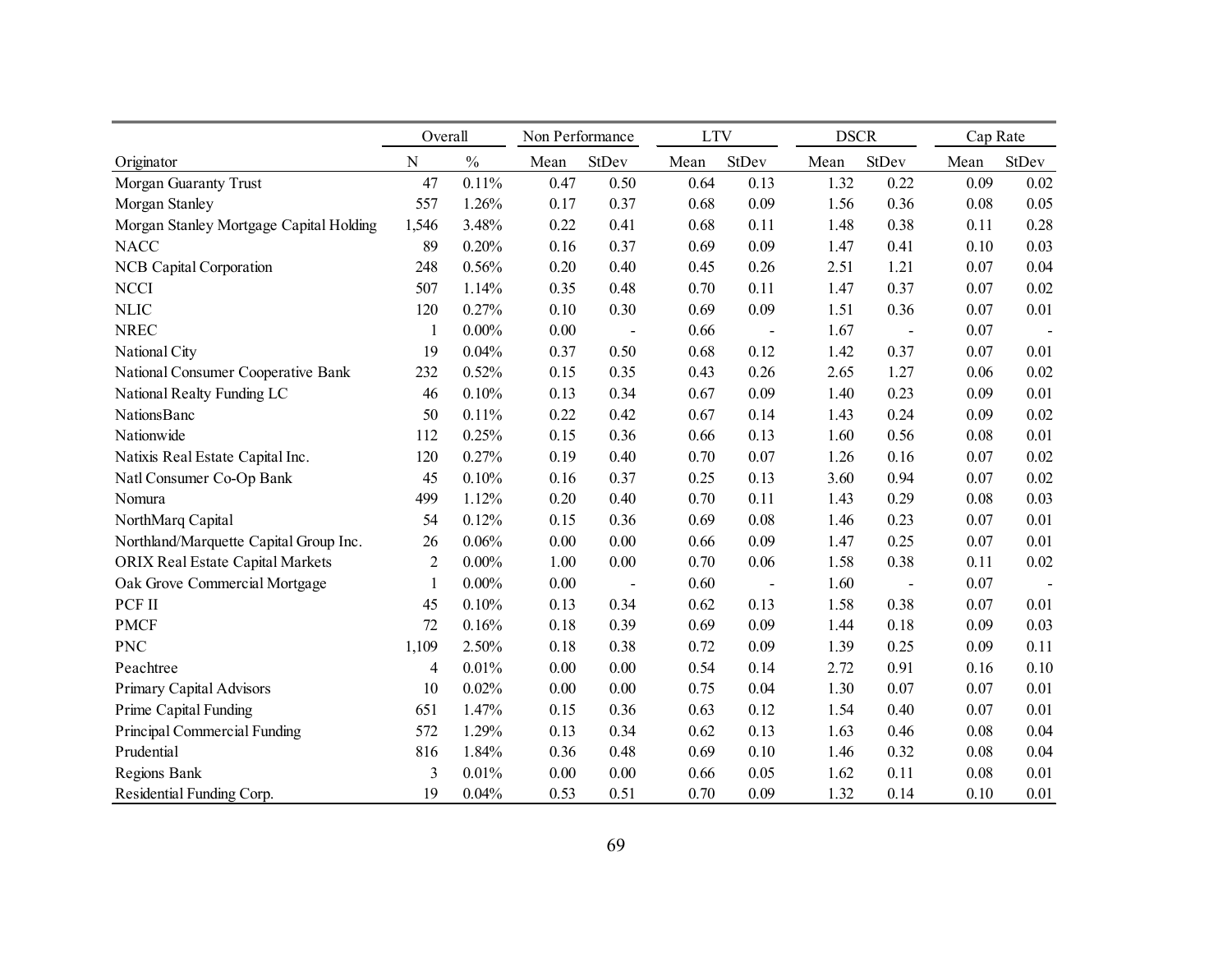|                                        | Overall        |               | Non Performance |       | <b>LTV</b> |       | <b>DSCR</b> |       | Cap Rate |       |
|----------------------------------------|----------------|---------------|-----------------|-------|------------|-------|-------------|-------|----------|-------|
| Originator                             | N              | $\frac{0}{0}$ | Mean            | StDev | Mean       | StDev | Mean        | StDev | Mean     | StDev |
| Royal Bank of Canada                   | 100            | 0.21%         | 0.19            | 0.39  | 0.72       | 0.08  | 1.28        | 0.17  | 0.06     | 0.01  |
| Salomon                                | 94             | 0.20%         | 0.33            | 0.47  | 0.71       | 0.10  | 1.36        | 0.29  | 0.09     | 0.01  |
| Secore Financial Corp.                 | 1              | $0.00\%$      | 0.00            |       | 0.69       |       | 1.26        |       | 0.10     |       |
| Sovereign Bank                         | 152            | 0.32%         | 0.09            | 0.28  | 0.64       | 0.13  | 1.40        | 0.33  | 0.07     | 0.01  |
| <b>Starwood Property Mortgage</b>      | $\overline{2}$ | $0.00\%$      | 0.00            | 0.00  | 0.39       | 0.09  | 2.89        | 1.79  | 0.07     | 0.03  |
| State Farm                             | 11             | 0.02%         | 0.18            | 0.40  | 0.59       | 0.13  | 1.56        | 0.39  | 0.10     | 0.04  |
| Sun Trust Bank                         | 132            | 0.28%         | 0.08            | 0.27  | 0.68       | 0.11  | 1.36        | 0.20  | 0.07     | 0.01  |
| Teachers Insurance and Annuity         | 140            | 0.29%         | 0.23            | 0.42  | 0.62       | 0.11  | 1.62        | 0.40  | 0.08     | 0.03  |
| The Community Preservation Corporation | 4              | 0.01%         | 0.00            | 0.00  | 0.67       | 0.08  | 1.59        | 0.21  | 0.07     | 0.00  |
| The Royal Bank of Scotland             | 28             | 0.06%         | 0.00            | 0.00  | 0.62       | 0.10  | 2.04        | 0.54  | 0.08     | 0.01  |
| <b>UBS AG</b>                          | 836            | 1.75%         | 0.16            | 0.36  | 0.72       | 0.10  | 1.36        | 0.23  | 0.08     | 0.07  |
| <b>UCMFI</b>                           | 176            | 0.37%         | 0.14            | 0.35  | 0.60       | 0.12  | 1.38        | 0.39  | 0.08     | 0.01  |
| Union Central Life                     | 25             | 0.05%         | 0.12            | 0.33  | 0.61       | 0.11  | 1.31        | 0.18  | 0.08     | 0.01  |
| Union Labor Life                       | 14             | 0.03%         | 0.21            | 0.43  | 0.58       | 0.14  | 1.35        | 0.28  | 0.09     | 0.01  |
| Unknown                                | 3,514          | 7.34%         | 0.15            | 0.36  | 0.69       | 0.11  | 1.48        | 0.37  | 0.08     | 0.03  |
| Wachovia Bank NA                       | 2,494          | 5.21%         | 0.12            | 0.32  | 0.70       | 0.11  | 1.45        | 0.34  | 0.08     | 0.11  |
| Walker & Dunlop                        | 14             | 0.03%         | 0.00            | 0.00  | 0.72       | 0.05  | 1.29        | 0.04  | 0.07     | 0.01  |
| <b>Washington Mutual Bank</b>          | 1,786          | 3.73%         | 0.08            | 0.28  | 0.57       | 0.14  | 1.36        | 0.43  | 0.06     | 0.01  |
| Wells Fargo Bank, NA                   | 2,815          | 5.88%         | 0.28            | 0.45  | 0.63       | 0.13  | 1.61        | 0.45  | 0.08     | 0.09  |
| Wingate                                | 3              | 0.01%         | 0.33            | 0.58  | 0.64       | 0.09  | 1.65        | 0.26  | 0.12     | 0.02  |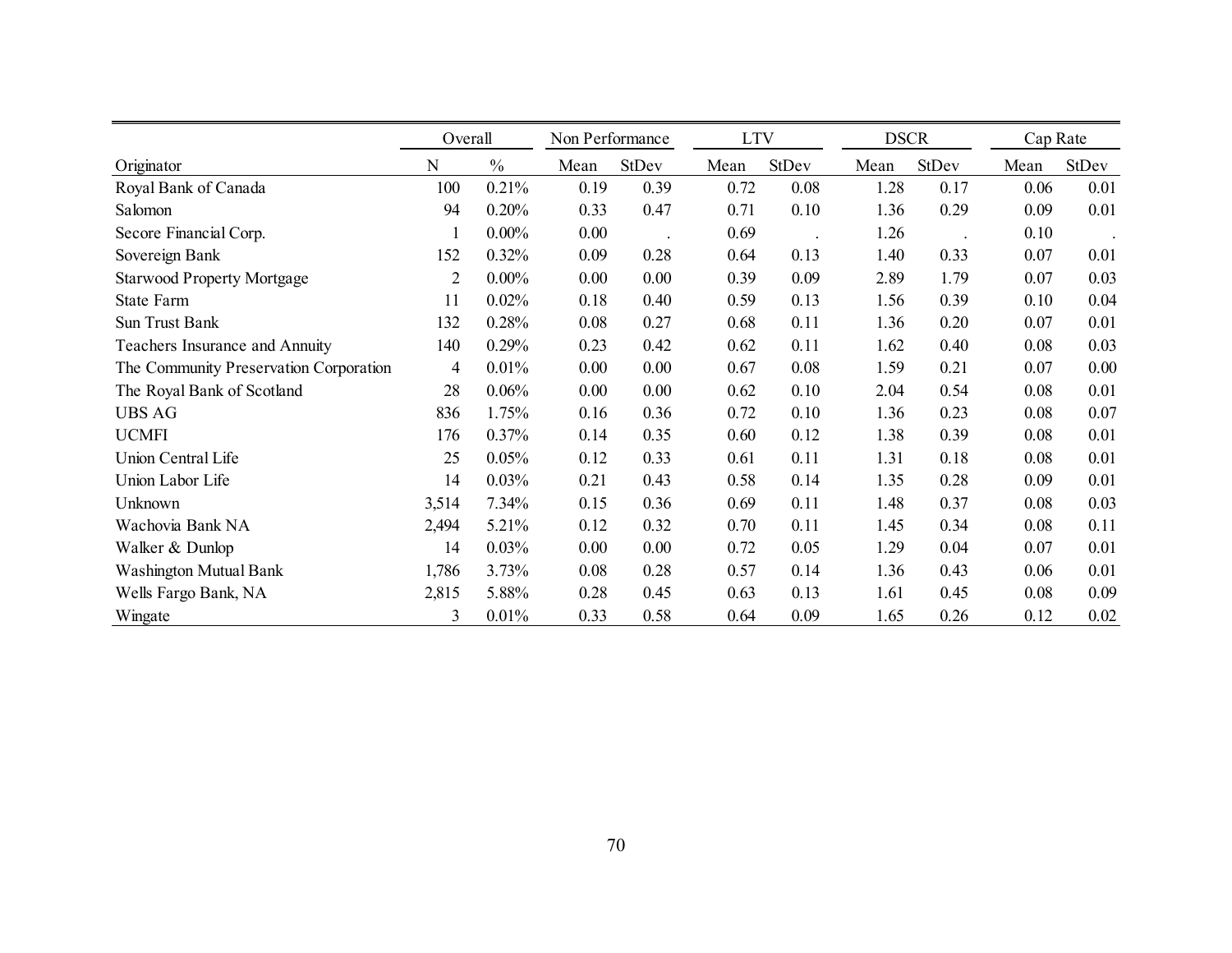#### **Empirical Results**

### **Cap Rate Spread: Full Sample**

The first model estimates the relationship between Cap Rate Spread, its covariates, and CMBS loan Non-performance. The parameters are estimated using two versions of the model with one including LTV and another with DSCR. The results are presented in Table 10. The LTV coefficient in the LTV model is positive as expected, estimated to be 1.05 and significant at the 1% level. Due to the shape of the cumulative normal distribution, the effects of the coefficients are dependent upon the starting point along the curve.

As illustrated by Pampel (2000), the probit coefficients are difficult to interpret in their "raw" form but may be transformed into more manageable terms. The LTV coefficient of 1.05 represents the change in the probit / *z*-score for a 1 unit change in LTV. This effect equates to different changes in probability depending upon the starting point due to the shape of the cumulative normal distribution. The effect will be greatest where the probability of the dependent variable is closest to .5 and diminish as probability Non-performance moves in either direction.

The mean level of Non-performance in the CMBS loan is .21 meaning that 21% of loans have a status of Non-performance. This value of .21 translates to a *z*-score of -.81 with a probability density of .29. Multiplying this coefficient for LTV of 1.05 by the probability density for Nonperformance at its mean (.29) the result is .30 which represents the change in probability for a 1 unit change in LTV. This relationship suggests that an increase in LTV of .05, from .70 to .75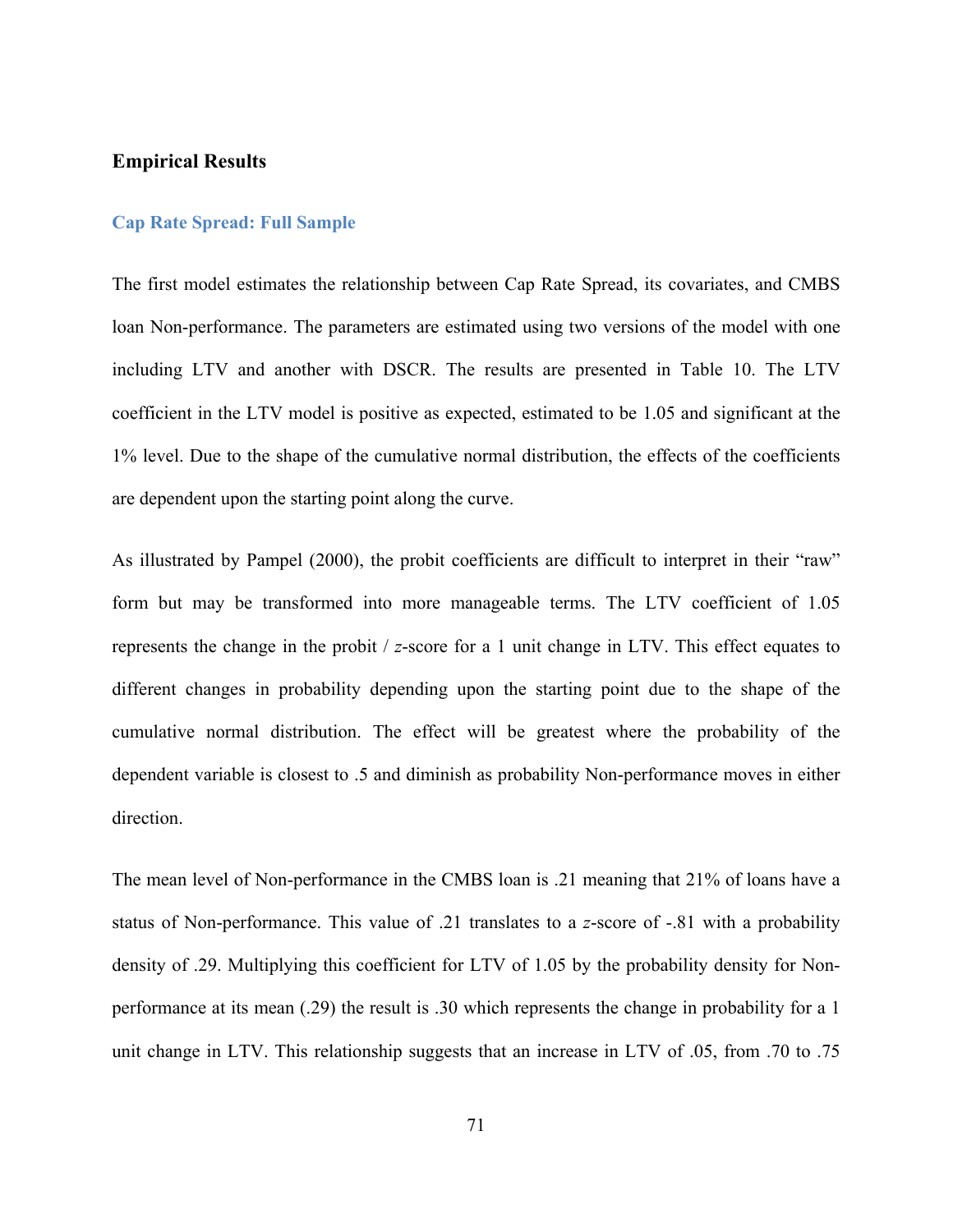would increase the probability of Non-performance by  $1.5\%$  (.05 x .30 = .015). The same approach may be used for the interpretation of the other probit coefficients in this dissertation.

The coefficient for *LnSIZE*, the natural log of loan size, in the estimation of Equation (12) for the LTV and DSCR models and all subsequent estimations is positive and significant, suggesting that as loans increase in size, the probability of Non-performance also increases. The size and significance of the coefficient for loan size (*LnSIZE*) in the LTV model of Table 10 is .04 and less than 1% respectively.

The coefficient for CMBS origination volume (*DEALS*) is significant and negative, suggesting that as origination volume increases, the risk of Non-performance decreases. This result seems to contradict the conventional wisdom that increased deal volume enables lower quality loans to slip through. An alternative explanation for this finding may be attributed to increased experience and competence of underwriters who have recently completed more transactions or underwriting teams who have, in the wake recent origination volume, increased their staffing levels or implemented standards designed to deal with the surge in origination volume. This alternative hypothesis suggests the possibility of a negative relation between origination volume and Non-performance.

The *CPNSPRD* (Coupon Spread) coefficients in both LTV and DSCR models of Table 10 are significant and positive with increased gaps between the current 10-Year Treasury note and the coupon rate on the loan associated with higher levels of Non-performance. A higher Coupon Spread proxies the pricing of riskier loans at origination and the evidence of increased risk for Non-performance justifies the pricing.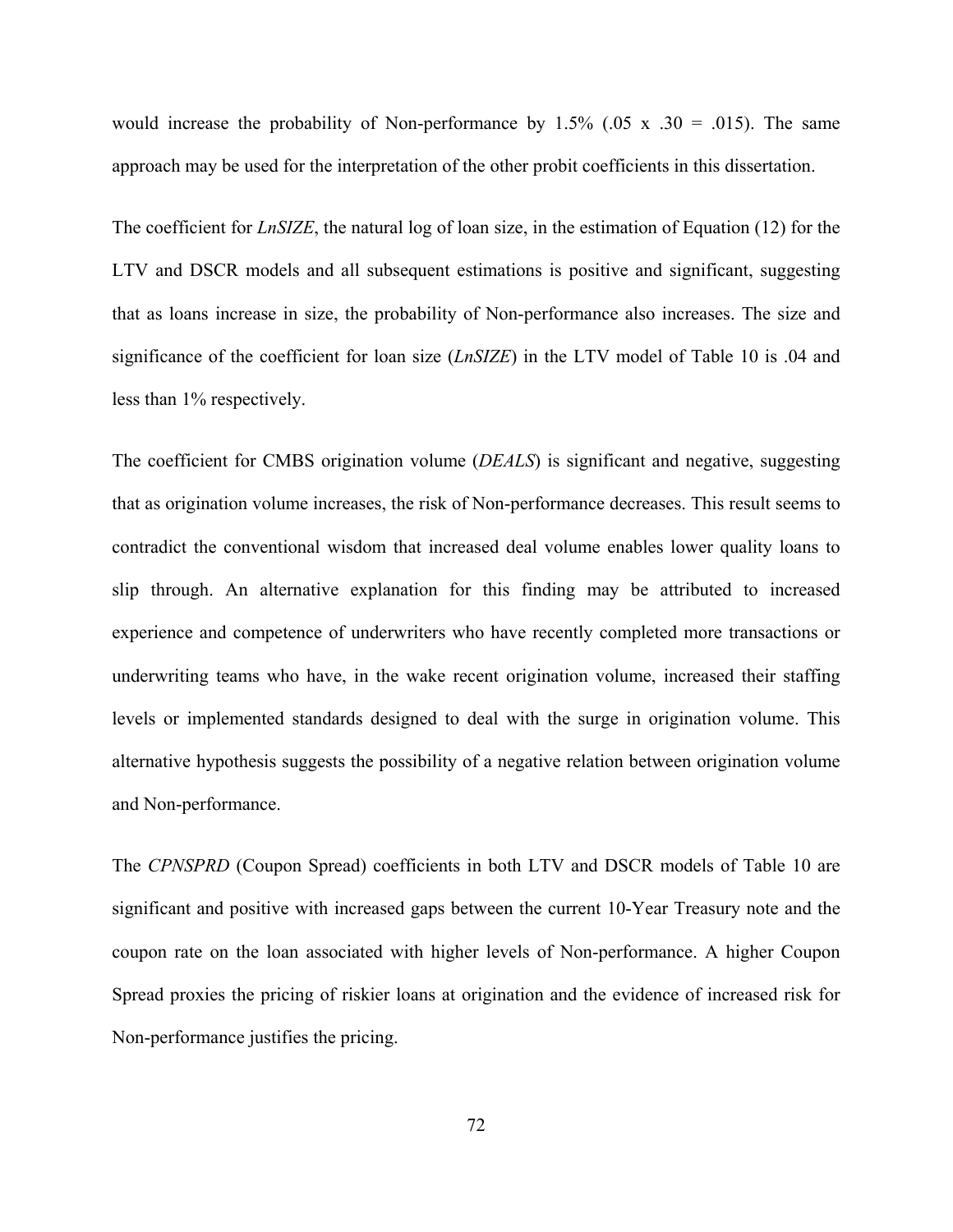The final variable in the estimation of the LTV and DSCR models reported in Table 10 is *CAPSPRD* (Cap Rate Spread). The parameter estimates for *CAPSPRD* are negative as expected in both models but only significant in the LTV model. A third model, not reported in Table 10, includes both LTV and DSCR produces results similar to those of the LTV only model, the coefficient for DSCR insignificant. Results from Table 10 provide limited support for the hypothesis that the Cap Rate Spread is related to Non-performance among all CMBS loan types. The results from the LTV and DSCR models are inconsistent since Cap Rate Spread is not significant in the DSCR model.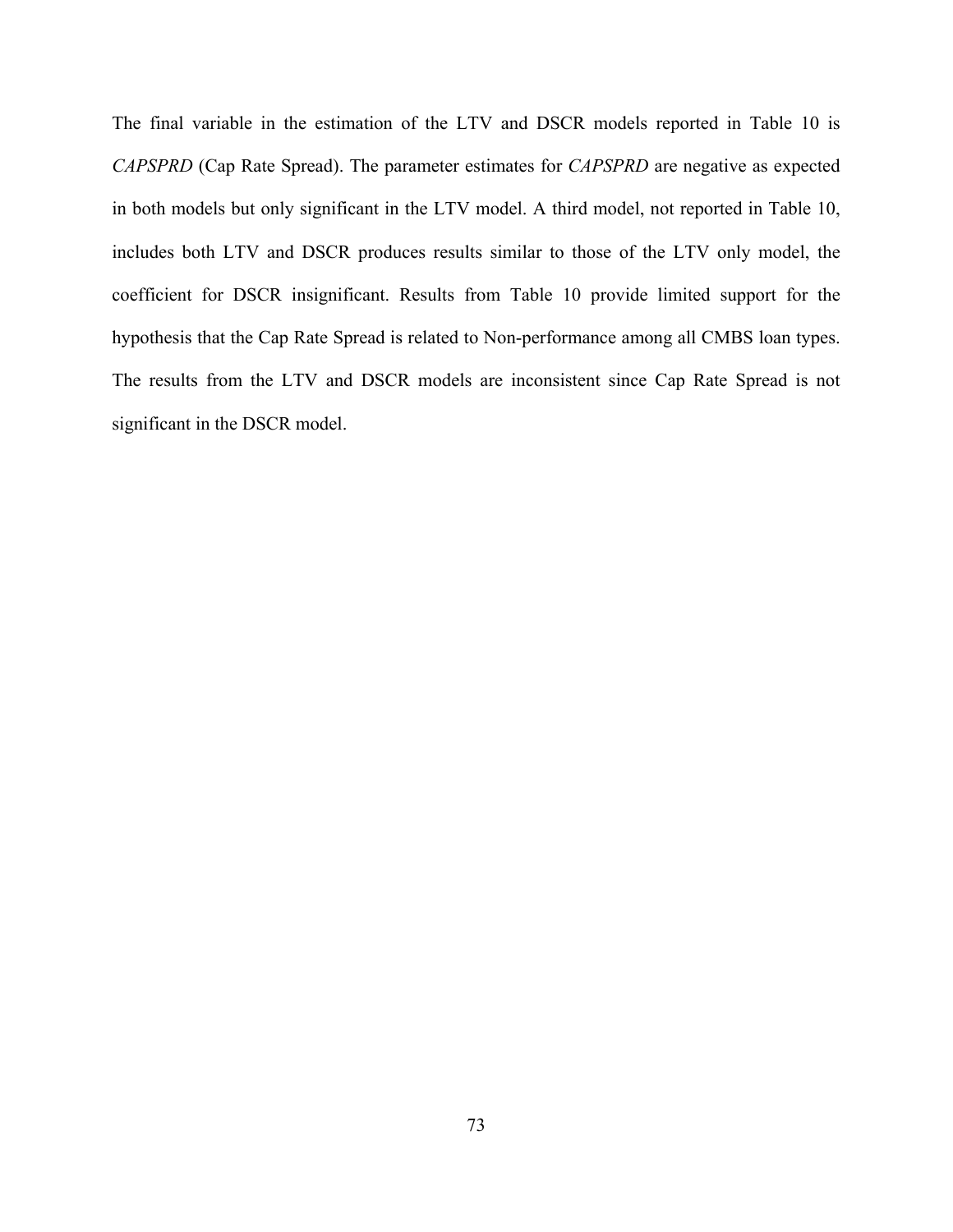**Table 10 ■ Cap Rate Spread Model Results for LTV and DSCR.** 

|                             | <b>LTV</b> Model |          | <b>DSCR Model</b> |          |  |
|-----------------------------|------------------|----------|-------------------|----------|--|
| <b>LTV</b>                  | $1.05$ ***       | (230.41) |                   |          |  |
| <b>DSCR</b>                 |                  |          | $-0.24$ ***       | (109.81) |  |
| LnSIZE                      | $0.04$ ***       | (31.07)  | $0.05$ ***        | (36.27)  |  |
| <b>SPY</b>                  | $-0.04$          | (0.67)   | $-0.08*$          | (2.81)   |  |
| <b>INT</b>                  | $0.24$ ***       | (263.32) | $0.22$ ***        | (213.18) |  |
| <b>DEALS</b>                | $-0.04$ ***      | (22.08)  | $-0.04$ ***       | (24.18)  |  |
| <b>CPNSPRD</b>              | $0.10$ ***       | (94.57)  | $0.08$ ***        | (59.40)  |  |
| <b>CAPSPRD</b>              | $-0.25$ ***      | (8.75)   | $-0.07$           | (0.73)   |  |
| Numer of observations       | 47,883           |          | 47,883            |          |  |
| McFadden's Pseudo R-squared | 0.07             |          | 0.07              |          |  |

Notes: Dependent variable is nonp (non performance). Model includes dummy variables (coefficients not reported) for loan ammortization types. These categorical variables include the following: Balloon, Fully Amortizing, Interest Only, Mixed, and Partial Interest Only. Model includes dummy variables (coefficients not reported) for loan originators. These categorical variables include institutions such as the following: Bank of America, Countrywide, Goldman Sachs, Merrill Lynch, Sun Trust, Wachovia, and Wells Fargo. Model includes dummy variables (coefficients not reported) for Property Type. These categorical variables include the following: Healthcare, Hospitality Full Service, Hospitality Limited Service, Industrial, Mixed Use, Mobile Home Park, Multifamily Housing, Office, Other, Retail Anchored, Retail Unanchored, Self Service Storage, and Warehouse. Model includes dummy variables (coefficients not reported) for Rate Type. These categorical variables include rate types such as the following: Fixed, Libor, Euribor, and Prime. Model includes dummy variables (coefficients not reported) for State. These categorical variables include states such as the following: Georgia, Michigan, New York, and Texas. The symbols \*\*\*, \*\* and \* indicate significance at the 1%, 5% and 10% levels respectively. Chi squared statistic in parentheses.

#### **Cap Rate Spread: Fixed Rate Balloon Loans**

The CMBS market throughout the sample period originated a wide variety of loans with differing combinations of Rate Type, Amortization Type, and other features. Although loans with many different sets of characteristics are present in the sample, more than half of the sample (24,918 of the 47,883 total) is designed as the standard Fixed Rate Balloon loan. The typical Fixed Rate Balloon loans should create a more homogenous group, influenced by similar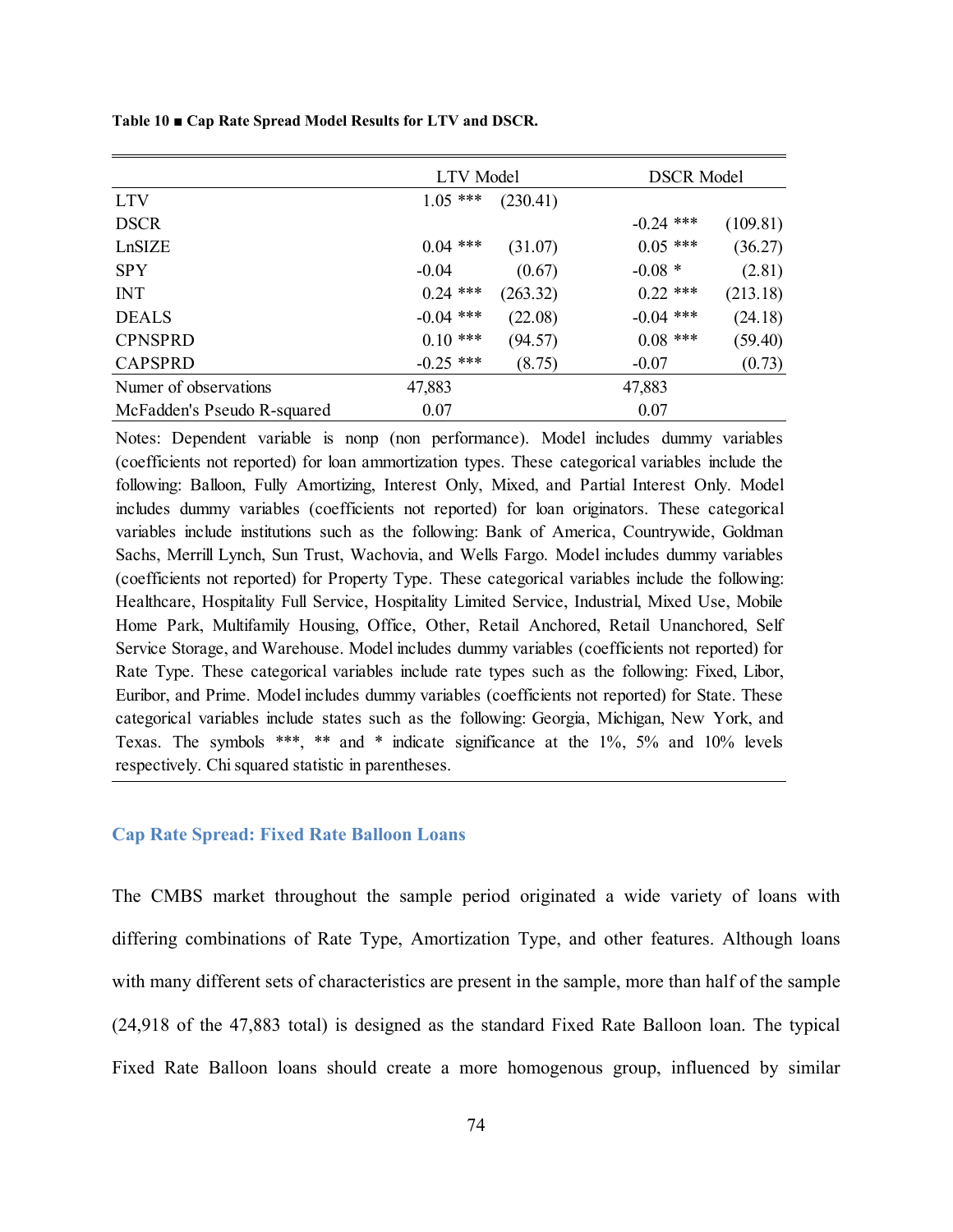unmeasured risk and underwriting variables. To investigate the Cap Rate Spread relationship further, the sample is split into two groups: Fixed Rate Balloon loans, and all other loans.

## *Estimation with LTV: Fixed Rate Balloon Loans Only*

The Fixed Rate Balloon loan subset includes only those loans with both characteristics: a Rate Type of Fixed and an Amortization Type of Balloon. This is the most common type of loan packaged and sold to the CMBS market. In addition to all other Rate and Amortization Types, the subset of other loans includes Fixed Rate loans and Balloon loans paired with non-Balloon Amortization Types and non-Fixed Rate Types respectively. Table 11 presents the results for the two sample subsets, with the Fixed Rate Balloon loans in Panel A and all other loans in Panel B. The results for Fixed Rate Balloon loans support a significant role for Cap Rate Spread in both the models for LTV and DSCR. In the Panel A of Table 11 for the LTV model, the estimated coefficients for LTV, loan size, interest rates, recent origination volume, Coupon Spread, and Cap Rate Spread are consistent with the results in both significance and direction to those in Table 10 for the full sample. With the Fixed Rate Balloon subset, the effect size for Cap Rate Spread in the LTV model is nearly double that of the full sample  $(-.25)$  compared to  $-0.48$ ), suggesting that the risk of Non-performance attributable to the Cap Rate Spread is considerably greater for Fixed rate Balloon loans.

## *Estimation with DSCR: Fixed Rate Balloon Loans Only*

The DSCR model in Panel A of Table 11 also presents results that are largely consistent with those of the full sample in Table 10, with the exception of the finding for the Cap Rate Spread. For the standard Fixed Rate Balloon loans, *CAPSPRD* (Cap Rate Spread) has a negative and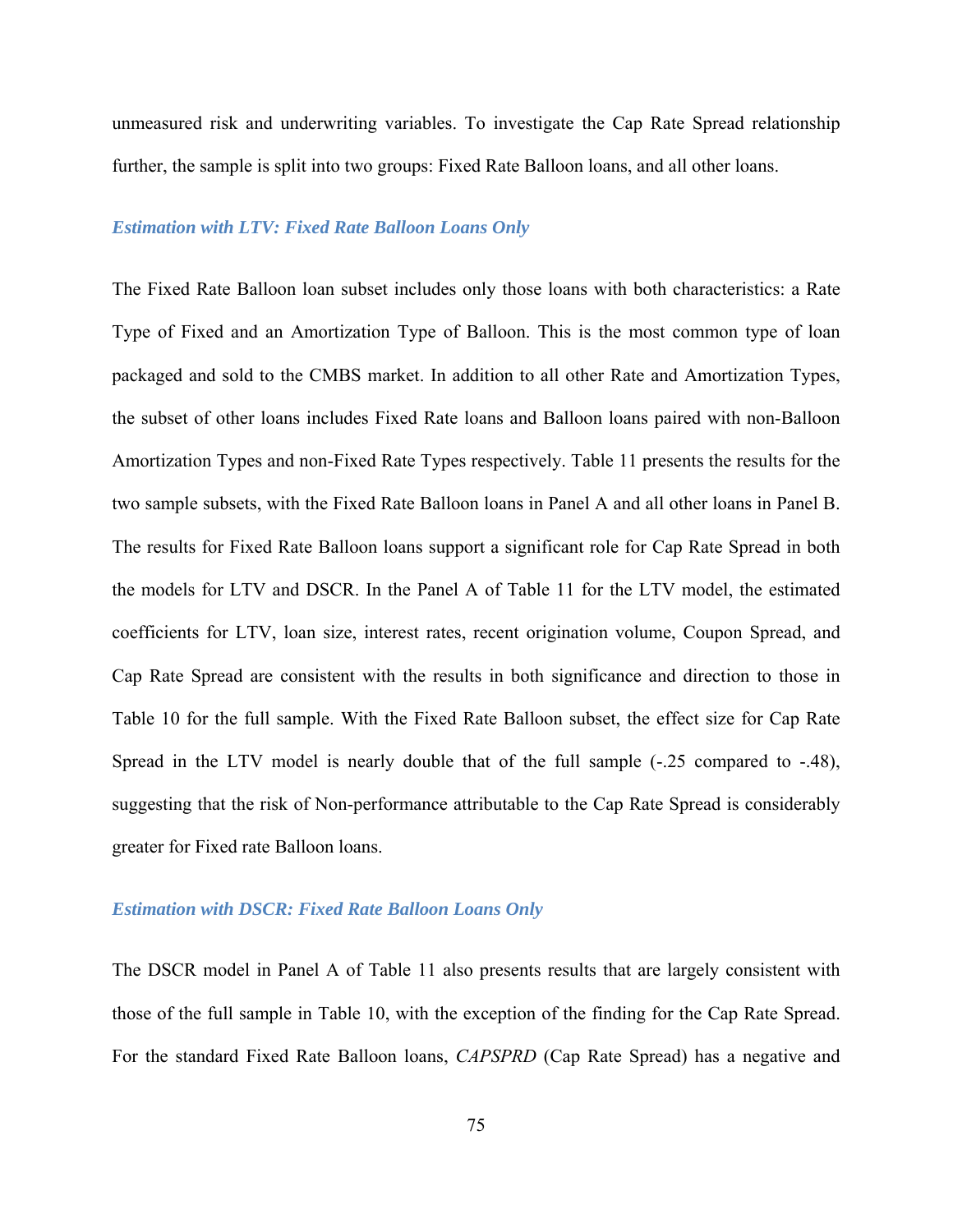significant impact on the risk of Non-performance in the DSCR model. This finding suggests that the Cap Rate Spread is a predictor of Non-performance for Fixed Rate Balloon loans, and that estimations considering alternative less-standard mortgage structures veil this relationship. The Panel A model fit statistics reported by the McFadden's pseudo R-square are the same between Table 10 and Table 11 at .07 for all specifications.

#### *All Other Amortization Types*

Panel B of Table 11 reports the model results for the subset of the database with all other types of loans that do not combine Fixed Rate and Balloon Amortization. This collection of different types of loans shares some of the same parameter estimates with the full sample reported in Table 10 with a few notable exceptions. A relationship between Non-performance and recent stock market performance is not detected in the LTV model for the full sample and is just barely significant by standard criteria in the DSCR model of Table 10. In contrast, a Non-performance relationship with the stock market is significant at the 5% and 1% level in the LTV and DSCR models, respectively, in Panel B. The relationship between recent stock market returns and Nonperformance is negative, suggesting that as the level of recent stock market returns rises, the level of CMBS loan Non-performance falls among these other types of loans.

Results describing the stock market relationship reported in Table 11 Panel B provide an interesting possible direction for future research. The results may be due to stock market momentum and/or sentiment among underwriters whereby loans originated following periods of higher stock market returns may only be sold to debt investors who are more discriminating and thus requiring more stringent underwriting and higher quality loans. Following periods of lower stock market returns, more investors may flock to the apparent security of bonds, debt and MBS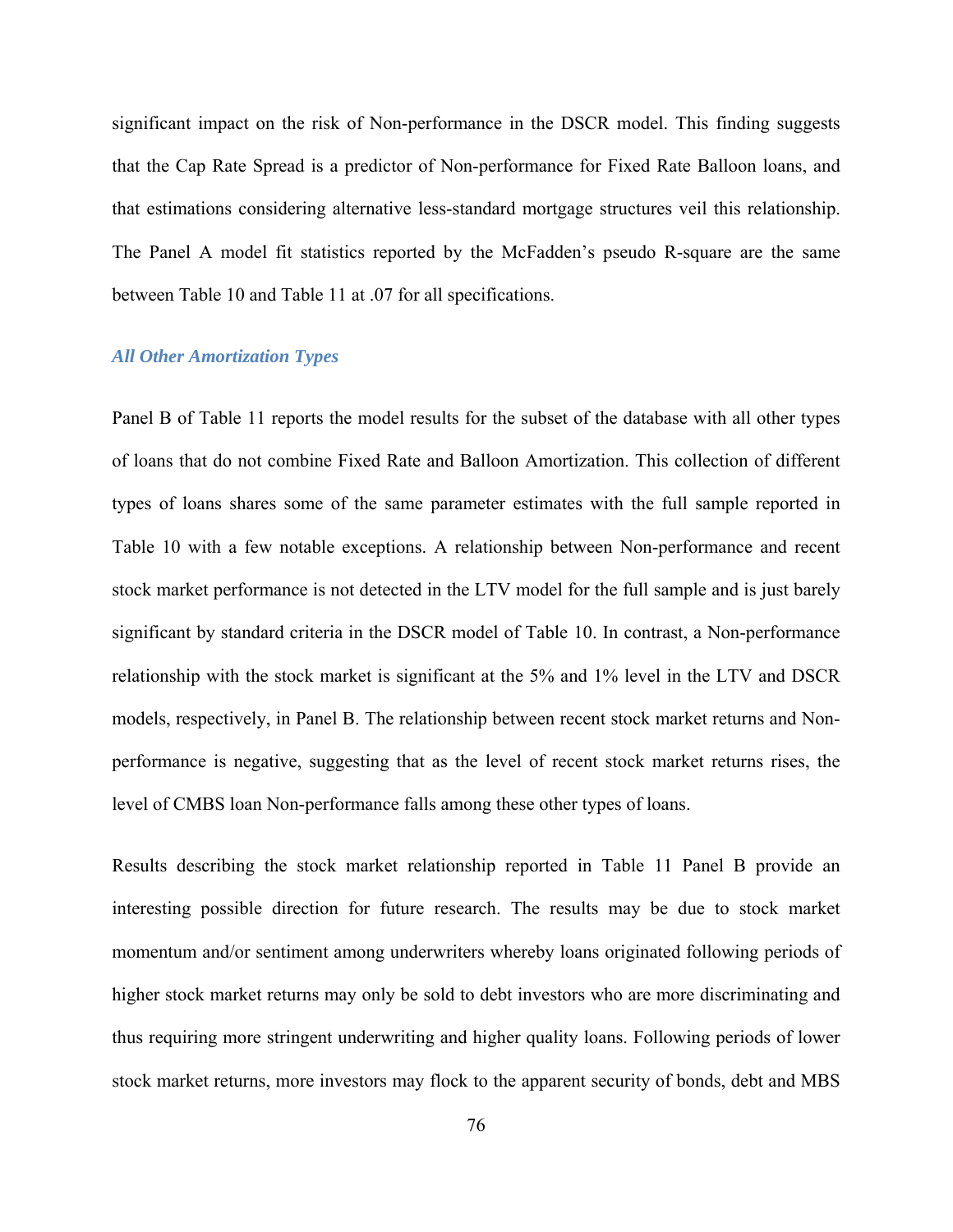causing a demand driven push to originate marginal, lower quality loans approved by less stringent underwriters.

In contrast to Panel A, the Cap Rate Spread coefficient of the DSCR model in Panel B is positive. For this group of non-Fixed Rate Balloon loans, Non-performance rises as the Cap Rate Spread increases. This result suggests that among this subset of loans, the absolute level of Cap Rate is binding in the relationship with Non-performance. This finding is consistent with the conventional wisdom associating high Cap Rates with high risk real estate but is at odds with the theory that a low Cap Rate Spread increases the probability of Non-performance.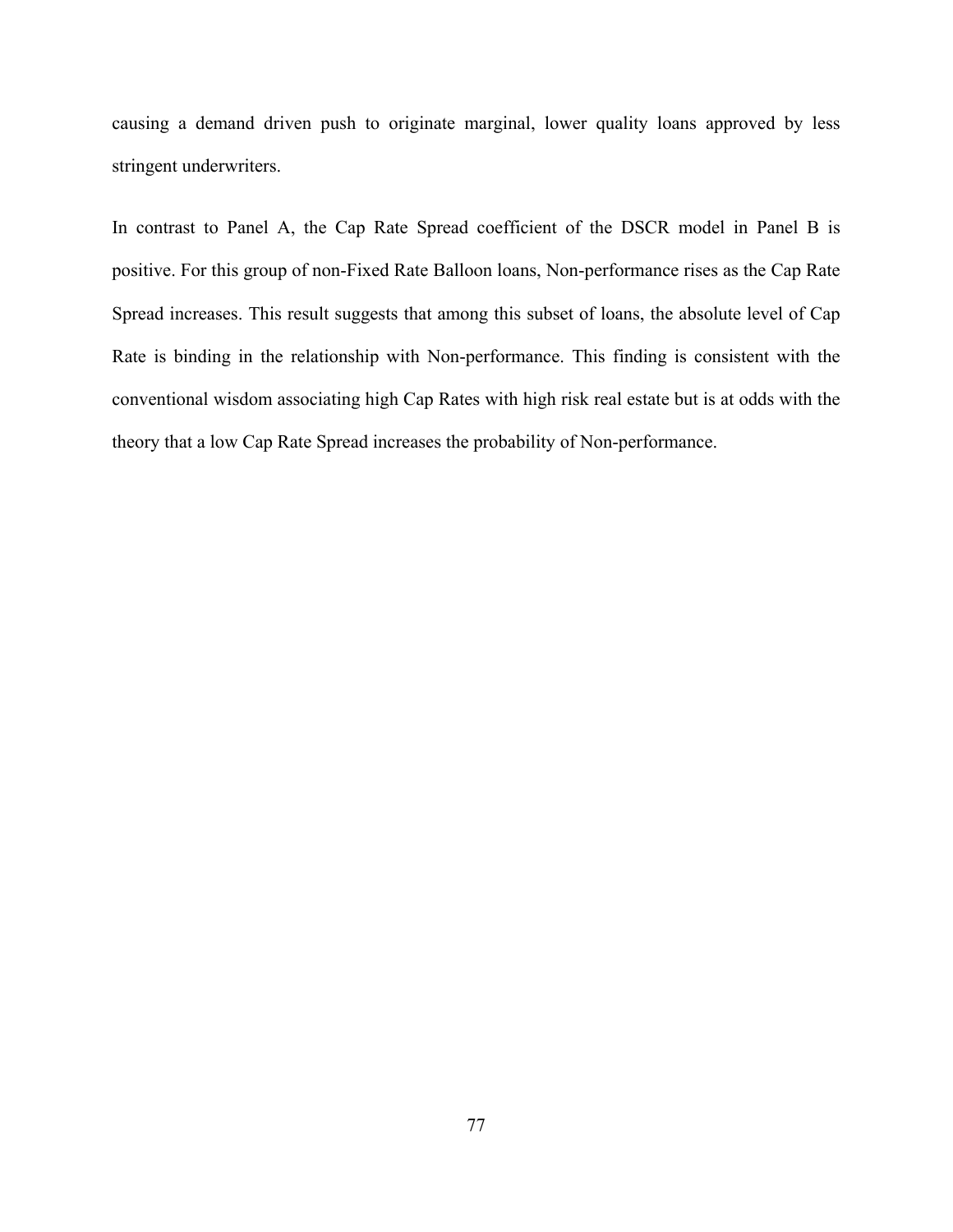| Panel A -Fixed Rate Balloon Loans | <b>LTV</b> Model |          | <b>DSCR Model</b>           |  |  |
|-----------------------------------|------------------|----------|-----------------------------|--|--|
| <b>LTV</b>                        | $0.94$ ***       | (97.88)  |                             |  |  |
| <b>DSCR</b>                       |                  |          | $-0.27$ ***<br>(69.59)      |  |  |
| LnSIZE                            | $0.05$ ***       | (20.13)  | $0.06$ ***<br>(26.16)       |  |  |
| <b>SPY</b>                        | 0.07             | (1.44)   | 0.02<br>(0.08)              |  |  |
| <b>INT</b>                        | $0.28$ ***       | (213.31) | $0.26$ ***<br>(175.31)      |  |  |
| <b>DEALS</b>                      | $-0.04$ ***      | (11.88)  | $-0.05$ ***<br>(15.47)      |  |  |
| <b>CPNSPRD</b>                    | $0.12$ ***       | (91.28)  | $0.10$ ***<br>(59.37)       |  |  |
| <b>CAPSPRD</b>                    | $-0.48$ ***      | (17.62)  | $-0.28$ ***<br>(7.22)       |  |  |
| Numer of observations             | 24,918           |          | 24,918                      |  |  |
| McFadden's Pseudo R-squared       | 0.07             |          | 0.07                        |  |  |
| Panel B - Other Loans             | <b>LTV</b> Model |          | <b>DSCR Model</b>           |  |  |
| <b>LTV</b>                        | ***<br>1.36      | (185.32) |                             |  |  |
| <b>DSCR</b>                       |                  |          | $***$<br>$-0.24$<br>(61.28) |  |  |
| LnSIZE                            | ***<br>0.02      | (3.58)   | 0.02<br>$***$<br>(5.74)     |  |  |
| <b>SPY</b>                        | $-0.42$<br>$***$ | (17.39)  | ***<br>$-0.40$<br>(16.25)   |  |  |
| <b>INT</b>                        | 0.19<br>***      | (55.36)  | ***<br>(36.93)<br>0.15      |  |  |
| <b>DEALS</b>                      | $-0.04$<br>$***$ | (11.09)  | ***<br>$-0.03$<br>(7.99)    |  |  |
| <b>CPNSPRD</b>                    | $***$<br>0.07    | (18.19)  | ***<br>0.04<br>(7.51)       |  |  |
| <b>CAPSPRD</b>                    | 0.12             | (0.79)   | $***$<br>0.34<br>(6.00)     |  |  |
| Numer of observations             | 22,965           |          | 22,965                      |  |  |
| McFadden's Pseudo R-squared       | 0.07             |          | 0.07                        |  |  |

**Table 11 ■ Cap Rate Spread Model Results for Loan Groups.** 

Notes: Dependent variable is nonp (non performance). Panel A includes fixed rate balloon loans. Panel B includes all other loans. Model includes dummy variables (coefficients not reported) for loan originators. These categorical variables include institutions such as the following: Bank of America, Countrywide, Goldman Sachs, Merrill Lynch, Sun Trust, Wachovia, and Wells Fargo. Model includes dummy variables (coefficients not reported) for Property Type. These categorical variables include the following: Healthcare, Hospitality Full Service, Hospitality Limited Service, Industrial, Mixed Use, Mobile Home Park, Multifamily Housing, Office, Other, Retail Anchored, Retail Unanchored, Self Service Storage, and Warehouse. Model includes dummy variables (coefficients not reported) for State. These categorical variables include states such as the following: Georgia, Michigan, New York, and Texas. The symbols \*\*\*, \*\* and \* indicate significance at the 1%, 5% and 10% levels respectively. Chi squared statistic is in parentheses.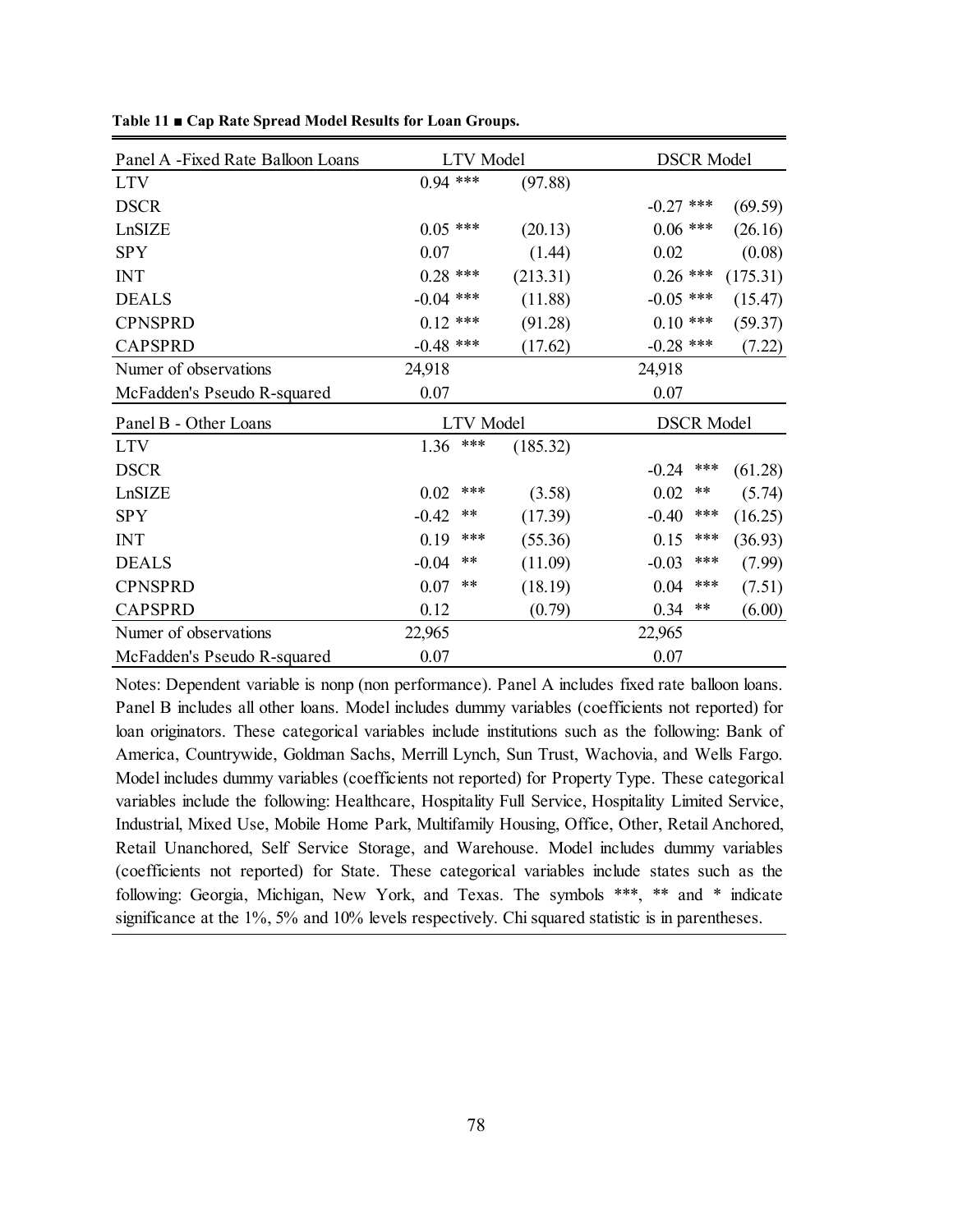#### **Cap Rate Spread and Non-performance: Conservative Loans**

For Cap Rate Spread to aid in evaluating commercial mortgage risk, it must provide information beyond the analysis techniques already in use by industry experts and academic researchers. Conservative underwriting standards relying upon LTV and DSCR will still permit the origination of some subsequently non-performing loans. Starting with the sample used in Panel A of Table 11, fixed rate balloon loans, the sample is filtered further, selecting only those loans which would meet typical underwriter requirements in both areas, LTV and DSCR. Using only loans which would pass a conservative set of LTV and DSCR criteria, .80 and 1.25 respectively, the Cap Rate Spread coefficient now provides an indication of the additional information provided by this measure even among loans normally considered very conservative.

Although the sample includes only loans with LTV less than .8 and DSCR greater than 1.25, the specifications estimated retain these variables as these variables likely continue to be related to Non-performance even in these "safe" ranges. Table 12 presents the results of the model with this sample of presumably safe loans and indicates that Cap Rate Spread is a significantly related to Non-performance in the direction expected. The effect size of Cap Rate Spread approaches LTV and even exceeds that of DSCR in this restricted set of loans as expected since these loans have already been filtered to eliminate those with the most extreme LTV and DSCR values.

The effects are important in this group because this is a group of loans which would escape even the conservative underwriter's scrutiny insofar as the LTV and DSCR measures are concerned. As with the full sample of fixed rate balloon loans, as the Cap Rate Spread falls, the incidence of Non-performance rises. This result is consistent in scale, direction, and significance to those of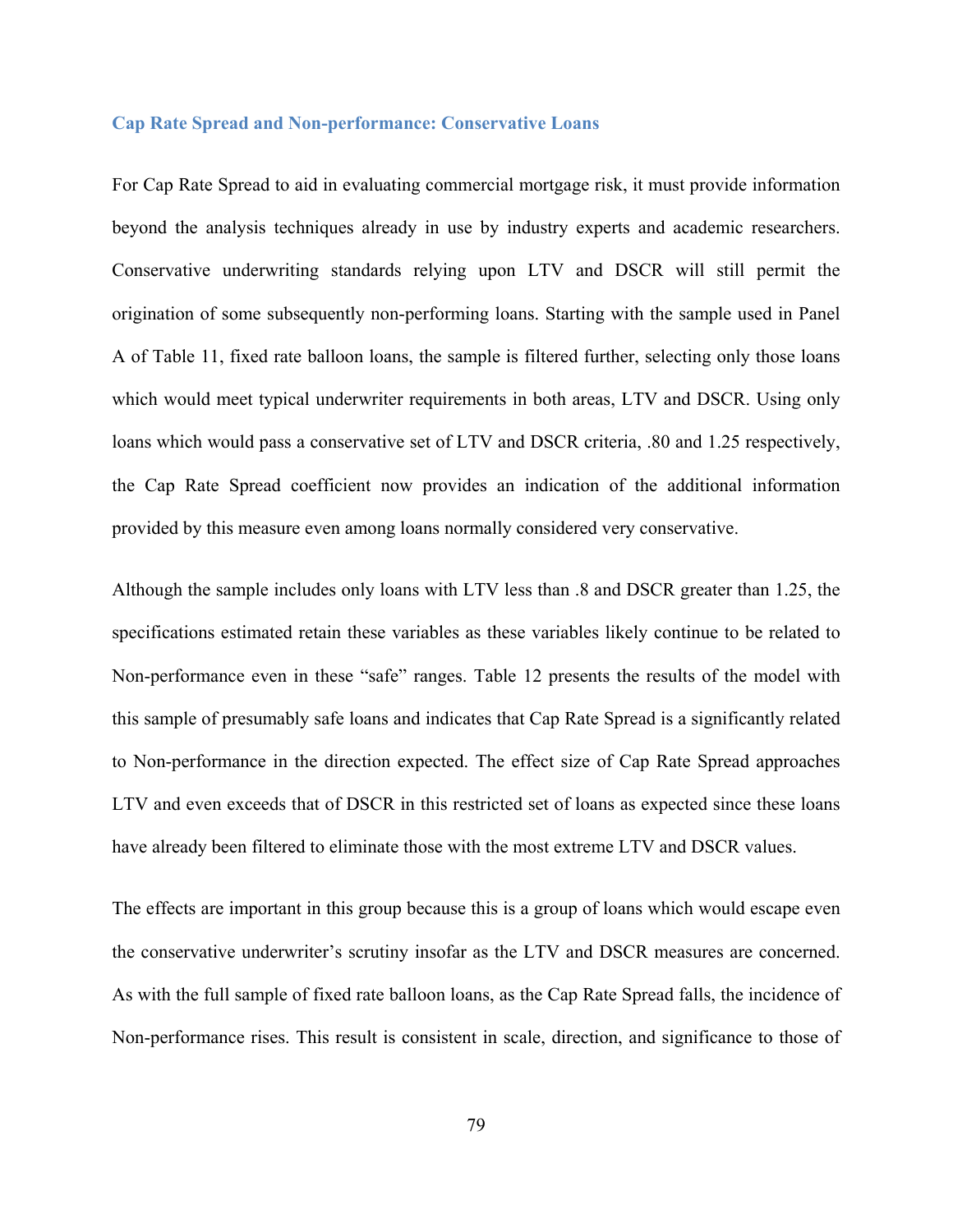Panel A of Table 11. Cap Rate Spread appears to provide an additional measure of risk identification.

|                             | LTV Model   |          |             | <b>DSCR Model</b> |  |  |
|-----------------------------|-------------|----------|-------------|-------------------|--|--|
| <b>LTV</b>                  | $1.08$ ***  | (101.59) |             |                   |  |  |
| <b>DSCR</b>                 |             |          | $-0.31$ *** | (75.57)           |  |  |
| LnSIZE                      | $0.03$ **   | (5.26)   | $0.04$ ***  | (8.02)            |  |  |
| <b>SPY</b>                  | 0.07        | (1.10)   | 0.02        | (0.10)            |  |  |
| <b>INT</b>                  | $0.26$ ***  | (155.07) | $0.24$ ***  | (126.09)          |  |  |
| <b>DEALS</b>                | $-0.05$ *** | (11.63)  | $-0.05$ *** | (15.34)           |  |  |
| <b>CPNSPRD</b>              | $0.08$ ***  | (15.01)  | $0.05$ ***  | (7.05)            |  |  |
| <b>CAPSPRD</b>              | $-0.90$ *** | (8.13)   | $-0.47$ **  | (4.64)            |  |  |
| Numer of observations       | 20,534      |          | 20,534      |                   |  |  |
| McFadden's Pseudo R-squared | 0.07        |          | 0.08        |                   |  |  |

**Table 12 ■ Cap Rate Spread Model Results - LTV < .80 and DSCR > 1.25.** 

Notes: Dependent variable is nonp (non performance). Sample includes fixed rate balloon loans with LTV < .8 and DSCR > 1.25. Model includes dummy variables (coefficients not reported) for loan originators. These categorical variables include institutions such as the following: Bank of America, Countrywide, Goldman Sachs, Merrill Lynch, Sun Trust, Wachovia, and Wells Fargo. Model includes dummy variables (coefficients not reported) for Property Type. These categorical variables include the following: Healthcare, Hospitality Full Service, Hospitality Limited Service, Industrial, Mixed Use, Mobile Home Park, Multifamily Housing, Office, Other, Retail Anchored, Retail Unanchored, Self Service Storage, and Warehouse. Model includes dummy variables (coefficients not reported) for State. These categorical variables include states such as the following: Georgia, Michigan, New York, and Texas. The symbols \*\*\*, \*\* and \* indicate significance at the 1%, 5% and 10% levels respectively. Chi Squared statistic is in parentheses.

#### **Robustness Checks**

The empirical models tested in this dissertation make some key assumptions which may affect the parameter estimates and potentially bias the results and conclusions of the research. The first of these assumptions is that of independence of the factors LTV and DSCR, which may be jointly determined with the price (*NETCPN*) of the loan. The second assumption relies upon the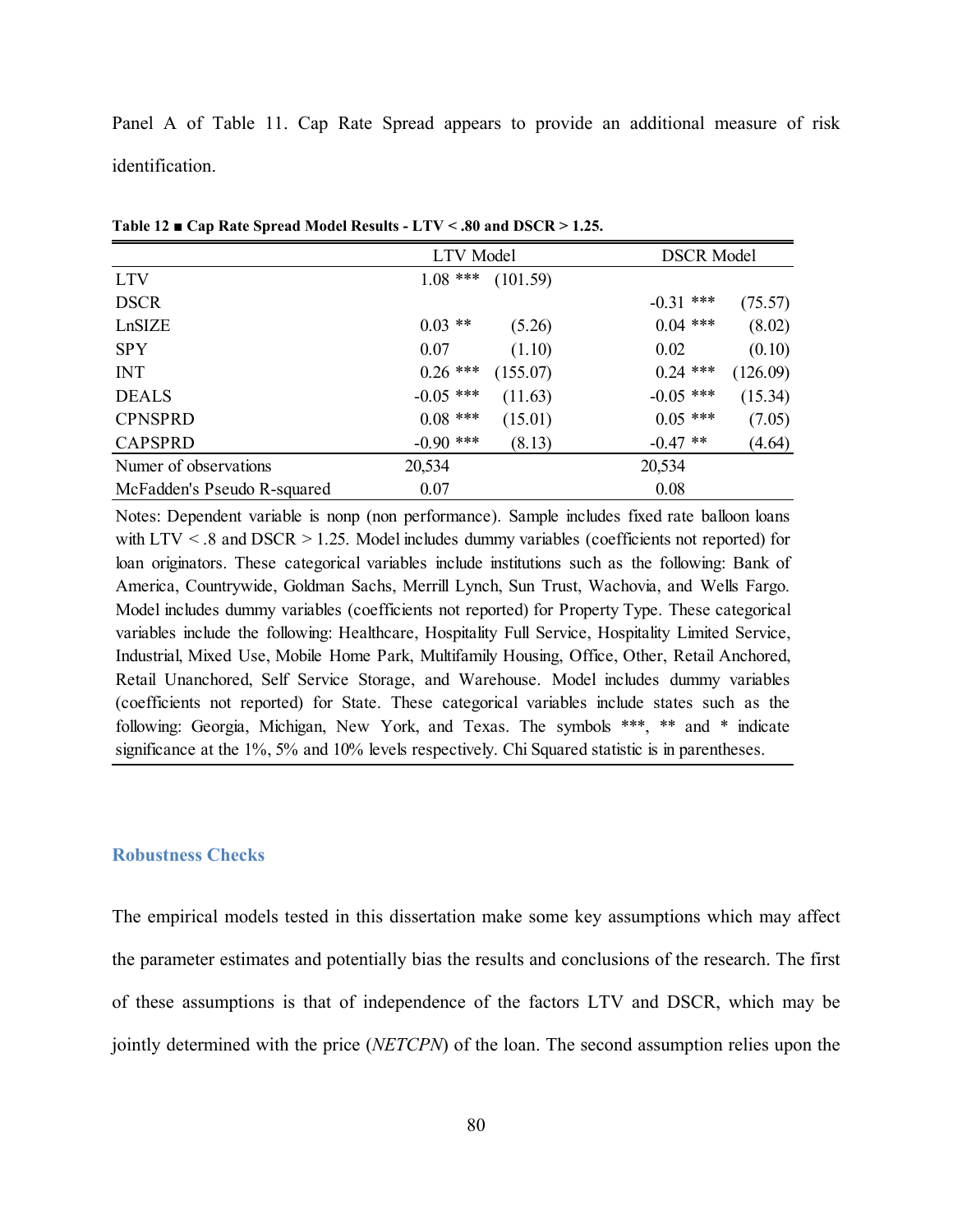cumulative standard normal distribution to accurately describe the relationship between the probability of Non-performance and the independent variables in the models used to test the research hypotheses. Each of these assumptions is challenged in a series of robustness checks, with results reported in the section below.

## *Interest Rate Endogeneity*

The pricing of commercial mortgages involves a myriad of factors and risk mitigation tools that range from the interest rate and ratio requirements of the loan to yield-maintenance provisions and contractual covenants. Among the group of numerical considerations, factors such as the coupon rate, LTV, and DSCR requirements are likely intertwined in the underwriting decisionmaking process. A loan with a higher LTV or lower DSCR may be approved with a higher interest rate. Conversely, loans with very conservative ratio results may be underwritten with lower interest rates. This potential endogeneity may introduce bias in estimates of the Cap Rate Spread in specifications including both the loan coupon rate (or calculated values relying upon it) and the LTV or DSCR ratios.

The LTV should be related to Coupon Rate through the recognition among underwriters that a loan with a higher LTV is riskier. As such, it is reasonable to expect that higher LTVs are associated with higher rates. Borrowers requiring very high loan amounts relative to the value of the collateral are sure to receive offers from lenders that feature commensurately higher interest rates. Similarly, borrowers with a target or required level of interest will likely face limits on the amount they may be borrowed and thus constrain the LTV possible for the deal.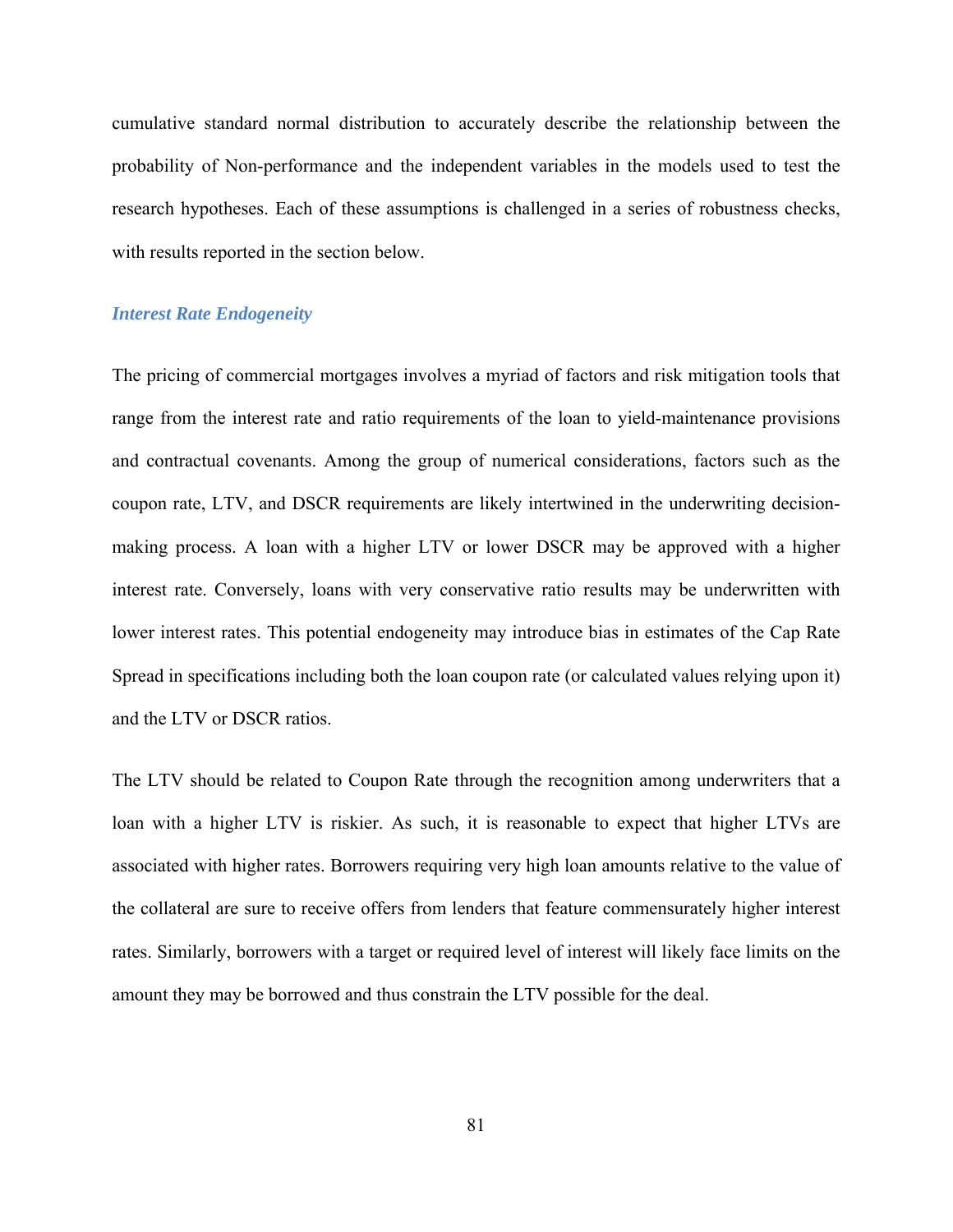The relation between loan interest rates and DSCR is even clearer, as higher interest rates directly affect the DSCR by increasing the payment required for a given loan amount. A complex interplay between the Coupon Rate, DSCR, and loan amount may also surface, as attempts by lenders to compensate for the risk of a low DSCR tend to exacerbate the very ratio of concern. As a risk-averse lender raises the rates to a low-DSCR borrower, the DSCR is even further reduced when this outcome is not offset by a lower loan amount. Although the focus of this analysis is constrained to LTV, DSCR and the Coupon Rate, many other factors may also be adjusted as underwriters price commercial loans. Factors such as yield-maintenance protections, rate type, amortization period, and other contractual provisions may also be modified by lenders to counteract the risks of high LTV or low DSCR when their ability to adjust the loan interest rate is limited.

To reduce the possibility of bias related to the endogeneity of loan rate and the ratios, a two-stage model is specified wherein the loan coupon rate is predicted as a function of the ratios LTV and DSCR, the 10-Year Treasury rate, indicator variables used in the other specifications, and a set of indicator variables not included in the second-stage of the specification. In order to identify the first-stage of the two-stage model, indicator variables for the time period are included in the first-stage of the model. The results of the first-stage of the model are presented in Table 13. All primary covariates are significant in the first-stage model including DSCR, LTV, and the 10- Year Treasury rate. Of the 72 quarterly indicator variables, 53 (73.6%) are significant at the 1% level, 2 (2.8%) are significant at the 5% level, 4 (5.6%) are significant at the 10% level, and the remaining 13 (18.1%) fail to satisfy a significance test at any of the customary levels. The second-stage of the specification predicts Non-performance as a function of Cap Rate Spread and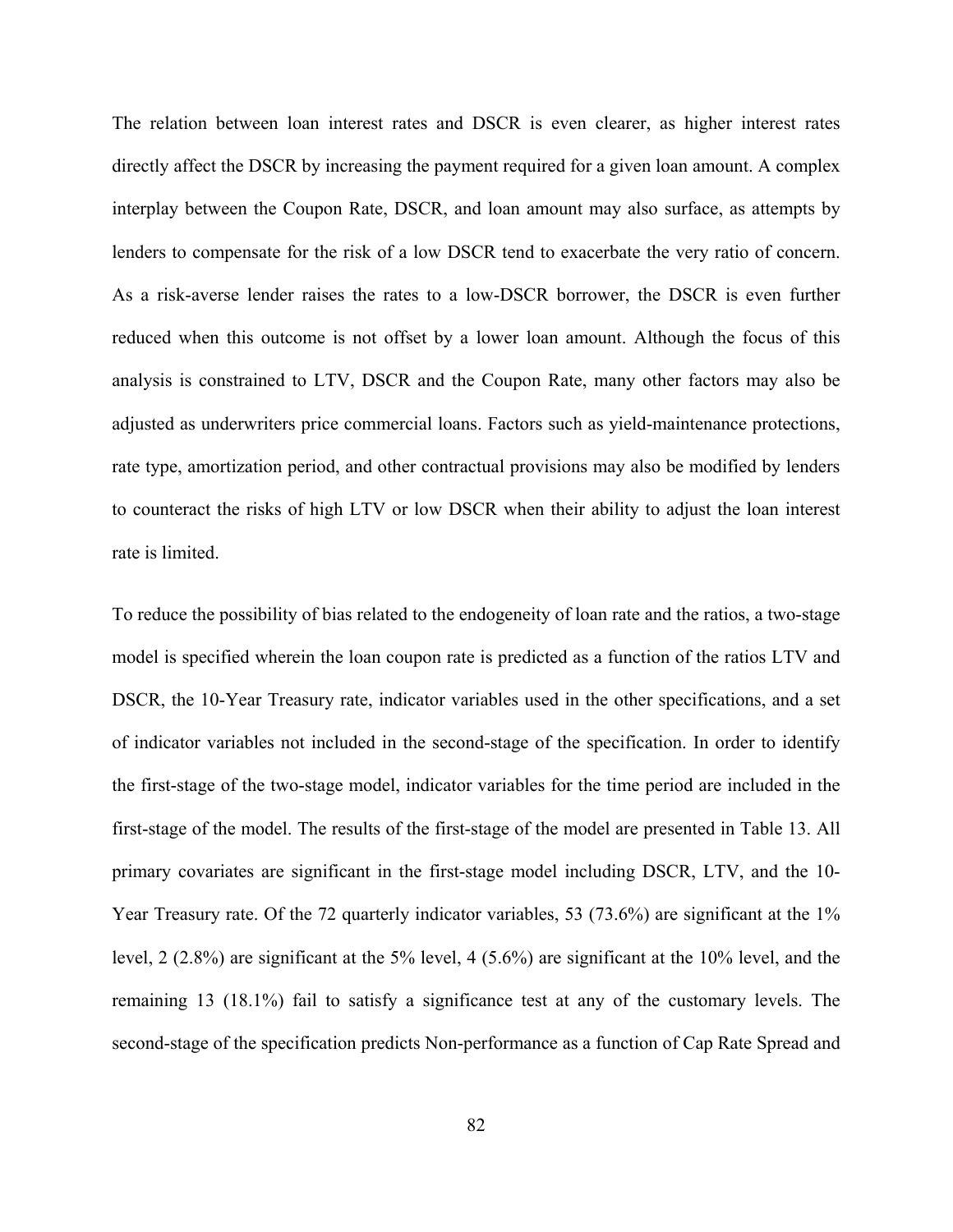other covariates but replaces the Cap Rate Spread used in prior specifications with Predicted Cap Rate Spread.

Variable **Estimates** DSCR -0.43 \*\*\* (-37.11) LTV  $-0.97$  \*\*\*  $(-26.18)$ INT  $0.27$  \*\*\*  $(15.62)$ Numer of observations 47,883 R-squared 0.48

**Table 13 ■ First Stage Model Results for Predicted Cap Rate Spread.** 

Notes: Dependent variable is the loan coupon rate. Model includes dummy variables (coefficients not reported) for time period (year/quarter), loan amortization types, loan originators, property type, rate type, and state. The symbols \*\*\*, \*\* and \* indicate significance at the 1%, 5% and 10% levels respectively. T statistic is in parentheses.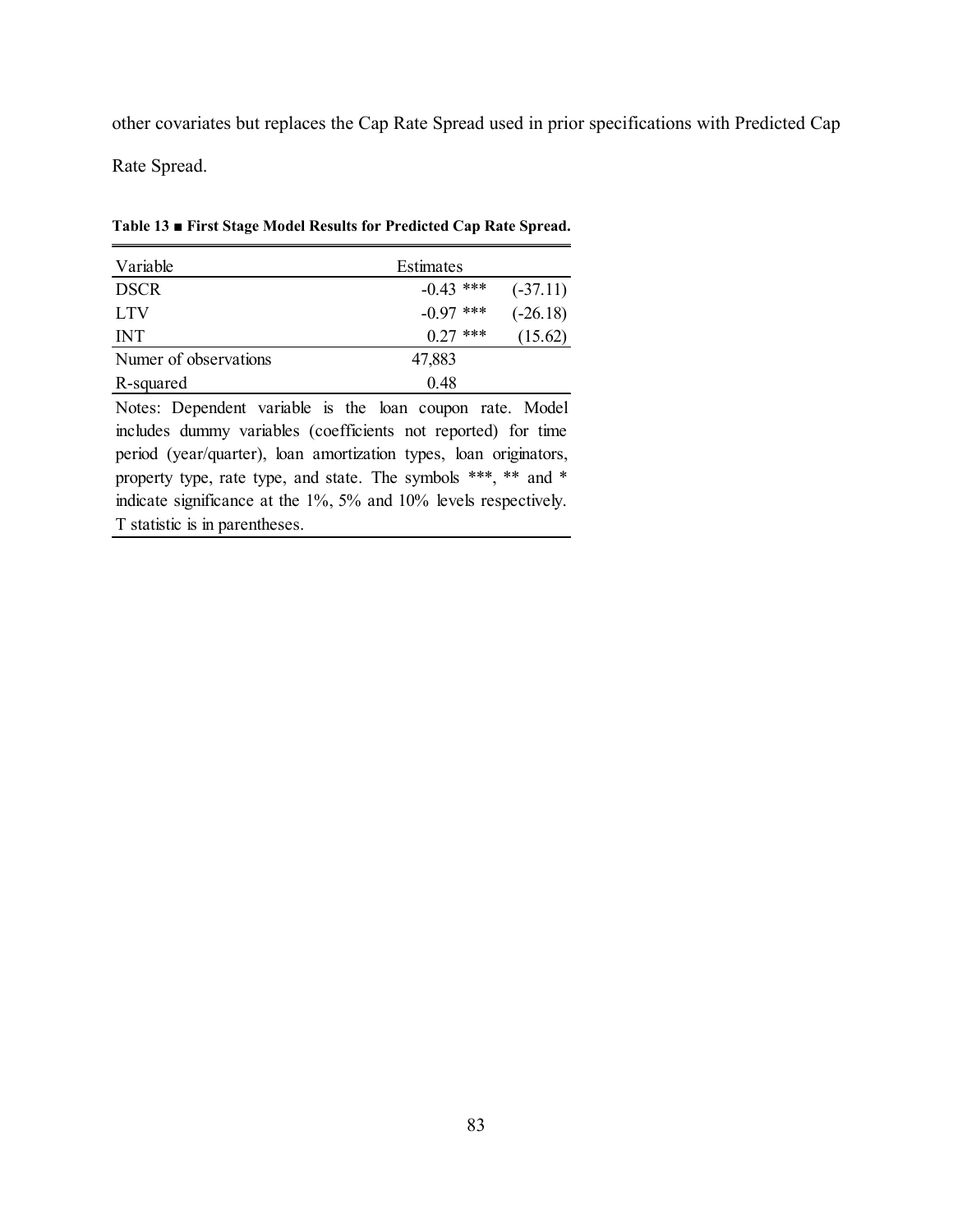The remainder of this second-stage model mirrors that of the model reported in Table 10. When comparing the results of the second-stage model presented in Table 14 to those of the ordinary model of Table 10, the direction and significance of the estimates are all consistent between the specifications, suggesting little sensitivity in the results to model choice in this regard. The McFadden's Pseudo R-squared provides no evidence that one model specification is a better fit to the data, with the single-stage and two-stage model values the same for both the LTV and DSCR model specifications.

|                             | LTV Model   |          | <b>DSCR</b> Model |          |  |
|-----------------------------|-------------|----------|-------------------|----------|--|
| <b>LTV</b>                  | $1.05$ ***  | (229.70) |                   |          |  |
| <b>DSCR</b>                 |             |          | $-0.24$ ***       | (110.16) |  |
| LnSIZE                      | $0.04$ ***  | (30.82)  | $0.05$ ***        | (36.10)  |  |
| <b>SPY</b>                  | $-0.04$     | (0.65)   | $-0.08 *$         | (2.84)   |  |
| <b>INT</b>                  | $0.24$ ***  | (263.57) | $0.22$ ***        | (212.63) |  |
| <b>DEALS</b>                | $-0.04$ *** | (22.04)  | $-0.04$ ***       | (24.22)  |  |
| <b>CPNSPRD</b>              | $0.10$ ***  | (91.47)  | $0.07$ ***        | (55.56)  |  |
| PREDCAPSPRD                 | $-0.22$ *** | (7.37)   | $-0.04$           | (0.26)   |  |
| Numer of observations       | 47,883      |          | 47,883            |          |  |
| McFadden's Pseudo R-squared | 0.07        |          | 0.07              |          |  |

**Table 14 ■ Second Stage Model Results for Predicted Cap Rate Spread.** 

Notes: Dependent variable is nonp (non performance). Model includes dummy variables (coefficients not reported) for loan ammortization types. These categorical variables include the following: Balloon, Fully Amortizing, Interest Only, Mixed, and Partial Interest Only. Model includes dummy variables (coefficients not reported) for loan originators. These categorical variables include institutions such as the following: Bank of America, Countrywide, Goldman Sachs, Merrill Lynch, Sun Trust, Wachovia, and Wells Fargo. Model includes dummy variables (coefficients not reported) for Property Type. These categorical variables include the following: Healthcare, Hospitality Full Service, Hospitality Limited Service, Industrial, Mixed Use, Mobile Home Park, Multifamily Housing, Office, Other, Retail Anchored, Retail Unanchored, Self Service Storage, and Warehouse. Model includes dummy variables (coefficients not reported) for Rate Type. These categorical variables include rate types such as the following: Fixed, Libor, Euribor, and Prime. Model includes dummy variables (coefficients not reported) for State. These categorical variables include states such as the following: Georgia, Michigan, New York, and Texas. The symbols \*\*\*, \*\* and \* indicate significance at the 1%, 5% and 10% levels respectively. Chi squared statistic is in parentheses.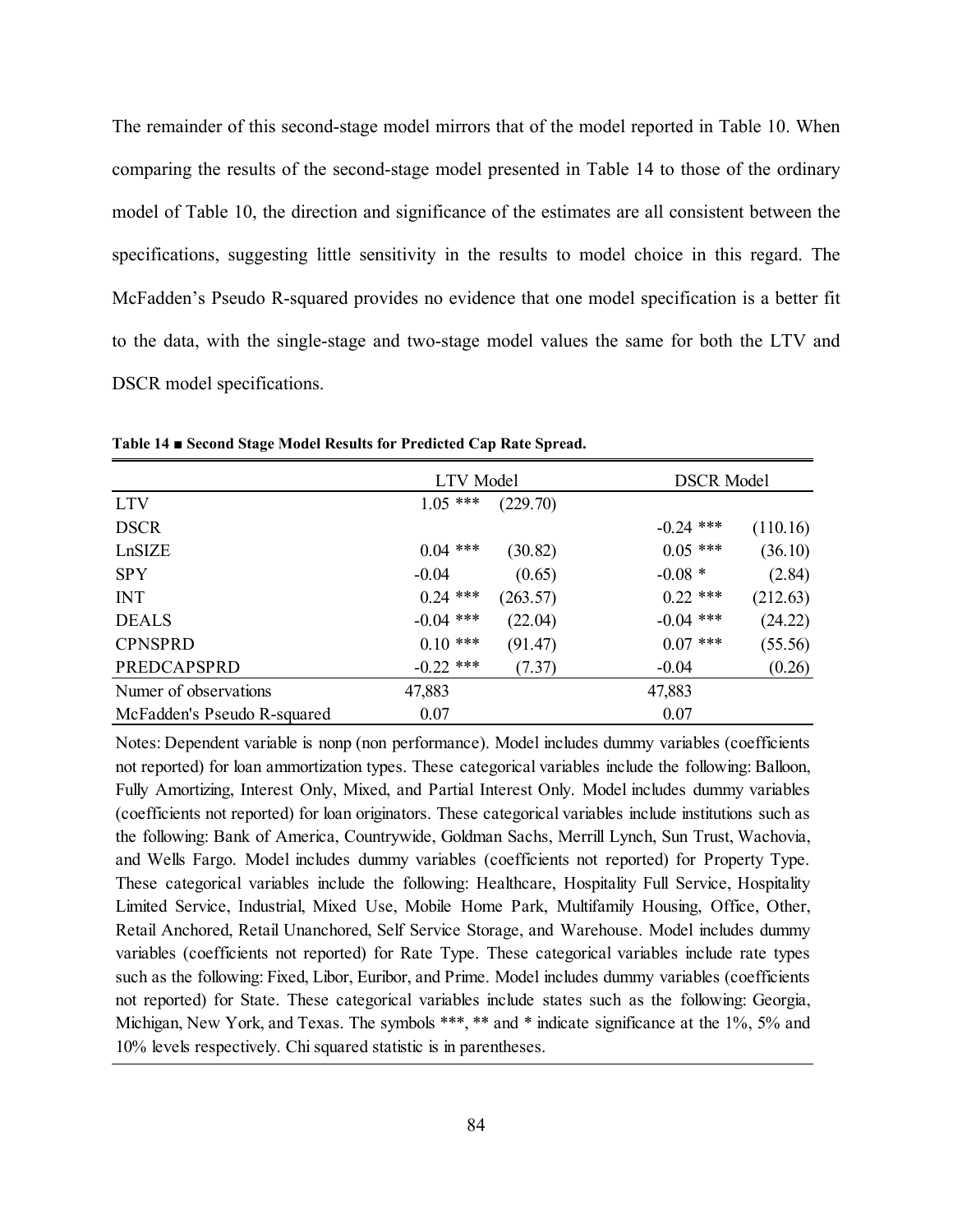To test for model sensitivity among the Fixed Rate Balloon Loan subsample, the two-stage approach is also applied to the model approach previously reported in Table 11. As with the prior two-stage specification, the Coupon Rate for the individual loans is predicted in the first-stage. The predicted loan Coupon Rate (*PREDNETCPN*) is then used in the construction of the Cap Rate Spread (*PREDCAPSPRD*) entered into the second-stage equation. The results of the second-stage model for specification testing loan groups are presented in Table 15. The estimates for the group of Fixed Rate Balloon loans are presented in Panel A and are consistent with the results in Panel A of Table 11. The estimates for other loans are presented in Panel B and are also consistent with the results in Panel B of Table 11. The results presented in Table 15 provide additional support with results for Cap Rate Spread that are insensitive to potential endogeneity between loan rates and the LTV / DSCR ratios.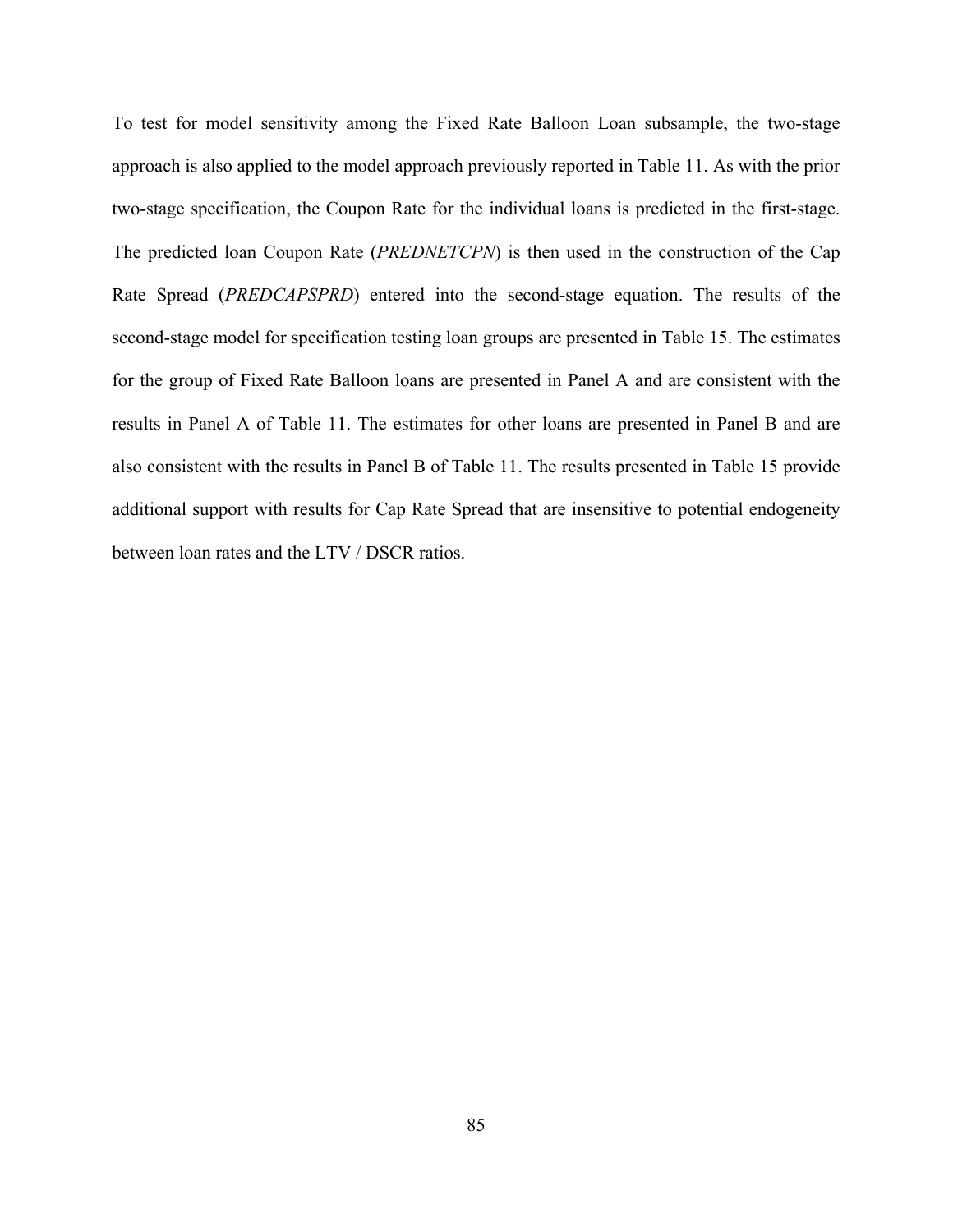| Panel A -Fixed Rate Balloon Loans | <b>LTV</b> Model |          | <b>DSCR Model</b> |          |  |
|-----------------------------------|------------------|----------|-------------------|----------|--|
| <b>LTV</b>                        | $0.94$ ***       | (97.60)  |                   |          |  |
| <b>DSCR</b>                       |                  |          | $-0.27$ ***       | (69.52)  |  |
| LnSIZE                            | $0.05$ ***       | (19.89)  | $0.06$ ***        | (26.00)  |  |
| <b>SPY</b>                        | 0.07             | (1.57)   | 0.02              | (0.09)   |  |
| <b>INT</b>                        | $0.28$ ***       | (214.05) | $0.26$ ***        | (175.55) |  |
| <b>DEALS</b>                      | $-0.04$ ***      | (11.78)  | $-0.05$ ***       | (15.42)  |  |
| <b>CPNSPRD</b>                    | $0.13$ ***       | (90.48)  | $0.10$ ***        | (58.21)  |  |
| <b>PREDCAPSPRD</b>                | $-0.46$ ***      | (16.96)  | $-0.26$ **        | (6.58)   |  |
| Numer of observations             | 24,918           |          | 24,918            |          |  |
| McFadden's Pseudo R-squared       | 0.07             |          | 0.07              |          |  |
| Panel B - Other Loan Types        | <b>LTV</b> Model |          | <b>DSCR Model</b> |          |  |
| <b>LTV</b>                        | ***<br>1.24      | (142.73) |                   |          |  |
| <b>DSCR</b>                       |                  |          | ***<br>$-0.20$    | (39.11)  |  |
| LnSIZE                            | ***<br>0.04      | (12.33)  | ***<br>0.04       | (12.76)  |  |
| <b>SPY</b>                        | $-0.38$<br>***   | (14.31)  | ***<br>$-0.37$    | (13.40)  |  |
| <b>INT</b>                        | ***<br>0.20      | (60.53)  | ***<br>0.18       | (48.99)  |  |
| <b>DEALS</b>                      | ***<br>$-0.03$   | (8.52)   | ***<br>$-0.03$    | (7.12)   |  |
| <b>CPNSPRD</b>                    | ***<br>0.06      | (12.08)  | $***$<br>0.04     | (6.08)   |  |
| <b>PREDCAPSPRD</b>                | 0.19             | (1.84)   | ***<br>0.37       | (7.38)   |  |
| Numer of observations             | 22,965           |          | 22,965            |          |  |
| McFadden's Pseudo R-squared       |                  |          |                   |          |  |

**Table 15 ■ Second Stage Model Results for Predicted Cap Rate Spread for loan groups.** 

Notes: Dependent variable is nonp (non performance). Panel B includes the following amortization types: Amortizing, Interest Only, Mixed, and Partial Interest Only. Model includes dummy variables (coefficients not reported) for loan originators. These categorical variables include institutions such as the following: Bank of America, Countrywide, Goldman Sachs, Merrill Lynch, Sun Trust, Wachovia, and Wells Fargo. Model includes dummy variables (coefficients not reported) for Property Type. These categorical variables include the following: Healthcare, Hospitality Full Service, Hospitality Limited Service, Industrial, Mixed Use, Mobile Home Park, Multifamily Housing, Office, Other, Retail Anchored, Retail Unanchored, Self Service Storage, and Warehouse. Model includes dummy variables (coefficients not reported) for State. These categorical variables include states such as the following: Georgia, Michigan, New York, and Texas. The symbols \*\*\*, \*\* and \* indicate significance at the 1%, 5% and 10% levels respectively. Chi squared stastic is in parentheses.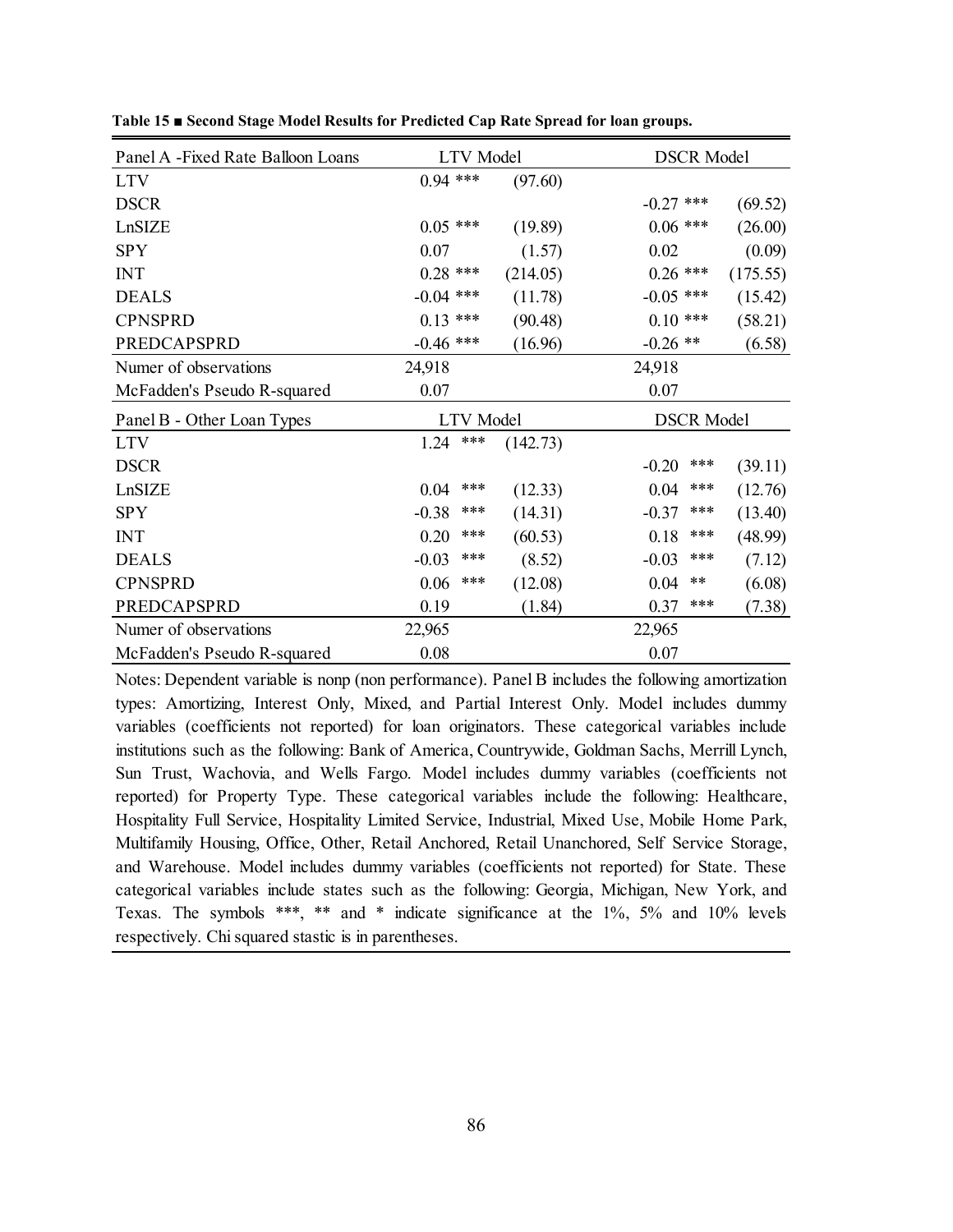## *Normal and Logistic Distributions*

The empirical results presented thus far using probit models may be sensitive to the distribution assumption of this approach. The probit technique assumes that the relationship takes the form of the cumulative distribution function of the normal distribution. If this assumption is false, estimates from probit models may suffer from bias and lead to erroneous conclusions. To test for sensitivity to the distribution function choice, an alternative specification is used for two of the empirical models. The Cap Rate Spread models with results presented in Table 10 for both LTV and DSCR are performed again using a logit (logistic regression) model instead of a probit model.

The results of this process are presented in Table 16. The direction and significance of the estimates resulting from the logistic model are nearly identical to those resulting from the probit model in Table 10. The direction, significance, and model fit, as indicated by the McFadden's pseudo R-squared, suggest little difference between the probit and logit models with this sample and primary research question.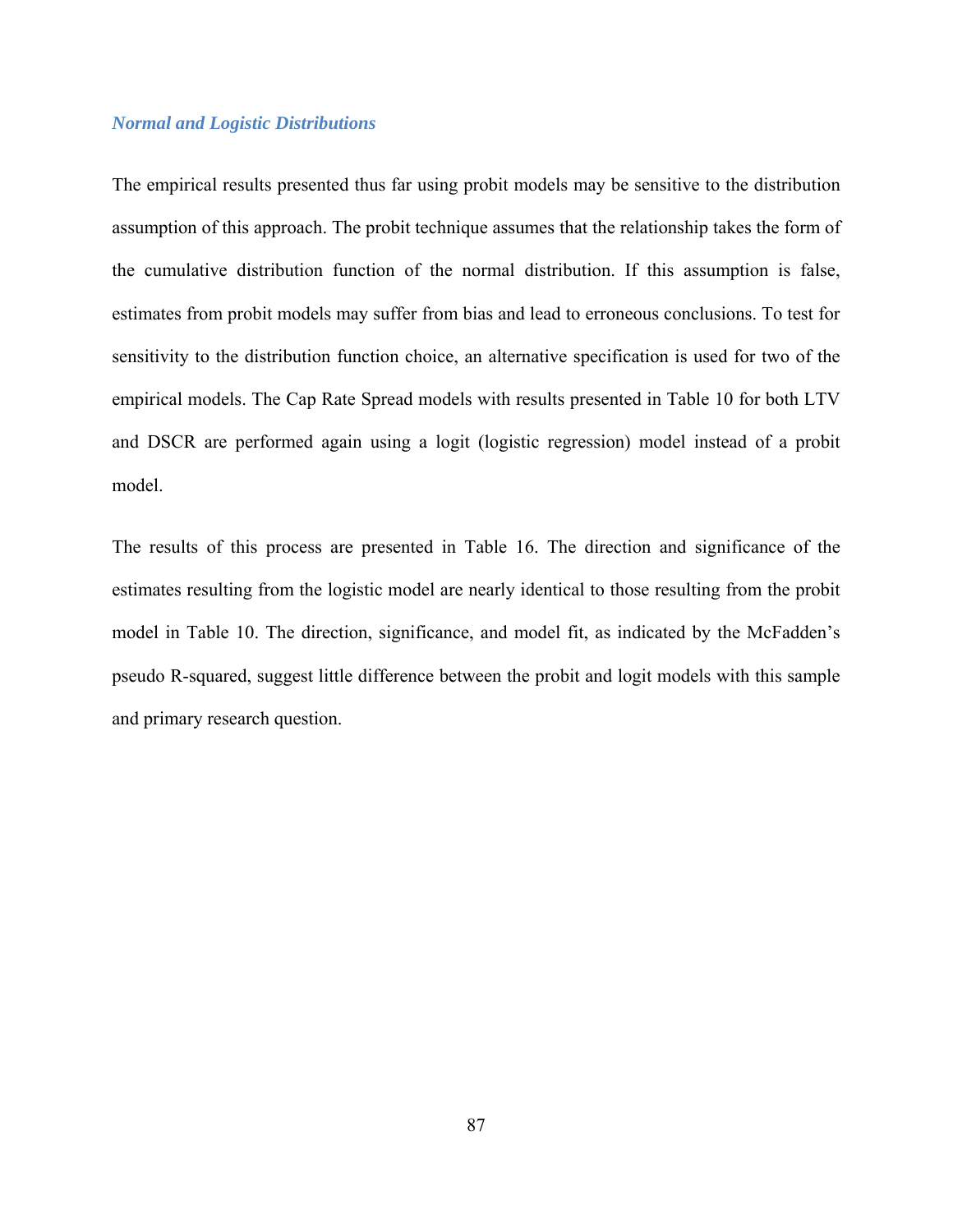**Table 16 ■ Logistic Cap Rate Spread Model.** 

|                             | <b>LTV</b> Model |          | <b>DSCR Model</b> |          |  |
|-----------------------------|------------------|----------|-------------------|----------|--|
| <b>LTV</b>                  | $1.87$ ***       | (226.51) |                   |          |  |
| <b>DSCR</b>                 |                  |          | $-0.43$ ***       | (105.98) |  |
| LnSIZE                      | $0.07$ ***       | (29.64)  | $0.08$ ***        | (35.60)  |  |
| <b>SPY</b>                  | $-0.08$          | (0.79)   | $-0.15*$          | (3.14)   |  |
| <b>INT</b>                  | $0.42$ ***       | (257.92) | $0.38$ ***        | (207.45) |  |
| <b>DEALS</b>                | $-0.06$ ***      | (20.95)  | $-0.07$ ***       | (22.97)  |  |
| <b>CPNSPRD</b>              | $0.16$ ***       | (92.56)  | $0.13$ ***        | (58.94)  |  |
| <b>CAPSPRD</b>              | $-0.44$ ***      | (8.94)   | $-0.12$           | (0.82)   |  |
| Numer of observations       | 47,883           |          | 47,883            |          |  |
| McFadden's Pseudo R-squared | 0.07             |          | 0.06              |          |  |

Notes: Dependent variable is nonp (non performance). Model includes dummy variables (coefficients not reported) for loan ammortization types. These categorical variables include the following: Balloon, Fully Amortizing, Interest Only, Mixed, and Partial Interest Only. Model includes dummy variables (coefficients not reported) for loan originators. These categorical variables include institutions such as the following: Bank of America, Countrywide, Goldman Sachs, Merrill Lynch, Sun Trust, Wachovia, and Wells Fargo. Model includes dummy variables (coefficients not reported) for Property Type. These categorical variables include the following: Healthcare, Hospitality Full Service, Hospitality Limited Service, Industrial, Mixed Use, Mobile Home Park, Multifamily Housing, Office, Other, Retail Anchored, Retail Unanchored, Self Service Storage, and Warehouse. Model includes dummy variables (coefficients not reported) for Rate Type. These categorical variables include rate types such as the following: Fixed, Libor, Euribor, and Prime. Model includes dummy variables (coefficients not reported) for State. These categorical variables include states such as the following: Georgia, Michigan, New York, and Texas. The symbols \*\*\*, \*\* and \* indicate significance at the 1%, 5% and 10% levels respectively. Chi squared statistic in parentheses.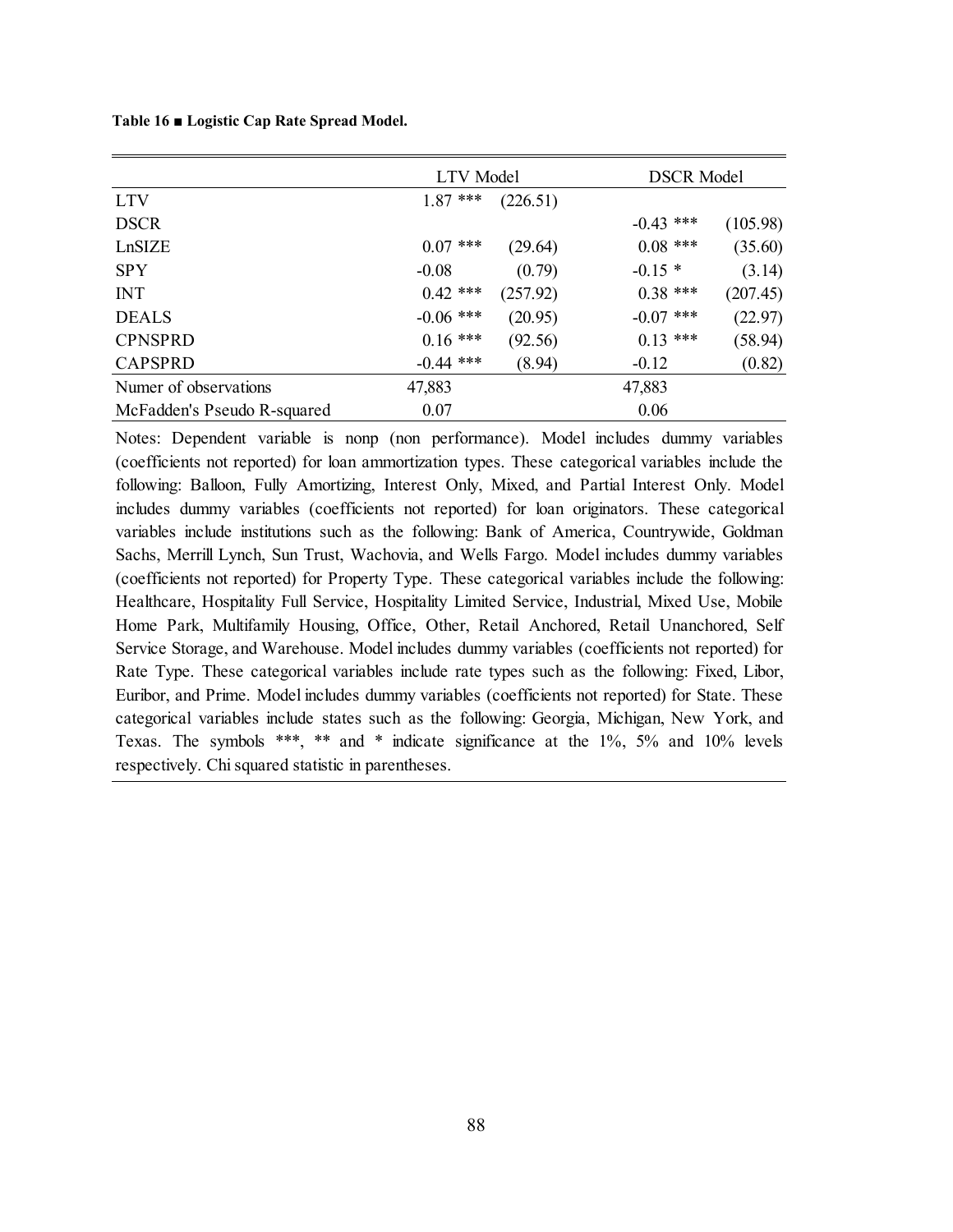Although LTV and DSCR are correlated as expected, these variables are not the primary variables of interest and thus may be included together in the empirical tests in order to further improve the explanatory possibilities of the model. In addition to the robustness checks for endogeneity of coupon rates with LTV / DSCR and the distribution assumption, select models were modified to introduce interaction effects between LTV, DSCR, Cap Rate Spread, and market interest rates. The result of this process provided evidence of a significant interaction between Cap Rate Spread, and DSCR. Three models are estimated and presented with DSCR, LTV and both in the models reported in Table 17. The interaction terms included in the models are as follows: Cap Rate Spread with LTV, Cap Rate Spread with DSCR, LTV with DSCR, and Cap Rate Spread with Int (10-Year Treasury yield).

In the first model with only LTV, the interaction terms for Cap Rate Spread with DSCR and LTV with DSCR are significant. The second model which replaces LTV with DSCR, has similar results with the same interaction terms significant yet the LTV with DSCR interaction term reverses sign. This is likely due to the change from including LTV to including DSCR in the model. The third model includes both LTV and DSCR and again has a significant positive result for the Cap Rate Spread with DSCR interaction term. The LTV with DSCR term remains significant at the 10% level and again returns to a negative sign. In this final model with LTV, DSCR and the Cap Rate Spread with DSCR interaction term, DSCR is insignificant. Of particular note is the result for Cap Rate Spread. This variable, the focus of other models throughout this dissertation is insignificant in all cases when the Cap Rate Spread with DSCR variable is included in the model. DSCR is significant at the 1% level, Cap Rate Spread is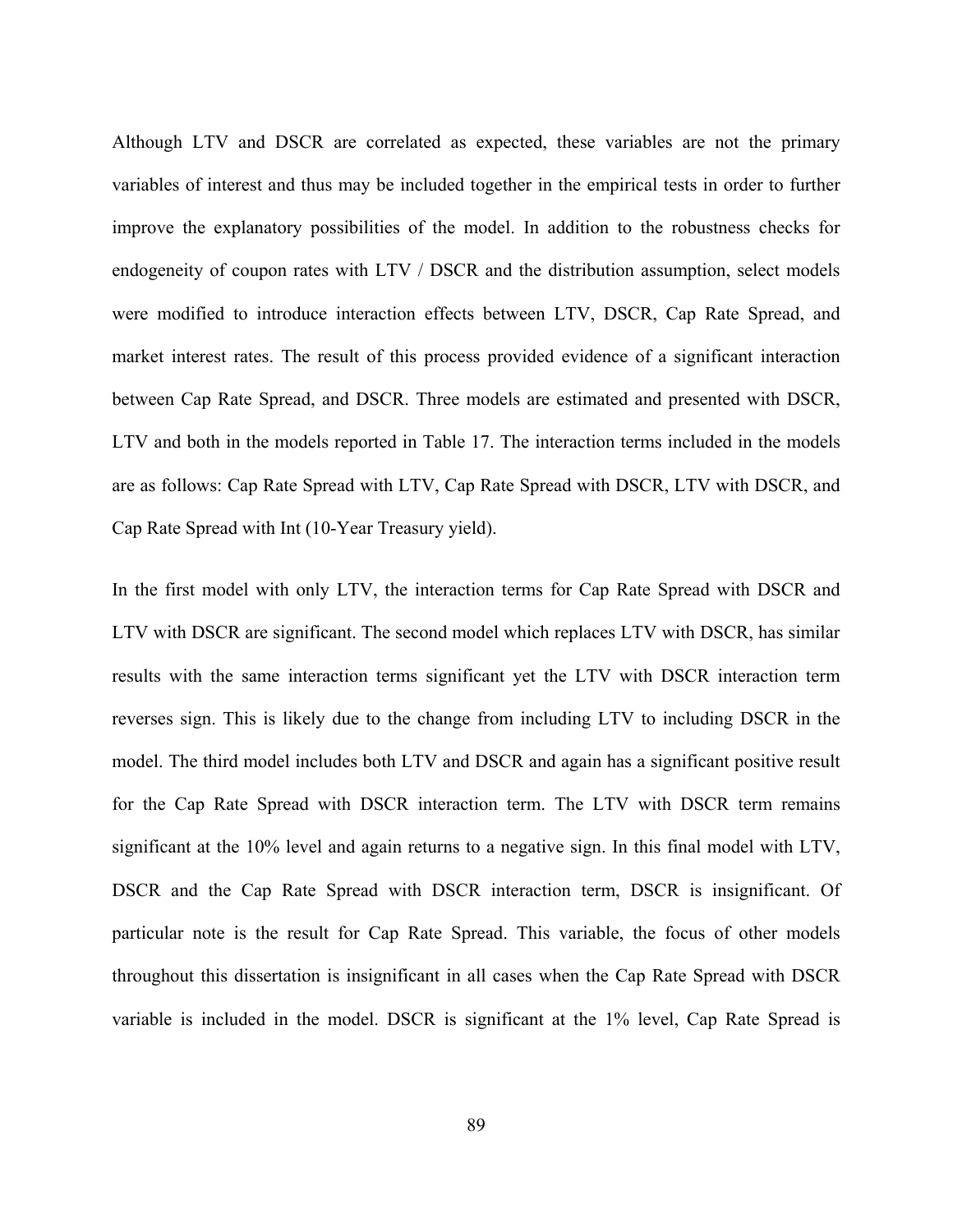insignificant, and the interaction term is significant at the 5% level. An interaction term for LTV and DSCR is also significant at the 1% level.

Extending the interaction testing to the subsets for Fixed Rate Balloon and all other loans, the coefficients for Cap Rate Spread and the Cap Rate Spread with DSCR in the LTV model are both significant at the 10% and 5% levels respectively. However, in the Fixed Rate Balloon model including DSCR, neither Cap Rate Spread nor the Cap Rate Spread with DSCR interaction term coefficients are significant. With the other loans, the Cap Rate Spread and Cap Rate Spread with DSCR coefficients are both highly significant in both the LTV and DSCR models. These results provide further evidence of the importance of Cap Rate Spread and its interaction with DSCR in CMBS loan underwriting decisions.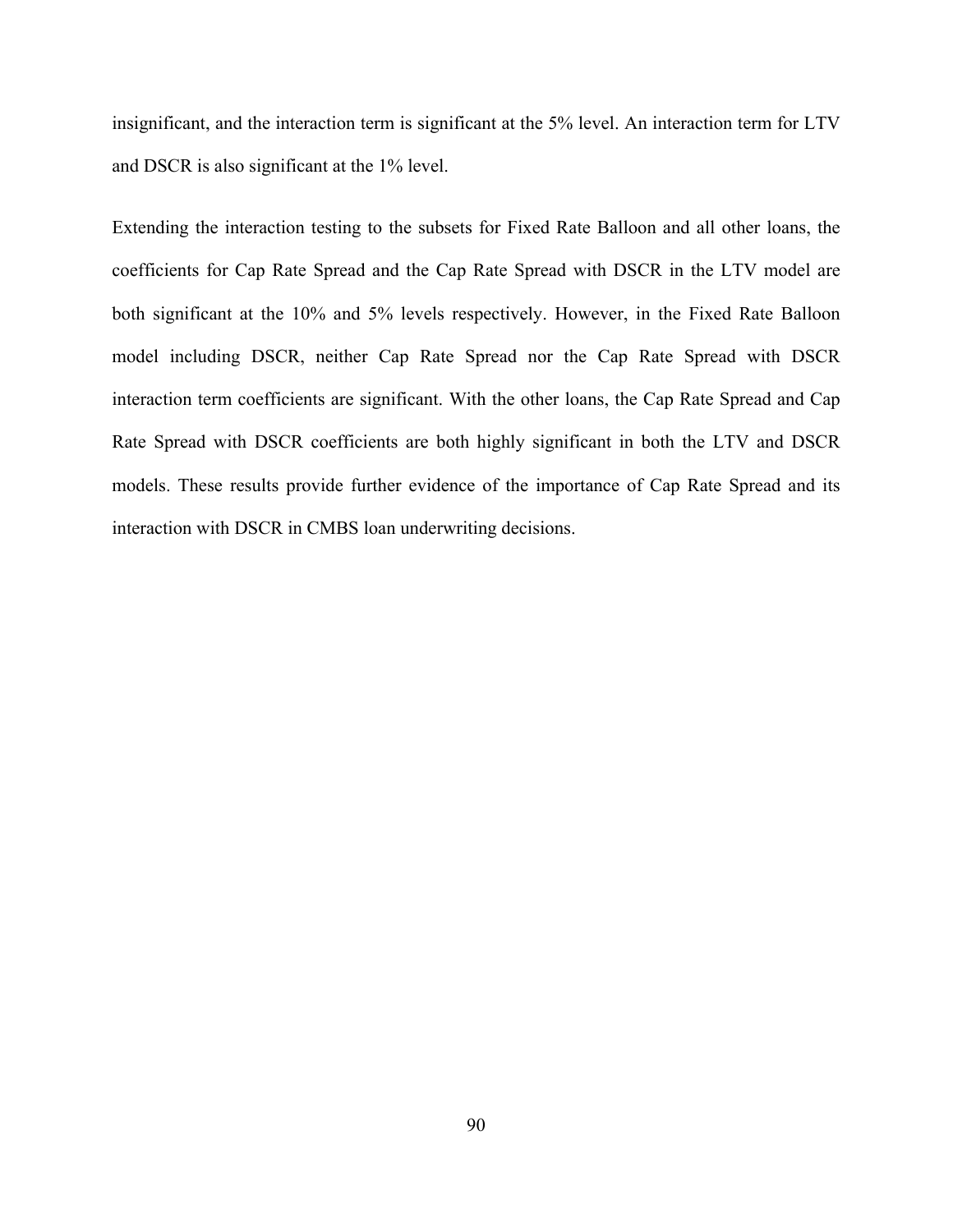#### **Table 17 ■ Interaction Model.**

|                             |             | LTV Model |             | <b>DSCR Model</b> |             | LTV and DSCR Model |
|-----------------------------|-------------|-----------|-------------|-------------------|-------------|--------------------|
| <b>LTV</b>                  | $1.19***$   | (223.99)  |             |                   | $1.25$ ***  | (49.92)            |
| <b>DSCR</b>                 |             |           | $-0.33$ *** | (163.86)          | 0.02        | (0.17)             |
| LnSIZE                      | $0.04$ ***  | (24.85)   | $0.04$ ***  | (28.53)           | $0.04$ ***  | (24.89)            |
| <b>SPY</b>                  | $-0.05$     | (.85)     | $-0.04$     | (0.74)            | $-0.05$     | (0.85)             |
| <b>INT</b>                  | $0.24$ ***  | (229.41)  | $0.25$ ***  | (250.05)          | $0.24$ ***  | (228.35)           |
| <b>DEALS</b>                | $-0.04$ *** | (23.12)   | $-0.04$ *** | (21.55)           | $-0.04$ *** | (23.13)            |
| <b>SPNSPRD</b>              | $0.09$ ***  | (79.46)   | $0.09$ ***  | (77.21)           | $0.09$ ***  | (79.61)            |
| <b>CAPSPRD</b>              | $-0.89$     | (.41)     | $-0.44$     | (0.10)            | $-0.91$     | (0.42)             |
| CAPSPRD x LTV               | 0.15        | (.02)     | 0.14        | (0.01)            | 0.16        | (0.02)             |
| CAPSPRD x DSCR              | $1.08$ ***  | (12.03)   | $0.78**$    | (6.47)            | $1.08$ ***  | (12.15)            |
| LTV x DSCR                  | $-0.17$ *** | (7.87)    | $0.48$ ***  | (75.22)           | $-0.20*$    | (3.50)             |
| CAPSPRD x INT               | $-0.20$     | (1.52)    | $-0.20$     | (1.57)            | $-0.19$     | (1.51)             |
| Numer of observations       | 47,883      |           | 47,883      |                   | 47,883      |                    |
| McFadden's Pseudo R-squared | 0.07        |           | 0.07        |                   | 0.07        |                    |

Notes: Dependent variable is nonp (non performance). Model includes dummy variables (coefficients not reported) for loan originators. These categorical variables include institutions such as the following: Bank of America, Countrywide, Goldman Sachs, Merrill Lynch, Sun Trust, Wachovia, and Wells Fargo. Model includes dummy variables (coefficients not reported) for Property Type. These categorical variables include the following: Healthcare, Hospitality Full Service, Hospitality Limited Service, Industrial, Mixed Use, Mobile Home Park, Multifamily Housing, Office, Other, Retail Anchored, Retail Unanchored, Self Service Storage, and Warehouse. Model includes dummy variables (coefficients not reported) for State. These categorical variables include states such as the following: Georgia, Michigan, New York, and Texas. The symbols \*\*\*, \*\* and \* indicate significance at the 1%, 5% and 10% levels respectively. Chi Squared statistic is in parentheses.

## **Research Limitations**

The study by Archer, Elmer, Harrison, and Ling (2002) discusses survivor bias, a common problem with loan performance databases. The authors methodically present the issues of both left- and right-censoring of their data. Left-censoring can happen when loans are paid off early or when loans default and the property is sold prior to the observation point. As a result, these loans, which were originated alongside other loans in the final sample, are not included in the final sample. Similarly, databases provided by banks, insurance companies, and regulatory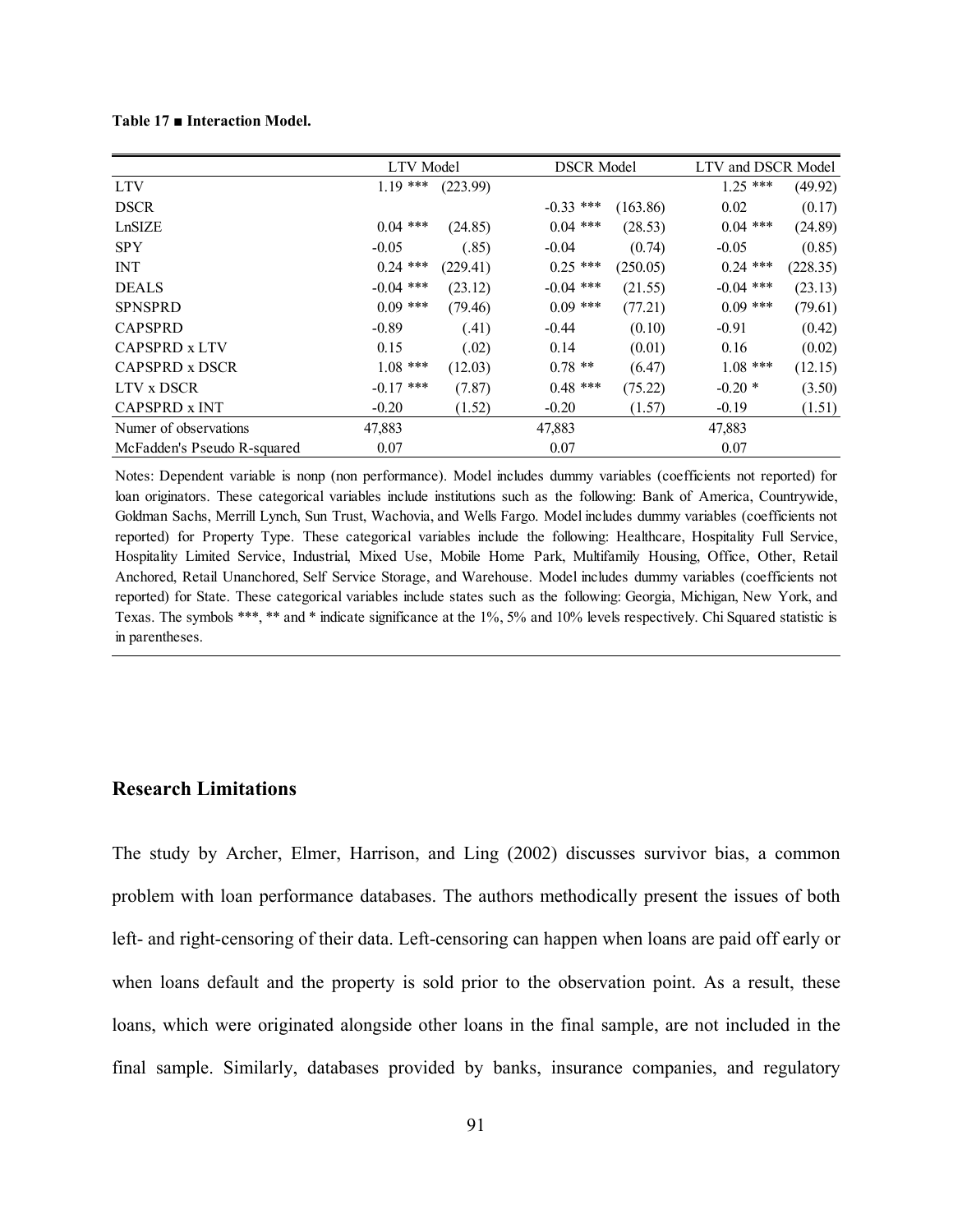agencies are also prone to right-censoring of the data. The problem with right censoring is not missing loans, but rather loans that are present in the sample but have not yet defaulted. These limitations plague empirical studies in many domains that rely upon secondary data gathered and maintained primarily for the purposes of operating an ongoing business or governmental concern.

To reduce the effects of left-censoring, Archer, Elmer, Harrison, and Ling (2002) removed loans from their sample that had seasoned for more than 24 months prior to securitization by the RTC or FDIC. The authors point out that the problems of left censoring may be mitigated in the case of a multivariate analysis since, as they postulate, the marginal effects of the default factors likely influence the censored and uncensored loans equally.

Another typical issue with this type of data is accuracy. As a screen for the accuracy of key variables such as LTV and DSCR, values may be assessed to identify those which may be considered unreasonable. For example, outliers that fall far from industry standards may be eliminated from the sample on the grounds that they are either mistakes or represent atypical arrangements at the time of origination. For their sample, Archer, Elmer, Harrison, and Ling (2002) set cutoff criteria for the loan contract rate, original LTV, and DSCR to eliminate the potential effects of outliers. Although a similar process was used with this research to deal with outliers, the nature of CMBS loans and databases which provide the sources for secondary data research are prone to lack data and contain errors.

In one example of the potential for bias related to uncertainty in the data, the validity of parameter estimates in models including LTV rely upon the assumption that each property is encumbered by only one loan. If, however, some loans in the CMBS loan database are second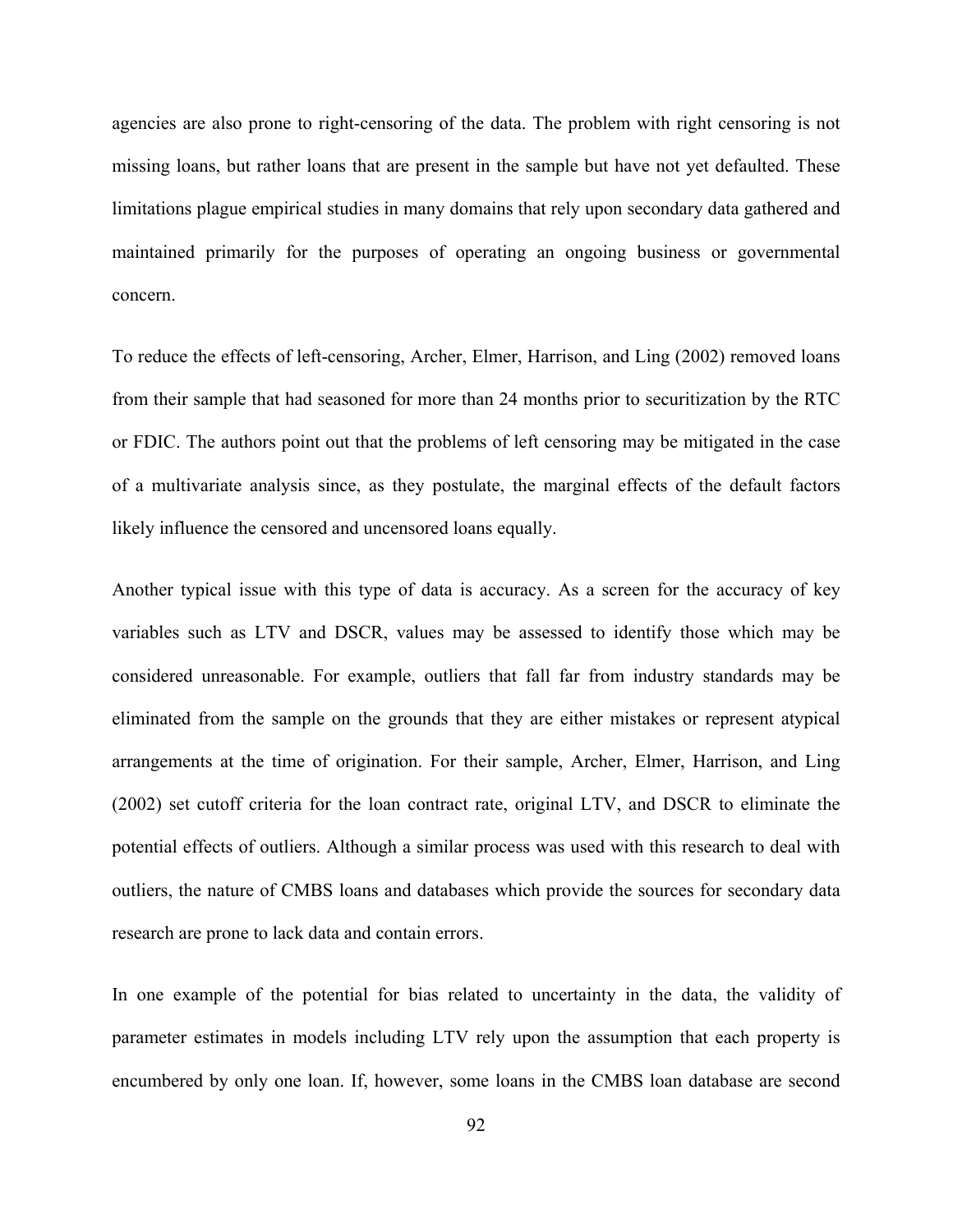mortgages these loans may experience more stress than other loans with the same LTV where the loan reported for the observation is the only loan for the property.

Another potential bias in the research is due to missing data. The most notable example is due to missing or invalid values for net operating income (NOI), a variable needed to compute Cap Rate and thus Cap Rate Spread. NOI is missing in 21,945, roughly 30% of the original sample of 73,196 U.S. loans originated starting in 1993. If this large number of loans differs from the remaining sample in a non-random manner in characteristics related to the measured relationships, the final results of this research may be severely biased. One possible extension of this research would be to supplement the Bloomberg data with additional sources which would fill in the NOI gaps and add other loan and originator data elements which may further add to the research possibilities herein.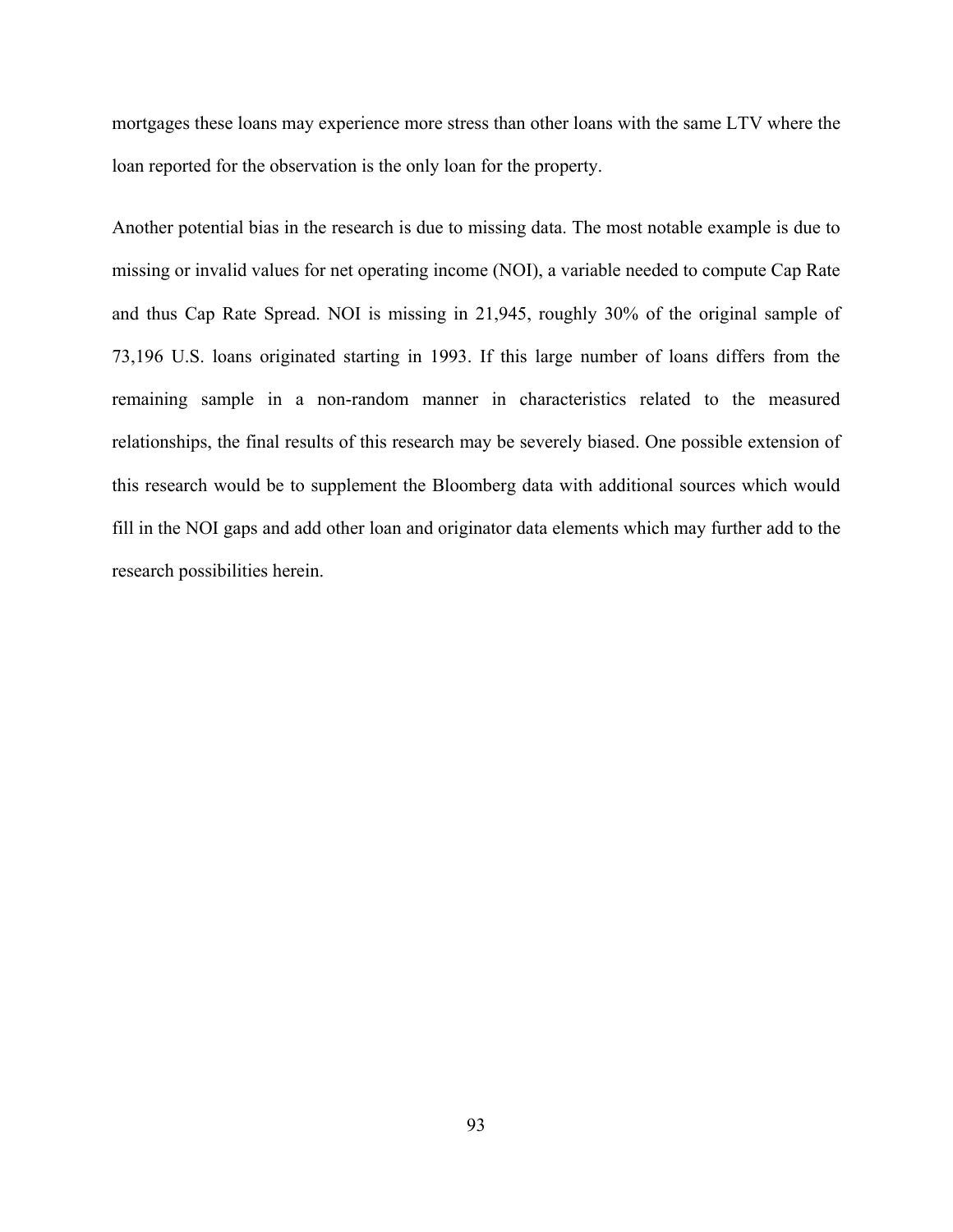## **CHAPTER FIVE – NUMERICAL ANALYSIS**

# **Applications**

In practice, underwriters may be advised to select a decision rule or screening criteria related to Cap Rate Spread that is utilized alongside LTV and DSCR when making approval and/or pricing decisions on commercial mortgage loans. While the level selected by individual underwriters will vary according to the business model and risk tolerance of each firm, it may be illustrative to select a cutoff point and demonstrate the effect this prescription may have had on the rate of loan Non-performance for past loans. For demonstration purposes, a level of 1% is selected as a minimum Cap Rate Spread required for loans which would be approved for origination.

To ensure that the Cap Rate Spread is evaluated for its additional power to reduce loan Nonperformance, the conservative LTV and DSCR rules are first applied. To visually present the result of increasingly restrictive underwriting criteria, a chart is constructed beginning with the rate of Non-performance for all loans, proceeding to the level of Non-performance with the conservative LTV and DSCR rules, and ending with the level of Non-performance by adding the Cap Rate Spread rule. The chart displays the much reported rise in Non-performance for those loans originated throughout the 2000s with the peak occurring in early-2007.

By introducing the LTV and DSCR criteria, the risk of Non-performance follows the same pattern but at levels markedly lower than what actually happened. The lowest line, for the addition of the Cap Rate Spread rule, is lower still and also demonstrates a slightly different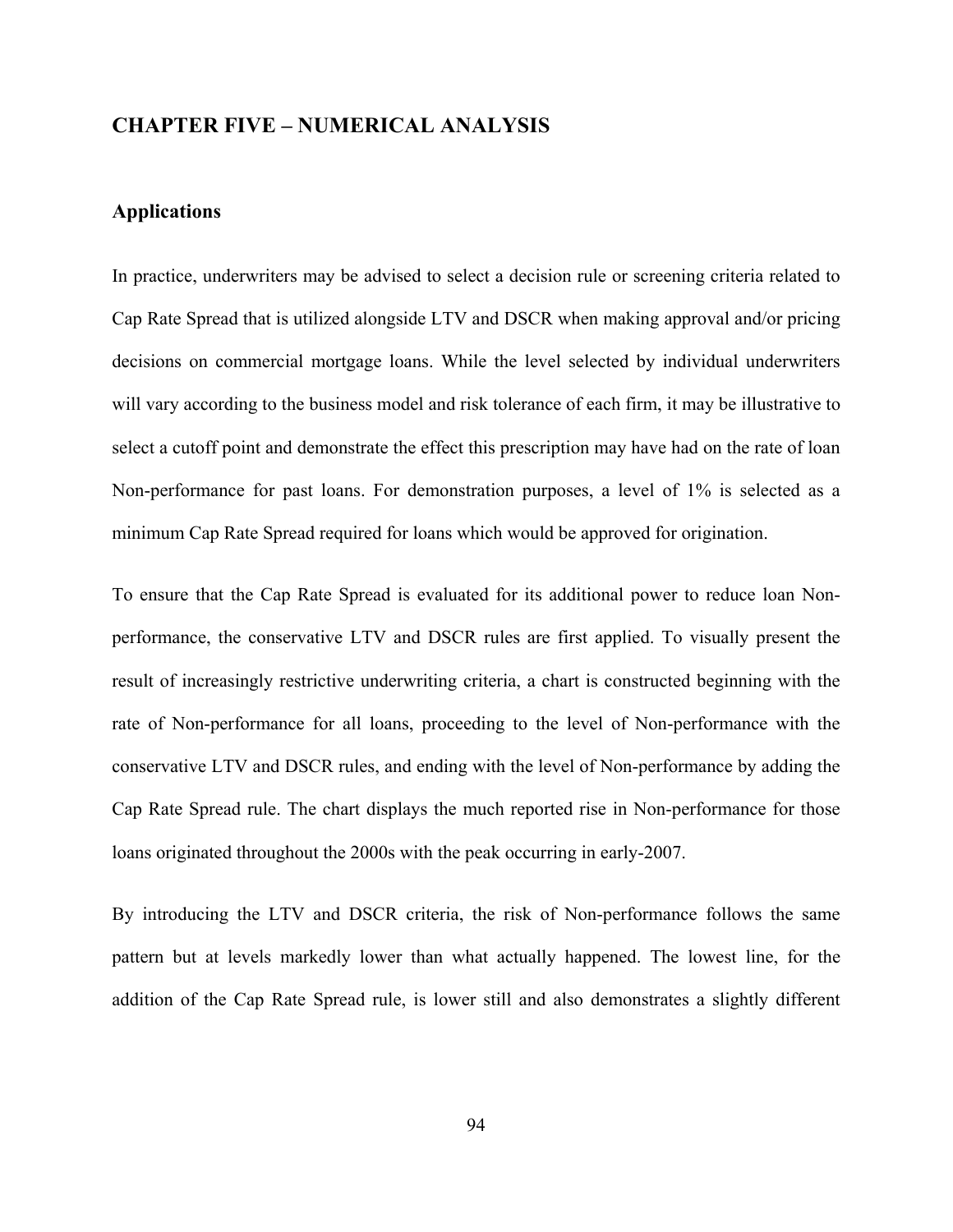pattern with the second major peak of the 2000s lower than the first. This result may suggest that Cap Rate Spread may have helped as an early warning signal to avoid the second major peak.



**Figure 3 ■ Loan Performance with LTV/DSCR and Cap Rate Spread Rules** 

A Cap Rate Spread criteria requiring loans to have a value greater than .01 would have prevented the origination of an additional 1,798 CMBS loans reducing the rate of Non-performance from 14.9% with only the LTV and DSCR criteria to just 11.6% by adding the Cap Rate Spread criteria. Of course, the imposition of additional criteria will also lead to erroneously rejecting loans which would have performed well. Back testing with the same sample of CMBS loans, this Type I error rate rises from 19% with only the LTV and DSCR criteria to 34% with the addition of the Cap Rate Spread.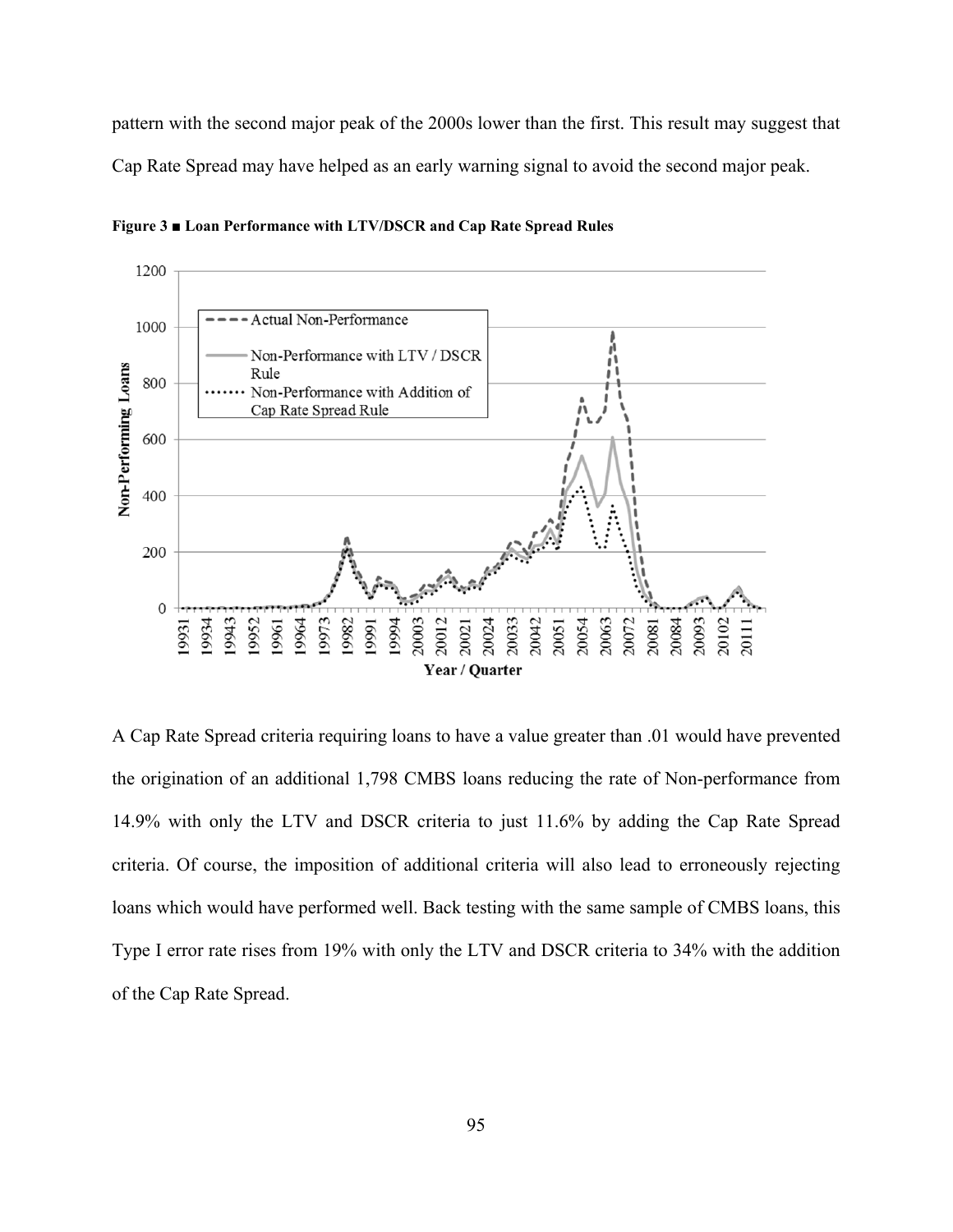Ultimately, CMBS loan underwriters must individually determine an acceptable level of Nonperformance appropriate to their business model and tolerance for risk. Using intuition, experience, tools, and rules, each underwriter must choose a balance between the competing risks of rejecting potentially profitable loans and accepting loans which will fail. This research result is important because it helps deepen our understanding of the relationships between property income and loan performance and provides an additional tool that underwriters may employ in assessing CMBS loan risk.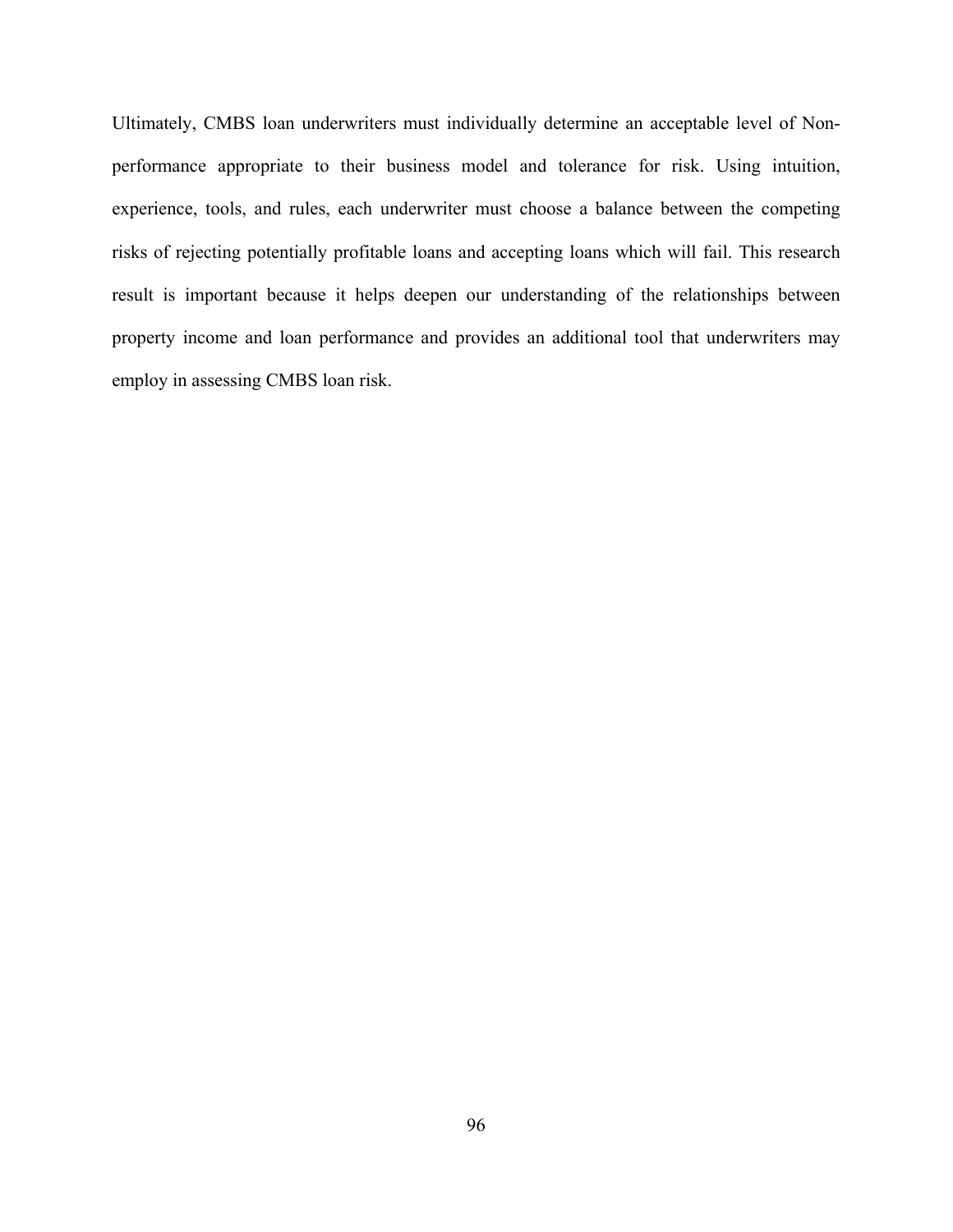# **CHAPTER SIX – CONCLUSIONS AND IMPLICATIONS FOR FUTURE RESEARCH**

## **Conclusions**

Standard measures such as LTV and DSCR are the mainstay of commercial mortgage underwriting risk assessment. Despite the continued reliance upon these trusted measures, commercial mortgage Non-performance and ultimate default rose significantly during the financial crisis of the late 2000s. This rise in defaults, coupled with a boom in the securitization of commercial mortgages, provides motivation for studying loan and origination factors known at origination and their relationships with future Non-performance. In this dissertation, an additional factor is proposed that appears to have a relation to Non-performance: the Cap Rate Spread. This spread between the unlevered rate of return on the building and the coupon rate of the loan provides an indication of how profitable a project is to the mortgagee and how insulated they are against shocks to their NOI. A borrower with a high Cap Rate Spread has a greater ability to make continued loan payments during an economic downturn. Although Cap Rate Spread and DSCR are expected to rise together in most circumstances, periods of especially low interest rates may lead to loans with high DSCR and low Cap Rate Spread. These loans originated during low interest rate periods may be a particular risk of Non-performance.

The use of Cap Rate Spread is demonstrated as an additional underwriting standard on those loans which would have passed conservative criteria based on LTV and DSCR. These "safe" loans should provide fertile ground for exploring the marginal benefit of a Cap Rate Spread underwriting policy. Back-testing with the sample of CMBS loans originated in the 1993 – 2011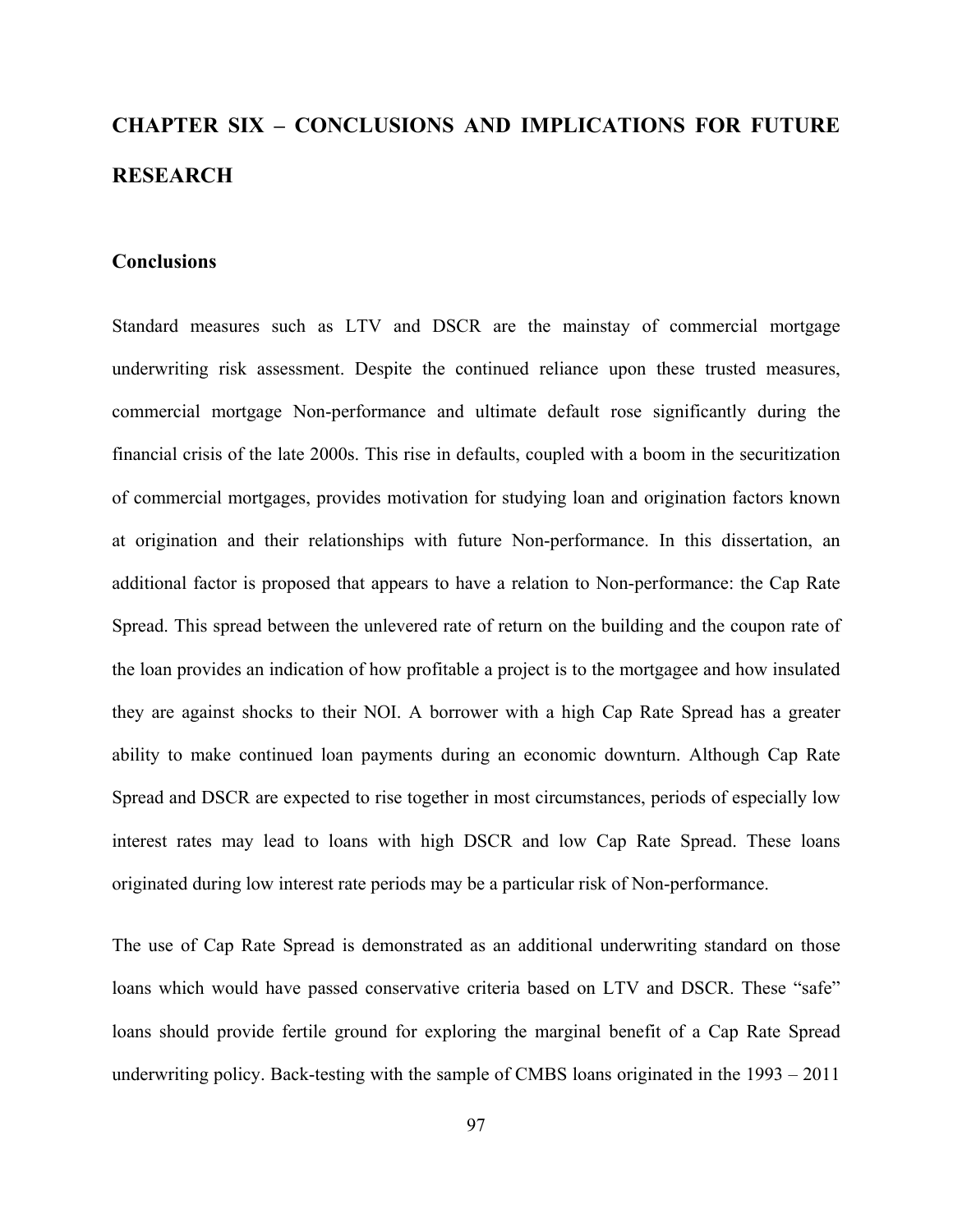time period will show the quantity of loans which, though meeting the LTV and DSCR criteria, would have been rejected on a Cap Rate Spread basis, as well as the rate of error in rejecting loans that would have continued performing though the sample period.

The research relies primarily upon a probit methodology to estimate the parameters related to the probability of Non-performance in a sample of 47,883 individual loans that ultimately were packaged into CMBS. The evidence revealed through empirical testing suggests that Cap Rate Spread does provide significant additional information beyond that of the traditional ratios of LTV and DSCR. With the full database, results for models including LTV contained significantly negative coefficients for Cap Rate Spread suggesting that as Cap Rate Spread widens, the risk of Non-performance falls. When DSCR is included in the model, however, the Cap Rate Spread coefficient is no longer significant.

With the sample split into two groups, a homogenous group of the most common loans, Fixed Rate Balloon, and all other loans, the results for the Fixed Rate Balloon loans are consistent for both the LTV and DSCR models. With the group of Fixed Rate Balloon loans, the coefficient for Cap Rate Spread is negative and significant in all specifications including a two-stage model with a Cap Rate Spread measure based on a predicted Coupon Rate. The results are also robust to changing the distribution assumption from normal to logistic by modeling with the logit approach rather than probit. For the group of other loans, the coefficient for Cap Rate Spread is positive and significant in the DSCR model but is insignificant in the LTV model suggesting that Cap Rate Spread adds no additional information beyond LTV or that the set of variables in the model do not adequately represent the Non-performance process.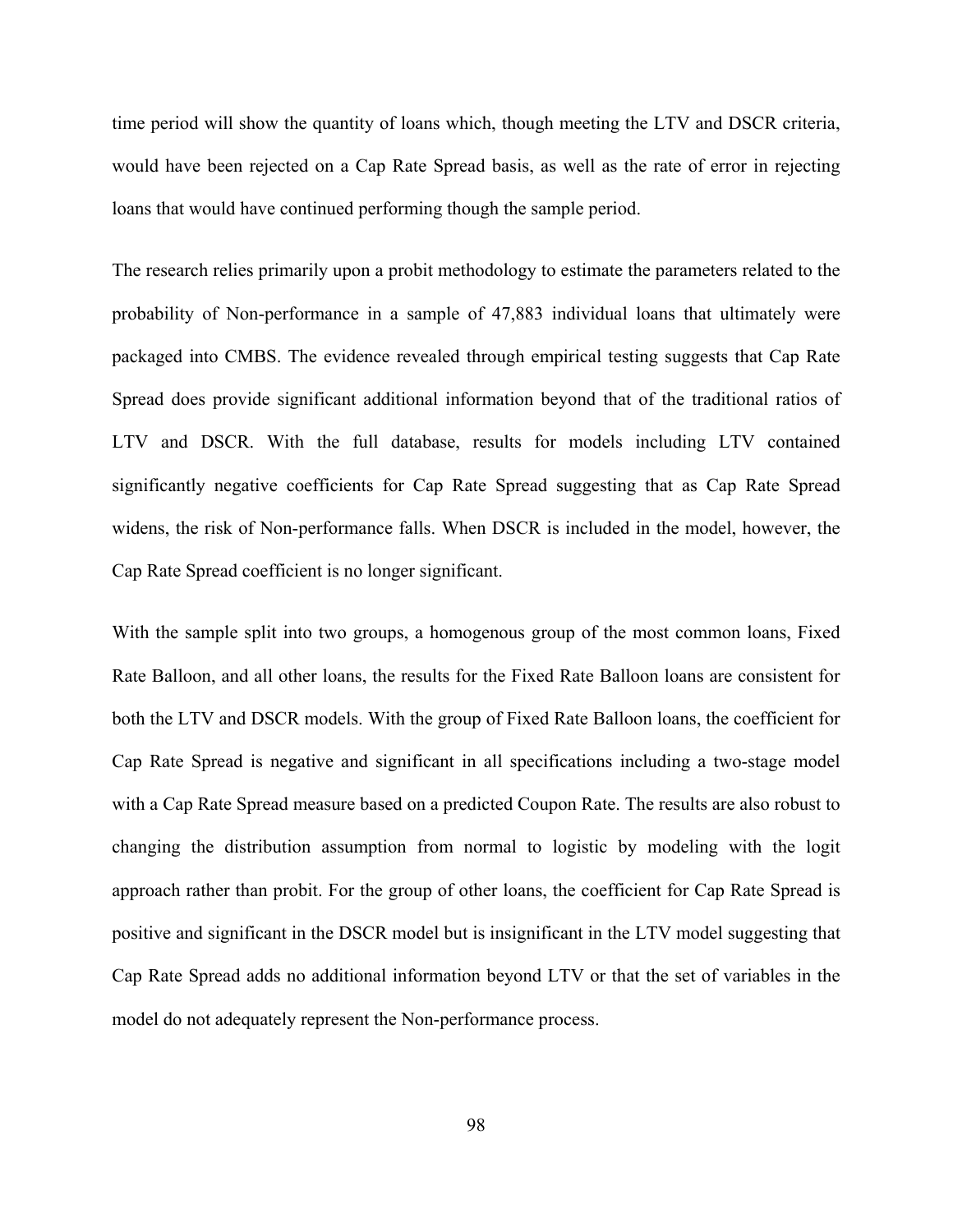The final aim of this dissertation is to suggest and model the outcome of using a Cap Rate Spread underwriting standard when evaluating and approving commercial mortgage loans. Modeling the potential outcome of an underwriting tool such as Cap Rate Spread, an arbitrary cutoff point is set at 1% and analyzed for the effect on originations during the sample period of requiring a value greater than the cutoff in order for a loan to be approved. To better understand the marginal effects of such a policy, only loans which would have also passed conservative LTV and DSCR tests are considered. Loans that meet tests requiring LTV less than .8 and DSCR greater than 1.25 are further restricted with a Cap Rate Spread criteria that require loans to have a value greater than 1%. Such a policy would have prevented the origination of an additional 1,798 CMBS loans reducing the rate of Non-performance from 14.9% with only the LTV and DSCR criteria to just 11.6% by adding the Cap Rate Spread criteria.

If the null hypothesis with respect to loan performance is that loans will perform, a false positive (Type I) error would be the equivalent of blocking the origination of a loan which would have performed through the sample period. Back testing with the same sample of CMBS loans, this Type I error rate rises from 19%, with only the LTV and DSCR criteria, to 34% with the addition of the Cap Rate Spread. This prescription must be used with caution because the performance of the loans is only known through the end of the observation period. This truncated sample period does not include future Non-performance of the currently performing loans and thus may be biased by loans originated in later periods which did not experience economic conditions which may likely lead to Non-performance.

The appropriate Cap Rate Spread floor for use as an underwriting standard will necessarily vary according to the risk-tolerance and profitability of the individual originators or the investors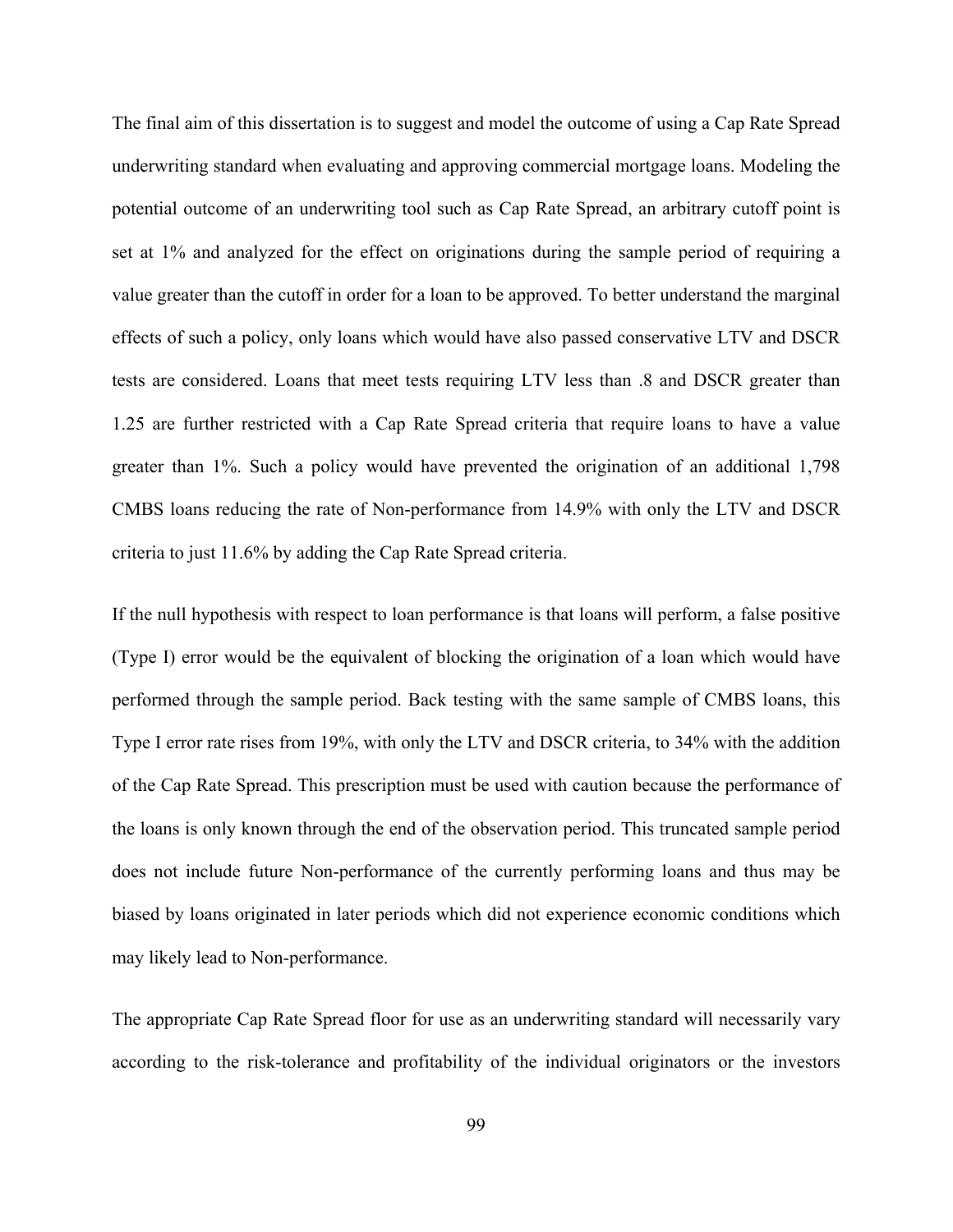purchasing the pools of mortgages through their CMBS shares. Loans or CMBS pools using a Cap Rate Spread floor policy that is otherwise similar to other loans or pools may provide an additional measure of protection against subsequent Non-performance or default. While no one Cap Rate Spread floor would be appropriate for all originators, all originators should consider incorporating this simple criteria into their broader program of underwriting tools.

## **Future Research Directions**

Are there some situations where LTV, DSCR, or Cap Rate Spread is the binding constraint or the decision rule that would override in situations where the other rules disagree as to the approval of a loan? For example, there may be some situations when, even though the ratios LTV and DSCR suggest a loan is too risky for origination, the loan's Cap Rate Spread would support a favorable origination decision. The presentation in Figure 3 shows the possibility of the reverse, loans which would be approved on the basis of their LTV and DSCR ratios but may be declined due to a low Cap Rate Spread. The economic conditions and loan characteristics which determine the binding constraint from among LTV, DSCR and Cap Rate Spread is an area for further investigation. Visual inspection of the trends in levels seems to indicate that the relationship between interest rates and Cap Rate Spread changed after 2007. This potential structural break warrants further study to understand whether this apparent change is significant and to test theories which may explain the change, if any, to this relationship.

As pointed out previously, a simple rule to block the origination of loans likely to experience trouble in the future must be combined with information needed to balance the potential profits of lending with the potential losses of loan defaults. Any decision rule is likely to reject loans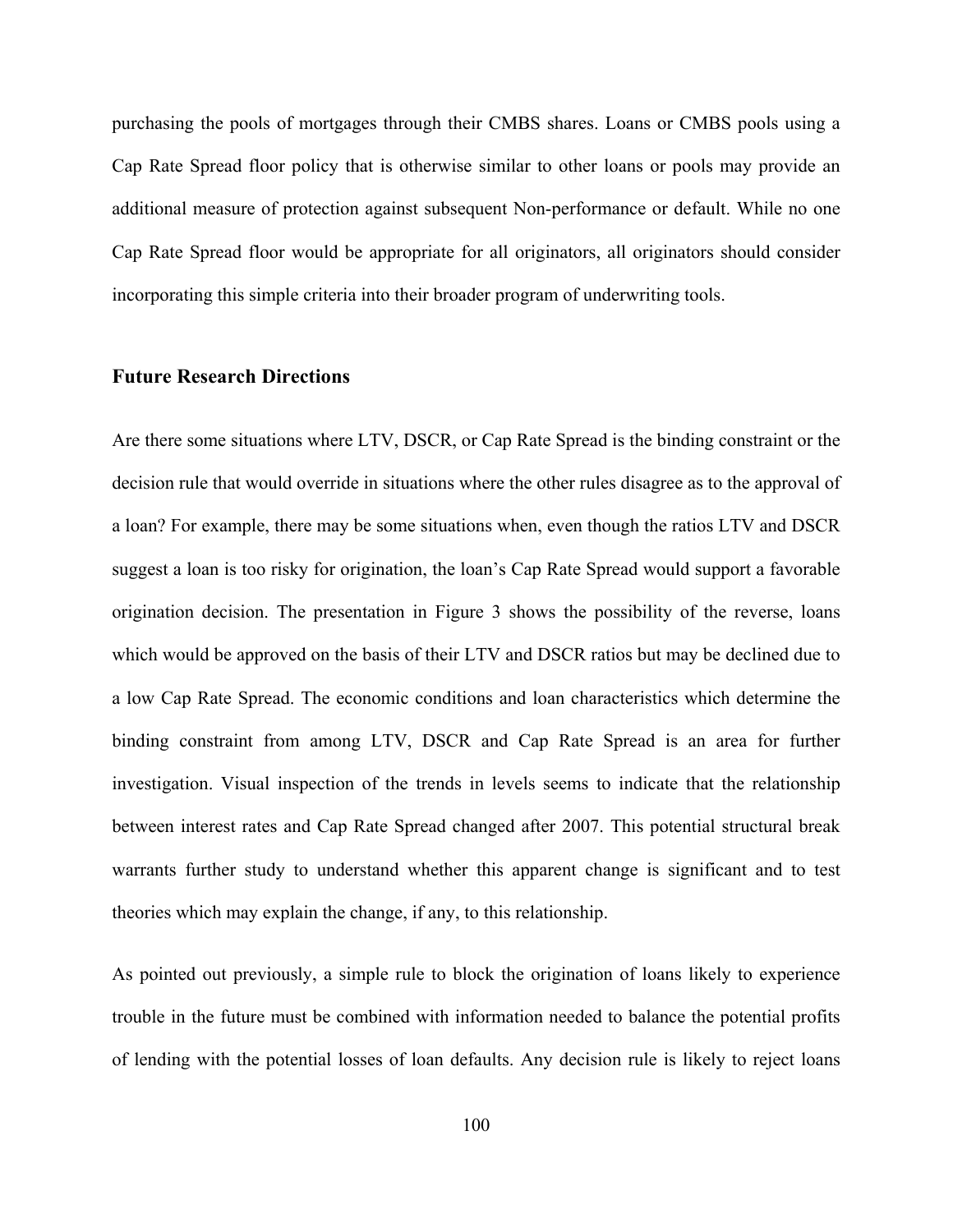which would have performed well and accept loans which will later default. Research combining the profitability of particular loans or general loan characteristics with the institutional costs of default may help illuminate this interesting but unexplored aspect of loan performance and default. Extending this research to include additional information about the loan originators such as type of firm, extent to which originators retain an equity stake in target CMBS, and depth and experience of underwriting organizations may further demonstrate the importance of Cap Rate Spread in predicting CMBS loan performance.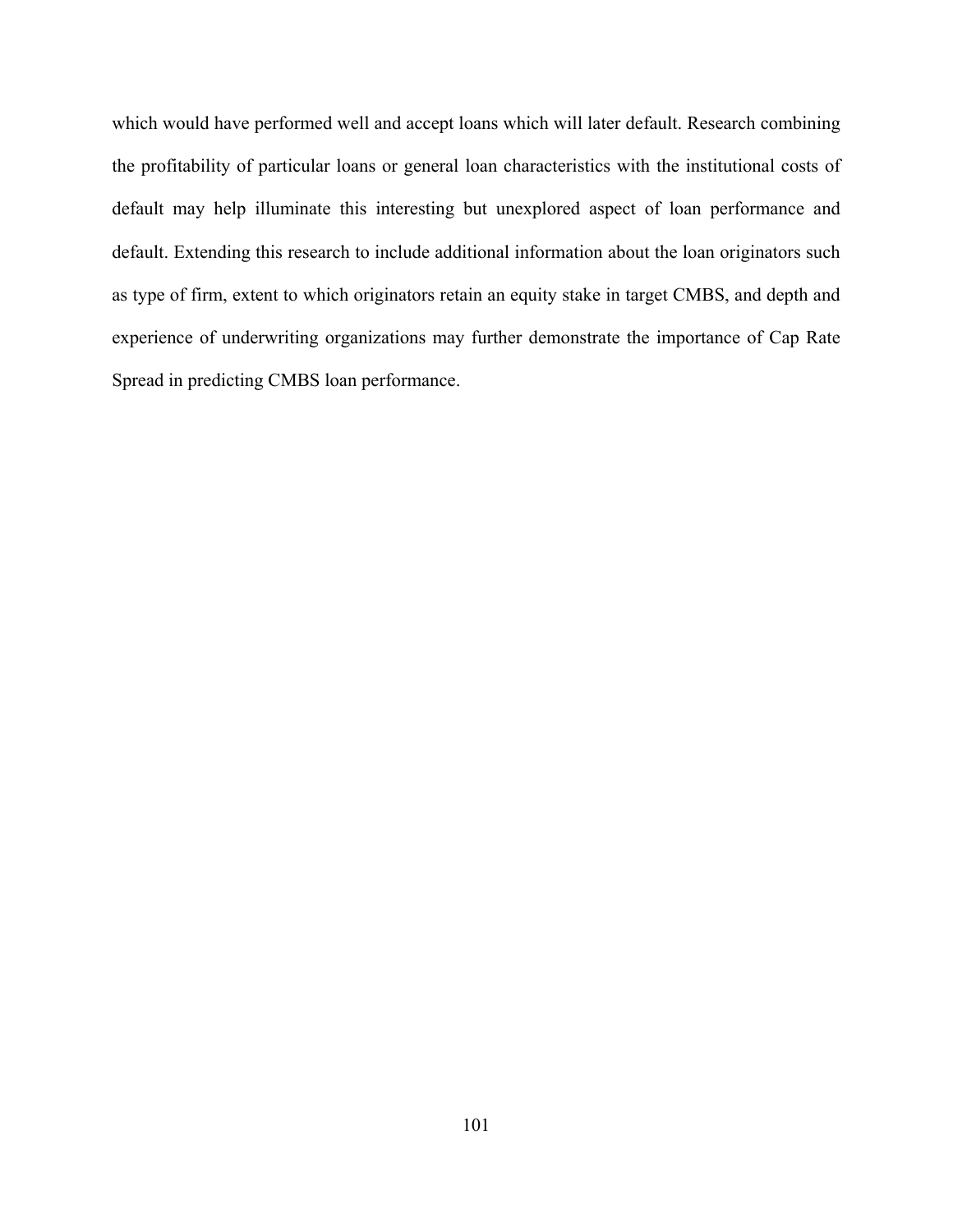# **REFERENCES**

Ambrose, BW, and AB Sanders. 2003. Commercial Mortgage-Backed Securities: Prepayment and Default. *The Journal of Real Estate Finance and Economics* 26: 179-196.

An, X, Y Deng, and AB Sanders. 2010. Default Risk of CMBS Loans: What Explains the Regional Variations? *Working Paper*.

An, X, and AB Sanders. 2010. Default of Commercial Mortgage Loans during the Financial Crisis. *2010 AREUEA Mid-Year Conference*.

Archer, WR, PJ Elmer, DM Harrison, and DC Ling. 2002. Determinants of Multifamily Mortgage Default. *Real Estate Economics* 30: 445-473.

Black, LK, CS Chu, AM Cohen, and J Nichols. 2011. Differences Across Originators in CMBS Loan Underwriting. *Finance and Economics Discussion Series*, Federal Reserve Board: Washington DC.

Bliss, CI. 1935. The Calculation of the Dosage-Mortality Curve. *Annals of Applied Biology* 22: 134-167.

Bollen, KA, and R Jackman. 1990. Regression diagnostics: An expository treatment of outliers and influential cases. JFJS Long, editor *Modern Methods of Data Analysis*, Sage: Newbury Park.

Chen, J, and Y Deng. 2010. Commercial Mortgage Workout Strategy and Conditional Default Probability: Evidence from Special Serviced CMBS Loans. *NUS Institute of Real Estate Studies Working Paper*, National University of Singapore.

Childs, PD, SH Ott, and TJ Riddiough. 1996. The Pricing of Multiclass Commercial Mortgage-Backed Securities. *The Journal of Financial and Quantitative Analysis* Vol. 31: 581-603.

Christopoulos, AD, RA Jarrow, and Y Yildirim. 2008. Commercial Mortgage-Backed Securities (CMBS) and Market Efficiency with Respect to Costly Information. *Real Estate Economics* 36: 441-498.

Ciochetti, BA, Y Deng, G Lee, JD Shilling, and R Yao. 2003. A Proportional Hazards Model of Commercial Mortgage Default with Originator Bias. *The Journal of Real Estate Finance and Economics* 27: 5-23.

Cook, RD, and S Weisberg. 1982. *Residuals and influence in regression*. Chapman & Hall: New York.

Corcoran, PJ. 2009. Commercial Mortgage Default and Refinancing Risk: A Primer *The Journal of Portfolio Management* Vol. 35: 70-79.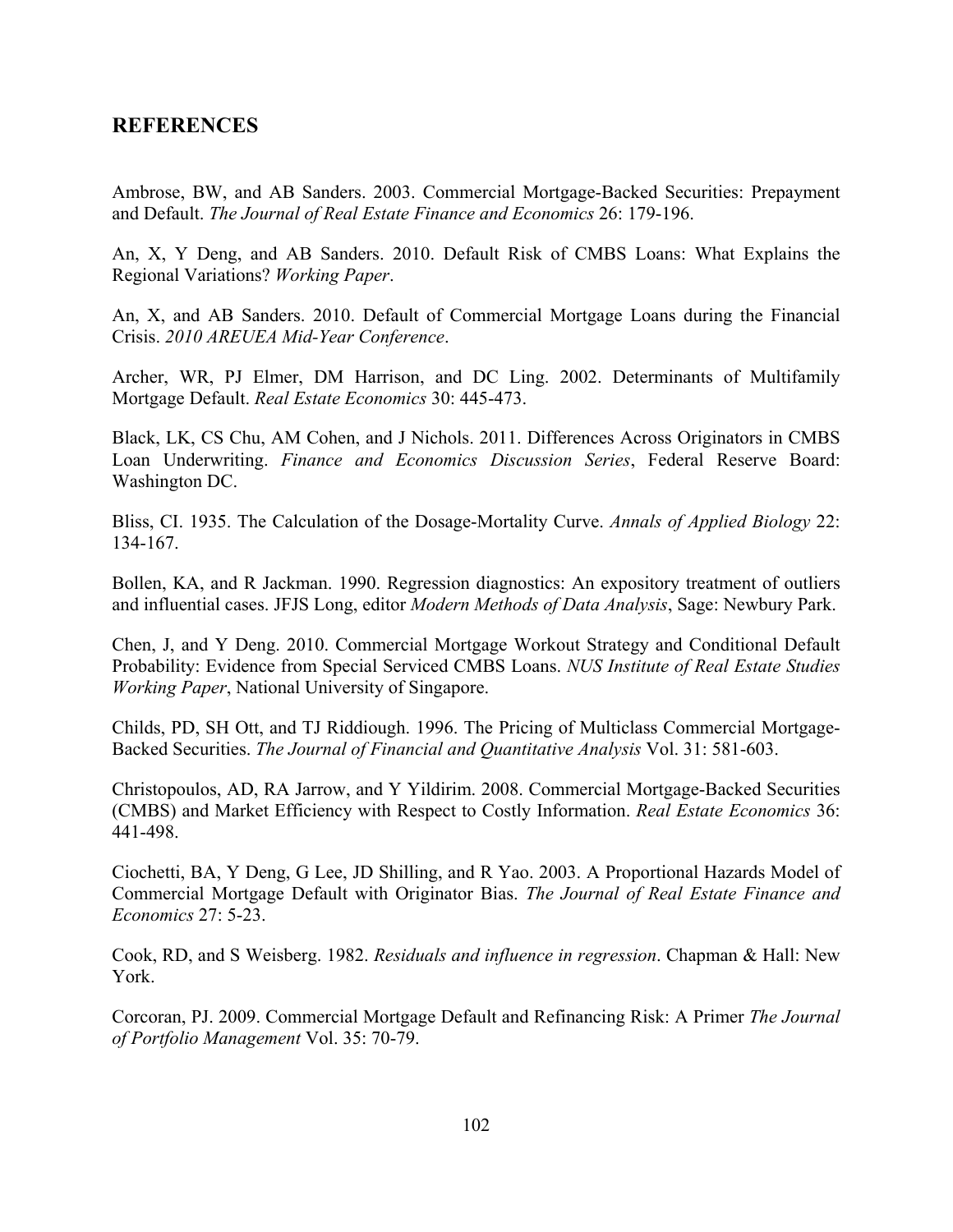De Leonardis, D, and R Rocci. 2008. Assessing the default risk by means of a discrete-time survival analysis approach. *Applied Stochastic Models in Business and Industry* 24: 291-306.

Deng, Y, SA Gabriel, and AB Sanders. 2011. CDO market implosion and the pricing of subprime mortgage-backed securities. *Journal of Housing Economics* 20: 68-80.

Downing, C, R Stanton, and N Wallace. 2008. Volatility, Mortgage Default, and CMBS Subordination. *Working Paper*.

Finney, DJ. 1952. *Probit Analysis*. Cambridge University Press: Cambridge, England.

Finney, DJ, and WL Stevens. 1948. A table for the calculation of working probits and weights in probit analysis. *Biometrika* 35: 191-201.

Furfine, C. 2011. Deal Complexity, Loan Performance, and the Pricing of Commercial Mortgage Backed Securities. *Working Paper*.

Gallo, JG, RJ Buttimer, LJ Lockwood, and RC Rutherford. 1997. Determinants of Performance for Mortgage-Backed Securities Funds. *Real Estate Economics* 25: 657-681.

Goldberg, L, and CA Capone, Jr. 1998. Multifamily Mortgage Credit Risk: Lessons From Recent History. *Cityscape* 4.

Goldberg, L, and CA Capone, Jr. 2002. A Dynamic Double-Trigger Model of Multifamily Mortgage Default. *Real Estate Economics* 30: 85-113.

Greenberg, BG. 1980. Chester I. Bliss, 1899-1979. *International Statistical Review / Revue Internationale de Statistique* 8: 135-136.

Grovenstein, RA, JP Harding, CF Sirmans, S Thebpanya, and GK Turnbull. 2005. Commercial mortgage underwriting: How well do lenders manage the risks? *Journal of Housing Economics* 14: 355-383.

Hahn, ED, and R Soyer. 2005. Probit and Logit Models: Differences in a Multivariate Realm. *Working Paper*, Retrieved Oct 17, 2011 from http://home.gwu.edu/~soyer/mv1h.pdf.

Holford, TR, and C White. 2005. Bliss, Chester Ittner. *Encyclopedia of Biostatistics*, John Wiley & Sons, Ltd.

Kau, J, D Keenan, and Y Yildirim. 2009. Estimating Default Probabilities Implicit in Commercial Mortgage Backed Securities (CMBS). *The Journal of Real Estate Finance and Economics* 39: 107-117.

Kau, JB, DC Keenan, WJ Muller III, and JF Epperson. 1987. The Valuation and Securitization of Commercial and Multifamily Mortgages. *Journal of Banking & Finance* 11: 525-546.

Pampel, FC. 2000. *Logisitc Regression, A Primer*. Sage.